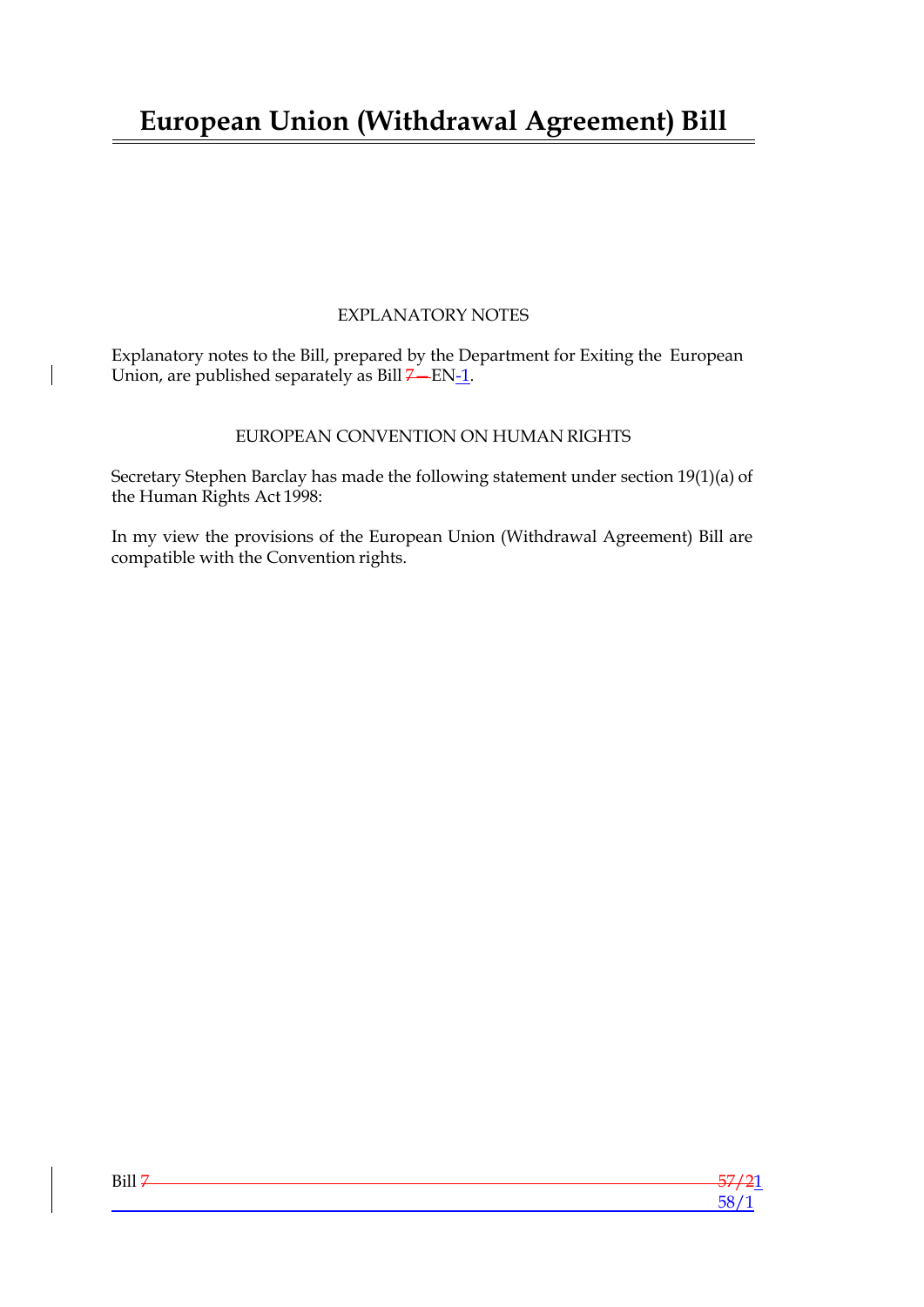# **European Union (Withdrawal Agreement) Bill**

# **CONTENTS**

# **PART 1**

# IMPLEMENTATION PERIOD

# *Saved law for implementation period*

- 1 Saving of ECA for implementation period
- 2 Additional saving for implementation period

# *Supplementary powers*

- 3 Supplementary power in connection with implementation period
- 4 Powers corresponding to section 3 involving devolved authorities

#### **PART 2**

REMAINING IMPLEMENTATION OF WITHDRAWAL AGREEMENT ETC: GENERAL

#### *Withdrawal agreement*

5 General implementation of remainder of withdrawal agreement

#### *Related EEA EFTA and Swiss agreements*

6 General implementation of related EEA EFTA and Swiss agreements

#### **PART 3**

#### CITIZENS' RIGHTS

#### *Rights in relation to entry and residence*

7 Rights related to residence: application deadline and temporary protection

58/1

- 8 Frontier workers<br>9 Restrictions of rig
- Restrictions of rights of entry and residence
- 10 Retention of existing grounds for deportation
- 11 Appeals etc. against citizens' rights immigration decisions

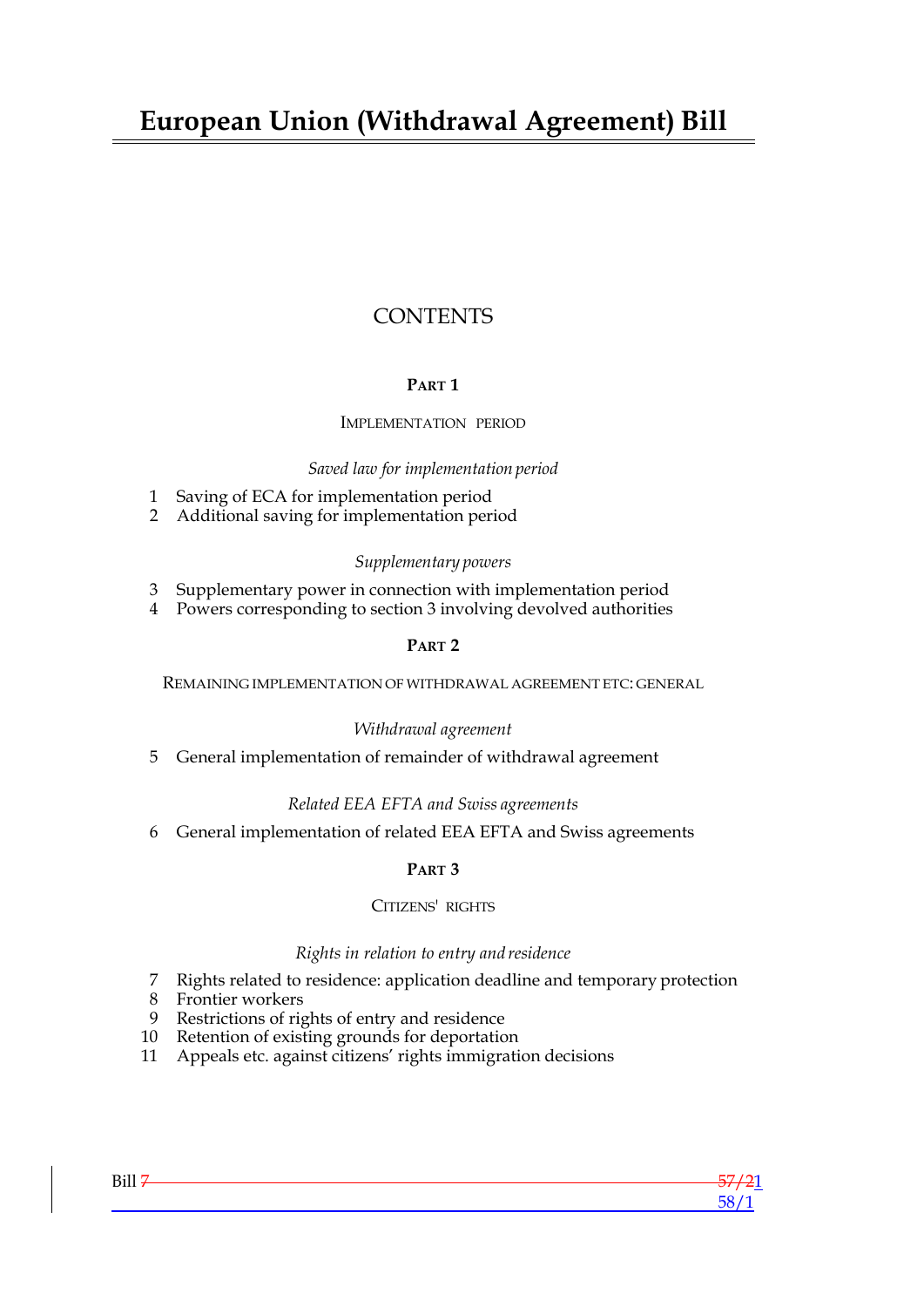#### *Professional qualifications*

12 Recognition of professional qualifications

#### *Co-ordination of social securitysystems*

13 Co-ordination of social security systems

#### *Equal treatment etc.*

14 Non-discrimination, equal treatment and rights of workers etc.

#### *Independent Monitoring Authority*

15 Independent Monitoring Authority for the Citizens' Rights Agreements

#### *General*

- 16 Regulations: supplementary
- 17 Interpretation: Part 3

#### **PART 4**

#### OTHER SUBJECTAREAS

#### *Other separation issues*

- 18 Main power in connection with other separation issues
- 19 Powers corresponding to section 18 involving devolved authorities

#### *Main financial provision*

20 Financial provision

#### *Ireland/Northern IrelandProtocol*

- 21 Main power in connection with Ireland/Northern Ireland Protocol<br>22 Powers corresponding to section 21 involving devolved authorities<br>23 Protection for certain rights, safeguards etc. in Belfast Agreement
- Powers corresponding to section 21 involving devolved authorities
- Protection for certain rights, safeguards etc. in Belfast Agreement
- 24 No alteration of North-South co-operation

#### *Relationship to EUWA 2018*

- 25 Retention of saved EU law at end of implementation period
- 26 Interpretation of retained EU law and relevant separation agreement law<br>27 Dealing with deficiencies in retained EU law
- Dealing with deficiencies in retained EU law
- 28 Ancillary fee-charging powers

#### *Parliamentary oversight*

- 29 Review of EU legislation during implementation period
- 30 Approval of extension of implementation period
- 30 Certain dispute procedures under withdrawal agreement<br>31 <del>Oversight of negotiations for future relationship</del>
- Oversight of negotiations for future relationship
- 32 Repeal of section 13 of EUWA 2018
- 3332Requirements in Part 2 of CRAGA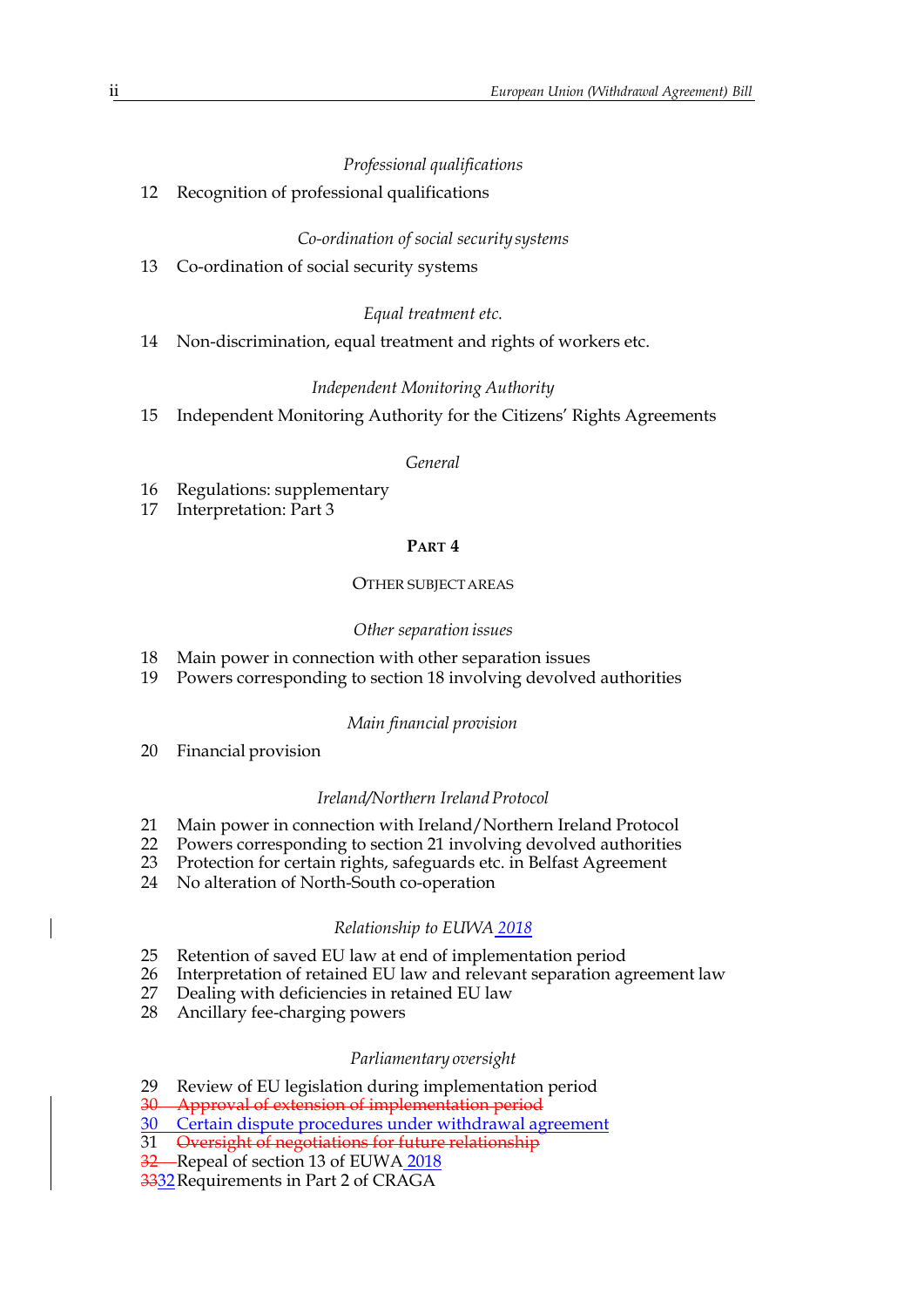*Other matters*

#### 34 Protection for workers' rights

3533Prohibition on extending implementation period

34 Ministerial co-chairs of the Joint Committee

35 No use of written procedure in the Joint Committee

36 Repeal of unnecessary or spent enactments

37 Arrangements with EU about unaccompanied children seeking asylum

#### **PART 5**

# GENERAL AND FINALPROVISION

#### *Parliamentary sovereignty*

3638 Parliamentary sovereignty

#### *Interpretation*

3739 Interpretation

#### *Supplementary and final*

3840Regulations

3941 Consequential and transitional provision etc. 4042Extent, commencement and short title

- Schedule 1 Powers of devolved authorities under sections 12, 13 and 14
- Schedule 2 Independent Monitoring Authority for the Citizens' Rights Agreements
	- Part 1 Constitution, proceedings etc.
	- Part 2 Functions of the IMA etc.
	- Part 3 Further provisions
- Schedule 3 Protection for certain rights, safeguards etc. in Belfast a**A**greement

# Schedule 4 - Protection for workers' rights

- Schedule 5 Regulations under this Act
	- Part 1 Procedure
	- Part 2 General provision about powers under Act

Schedule  $65$  – Consequential and transitional provision etc.

- Part 1 General consequential provision
- Part 2 Specific consequential provision etc.
- Part 3 Transitional, transitory and saving provision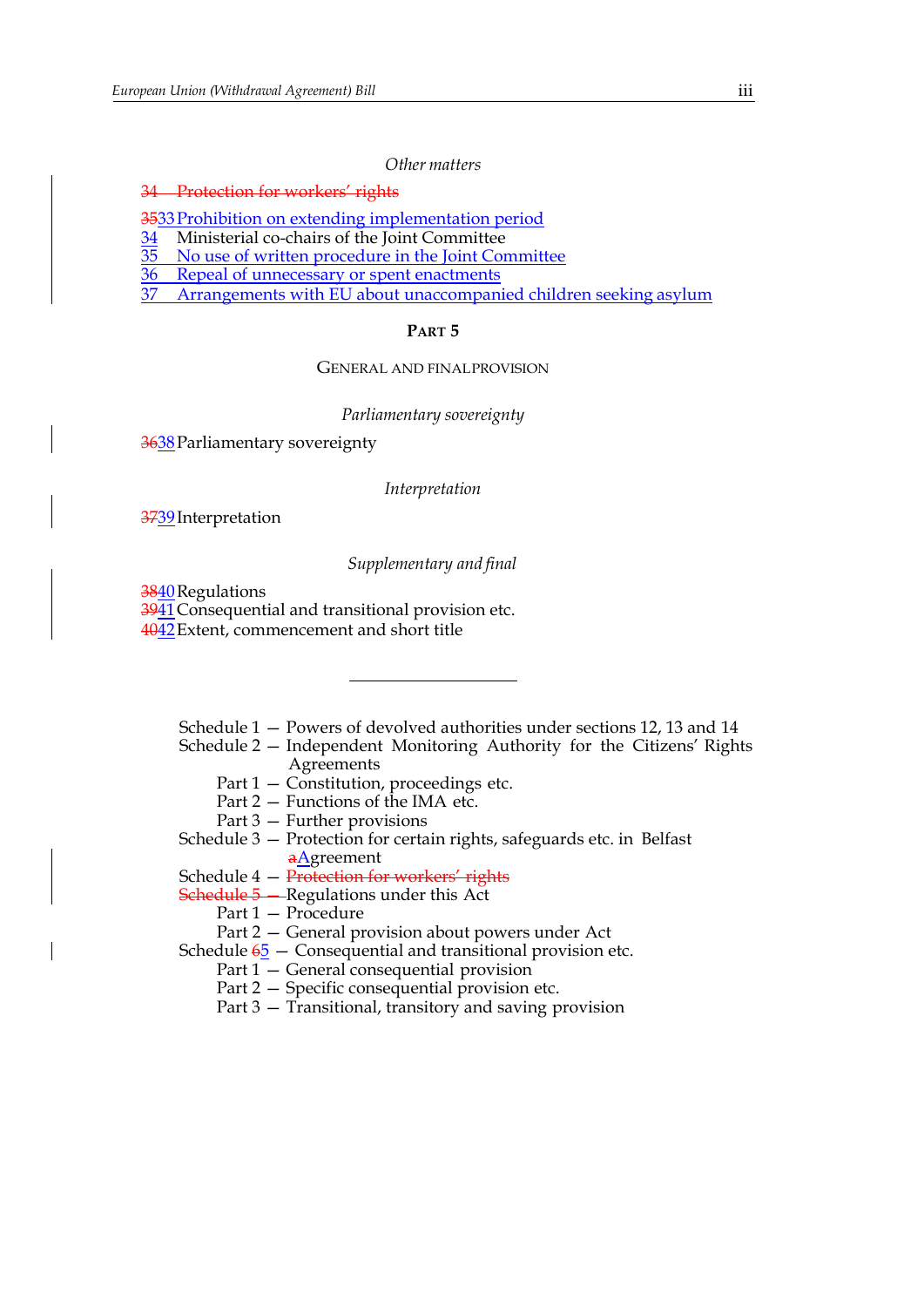# **B I L L**

TO

Implement, and make other provision in connection with, the agreement between the United Kingdom and the EU under Article 50(2) of the Treaty on European Union which sets out the arrangements for the United Kingdom's withdrawal from the EU.

 $\blacktriangleright_{\text{E IT ENACTED}}$  by the Queen's most Excellent Majesty, by and with the advice and consent of the Lords Spiritual and Temporal, and Commons, in this present Parliament assembled, and by the authority of the same, as follows:— **EXAMPE TO THE SUPER CONDUCE SUPPER CONDUCE AND SPECIES AND ANOTED BY A REFORMATION PERIOD Saving of ECA for implementation period After section 1 of the European Union (With<br>drawing and Communities Act 1972) insert The C** 

#### **PART 1**

#### IMPLEMENTATION PERIOD

#### *Saved law for implementation period*

#### **1 Saving of ECA for implementation period**

After section 1 of the European Union (Withdrawal) Act 2018 (repeal of the European Communities Act 1972) insert—

#### *"Savings for implementation period*

#### **1A Saving for ECA for implementation period**

- (1) Subsections (2) to (4) have effect despite the repeal of the European Communities Act 1972 on exit day by section 1.
- (2) The European Communities Act 1972, as it has effect in domestic law or the law of a relevant territory immediately before exit day, continues to have effect in domestic law or the law of the relevant territory on and after exit day so far as provided by subsections (3) to (5).
- (3) The Act of 1972 has effect on and after exit day as if
	- (a) the definitions of "the Treaties" and "the EU Treaties" given by section  $1(2)$  to  $(4)$  (interpretation) –
		- (i) included Part 4 of the withdrawal agreement (implementation period), other than that Part so far as it relates to, or could be applied in relation to, the Common Foreign and Security Policy, but
		- (ii) were otherwise limited to anything which falls within those definitions as at immediately before exit day so far as it is not excluded by regulations made on or after exit day by a Minister

# A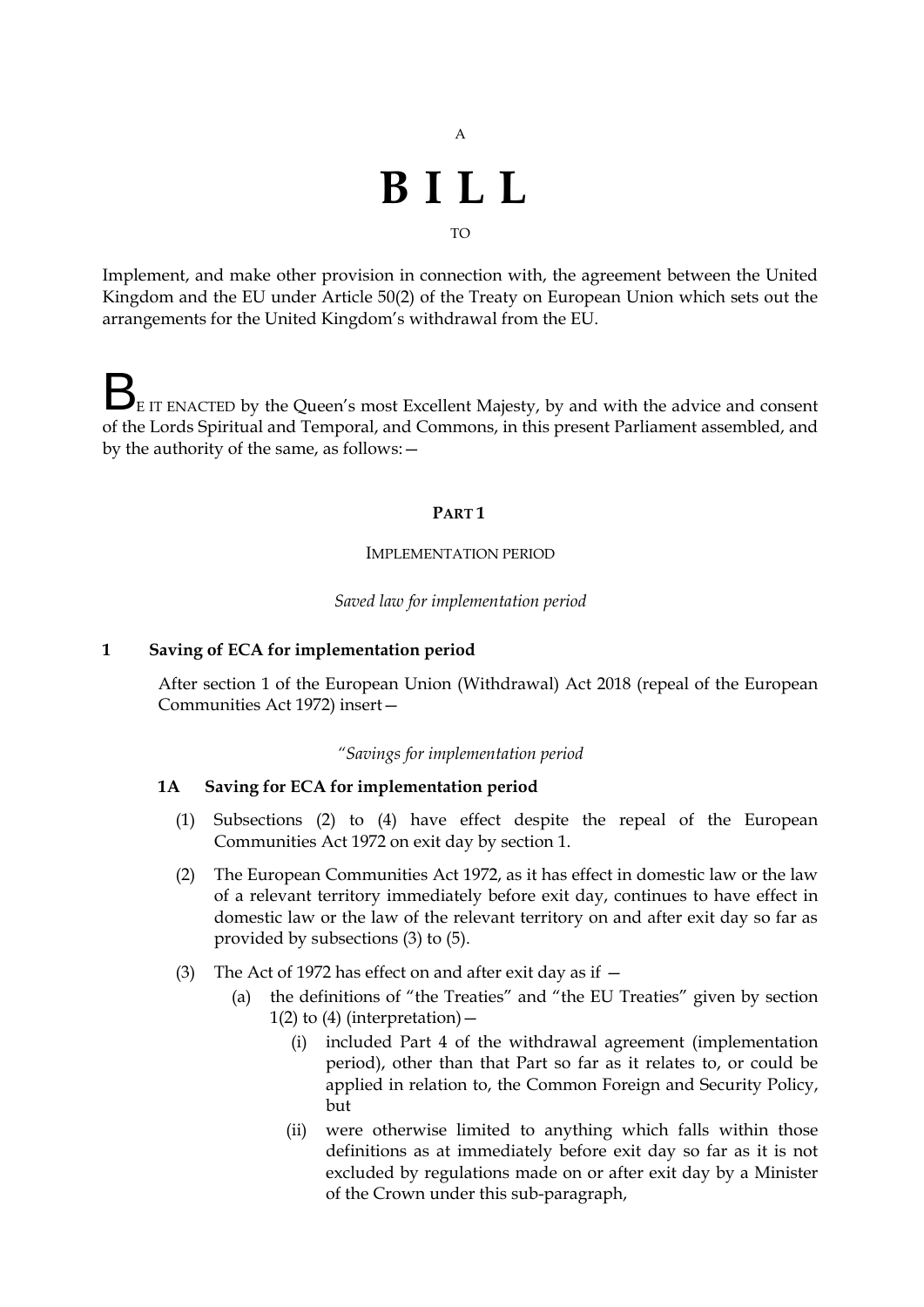- (b) the reference in section 2(2) to the objects of the EU were a reference to those objects so far as they are applicable to and in the United Kingdom by virtue of Part 4 of the withdrawal agreement,
- (c) section 2(3) (payment of EU costs etc.) were omitted,
- (d) in section 3 (decisions on, and proof of, EU Treaties and EU instruments  $etc.$ ) —
	- (i) the references to the Treaties in subsections (1) and (2) included the withdrawal agreement, and
	- (ii) the words in brackets in subsection (1) only applied so far as they are in accordance with Part 4 of the withdrawal agreement,
- (e) references in sections 5 and 6 (customs duties and common agricultural policy) to the common customs tariff of the EU, directly applicable EU provision, the exclusion of customs duties, EU arrangements and agricultural levies of the EU were to such things so far as they are applicable to and in the United Kingdom by virtue of Part 4 of the withdrawal agreement, and
- (f) in Part 2 of Schedule 1 (general definitions in relation to the EU)  $-$ 
	- (i) in the definition of "EU customs duty", the reference to directly applicable EU provision were to such provision so far as it is applicable to and in the United Kingdom by virtue of Part 4 of the withdrawal agreement, and
	- (ii) in the definition of "Member" in the expression "member State", after "EU" there were inserted "and for the purposes of this expression the United Kingdom is to be treated as if it were a member of the EU during the implementation period (within the meaning given by section 1A(6) of the European Union (Withdrawal) Act 2018)".
- (4) In this section "relevant territory" means the Isle of Man, any of the Channel Islands or Gibraltar.
- (5) Subsections (1) to (4) are repealed on IP completion day.
- $(6)$  In this Act
	- "the implementation period" means the transition or implementation period provided for by Part 4 of the withdrawal agreement and beginning with exit day and ending on IP completion day;
	- "IP completion day" (and related expressions) have the same meaning as in the European Union (Withdrawal Agreement) Act 201920 (see section 3739(1) to (5) of that Act);
	- "withdrawal agreement" has the same meaning as in that Act (see section 3739(1) and (6) of that Act).
- (7) In this Act—
	- (a) references to the European Communities Act 1972 are to be read, so far as the context permits or requires, as being or (as the case may be) including references to that Act as it continues to have effect by virtue of subsections (2) to (4) above, and
	- (b) references to any Part of the withdrawal agreement or the EEA EFTA separation agreement include references to any other provisions of that agreement so far as relatingapplying to that Part."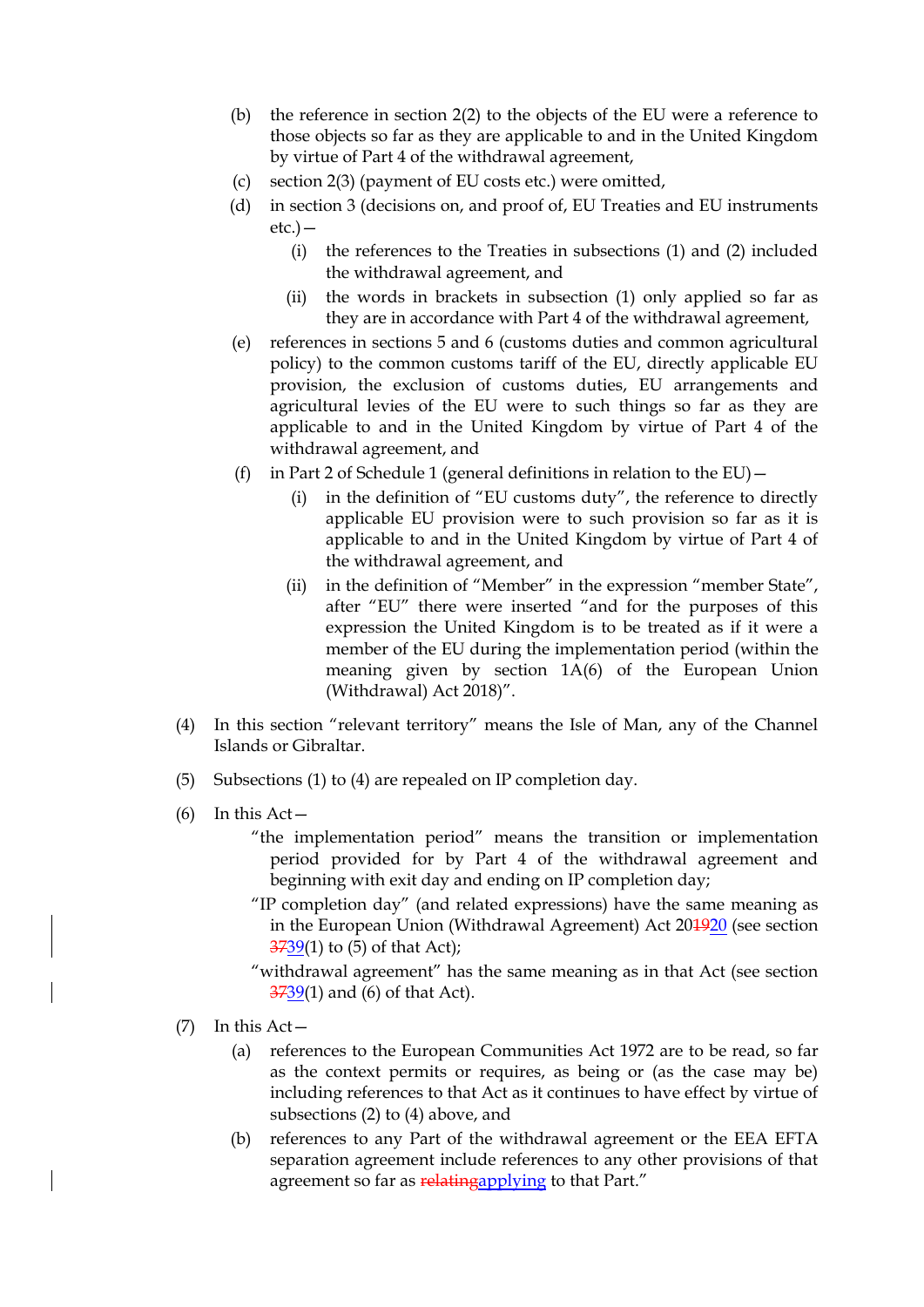# **2 Additional saving for implementation period**

After section 1A of the European Union (Withdrawal) Act 2018 (saving for the European Communities Act 1972 for the implementation period) (for which see section 1 above) insert—

# **"1B Saving for EU-derived domestic legislation for implementation period**

- (1) Subsections (2) to (5) have effect despite the repeal of the European Communities Act 1972 on exit day by section 1.
- (2) EU-derived domestic legislation, as it has effect in domestic law immediately before exit day, continues to have effect in domestic law on and after exit day, subject as follows.
- (3) Any enactment which continues to have effect by virtue of subsection (2) is to be read, on and after exit day and so far as the context permits or requires, as  $if -$ 
	- (a) any reference to an expression which is to be read in accordance with Schedule 1 to the Interpretation Act 1978 and is an expression defined by section 1 of, or Part 2 of Schedule 1 to, the European Communities Act 1972 were a reference to that expression as defined by that section or that Part of that Schedule as it continues to have effect by virtue of section 1A(2) to (4) of this Act,
	- (b) any reference (however expressed and subject to paragraph (a) above)  $to-$ 
		- (i) EU law,
		- (ii) any particular EU Treaty or any part of it,
		- (iii) any EU instrument, or other document of an EU entity or of the EU, or any part of any such instrument or document,
		- (iv) any part of EU law not falling within sub-paragraph (ii) or (iii),
		- (v) any tax, duty, levy or interests of the EU, or
		- (vi) any arrangement involving, or otherwise relating to, the EU of a kind not falling within sub-paragraph  $(i)$ ,  $(ii)$ ,  $(iii)$ ,  $(iv)$  or  $(v)$ ,

were a reference to any such thing so far as it is applicable to and in the United Kingdom by virtue of Part 4 of the withdrawal agreement,

- (c) any reference (however expressed and subject to paragraph (a) above) to the European Communities Act 1972 were or (as the case may be) included a reference to the Act of 1972 as it continues to have effect by virtue of section 1A(2) to (4) of this Act,
- (d) any reference (however expressed) to the area of the EU or of the EEA included the United Kingdom,
- (e) any reference (however expressed) to a citizen of the EU or a national of the EEA included a United Kingdom national (within the meaning given by Article 2(d) of the withdrawal agreement), and
- (f) such other modifications were made as  $-$ 
	- (i) are provided for by regulations under section 8A or Part 1A of Schedule 2, or
	- (ii) so far as not so provided, are necessary for any purpose of Part 4 of the withdrawal agreement and are capable of being ascertained from any such purpose or otherwise from that Part of that agreement.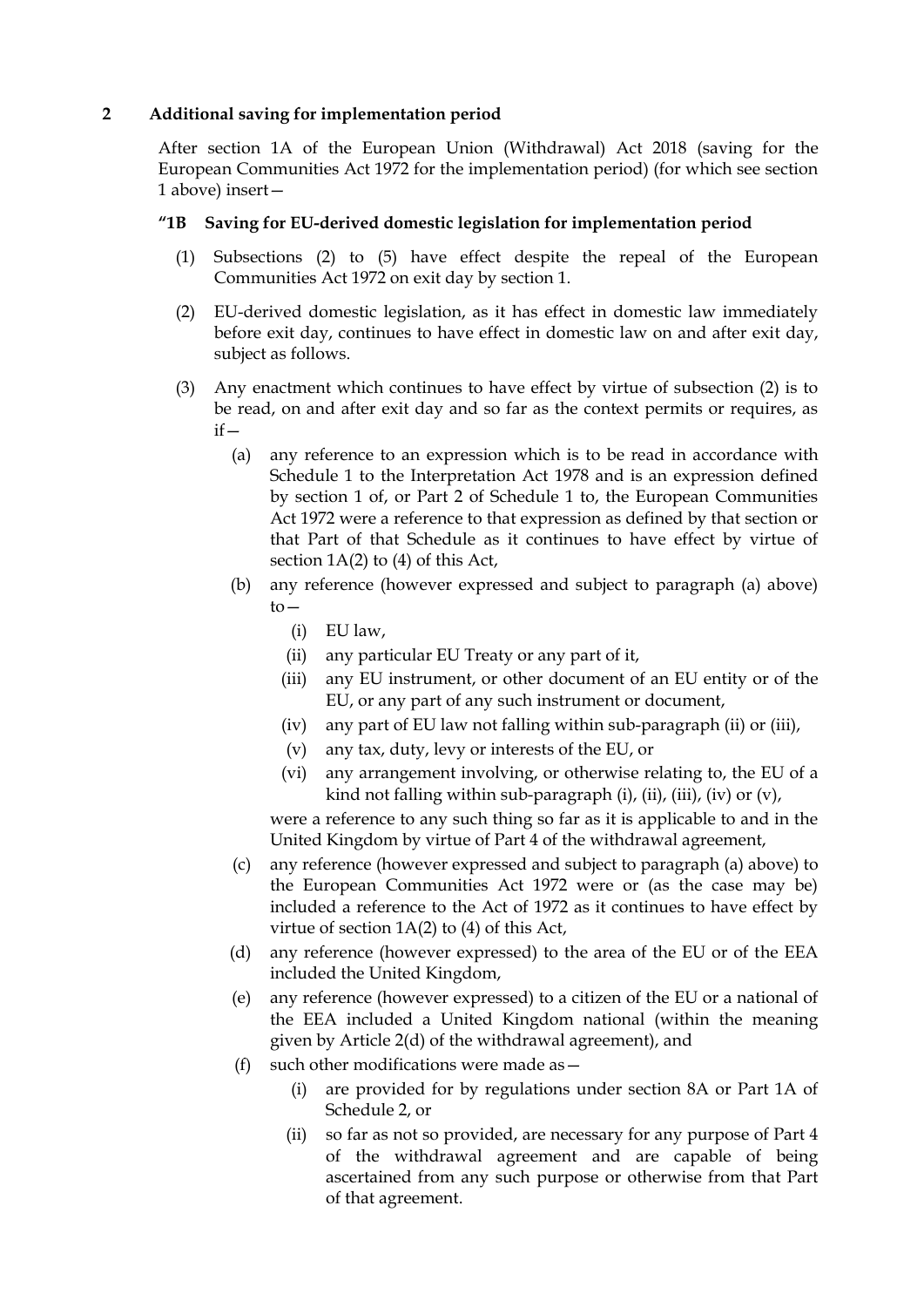- (4) Any EU-derived domestic legislation which is an enactment passed or made on or after exit day and before IP completion day is, unless the contrary intention appears, to be read in accordance with subsection (3) (and anything done or omitted to be done in connection with any such enactment is to be understood, and has effect, accordingly).
- (5) Subsections (2) to (4) are subject to any regulations made under section 8A or 23 or Part 1A of Schedule 2 or otherwise under this Act or under the European Union (Withdrawal Agreement) Act 201920.
- (6) Subsections (1) to (5) are repealed on IP completion day.
- (7) In this Act "EU-derived domestic legislation" means any enactment so far as—
	- (a) made under section 2(2) of, or paragraph 1A of Schedule 2 to, the European Communities Act 1972,
	- (b) passed or made, or operating, for a purpose mentioned in section 2(2)(a) or (b) of that Act,
	- (c) relating to—
		- (i) anything which falls within paragraph (a) or (b), or
		- (ii) any rights, powers, liabilities, obligations, restrictions, remedies or procedures which are recognised and available in domestic law by virtue of section 2(1) of the European Communities Act 1972, or
	- (d) relating otherwise to the EU or the EEA,

but does not include any enactment contained in the European Communities Act 1972 or any enactment contained in this Act or the European Union (Withdrawal Agreement) Act  $201920$  or in regulations made under this Act or the Act of 201920."

# *Supplementary powers*

# **3 Supplementary power in connection with implementation period**

After section 8 of the European Union (Withdrawal) Act 2018 (dealing with deficiencies arising from withdrawal) insert—

# **"8A Supplementary power in connection with implementation period**

- (1) A Minister of the Crown may by regulations—
	- (a) provide for other modifications for the purposes of section  $1B(3)(f)(i)$ (whether applying in all cases or particular cases or descriptions of case),
	- (b) provide for subsection (3) or (4) of section 1B not to apply to any extent in particular cases or descriptions of case,
	- (c) make different provision in particular cases or descriptions of case to that made by subsection (3) or (4) of that section,
	- (d) modify any enactment contained in this Act in consequence of any repeal made by section  $1A(5)$  or  $1B(6)$ , or
	- (e) make such provision not falling within paragraph (a), (b), (c) or (d) as the Minister considers appropriate for any purpose of, or otherwise in connection with, Part 4 of the withdrawal agreement.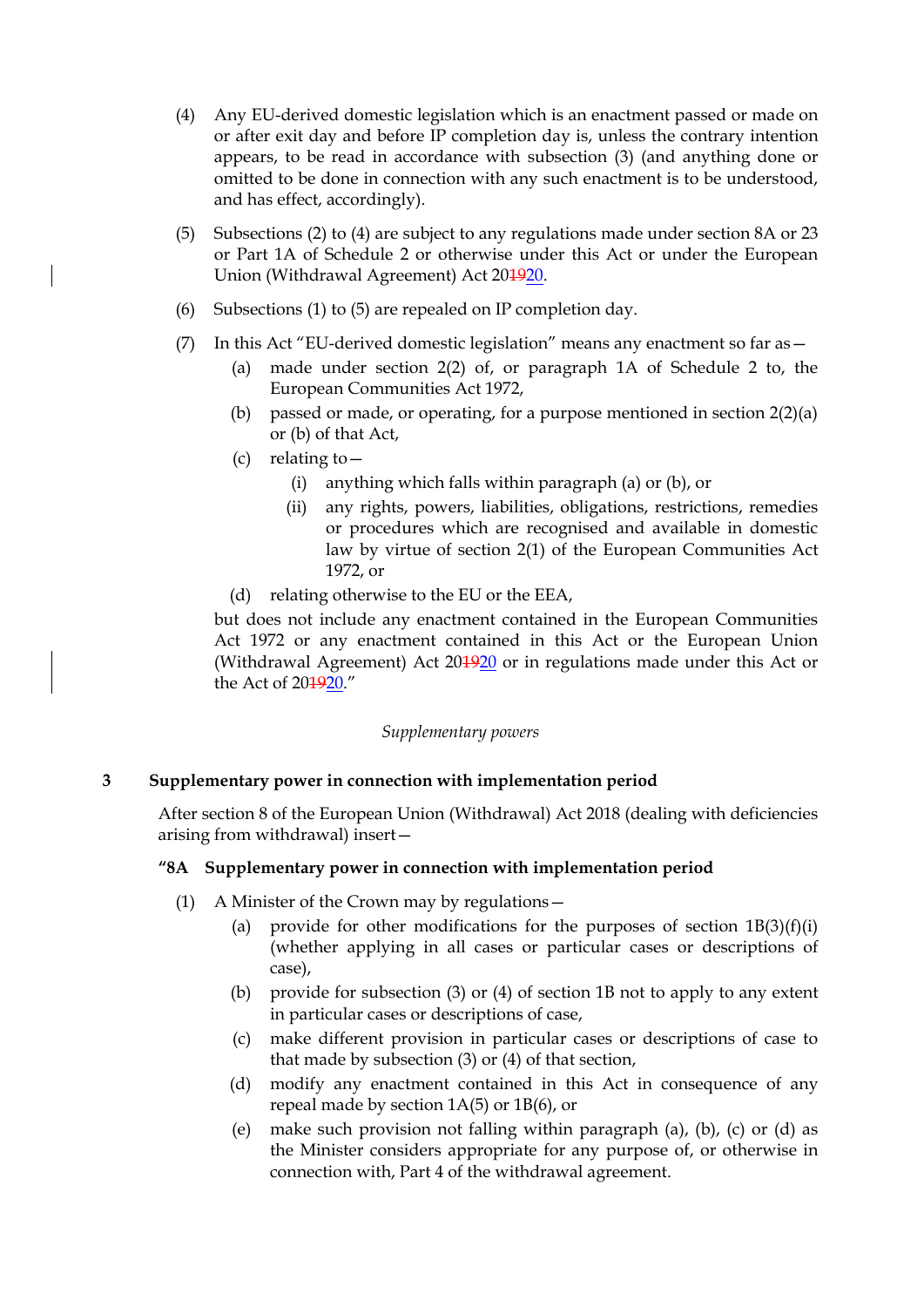- (2) The power to make regulations under subsection (1) may (among other things) be exercised by modifying any provision made by or under an enactment.
- (3) In subsection (2) "enactment" does not include primary legislation passed or made after IP completion day.
- (4) No regulations may be made under subsection (1) after the end of the period of two years beginning with IP completion day."

#### **4 Powers corresponding to section 3 involving devolved authorities**

After Part 1 of Schedule 2 to the European Union (Withdrawal) Act 2018 (corresponding powers involving devolved authorities: dealing with deficiencies arising from withdrawal) insert—

# "PART 1A

#### PROVISION IN CONNECTION WITH IMPLEMENTATION PERIOD

*Supplementary power in connection with implementation period*

- 11A (1) A devolved authority may by regulations—
	- (a) provide for other modifications for the purposes of section  $1B(3)(f)(i)$ (whether applying in all cases or particular cases or descriptions of case),
	- (b) provide for subsection (3) or (4) of section 1B not to apply to any extent in particular cases or descriptions of case,
	- (c) make different provision in particular cases or descriptions of case to that made by subsection (3) or (4) of that section, or
	- (d) make such provision not falling within paragraph (a), (b) or (c) as the devolved authority considers appropriate for any purpose of, or otherwise in connection with, Part 4 of the withdrawal agreement.
	- (2) A Minister of the Crown acting jointly with a devolved authority may by regulations—
		- (a) provide for other modifications for the purposes of section  $1B(3)(f)(i)$ (whether applying in all cases or particular cases or descriptions of case),
		- (b) provide for subsection (3) or (4) of section 1B not to apply to any extent in particular cases or descriptions of case,
		- (c) make different provision in particular cases or descriptions of case to that made by subsection (3) or (4) of that section, or
		- (d) make such provision not falling within paragraph (a), (b) or (c) as they consider appropriate for any purpose of, or otherwise in connection with, Part 4 of the withdrawal agreement.
	- (3) The power to make regulations under this Part may (among other things) be exercised by modifying any provision made by or under an enactment.
	- (4) In sub-paragraph (3) "enactment" does not include primary legislation passed or made after IP completion day.
	- (5) No regulations may be made under this Part after the end of the period of two years beginning with IP completion day.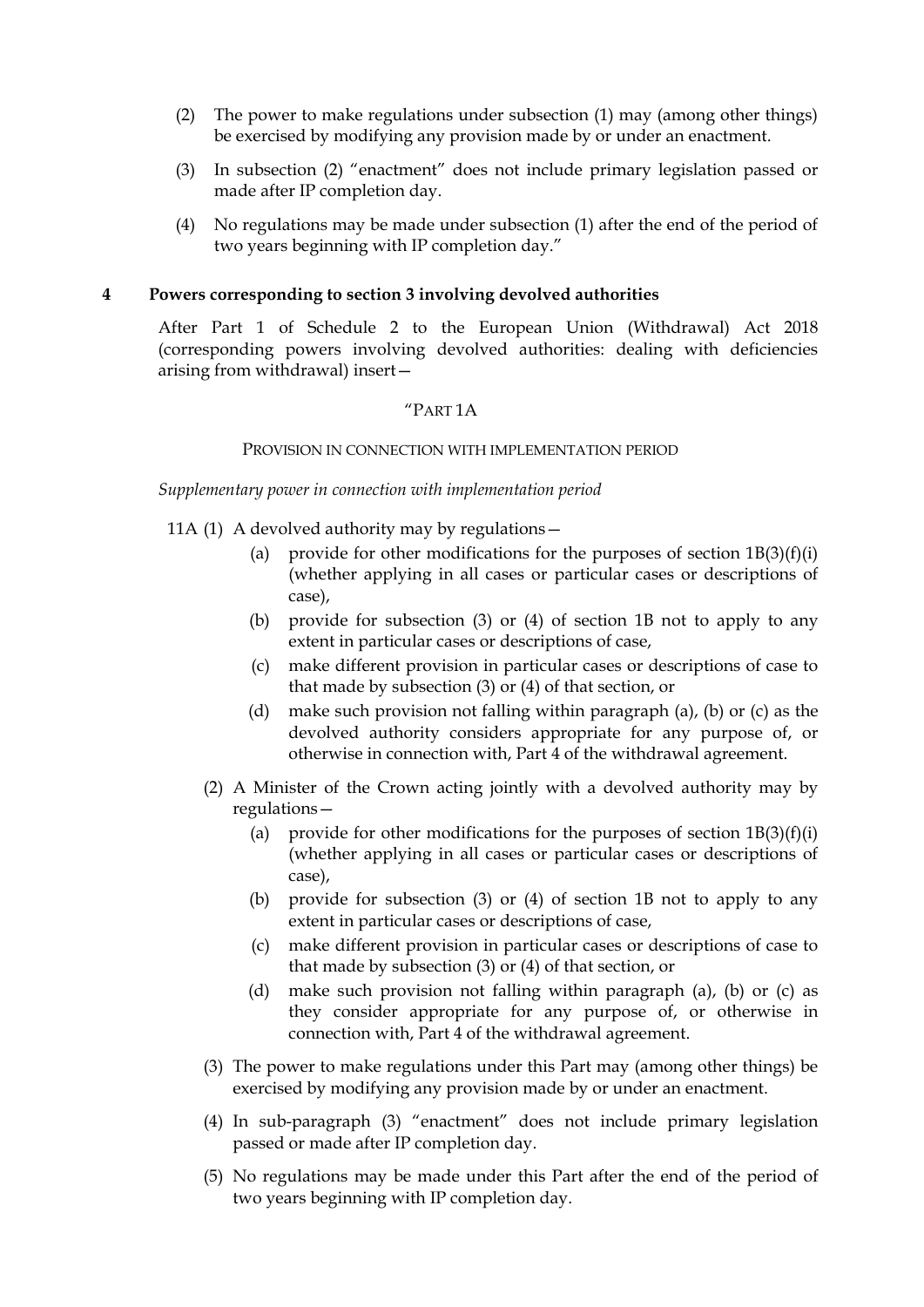- (6) Regulations under sub-paragraph (1) are also subject to paragraphs 11B and  $11C$ .
- *No power to make provision outside devolved competence*
	- 11B (1) No provision may be made by a devolved authority acting alone in regulations under this Part unless the provision is within the devolved competence of the devolved authority.
		- (2) See paragraphs 11D to 11F for the meaning of "devolved competence" for the purposes of this Part.

*Certain requirements for consent, joint exercise or consultation*

11C Paragraphs 5 to 7 apply for the purposes of this Part as they apply for the purposes of Part 1.

*Meaning of devolved competence: Part 1A*

- 11D A provision is within the devolved competence of the Scottish Ministers for the purposes of this Part if—
	- (a) it would be within the legislative competence of the Scottish Parliament if it were contained in an Act of that Parliament (ignoring, in the case of regulations made under this Part before exit day, section 29(2)(d) of the Scotland Act 1998 so far as relating to EU law), or
	- (b) it is provision which could be made in other subordinate legislation by the Scottish Ministers, the First Minister or the Lord Advocate acting alone (ignoring, in the case of regulations made under this Part before exit day, section 57(2) of the Scotland Act 1998 so far as relating to EU law).
- 11E A provision is within the devolved competence of the Welsh Ministers for the purposes of this Part if—
	- (a) it would be within the legislative competence of the National Assembly for Wales if it were contained in an Act of the Assembly (ignoring, in the case of regulations made under this Part before exit day, section 108A(2)(e) of the Government of Wales Act 2006 so far as relating to EU law but including any provision that could be made only with the consent of a Minister of the Crown), or
	- (b) it is provision which could be made in other subordinate legislation by the Welsh Ministers acting alone (ignoring, in the case of regulations made under this Part before exit day, section 80(8) of the Government of Wales Act 2006 so far as relating to EU law).
- 11F A provision is within the devolved competence of a Northern Ireland department for the purposes of this Part if—
	- (a) the provision, if it were contained in an Act of the Northern Ireland Assembly—
		- (i) would be within the legislative competence of the Assembly (ignoring, in the case of regulations made under this Part before exit day, section 6(2)(d) of the Northern Ireland Act 1998 so far as relating to EU law), and
		- (ii) would not require the consent of the Secretary of State,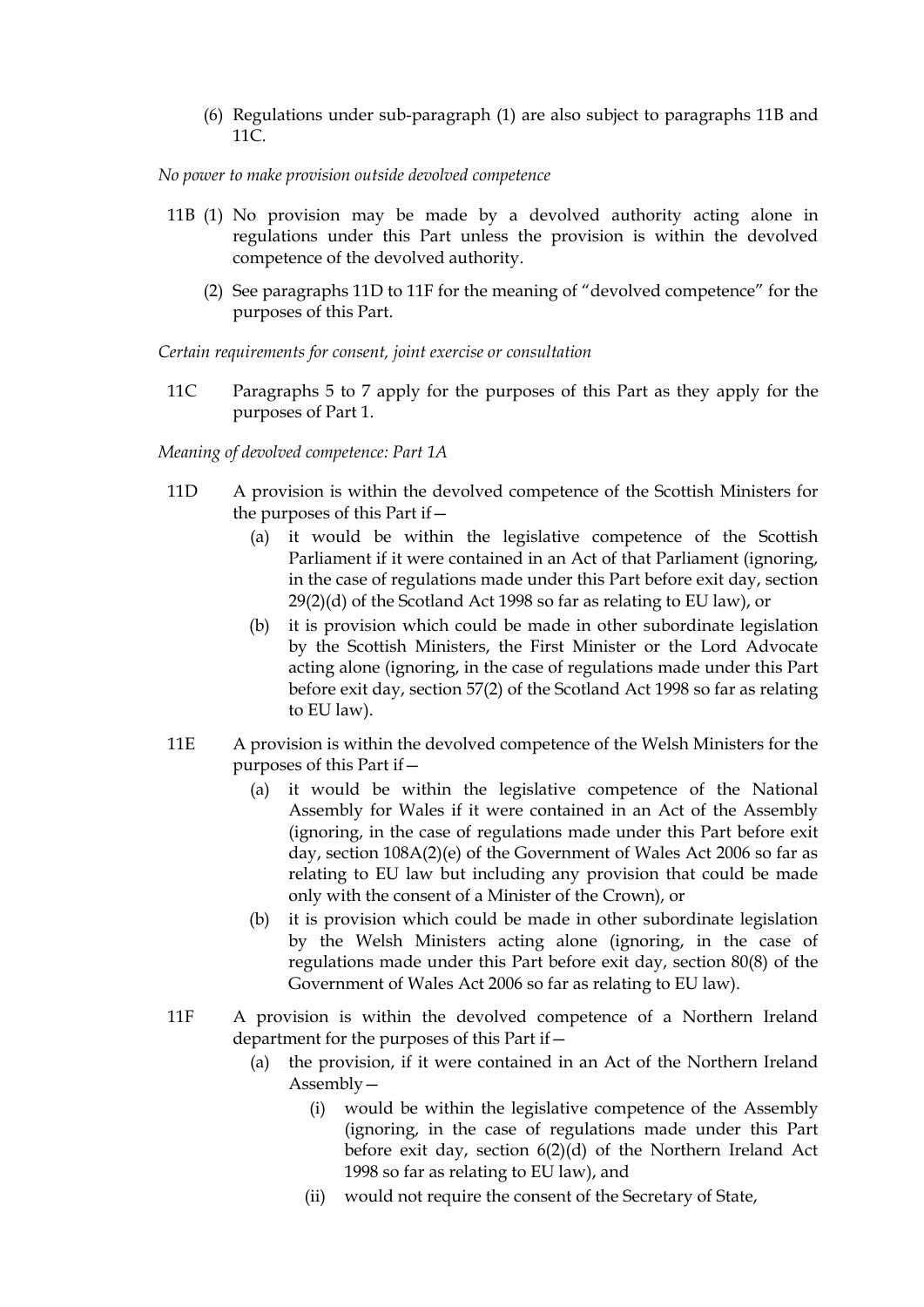- (b) the provision—
	- (i) amends or repeals Northern Ireland legislation, and
	- (ii) would, if it were contained in an Act of the Northern Ireland Assembly, be within the legislative competence of the Assembly (ignoring, in the case of regulations made under this Part before exit day, section 6(2)(d) of the Northern Ireland Act 1998 so far as relating to EU law) and require the consent of the Secretary of State, or
- (c) the provision is provision which could be made in other subordinate legislation by any Northern Ireland devolved authority acting alone (ignoring, in the case of regulations made under this Part before exit day, section 24(1)(b) of the Northern Ireland Act 1998)."

# **PART 2**

# REMAINING IMPLEMENTATION OF WITHDRAWAL AGREEMENT ETC: GENERAL

# *Withdrawal agreement*

# **5 General implementation of remainder of withdrawal agreement**

After section 7 of the European Union (Withdrawal) Act 2018 (status of retained EU law) insert—

#### *"Further aspects of withdrawal*

#### **7A General implementation of remainder of withdrawal agreement**

- (1) Subsection (2) applies to—
	- (a) all such rights, powers, liabilities, obligations and restrictions from time to time created or arising by or under the withdrawal agreement, and
	- (b) all such remedies and procedures from time to time provided for by or under the withdrawal agreement,

as in accordance with the withdrawal agreement are without further enactment to be given legal effect or used in the United Kingdom.

- (2) The rights, powers, liabilities, obligations, restrictions, remedies and procedures concerned are to be—
	- (a) recognised and available in domestic law, and
	- (b) enforced, allowed and followed accordingly.
- (3) Every enactment (including an enactment contained in this Act) is to be read and has effect subject to subsection (2).
- (4) This section does not apply in relation to Part 4 of the withdrawal agreement (for which see sections 1A, 1B and 8A and Part 1A of Schedule 2).so far as section 2(1) of the European Communities Act 1972 applies in relation to that Part.
- (5) See also (among other things)—
	- (a) Part 3 of the European Union (Withdrawal Agreement) Act 201920 (further provision about citizens' rights),
	- (b) section 20 of that Act (financial provision),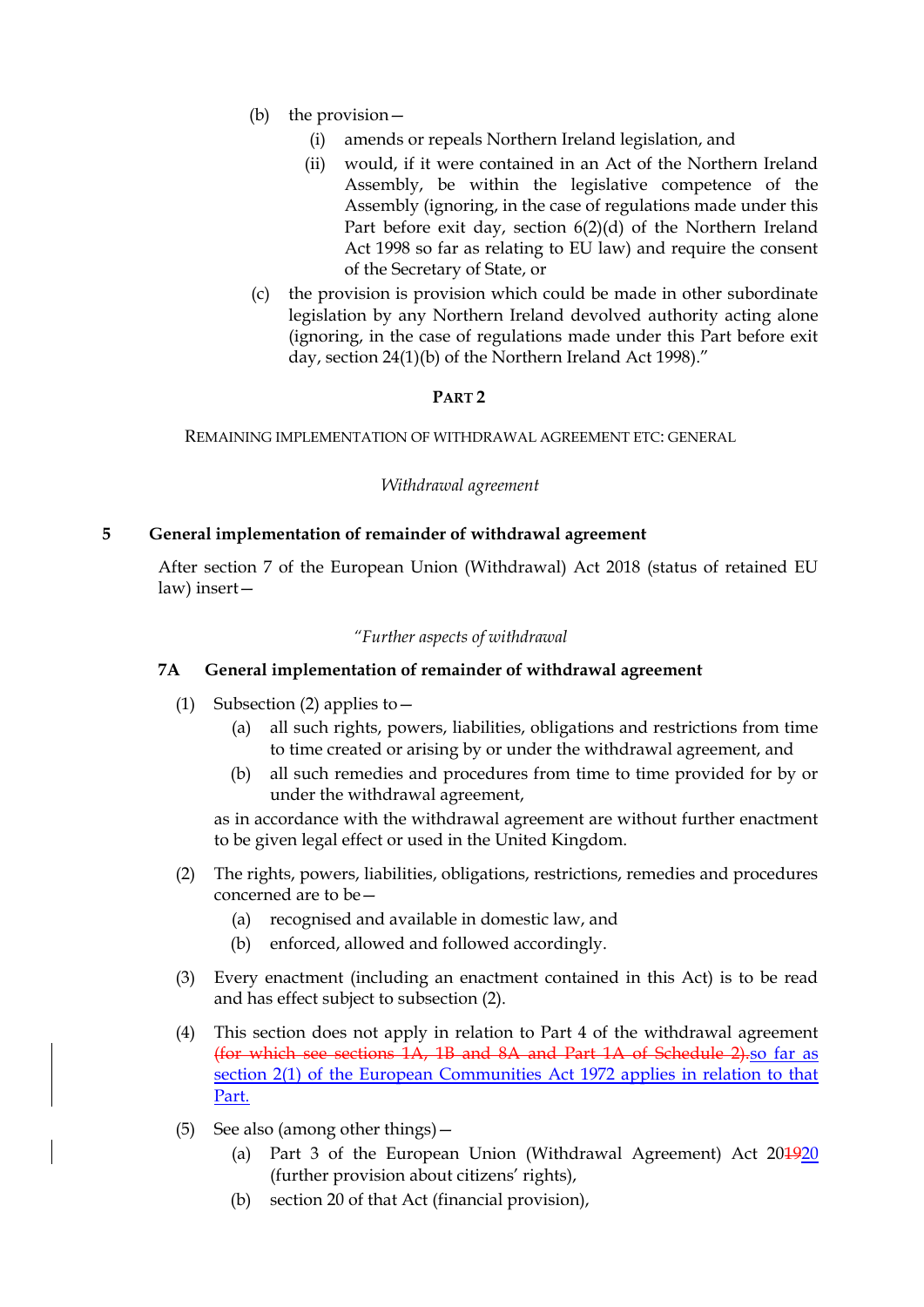- (c) section 7C of this Act (interpretation of law relating to withdrawal agreement etc.),
- (d) section 8B of this Act (power in connection with certain other separation issues),
- (e) section 8C of this Act (power in connection with the Protocol on Ireland/Northern Ireland in withdrawal agreement), and
- (f) Parts 1B and 1C of Schedule 2 to this Act (powers involving devolved authorities in connection with certain other separation issues and the Ireland/Northern Ireland Protocol)."

*Related EEA EFTA and Swiss agreements*

# **6 General implementation of related EEA EFTA and Swiss agreements**

After section 7A of the European Union (Withdrawal) Act 2018 (general implementation of remainder of withdrawal agreement) (for which see section 5 above) insert—

# **"7B General implementation of EEA EFTA and Swiss agreements**

- (1) Subsection (2) applies to all such rights, powers, liabilities, obligations, restrictions, remedies and procedures as—
	- (a) would from time to time be created or arise, or (in the case of remedies or procedures) be provided for, by or under the EEA EFTA separation agreement or the Swiss citizens' rights agreement, and
	- (b) would, in accordance with Article 4(1) of the withdrawal agreement, be required to be given legal effect or used in the United Kingdom without further enactment,

if that Article were to apply in relation to the EEA EFTA separation agreement and the Swiss citizens' rights agreement, those agreements were part of EU law and the relevant EEA states and Switzerland were member States.

- (2) The rights, powers, liabilities, obligations, restrictions, remedies and procedures concerned are to be—
	- (a) recognised and available in domestic law, and
	- (b) enforced, allowed and followed accordingly.
- (3) Every enactment (other than section 7A but otherwise including an enactment contained in this Act) is to be read and has effect subject to subsection (2).
- (4) See also (among other things)—
	- (a) Part 3 of the European Union (Withdrawal Agreement) Act 201920 (further provision about citizens' rights),
	- (b) section 7C of this Act (interpretation of law relating to the EEA EFTA separation agreement and the Swiss citizens' rights agreement etc.),
	- (c) section 8B of this Act (power in connection with certain other separation issues), and
	- (d) Part 1B of Schedule 2 to this Act (powers involving devolved authorities in connection with certain other separation issues).
- (5) In this section "the relevant EEA states" means Norway, Iceland and Liechtenstein.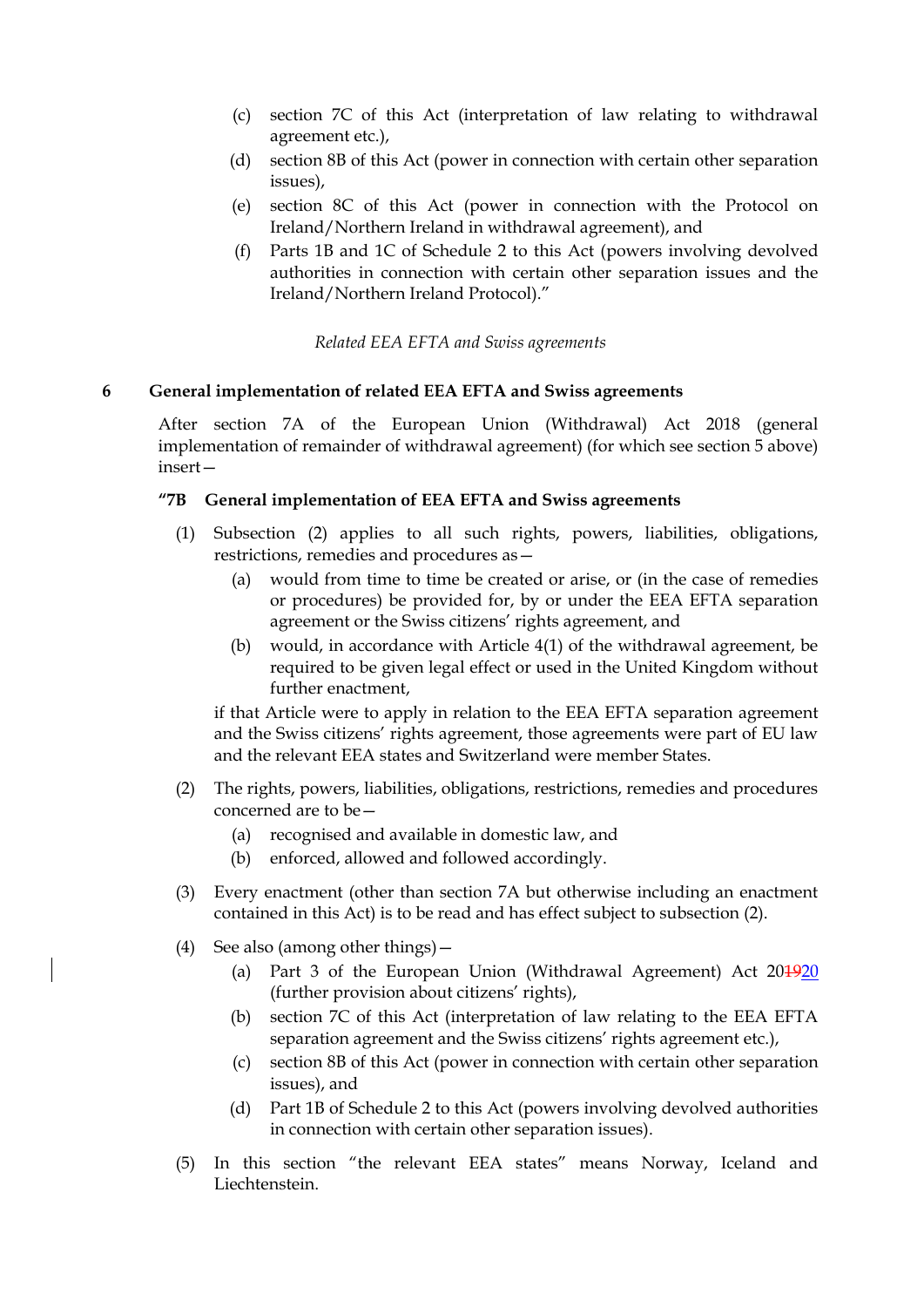(6) In this Act "EEA EFTA separation agreement" and "Swiss citizens' rights agreement" have the same meanings as in the European Union (Withdrawal Agreement) Act 20<del>1920</del> (see section 3739(1) of that Act)."

# **PART 3**

#### CITIZENS' RIGHTS

#### *Rights in relation to entry and residence*

#### **7 Rights related to residence: application deadline and temporary protection**

- (1) A Minister of the Crown may by regulations make such provision as the Minister considers appropriate for any of the following purposes—
	- (a) specifying the deadline that applies for the purposes of  $-$ 
		- (i) the first sub-paragraph of Article 18(1)(b) of the withdrawal agreement (deadline for the submission of applications for the new residence status described in Article 18(1));
		- (ii) the first sub-paragraph of Article 17(1)(b) of the EEA EFTA separation agreement (deadline for the submission of applications for the new residence status described in Article 17(1));
		- (iii) the first sentence of Article 16(1)(b) of the Swiss citizens' rights agreement (deadline for the submission of applications for the new residence status described in Article 16(1));
	- (b) implementing Article 18(2) of the withdrawal agreement (protection for Union citizens etc. in the period prior to the deadline for the submission of applications for the new residence status described in Article 18(1));
	- (c) implementing Article 17(2) of the EEA EFTA separation agreement (protection for EEA EFTA nationals etc. in the period prior to the deadline for the submission of applications for the new residence status described in Article  $17(1)$ ;
	- (d) implementing Article 16(2) of the Swiss citizens' rights agreement (protection for Swiss nationals etc. in the period prior to the deadline for the submission of applications for the new residence status described in Article 16(1));
	- (e) implementing Article 18(3) of the withdrawal agreement (protection for Union citizens etc. pending a final decision on an application for the new residence status described in Article 18(1));
	- (f) implementing Article 17(3) of the EEA EFTA separation agreement (protection for EEA EFTA nationals etc. pending a final decision on an application for the new residence status described in Article 17(1));
	- (g) implementing Article 16(3) of the Swiss citizens' rights agreement (protection for Swiss nationals etc. pending a final decision on an application for the new residence status described in Article 16(1)).
- (2) If the Minister considers it appropriate, regulations under subsection (1) relating to the implementation of a provision mentioned in subsection  $(1)(b)$ ,  $(c)$  or  $(d)$  may be made so as to apply both to—
	- (a) persons to whom the provision in question applies, and
	- (b) persons to whom that provision does not apply but who may be granted leave to enter or remain in the United Kingdom by virtue of residence scheme immigration rules (see section 17) and who do not have such leave.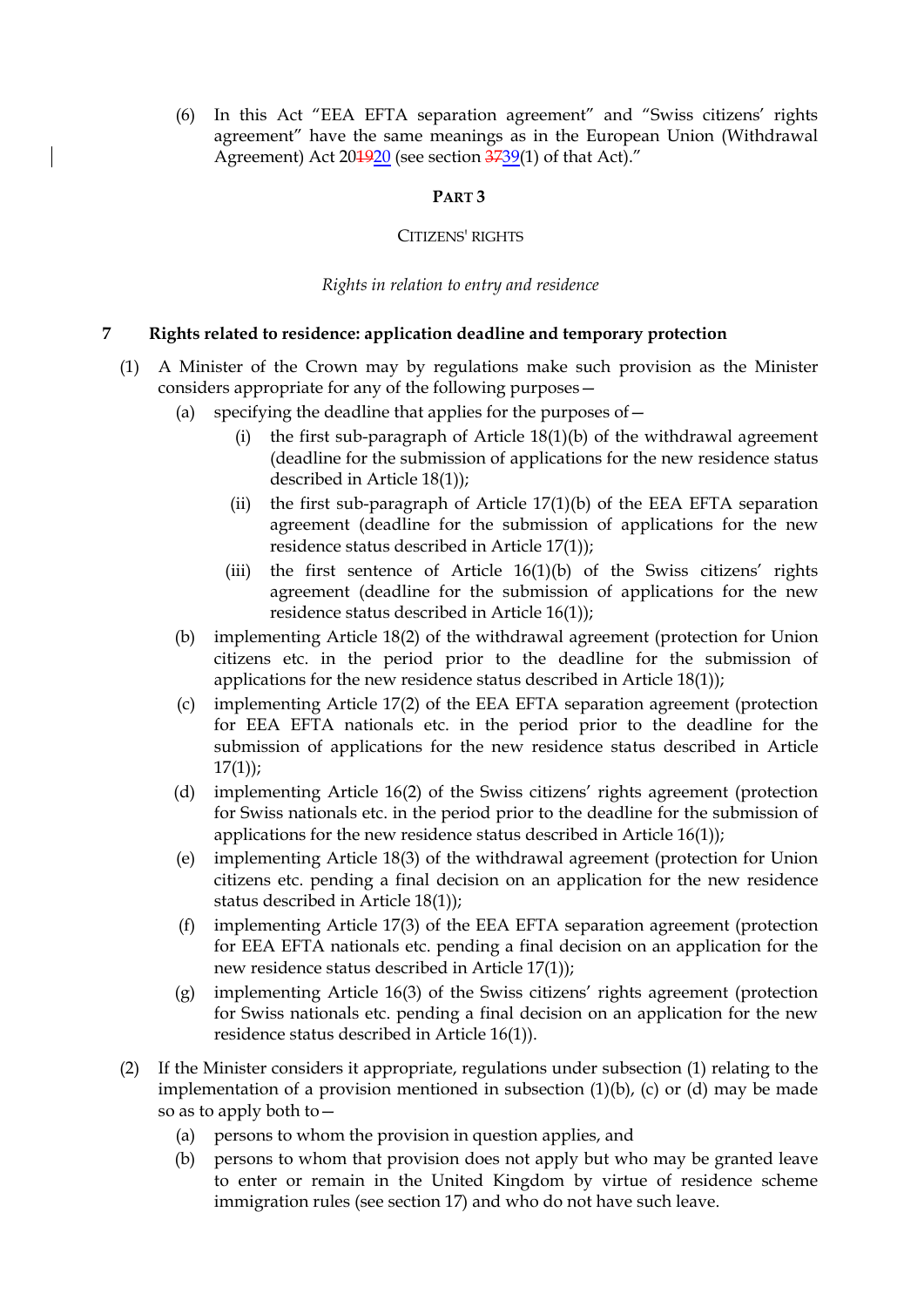- (3) If the Minister considers it appropriate, regulations under subsection (1) relating to the implementation of a provision mentioned in subsection  $(1)(e)$ ,  $(f)$  or  $(g)$  may be made so as to apply both to—
	- (a) persons to whom the provision in question applies, and
	- (b) persons to whom that provision does not apply but who make an application for leave to enter or remain in the United Kingdom by virtue of residence scheme immigration rules.
- (4) The power to make regulations under subsection (1) may (among other things) be exercised by modifying any provision made by or under an enactment.

# **8 Frontier workers**

- (1) A Minister of the Crown may by regulations make such provision as the Minister considers appropriate for the purpose of implementing any of the following—
	- (a) Articles 24(3) and 25(3) of the withdrawal agreement (rights of employed and self-employed frontier workers) other than as regards rights enjoyed as workers (see section 14(1));
	- (b) Articles 23(3) and 24(3) of the EEA EFTA separation agreement (rights of employed and self-employed frontier workers) other than as regards rights enjoyed as workers (see section 14(2));
	- (c) Article 20(2) of the Swiss citizens' rights agreement (rights of frontier workers to enter and exit).
- (2) A Minister of the Crown may by regulations make such provision as the Minister considers appropriate for the purpose of implementing any of the following—
	- (a) Article 26 of the withdrawal agreement (issue of documents);
	- (b) Article 25 of the EEA EFTA separation agreement (issue of documents);
	- (c) Article 21(1)(a) and (2) of the Swiss citizens' rights agreement (issue of documents).
- (3) The power to make regulations under subsection (1) or (2) may (among other things) be exercised by modifying any provision made by or under the Immigration Acts.

# **9 Restrictions of rights of entry and residence**

- (1) A Minister of the Crown may by regulations make such provision as the Minister considers appropriate for the purpose of implementing any of the following—
	- (a) Article 20(1), (3) and (4) of the withdrawal agreement (restrictions of the rights of entry and residence);
	- (b) Article 19(1), (3) and (4) of the EEA EFTA separation agreement (restrictions of the rights of entry and residence);
	- (c) Articles 17(1) and (3) and 20(3) of the Swiss citizens' rights agreement (restrictions of the rights of entry and residence).
- (2) If the Minister considers it appropriate, regulations under subsection (1) relating to the implementation of a provision mentioned in subsection  $(1)(a)$ ,  $(b)$  or  $(c)$  may be made so as to apply both to—
	- (a) persons to whom the provision in question applies, and
	- (b) persons to whom that provision does not apply but who—
		- (i) have entry clearance granted by virtue of relevant entry clearance immigration rules (see section 17),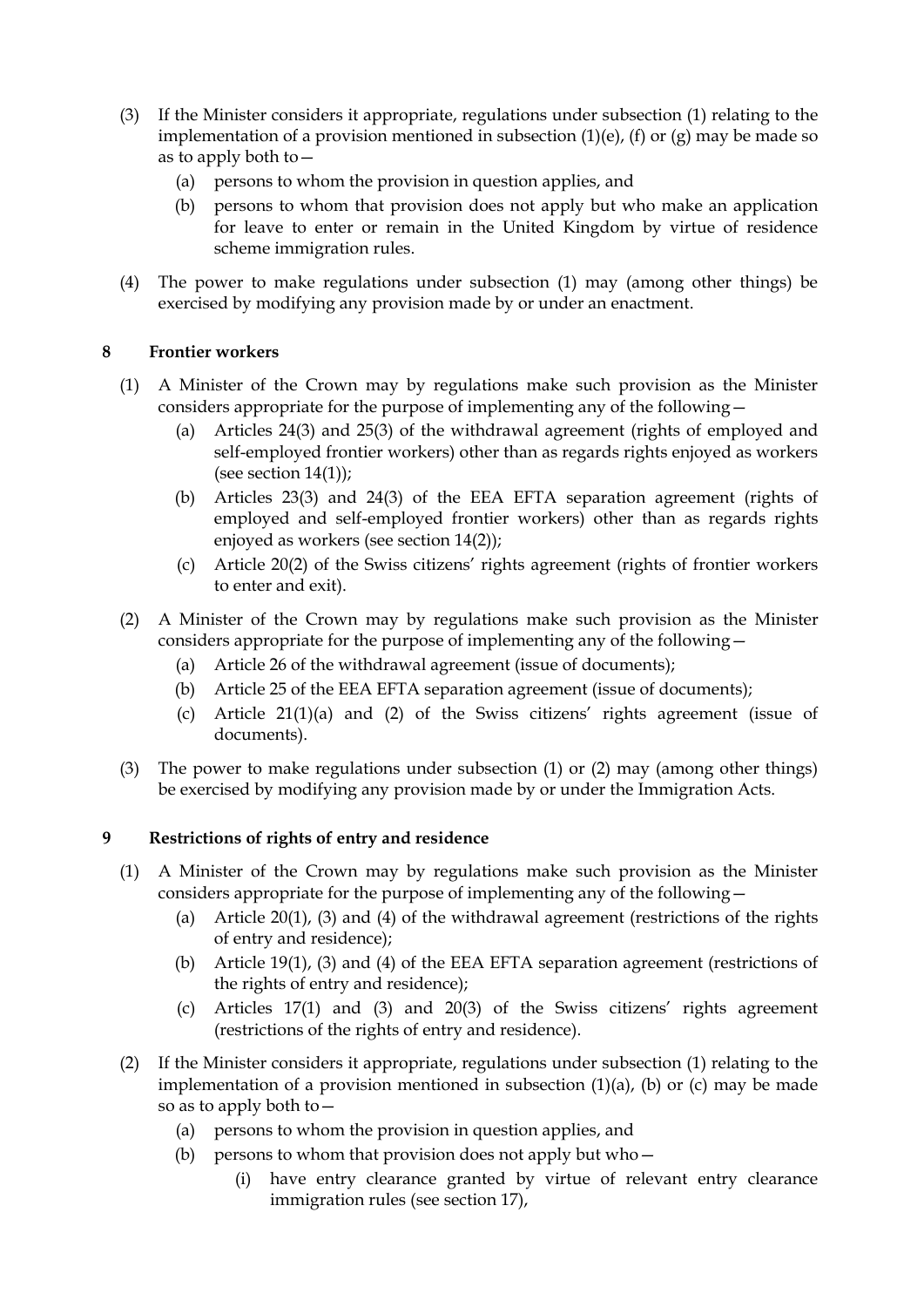- (ii) have leave to enter or remain in the United Kingdom granted by virtue of residence scheme immigration rules (see section 17), or
- (iii) otherwise have leave to enter granted after arriving with entry clearance granted by virtue of relevant entry clearance immigration rules.
- (3) In subsection (2)(b), references to a person who has entry clearance or leave to enter or remain include references to a person who would have had entry clearance or leave to enter or remain but for—
	- (a) the making of a deportation order under section 5(1) of the Immigration Act 1971, or
	- (b) the making of any other decision made in connection with restricting the right of the person to enter the United Kingdom.
- (4) The power to make regulations under subsection (1) may (among other things) be exercised by modifying any provision made—
	- (a) by or under the Immigration Acts, or
	- (b) under other primary legislation.

# **10 Retention of existing grounds for deportation**

- (1) Section 3 of the Immigration Act 1971 (general provisions for regulation and control) is amended in accordance with subsections (2) to (4).
- (2) After subsection (5) insert—
	- "(5A) The Secretary of State may not deem a relevant person's deportation to be conducive to the public good under subsection (5) if the person's deportation—
		- (a) would be in breach of the obligations of the United Kingdom under Article 20 of the EU withdrawal agreement, Article 19 of the EEA EFTA separation agreement, or Article 17 or 20(3) of the Swiss citizens' rights agreement, or
		- (b) would be in breach of those obligations if the provision in question mentioned in paragraph (a) applied in relation to the person."
- (3) After subsection (6) insert—
	- $^{\prime\prime}$ (6A) A court may not recommend under subsection (6) that a relevant person be deported if the offence for which the person was convicted consisted of or included conduct that took place before IP completion day."
- (4) After subsection (9) insert—
	- "(10) For the purposes of this section, a person is a "relevant person"  $-$ 
		- (a) if the person is in the United Kingdom (whether or not they have entered within the meaning of section 11(1)) having arrived with entry clearance granted by virtue of relevant entry clearance immigration rules,
		- (b) if the person has leave to enter or remain in the United Kingdom granted by virtue of residence scheme immigration rules,
		- (c) if the person may be granted leave to enter or remain in the United Kingdom as a person who has a right to enter the United Kingdom by virtue of—
			- (i) Article 32(1)(b) of the EU withdrawal agreement,
			- (ii) Article 31(1)(b) of the EEA EFTA separation agreement, or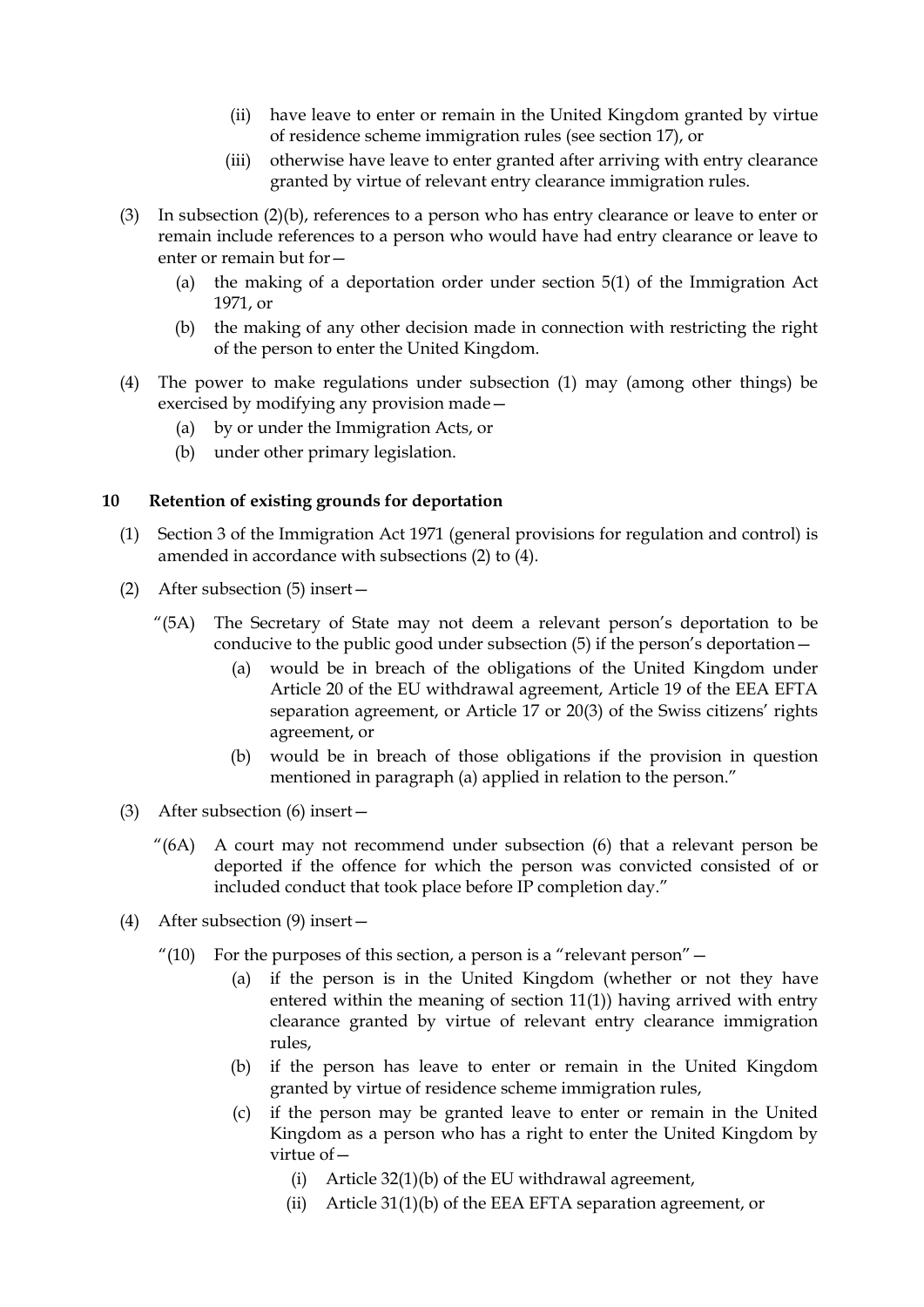(iii) Article 26a(1)(b) of the Swiss citizens' rights agreement,

whether or not the person has been granted such leave, or

- (d) if the person may enter the United Kingdom by virtue of regulations made under section 8 of the European Union (Withdrawal Agreement) Act 201920 (frontier workers), whether or not the person has entered by virtue of those regulations.
- (11) In this section—
	- "EEA EFTA separation agreement" and "Swiss citizens' rights agreement" have the same meanings as in the European Union (Withdrawal Agreement) Act 20<del>1920</del> (see section 3739(1) of that Act);
	- "relevant entry clearance immigration rules" and "residence scheme immigration rules" have the meanings given by section 17 of the European Union (Withdrawal Agreement) Act 201920."
- (5) In section 33 of the UK Borders Act 2007 (exceptions to automatic deportation), after subsection (6A), insert—
	- "(6B) Exception 7 is where  $-$ 
		- (a) the foreign criminal is a relevant person, and
		- (b) the offence for which the foreign criminal was convicted as mentioned in section 32(1)(b) consisted of or included conduct that took place before IP completion day.
	- (6C) For the purposes of subsection (6B), a foreign criminal is a "relevant person"  $-$ 
		- (a) if the foreign criminal is in the United Kingdom (whether or not they have entered within the meaning of section 11(1) of the Immigration Act 1971) having arrived with entry clearance granted by virtue of relevant entry clearance immigration rules,
		- (b) if the foreign criminal has leave to enter or remain in the United Kingdom granted by virtue of residence scheme immigration rules,
		- (c) if the foreign criminal may be granted leave to enter or remain in the United Kingdom as a person who has a right to enter the United Kingdom by virtue of—
			- (i) Article 32(1)(b) of the EU withdrawal agreement,
			- (ii) Article 31(1)(b) of the EEA EFTA separation agreement, or
			- (iii) Article 26a(1)(b) of the Swiss citizens' rights agreement,

whether or not the foreign criminal has been granted such leave, or

- (d) if the foreign criminal may enter the United Kingdom by virtue of regulations made under section 8 of the European Union (Withdrawal Agreement) Act 201920 (frontier workers), whether or not the foreign criminal has entered by virtue of those regulations.
- (6D) In this section—
	- "EEA EFTA separation agreement" and "Swiss citizens' rights agreement" have the same meanings as in the European Union (Withdrawal Agreement) Act 20<del>19</del>20 (see section 3739(1) of that Act);
	- "relevant entry clearance immigration rules" and "residence scheme immigration rules" have the meanings given by section 17 of the European Union (Withdrawal Agreement) Act 201920."
- (6) In section 3(10) of the Immigration Act 1971 and section 33(6C) of the UK Borders Act 2007 (for which see subsections (4) and (5) above), references to having leave to enter or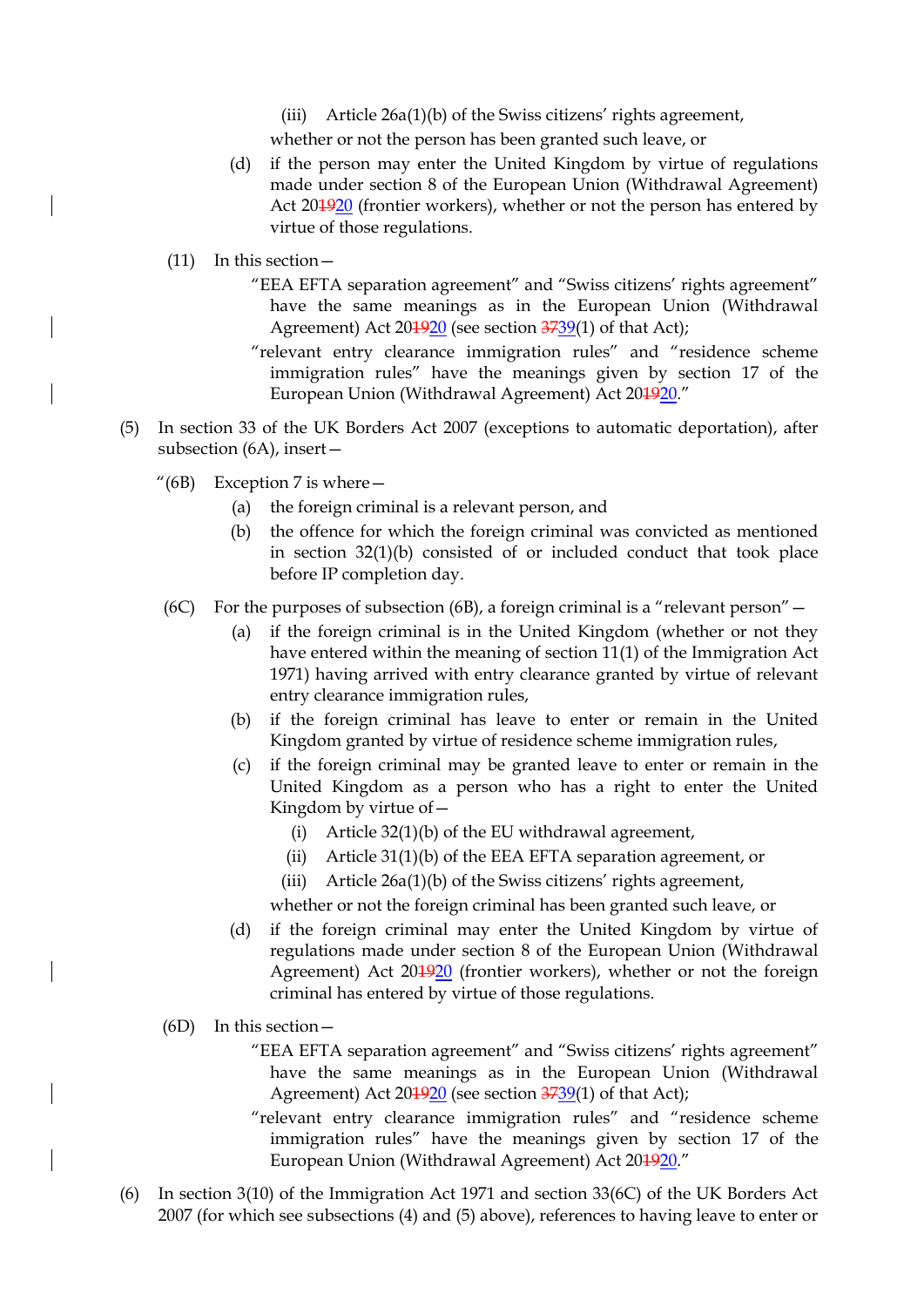remain in the United Kingdom granted by virtue of residence scheme immigration rules include references to having such leave granted by virtue of those rules before section 17 comes into force.

# **11 Appeals etc. against citizens' rights immigration decisions**

- (1) A Minister of the Crown may by regulations make provision for, or in connection with, appeals against citizens' rights immigration decisions of a kind described in the regulations.
- (2) For the purposes of this section, each of the following is a "citizens' rights immigration decision"—
	- (a) a decision made in connection with entry clearance by virtue of relevant entry clearance immigration rules (see section 17);
	- (b) a decision made in connection with leave to enter or remain in the United Kingdom by virtue of residence scheme immigration rules (see section 17);
	- (c) a decision made in connection with entry clearance for the purposes of acquiring leave to enter or remain in relation to a healthcare right of entry;
	- (d) a decision made in connection with leave to enter or remain in the United Kingdom in relation to a healthcare right of entry;
	- (e) a decision made in connection with a right to enter or remain in the United Kingdom by virtue of regulations made under section 8 (frontier workers);
	- (f) a decision to make, or a refusal to revoke, a deportation order under section 5(1) of the Immigration Act 1971 in relation to a relevant person;
	- (g) any other decision made in connection with restricting the right of a relevant person to enter the United Kingdom.
- (3) A Minister of the Crown may also by regulations make provision for, or in connection with, reviews (including judicial reviews) of decisions within subsection (2)(g).
- (4) The power to make regulations under subsection (1) or (3) may (among other things) be exercised by modifying any provision made by or under an enactment.
- (5 (5) Such regulations may, for example, apply with or without modifications any enactment which applies in relation to appeals under section 82 of the Nationality, Immigration and Asylum Act 2002 or section 2 of the Special Immigration Appeals Commission Act 1997.
- (6) For the purposes of subsection (2), a "healthcare right of entry" is a right to enter the United Kingdom that a person has by virtue of—
	- (a) Article 32(1)(b) of the withdrawal agreement,
	- (b) Article 31(1)(b) of the EEA EFTA separation agreement, or
	- (c) Article 26a(1)(b) of the Swiss citizens' rights agreement.
- ( $\frac{67}{2}$ ) For the purposes of subsection (2)(f) and (g), a person is a "relevant person" if
	- (a) Article 20 of the withdrawal agreement, Article 19 of the EEA EFTA separation agreement or (as the case may be) Articles 17 or 20(3) of the Swiss citizens' rights agreement (restrictions of the rights of entry and residence) applies to the person, or
	- (b) the person is not within paragraph (a) but  $-$ 
		- (i) has entry clearance granted by virtue of relevant entry clearance immigration rules,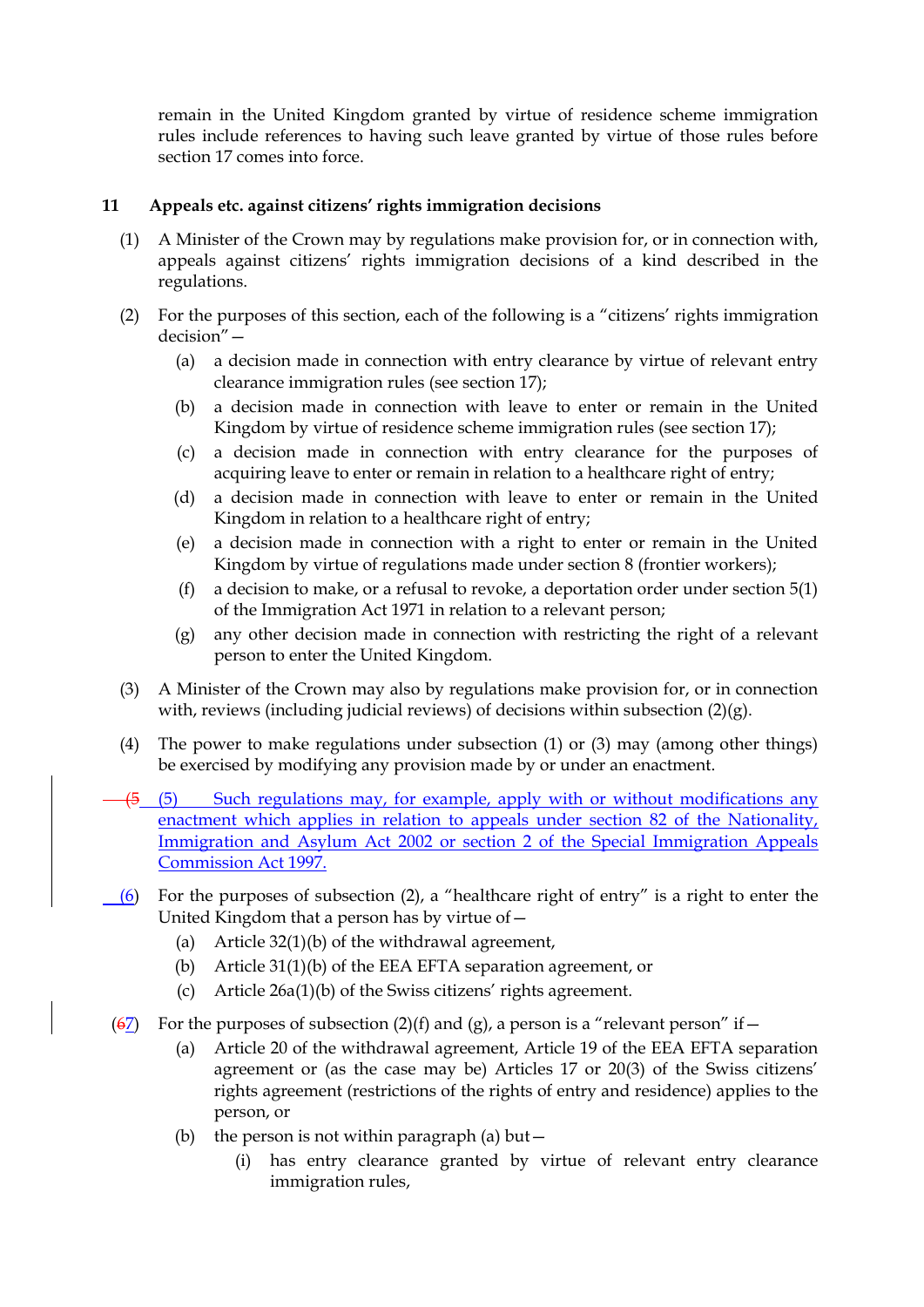- (ii) has leave to enter or remain in the United Kingdom granted by virtue of residence scheme immigration rules, or
- (iii) otherwise has leave to enter granted after arriving with entry clearance granted by virtue of relevant entry clearance immigration rules.
- ( $78$ ) In subsection ( $67$ )(b), references to a person who has entry clearance or leave to enter or remain include references to a person who would have had entry clearance or leave to enter or remain but for—
	- (a) the making of a deportation order under section 5(1) of the Immigration Act 1971, or
	- (b) the making of any other decision made in connection with restricting the right of the person to enter the United Kingdom.

# *Professional qualifications*

# **12 Recognition of professional qualifications**

- (1) An appropriate authority may by regulations make such provision as the authority considers appropriate—
	- (a) to implement Chapter 3 of Title II of Part 2 of the withdrawal agreement (professional qualifications),
	- (b) to supplement the effect of section 7A of the European Union (Withdrawal) Act 2018 in relation to that Chapter, or
	- (c) otherwise for the purposes of dealing with matters arising out of, or related to, that Chapter (including matters arising by virtue of section 7A of that Act and that Chapter).
- (2) An appropriate authority may by regulations make such provision as the authority considers appropriate—
	- (a) to implement Chapter 3 of Title II of Part 2 of the EEA EFTA separation agreement (professional qualifications),
	- (b) to supplement the effect of section 7B of the European Union (Withdrawal) Act 2018 in relation to that Chapter, or
	- (c) otherwise for the purposes of dealing with matters arising out of, or related to, that Chapter (including matters arising by virtue of section 7B of that Act and that Chapter).
- (3) An appropriate authority may by regulations make such provision as the authority considers appropriate—
	- (a) to implement professional qualification provisions of the Swiss citizens' rights agreement,
	- (b) to supplement the effect of section 7B of the European Union (Withdrawal) Act 2018 in relation to those provisions, or
	- (c) otherwise for the purposes of dealing with matters arising out of, or related to, those provisions (including matters arising by virtue of section 7B of that Act and those provisions).
- (4) For the purposes of subsection (3) the following are "professional qualification provisions" of the Swiss citizens' rights agreement—
	- (a) Part 4 of that agreement (mutual recognition of professional qualifications);
	- (b) Article 23(4) of that agreement as regards the recognition of professional qualifications.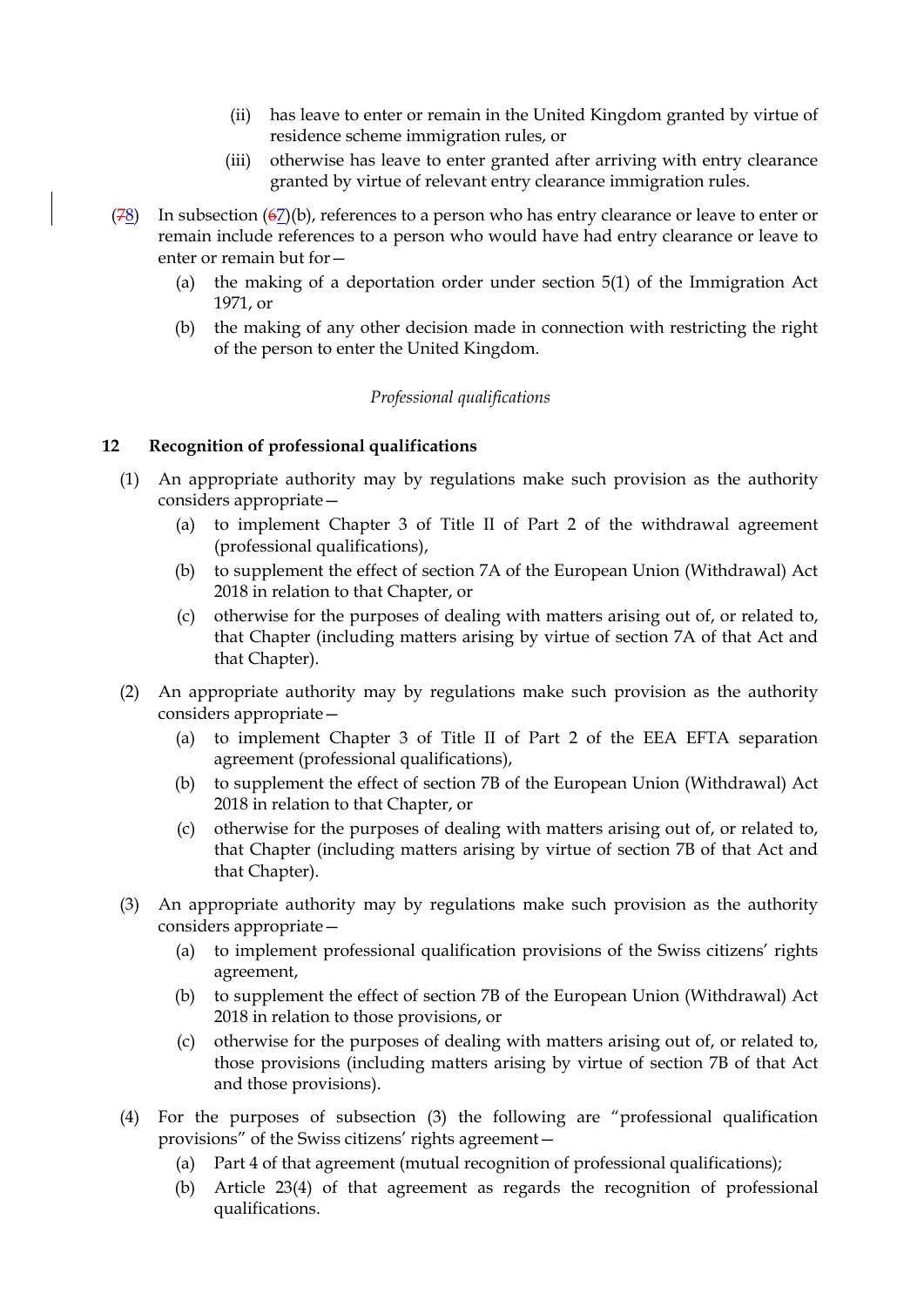- (5) If an appropriate authority considers it appropriate, regulations under subsection (1) or (2) relating to the implementation of a provision of Chapter 3 of Title II of Part 2 of the withdrawal agreement or of the EEA EFTA separation agreement may be made so as to apply both to—
	- (a) persons to whom the provision in question applies, and
	- (b) persons to whom that provision does not apply but who may be granted leave to enter or remain in the United Kingdom by virtue of residence scheme immigration rules, whether or not they have been granted such leave (see section 17).
- (6) The power to make regulations under subsection (1), (2) or (3) may (among other things) be exercised by modifying any provision made by or under an enactment.
- (7) In subsection (6) "enactment" does not include primary legislation passed or made after IP completion day.
- (8) In this section, "appropriate authority" means—
	- (a) a Minister of the Crown,
	- (b) a devolved authority, or
	- (c) a Minister of the Crown acting jointly with a devolved authority.
- (9) Schedule 1 contains further provision about the power of devolved authorities to make regulations under this section.

# *Co-ordination of social security systems*

# **13 Co-ordination of social security systems**

- (1) An appropriate authority may by regulations make such provision as the authority considers appropriate—
	- (a) to implement Title III of Part 2 of the withdrawal agreement (co-ordination of social security systems),
	- (b) to supplement the effect of section 7A of the European Union (Withdrawal) Act 2018 in relation to that Title, or
	- (c) otherwise for the purposes of dealing with matters arising out of, or related to, that Title (including matters arising by virtue of section 7A of that Act and that Title).
- (2) An appropriate authority may by regulations make such provision as the authority considers appropriate—
	- (a) to implement Title III of Part 2 of the EEA EFTA separation agreement (coordination of social security systems),
	- (b) to supplement the effect of section 7B of the European Union (Withdrawal) Act 2018 in relation to that Title, or
	- (c) otherwise for the purposes of dealing with matters arising out of, or related to, that Title (including matters arising by virtue of section 7B of that Act and that Title).
- (3) An appropriate authority may by regulations make such provision as the authority considers appropriate—
	- (a) to implement social security co-ordination provisions of the Swiss citizens' rights agreement,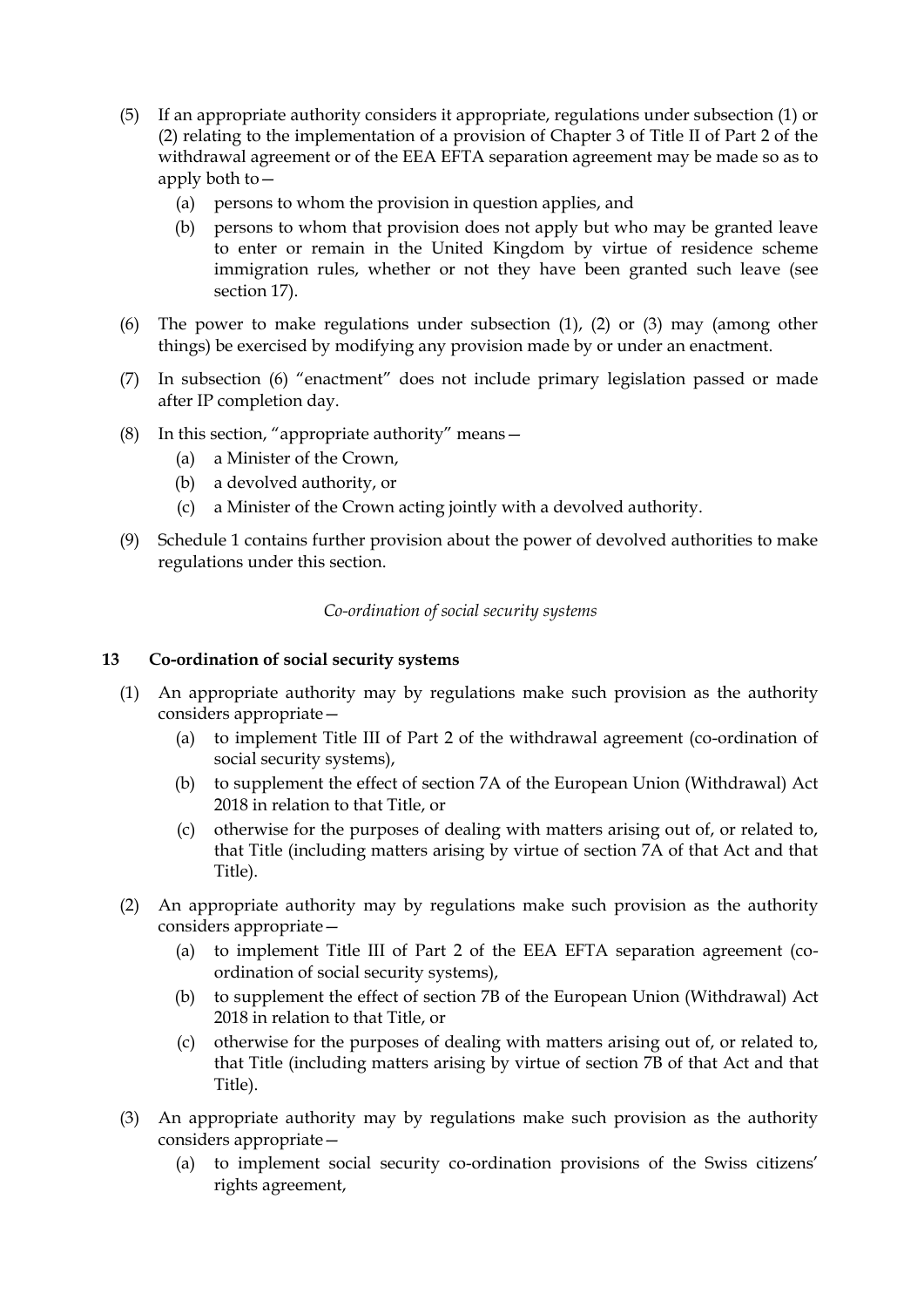- (b) to supplement the effect of section 7B of the European Union (Withdrawal) Act 2018 in relation to those provisions, or
- (c) otherwise for the purposes of dealing with matters arising out of, or related to, those provisions (including matters arising by virtue of section 7B of that Act and those provisions).
- (4) For the purposes of subsection (3) the following are "social security co-ordination provisions" of the Swiss citizens' rights agreement—
	- (a) Part 3 of that agreement (co-ordination of social security systems);
	- (b) Article 23(4) of that agreement as regards social security co-ordination.
- (5) The power to make regulations under subsection (1), (2) or (3) may (among other things) be exercised by modifying any provision made by or under an enactment.
- (6) In this section, "appropriate authority" means—
	- (a) a Minister of the Crown,
	- (b) a devolved authority, or
	- (c) a Minister of the Crown acting jointly with a devolved authority.
- (7) Schedule 1 contains further provision about the power of devolved authorities to make regulations under this section.

# *Equal treatment etc.*

# **14 Non-discrimination, equal treatment and rights of workers etc.**

- (1) An appropriate authority may by regulations make such provision as the authority considers appropriate for the purpose of implementing any of the following provisions of the withdrawal agreement—
	- (a) Article 12 (prohibition of discrimination on grounds of nationality);
	- (b) Article 23 (right to equal treatment);
	- (c) Articles 24(1) and 25(1) (rights of workers and the self-employed);
	- (d) Articles 24(3) and 25(3) (rights of employed or self-employed frontier workers) as regards rights enjoyed as workers.
- (2) An appropriate authority may by regulations make such provision as the authority considers appropriate for the purpose of implementing any of the following provisions of the EEA EFTA separation agreement—
	- (a) Article 11 (prohibition of discrimination on grounds of nationality);
	- (b) Article 22 (right to equal treatment);
	- (c) Articles 23(1) and 24(1) (rights of workers and the self-employed);
	- (d) Articles 23(3) and 24(3) (rights of employed or self-employed frontier workers) as regards rights enjoyed as workers.
- (3) An appropriate authority may by regulations make such provision as the authority considers appropriate for the purpose of implementing any of the following provisions of the Swiss citizens' rights agreement—
	- (a) Article 7 (prohibition of discrimination on grounds of nationality);
	- (b) Article 18 (right to take up employment etc.);
	- (c) Article 19 (rights of employed or self-employed persons etc.);
	- (d) Article 20(1) (rights of frontier workers);
	- (e) Article 23(1) (rights of persons providing services).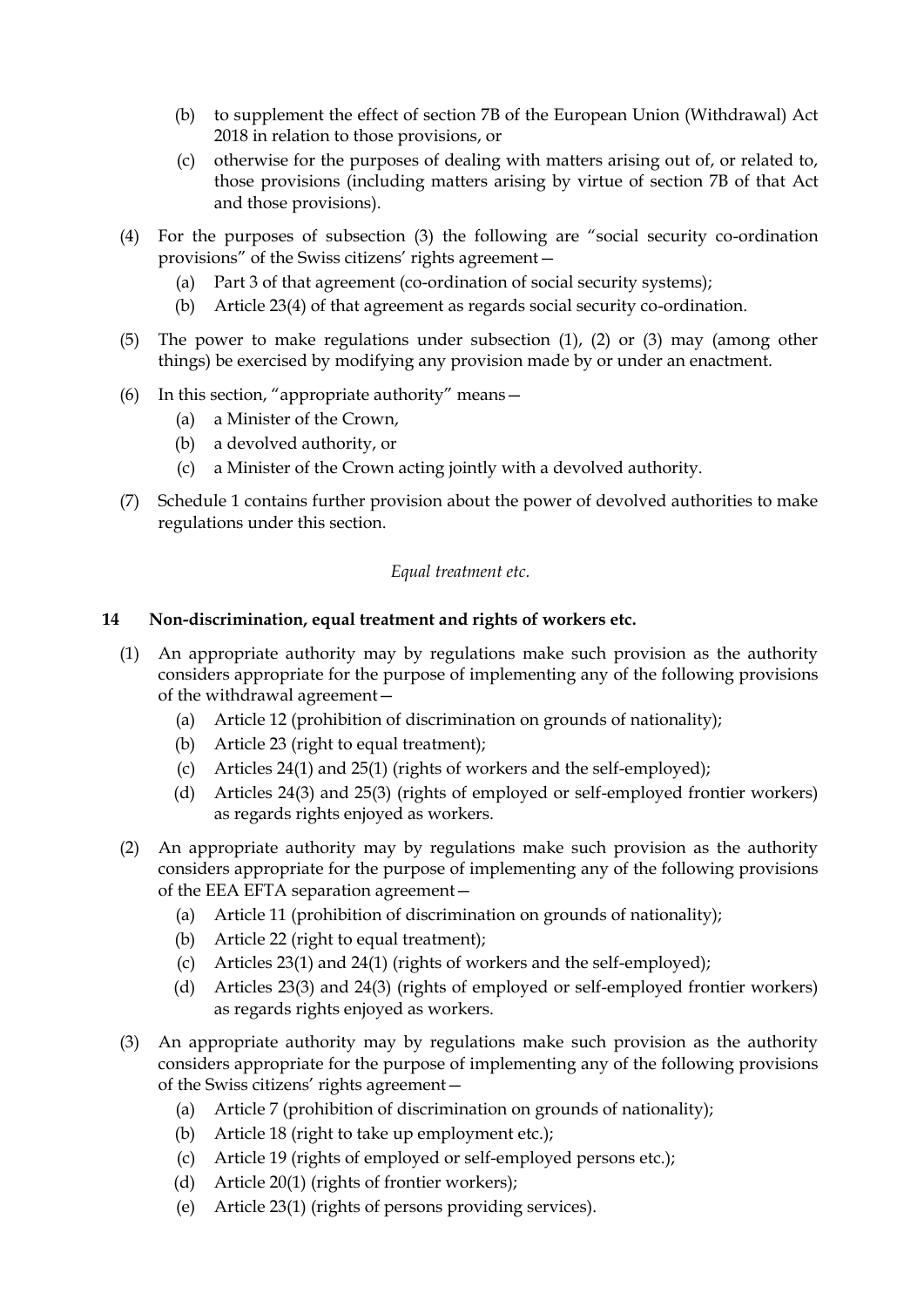- (4) If the appropriate authority considers it appropriate, regulations under subsection (1), (2) or (3) relating to the implementation of a provision mentioned in that subsection, may be made so as to apply both to—
	- (a) persons to whom the provision in question applies, and
	- (b) persons to whom that provision does not apply but who may be granted leave to enter or remain in the United Kingdom by virtue of residence scheme immigration rules, whether or not they have been granted such leave (see section 17).
- (5) The power to make regulations under subsection (1), (2) or (3) may (among other things) be exercised by modifying any provision made by or under an enactment.
- (6) In this section, "appropriate authority" means—
	- (a) a Minister of the Crown,
	- (b) a devolved authority, or
	- (c) a Minister of the Crown acting jointly with a devolved authority.
- (7) Schedule 1 contains further provision about the power of devolved authorities to make regulations under this section.

# *Independent Monitoring Authority*

# **15 Independent Monitoring Authority for the Citizens' Rights Agreements**

- (1) *A body corporate called the Independent Monitoring Authority for the Citizens' Rights Agreements is established.*
- (2) In this Part that body is referred to as "the IMA".
- (3) Schedule 2 contains provision relating to the IMA (including provisions about the IMA's constitution and functions).

#### *General*

# **16 Regulations: supplementary**

- (1) In sections 7, 8, 9 and 14—
	- (a) a power to make provision for the purpose of implementing a provision of the withdrawal agreement includes power to make provision to supplement the effect of section 7A of the European Union (Withdrawal) Act 2018 in relation to that provision of the agreement,
	- (b) a power to make provision for the purpose of implementing a provision of the EEA EFTA separation agreement includes power to make provision to supplement the effect of section 7B of that Act in relation to that provision of the agreement, and
	- (c) a power to make provision for the purpose of implementing a provision of the Swiss citizens' rights agreement includes power to make provision to supplement the effect of section 7B of that Act in relation to that provision of the agreement.
- (2) The conferral of a power on a Minister of the Crown under section 7, 8, 9 or 11 does not affect the extent of any power of a devolved authority under section 12, 13 or 14 which overlaps with a power under section 7, 8, 9 or 11 by virtue of section 17(4).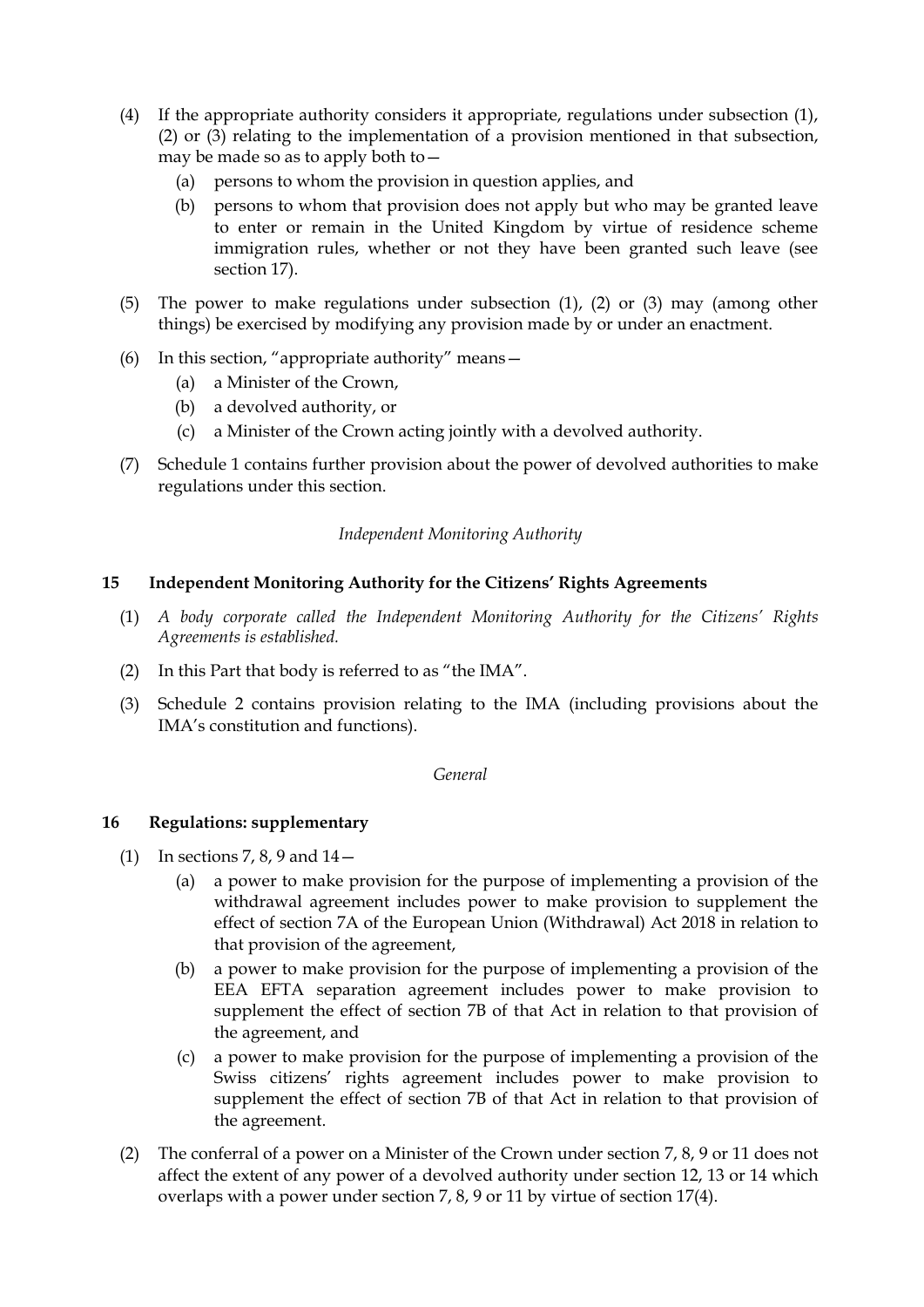- (3) Regulations under this Part may not provide for the conferral of functions (including the conferral of a discretion) on, or the delegation of functions to, a person who is not a public authority (but may so provide if the person is a public authority).
- (4) In subsection (3), "public authority" means a person who exercises functions of a public nature.

# **17 Interpretation: Part 3**

- (1) In this Part, "residence scheme immigration rules" means—
	- (a) Appendix EU to the immigration rules except those rules, or changes to that Appendix, which are identified in the immigration rules as not having effect in connection with the residence scheme that operates in connection with the withdrawal of the United Kingdom from the EU, and
	- (b) any other immigration rules which are identified in the immigration rules as having effect in connection with the withdrawal of the United Kingdom from the EU.
- (2) In this Part, "relevant entry clearance immigration rules" means any immigration rules which are identified in the immigration rules as having effect in connection with the granting of entry clearance for the purposes of acquiring leave to enter or remain in the United Kingdom by virtue of residence scheme immigration rules.
- (3) In this Part, references to having leave to enter or remain in the United Kingdom granted by virtue of residence scheme immigration rules include references to having such leave granted by virtue of those rules before this section comes into force.
- (4) In this Part, a reference to a Chapter, Title, Part or other provision of the withdrawal agreement, EEA EFTA separation agreement or Swiss citizens' rights agreement includes a reference to—
	- (a) any other provision of the agreement in question so far as relating to that Chapter, Title, Part or other provision, and
	- (b) any provision of EU law which is applied by, or referred to in, that Chapter, Title, Part or other provision (to the extent of the application or reference).
- (5) In this Part—
	- "entry clearance" has the meaning given by section 33(1) of the Immigration Act 1971 (interpretation);

"immigration rules" has the same meaning as in the Immigration Act 1971.

# **PART 4**

#### OTHER SUBJECT AREAS

#### *Other separation issues*

# **18 Main power in connection with other separation issues**

After section 8A of the European Union (Withdrawal) Act 2018 (supplementary power in connection with implementation period) (for which see section 3 above) insert—

# **"8B Power in connection with certain other separation issues**

(1) A Minister of the Crown may by regulations make such provision as the Minister considers appropriate—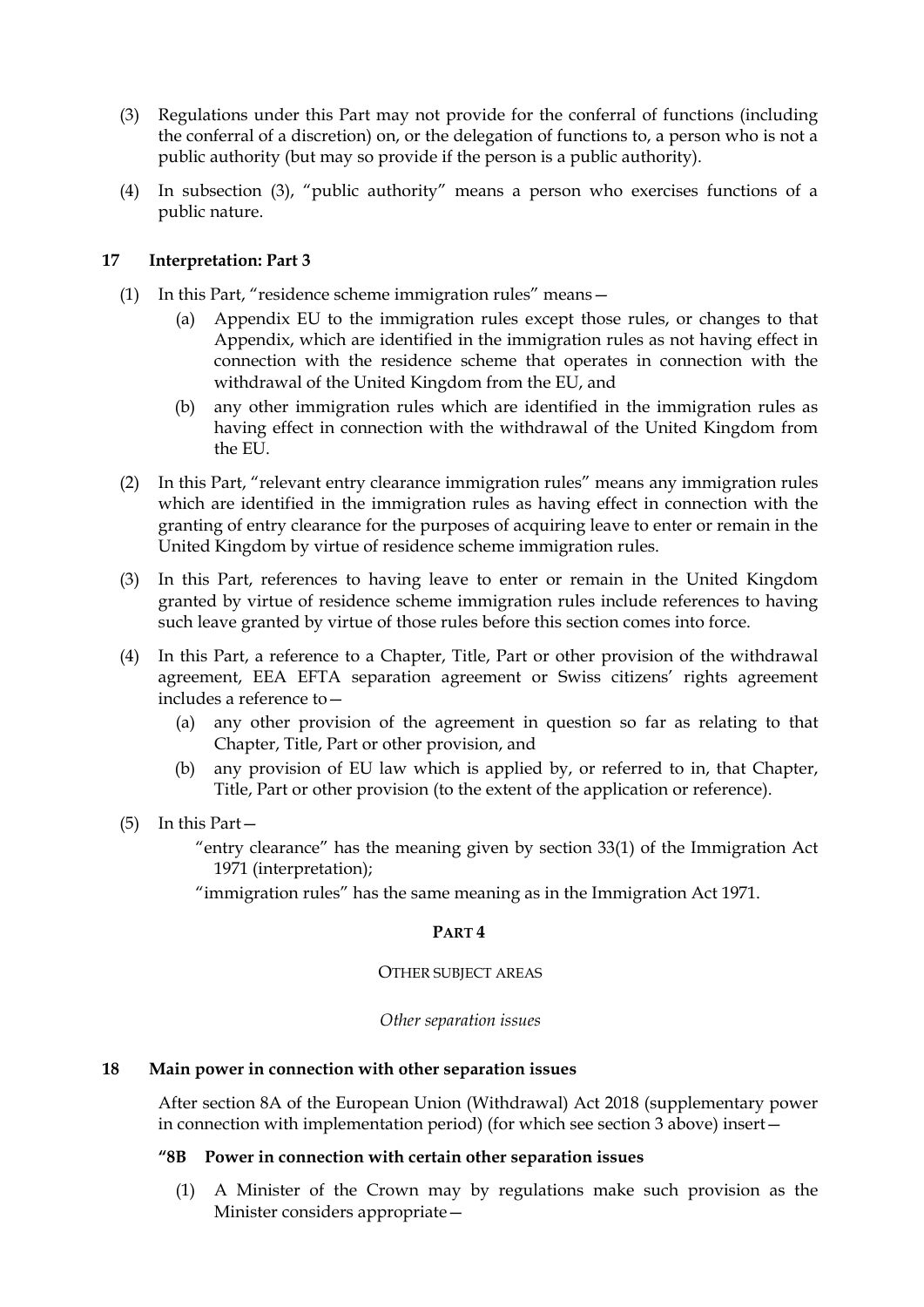- (a) to implement Part 3 of the withdrawal agreement (separation provisions),
- (b) to supplement the effect of section 7A in relation to that Part, or
- (c) otherwise for the purposes of dealing with matters arising out of, or related to, that Part (including matters arising by virtue of section 7A and that Part).
- (2) A Minister of the Crown may by regulations make such provision as the Minister considers appropriate—
	- (a) to implement Part 3 of the EEA EFTA separation agreement (separation provisions),
	- (b) to supplement the effect of section 7B in relation to that Part, or
	- (c) otherwise for the purposes of dealing with matters arising out of, or related to, that Part (including matters arising by virtue of section 7B and that Part).
- (3) *Regulations under this section may make any provision that could be made by an Act of Parliament.*
- (4) Regulations under this section may (among other things) restate, for the purposes of making the law clearer or more accessible, anything that forms part of domestic law by virtue of—
	- (a) section 7A above and Part 3 of the withdrawal agreement, or
	- (b) section 7B above and Part 3 of the EEA EFTA separation agreement.
- (5) But regulations under this section may not—
	- (a) impose or increase taxation or fees,
	- (b) make retrospective provision,
	- (c) create a relevant criminal offence,
	- (d) establish a public authority,
	- (e) amend, repeal or revoke the Human Rights Act 1998 or any subordinate legislation made under it, or
	- (f) amend or repeal the Scotland Act 1998, the Government of Wales Act 2006 or the Northern Ireland Act 1998 (unless the regulations are made by virtue of paragraph 21(b) of Schedule 7 to this Act or are amending or repealing any provision of those Acts which modifies another enactment).
- (6) In this section references to Part 3 of the withdrawal agreement or of the EEA EFTA separation agreement include references to any provision of EU law which is applied by, or referred to in, that Part (to the extent of the application or reference)."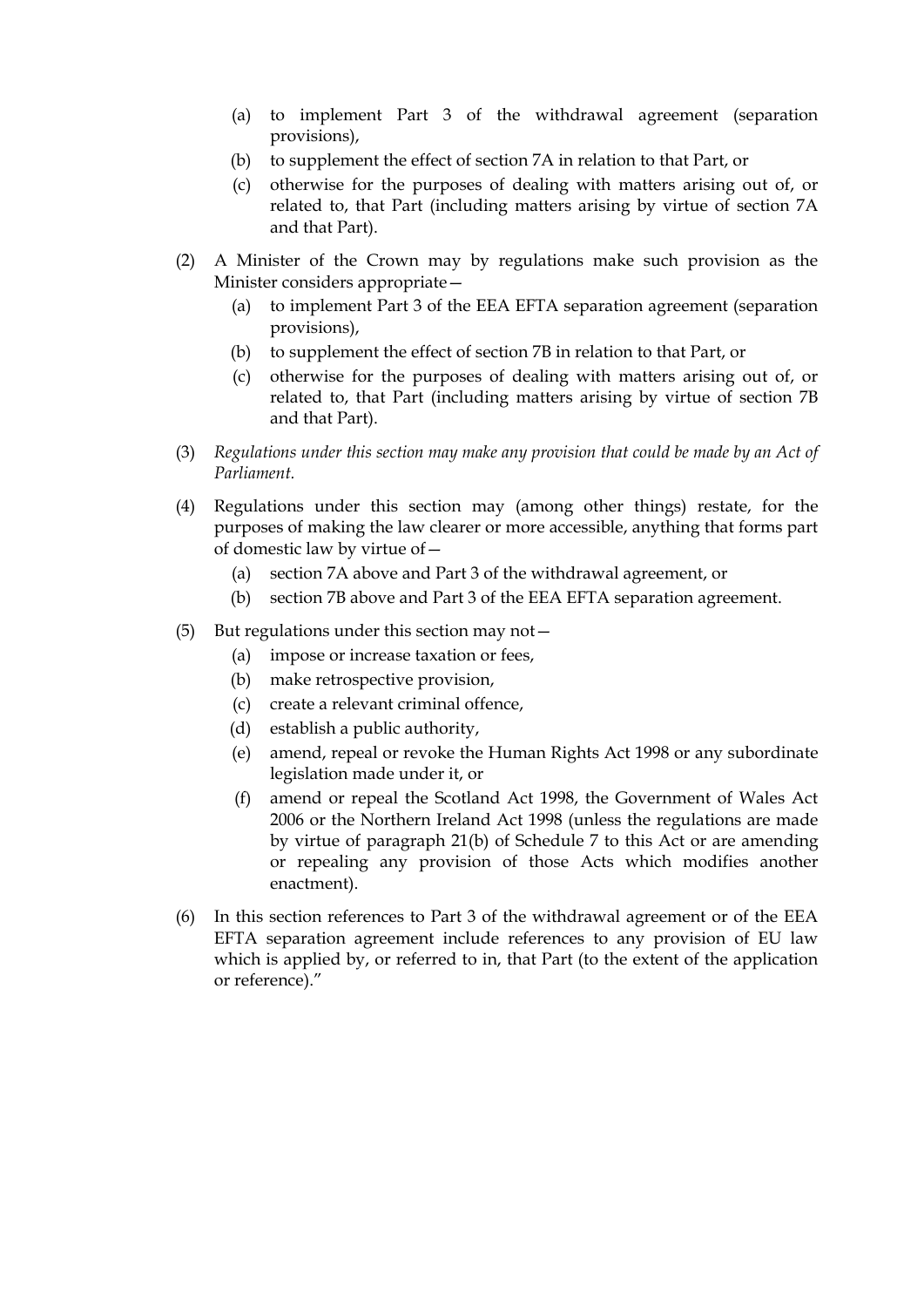# **19 Powers corresponding to section 18 involving devolved authorities**

After Part 1A of Schedule 2 to the European Union (Withdrawal) Act 2018 (corresponding powers involving devolved authorities: provision in connection with implementation period) (for which see section 4 above) insert—

#### "PART 1B

#### PROVISION IN CONNECTION WITH CERTAIN OTHER SEPARATION ISSUES

*Powers in connection with Part 3 of withdrawal agreement and EEA EFTA separation agreement*

- 11G (1) A devolved authority may by regulations make such provision as the devolved authority considers appropriate—
	- (a) to implement Part 3 of the withdrawal agreement (separation provisions),
	- (b) to supplement the effect of section 7A in relation to that Part, or
	- (c) otherwise for the purposes of dealing with matters arising out of, or related to, that Part (including matters arising by virtue of section 7A and that Part).
	- (2) A Minister of the Crown acting jointly with a devolved authority may by regulations make such provision as they consider appropriate—
		- (a) to implement Part 3 of the withdrawal agreement (separation provisions),
		- (b) to supplement the effect of section 7A in relation to that Part, or
		- (c) otherwise for the purposes of dealing with matters arising out of, or related to, that Part (including matters arising by virtue of section 7A and that Part).
	- (3) A devolved authority may by regulations make such provision as the devolved authority considers appropriate—
		- (a) to implement Part 3 of the EEA EFTA separation agreement (separation provisions),
		- (b) to supplement the effect of section 7B in relation to that Part, or
		- (c) otherwise for the purposes of dealing with matters arising out of, or related to, that Part (including matters arising by virtue of section 7B and that Part).
	- (4) A Minister of the Crown acting jointly with a devolved authority may by regulations make such provision as they consider appropriate—
		- (a) to implement Part 3 of the EEA EFTA separation agreement (separation provisions),
		- (b) to supplement the effect of section 7B in relation to that Part, or
		- (c) otherwise for the purposes of dealing with matters arising out of, or related to, that Part (including matters arising by virtue of section 7B and that Part).
	- (5) *Regulations under this Part may make any provision that could be made by an Act of Parliament.*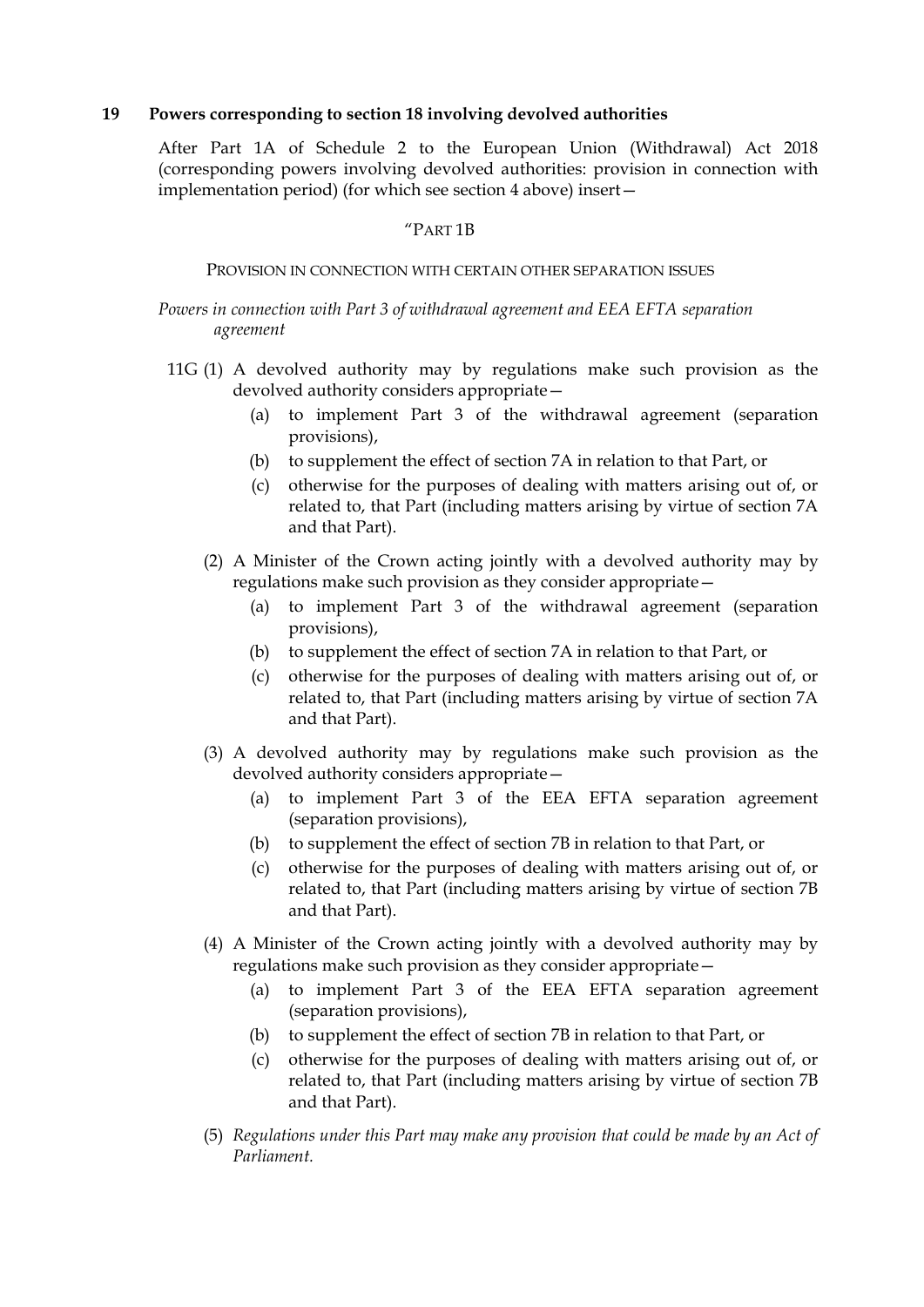- (6) Regulations under this Part may (among other things) restate, for the purposes of making the law clearer or more accessible, anything that forms part of domestic law by virtue of—
	- (a) section 7A above and Part 3 of the withdrawal agreement, or
	- (b) section 7B above and Part 3 of the EEA EFTA separation agreement.
- (7) But regulations under this Part may not  $-$ 
	- (a) impose or increase taxation or fees,
	- (b) make retrospective provision,
	- (c) create a relevant criminal offence,
	- (d) establish a public authority,
	- (e) amend, repeal or revoke the Human Rights Act 1998 or any subordinate legislation made under it, or
	- (f) amend or repeal the Scotland Act 1998, the Government of Wales Act 2006 or the Northern Ireland Act 1998 (unless the regulations are made by virtue of paragraph 21(b) of Schedule 7 to this Act or are amending or repealing any provision of those Acts which modifies another enactment).
- (8) Regulations under sub-paragraph (1) or (3) are also subject to paragraphs 11H and 11I.
- (9) In this paragraph references to Part 3 of the withdrawal agreement or of the EEA EFTA separation agreement include references to any provision of EU law which is applied by, or referred to in, that Part (to the extent of the application or reference).

*No power to make provision outside devolved competence*

- 11H (1) No provision may be made by a devolved authority acting alone in regulations under this Part unless the provision is within the devolved competence of the devolved authority.
	- (2) See paragraphs 11J to 11L for the meaning of "devolved competence" for the purposes of this Part.

*Certain requirements for consent, joint exercise or consultation*

11I Paragraphs 5 to 7 apply for the purposes of this Part as they apply for the purposes of Part 1.

*Meaning of devolved competence: Part 1B*

- 11J A provision is within the devolved competence of the Scottish Ministers for the purposes of this Part if—
	- (a) it would be within the legislative competence of the Scottish Parliament if it were contained in an Act of that Parliament (ignoring section 29(2)(d) of the Scotland Act 1998 so far as relating to EU law and retained EU law), or
	- (b) it is provision which could be made in other subordinate legislation by the Scottish Ministers, the First Minister or the Lord Advocate acting alone (ignoring section 57(2) of the Scotland Act 1998 so far as relating to EU law and section 57(4) of that Act).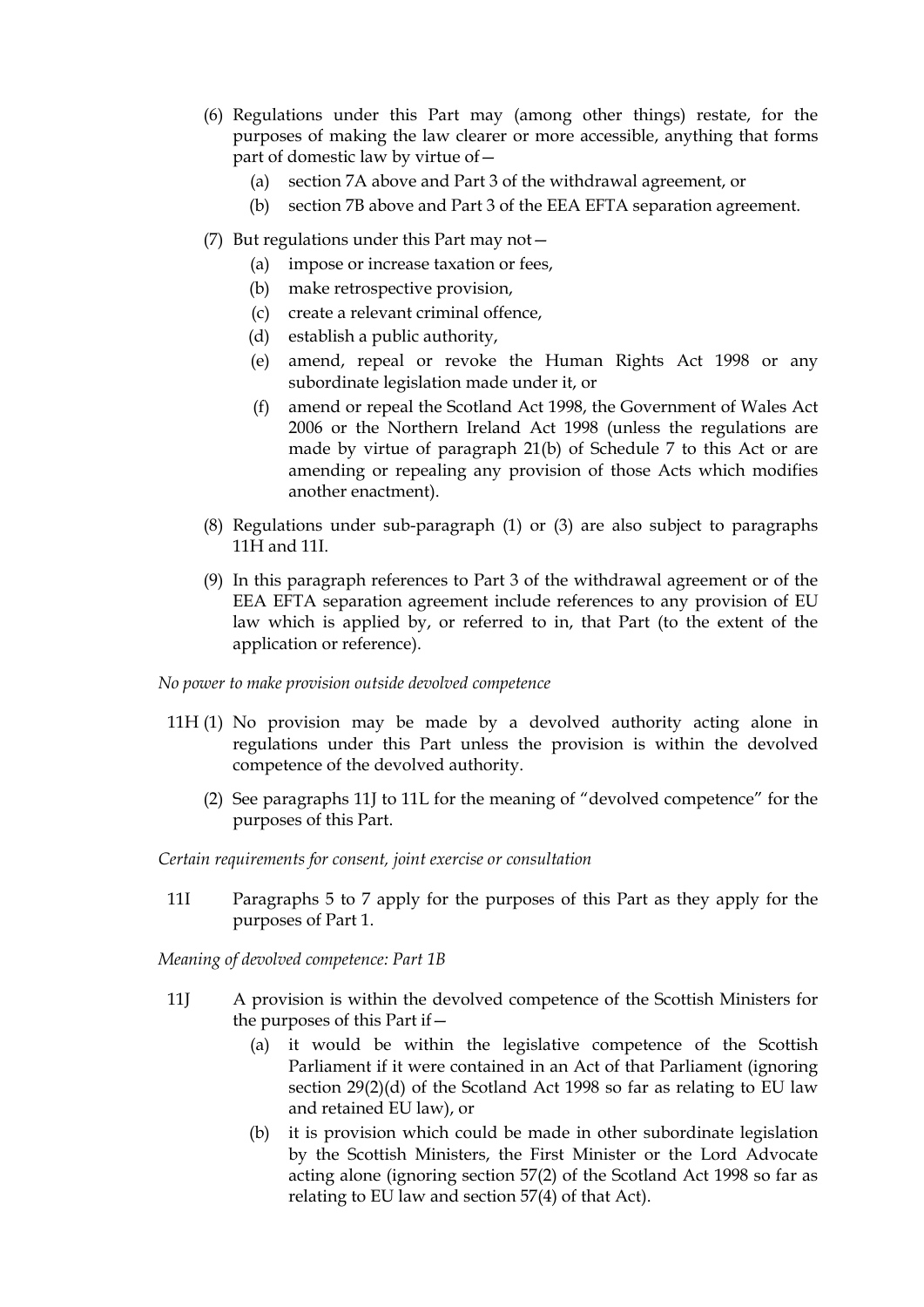- 11K A provision is within the devolved competence of the Welsh Ministers for the purposes of this Part if—
	- (a) it would be within the legislative competence of the National Assembly for Wales if it were contained in an Act of the Assembly (ignoring section 108A(2)(e) of the Government of Wales Act 2006 so far as relating to EU law and retained EU law but including any provision that could be made only with the consent of a Minister of the Crown), or
	- (b) it is provision which could be made in other subordinate legislation by the Welsh Ministers acting alone (ignoring section 80(8) of the Government of Wales Act 2006).
- 11L A provision is within the devolved competence of a Northern Ireland department for the purposes of this Part if—
	- (a) the provision, if it were contained in an Act of the Northern Ireland Assembly—
		- (i) would be within the legislative competence of the Assembly (ignoring section  $6(2)(d)$  of the Northern Ireland Act 1998), and
		- (ii) would not require the consent of the Secretary of State,
	- (b) the provision—
		- (i) amends or repeals Northern Ireland legislation, and
		- (ii) would, if it were contained in an Act of the Northern Ireland Assembly, be within the legislative competence of the Assembly (ignoring section 6(2)(d) of the Northern Ireland Act 1998) and require the consent of the Secretary of State, or
	- (c) the provision is provision which could be made in other subordinate legislation by any Northern Ireland devolved authority acting alone (ignoring section 24(1)(b) and (3) of the Northern Ireland Act 1998)."

#### *Main financial provision*

# **20 Financial provision**

- (1) *Any sum that is required to be paid to the EU or an EU entity to meet any obligation that the United Kingdom has by virtue of the withdrawal agreement is to be charged on and paid out of the Consolidated Fund or, if the Treasury so decides, the National Loans Fund.*
- (2) *After 31 March 2021, subsection (1) does not apply in relation to any expenditure other than sums required to be paid in respect of the traditional own resources of the EU.*
- (3) *Any money received by a Minister of the Crown or a government department by virtue of the withdrawal agreement is to be paid into the Consolidated Fund or, if the Treasury so decides, the National Loans Fund.*
- (4) *A Minister of the Crown, government department or devolved authority may incur expenditure, for the purpose of, or in connection with, preparing for anything about which provision may be made under a power to make subordinate legislation conferred or modified by or under this Act, before any such provision is made.*
- (5) *There is to be paid out of money provided by Parliament—*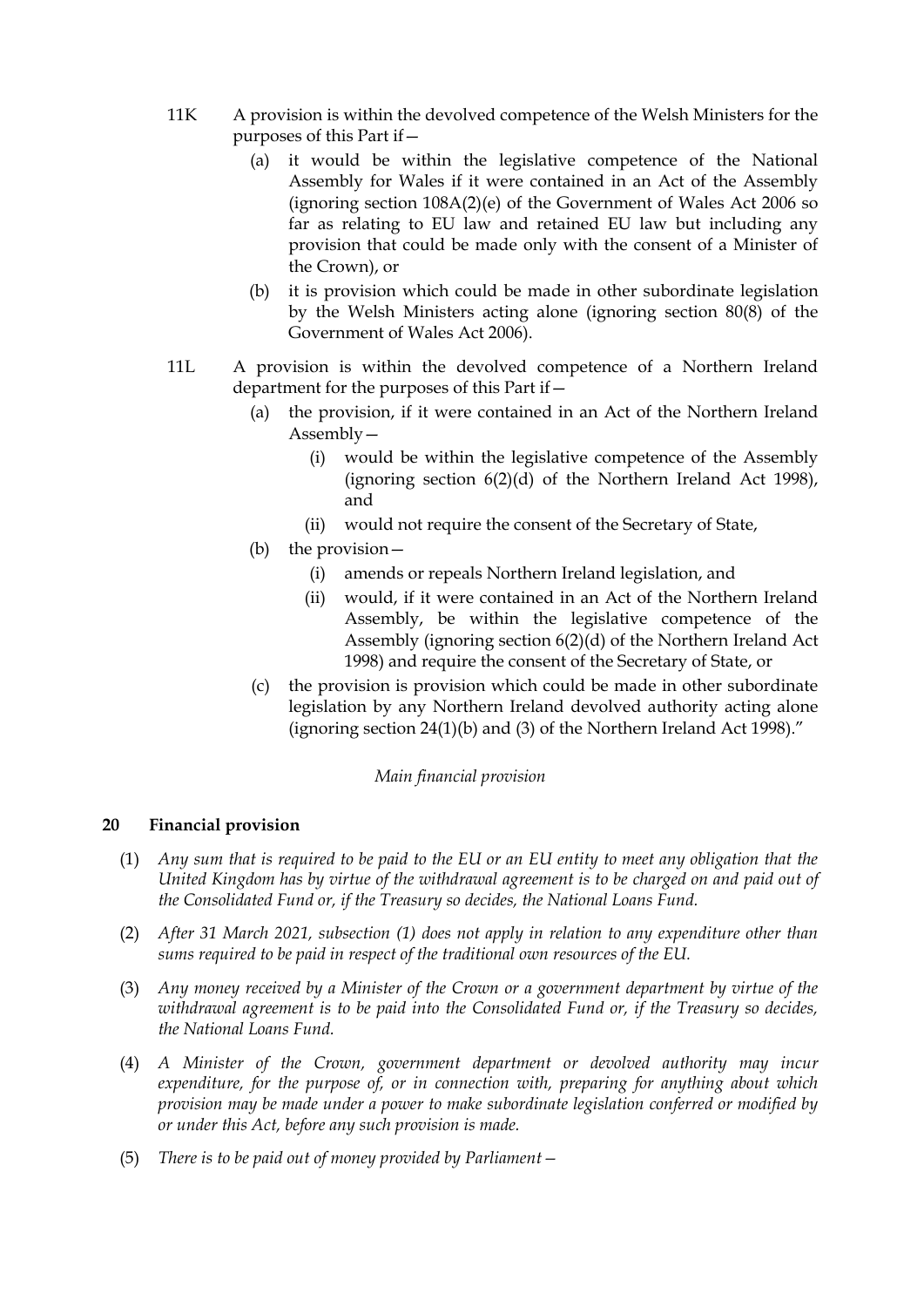- (a) *any expenditure in relation to which subsection (1) does not apply which is incurred by a Minister of the Crown, government department or other public authority by virtue of this Act, and*
- (b) *any increase attributable to this Act in the sums payable by virtue of any other Act out of money so provided.*
- (6) Subsections (1), (3) and (5) are subject to any other provision made by or under this Act or any other enactment.

(7) *A Minister of the Crown may by regulations amend the date for the time being mentioned in subsection* (2).

 $(8 \t(7)$  In this section —

- "EU entity" means an EU institution or any office, body or agency of the EU;
- "government department" means any department of the Government of the United Kingdom;
- "the traditional own resources of the EU" means the EU's traditional own resources referred to in Article 2(1)(a) of the Council Decision of 26 May 2014 on the system of own resources of the European Union (2014/335/EU, Euratom).

# *Ireland/Northern Ireland Protocol*

# **21 Main power in connection with Ireland/Northern Ireland Protocol**

After section 8B of the European Union (Withdrawal) Act 2018 (power in connection with certain other separation issues) (for which see section 18 above) insert—

# **"8C Power in connection with Ireland/Northern Ireland Protocol in withdrawal agreement**

- (1) A Minister of the Crown may by regulations make such provision as the Minister considers appropriate—
	- (a) to implement the Protocol on Ireland/Northern Ireland in the withdrawal agreement,
	- (b) to supplement the effect of section 7A in relation to the Protocol, or
	- (c) otherwise for the purposes of dealing with matters arising out of, or related to, the Protocol (including matters arising by virtue of section 7A and the Protocol).
- (2) *Regulations under subsection (1) may make any provision that could be made by an Act of Parliament (including modifying this Act).*
- (3) Regulations under subsection (1) may (among other things) make provision facilitating the access to the market within Great Britain of qualifying Northern Ireland goods.
- (4) Such provision may (among other things) include provision about the recognition within Great Britain of technical regulations, assessments, registrations, certificates, approvals and authorisations issued by—
	- (a) the authorities of a member State, or
	- (b) bodies established in a member State,

in respect of qualifying Northern Ireland goods.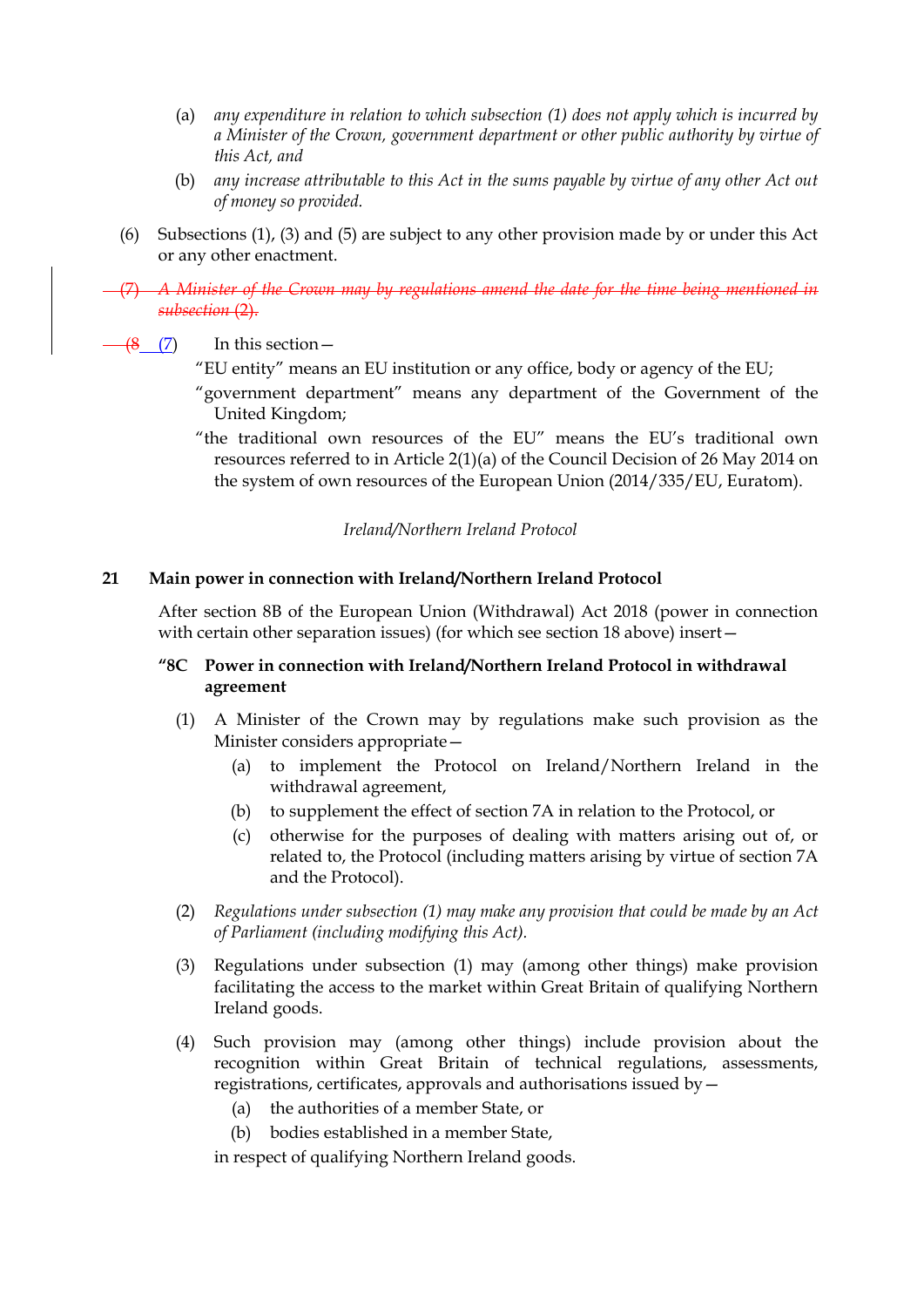- (5) Regulations under subsection (1) may (among other things) restate, for the purposes of making the law clearer or more accessible, anything that forms part of domestic law by virtue of section 7A and the Protocol.
- (6) A Minister of the Crown  $\frac{m}{m}$  by regulations define "qualifying Northern Ireland goods" for the purposes of this Act.
- (7) In this section any reference to the Protocol on Ireland/Northern Ireland includes a reference to—
	- (a) any other provision of the withdrawal agreement so far as relatingapplying to the Protocol, and
	- (b) any provision of EU law which is applied by, or referred to in, the Protocol (to the extent of the application or reference),

but does not include the second sentence of Article 11(1) of the Protocol (which provides that the United Kingdom and the Republic of Ireland may continue to make new arrangements that build on the provisions of the Belfast Agreement in other areas of North-South cooperation on the island of Ireland)."

#### **22 Powers corresponding to section 21 involving devolved authorities**

After Part 1B of Schedule 2 to the European Union (Withdrawal) Act 2018 (corresponding powers involving devolved authorities: provision in connection with certain other separation issues) (for which see section 19 above) insert—

# "PART 1C

#### PROVISION IN CONNECTION WITH PROTOCOL ON IRELAND/NORTHERN IRELAND

*Power in connection with Protocol on Ireland/Northern Ireland*

- 11M (1) A devolved authority may by regulations make such provision as the devolved authority considers appropriate—
	- (a) to implement the Protocol on Ireland/Northern Ireland in the withdrawal agreement,
	- (b) to supplement the effect of section 7A in relation to the Protocol, or
	- (c) otherwise for the purposes of dealing with matters arising out of, or related to, the Protocol (including matters arising by virtue of section 7A and the Protocol).
	- (2) A Minister of the Crown acting jointly with a devolved authority may by regulations make such provision as they consider appropriate—
		- (a) to implement the Protocol on Ireland/Northern Ireland in the withdrawal agreement,
		- (b) to supplement the effect of section 7A in relation to the Protocol, or
		- (c) otherwise for the purposes of dealing with matters arising out of, or related to, the Protocol (including matters arising by virtue of section 7A and the Protocol).
	- (3) *Regulations under this Part may make any provision that could be made by an Act of Parliament.*
	- (4) Regulations under this Part may (among other things) make provision facilitating the access to the market within Great Britain of qualifying Northern Ireland goods.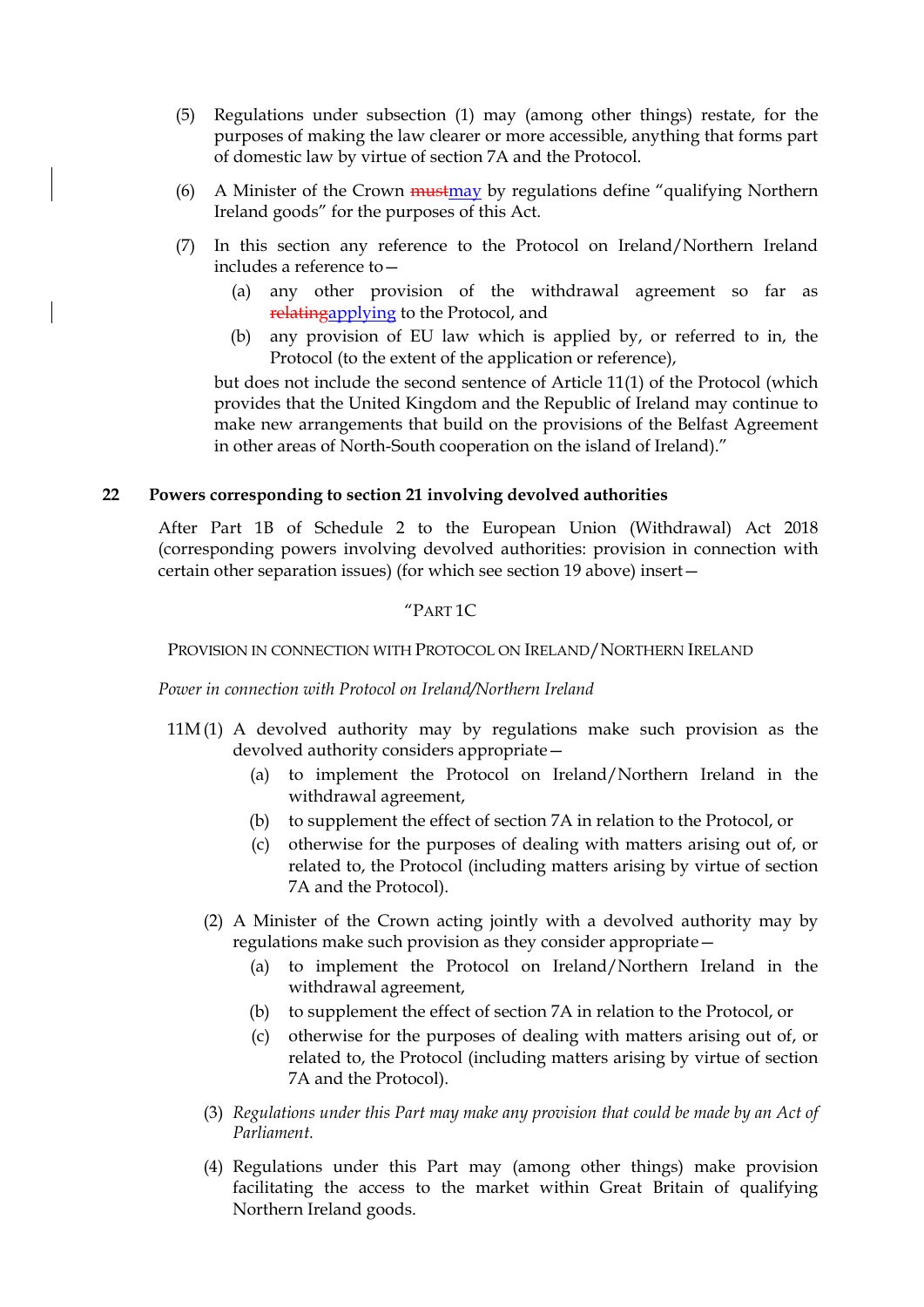- (5) Such provision may (among other things) include provision about the recognition within Great Britain of technical regulations, assessments, registrations, certificates, approvals and authorisations issued by—
	- (a) the authorities of a member State, or
	- (b) bodies established in a member State,

in respect of qualifying Northern Ireland goods.

- (6) Regulations under this Part may (among other things) restate, for the purposes of making the law clearer or more accessible, anything that forms part of domestic law by virtue of section 7A and the Protocol.
- (7) Regulations under sub-paragraph (1) are also subject to paragraphs 11N and 11O.
- (8) In this paragraph any reference to the Protocol on Ireland/Northern Ireland includes a reference to—
	- (a) any other provision of the withdrawal agreement so far as relatingapplying to the Protocol, and
	- (b) any provision of EU law which is applied by, or referred to in, the Protocol (to the extent of the application or reference),

but does not include the second sentence of Article 11(1) of the Protocol (which provides that the United Kingdom and the Republic of Ireland may continue to make new arrangements that build on the provisions of the Belfast Agreement in other areas of North-South cooperation on the island of Ireland).

*No power to make provision outside devolved competence*

- 11N (1) No provision may be made by a devolved authority acting alone in regulations under this Part unless the provision is within the devolved competence of the devolved authority.
	- (2) See paragraphs 11P to 11R for the meaning of "devolved competence" for the purposes of this Part.

*Certain requirements for consent, joint exercise or consultation*

11O Paragraphs 5 to 7 apply for the purposes of this Part as they apply for the purposes of Part 1.

*Meaning of devolved competence: Part 1C*

- 11P A provision is within the devolved competence of the Scottish Ministers for the purposes of this Part if—
	- (a) it would be within the legislative competence of the Scottish Parliament if it were contained in an Act of that Parliament (ignoring section 29(2)(d) of the Scotland Act 1998 so far as relating to EU law), or
	- (b) it is provision which could be made in other subordinate legislation by the Scottish Ministers, the First Minister or the Lord Advocate acting alone (ignoring section 57(2) of the Scotland Act 1998 so far as relating to EU law).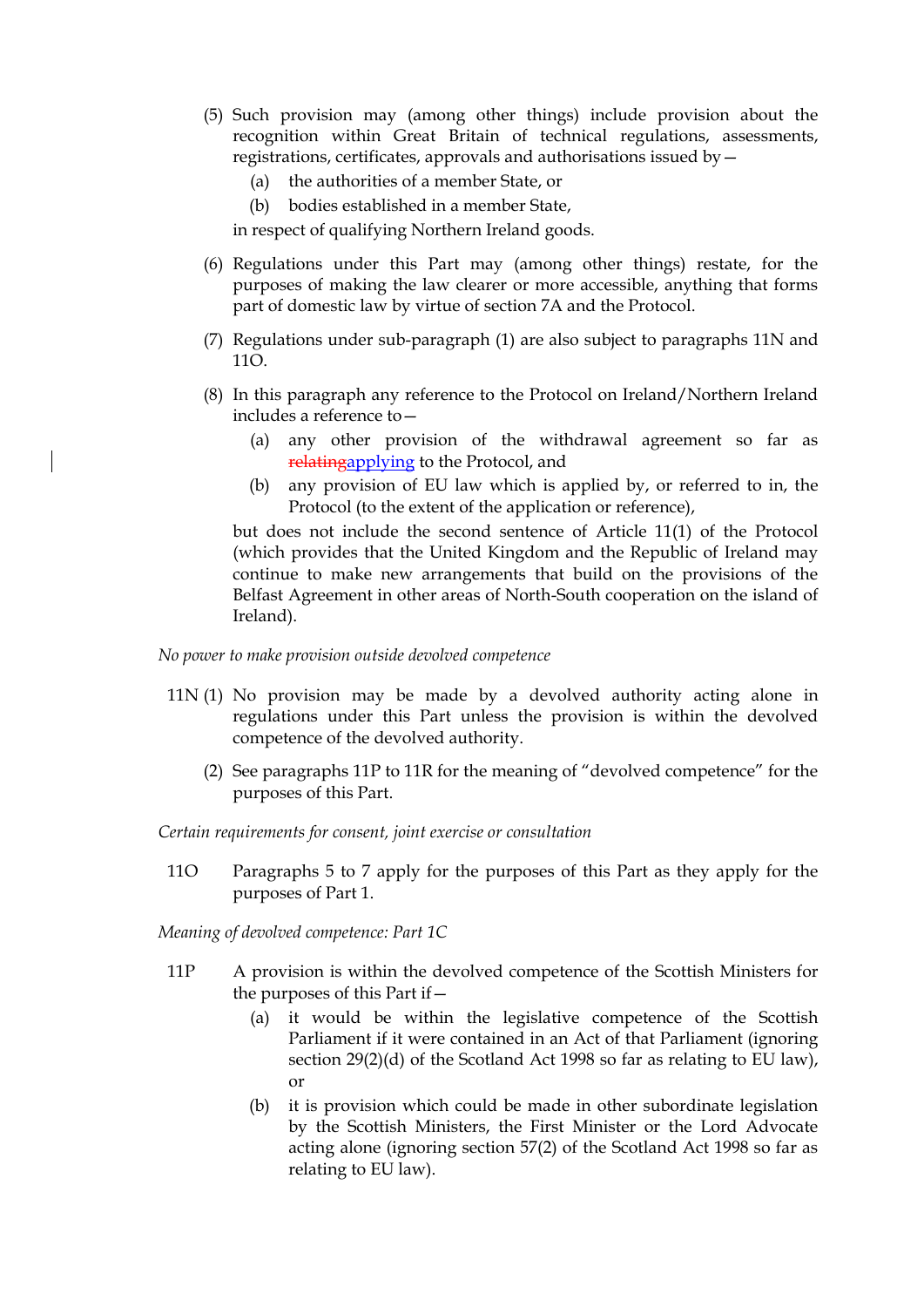- 11Q A provision is within the devolved competence of the Welsh Ministers for the purposes of this Part if—
	- (a) it would be within the legislative competence of the National Assembly for Wales if it were contained in an Act of the Assembly (ignoring section 108A(2)(e) of the Government of Wales Act 2006 so far as relating to EU law but including any provision that could be made only with the consent of a Minister of the Crown), or
	- (b) it is provision which could be made in other subordinate legislation by the Welsh Ministers acting alone (ignoring section 80(8) of the Government of Wales Act 2006 so far as relating to EU law).
- 11R A provision is within the devolved competence of a Northern Ireland department for the purposes of this Part if—
	- (a) the provision, if it were contained in an Act of the Northern Ireland Assembly—
		- (i) would be within the legislative competence of the Assembly (ignoring section  $6(2)(d)$  of the Northern Ireland Act 1998 so far as relating to EU law), and
		- (ii) would not require the consent of the Secretary of State,
	- (b) the provision—
		- (i) amends or repeals Northern Ireland legislation, and
		- (ii) would, if it were contained in an Act of the Northern Ireland Assembly, be within the legislative competence of the Assembly (ignoring section 6(2)(d) of the Northern Ireland Act 1998 so far as relating to EU law) and require the consent of the Secretary of State, or
	- (c) the provision is provision which could be made in other subordinate legislation by any Northern Ireland devolved authority acting alone (ignoring section 24(1)(b) of the Northern Ireland Act 1998)."

#### **23 Protection for certain rights, safeguards etc. in Belfast Agreement**

Schedule 3 contains provision about the implementation of Article 2(1) of the Protocol on Ireland/Northern Ireland in the withdrawal agreement.

#### **24 No alteration of North-South co-operation**

In section 10 of the European Union (Withdrawal) Act 2018 (continuation of North-South co-operation and the prevention of new border arrangements), after subsection (2), insert—

- "(3) A Minister of the Crown may not agree to the making of a recommendation by the Joint Committee under Article 11(2) of the Protocol on Ireland/Northern Ireland in the withdrawal agreement (recommendations as to North-South cooperation) to—
	- (a) alter the arrangements for North-South co-operation as provided for by the Belfast Agreement,
	- (b) establish a new implementation body, or
	- (c) alter the functions of an existing implementation body.
- (4) In this section—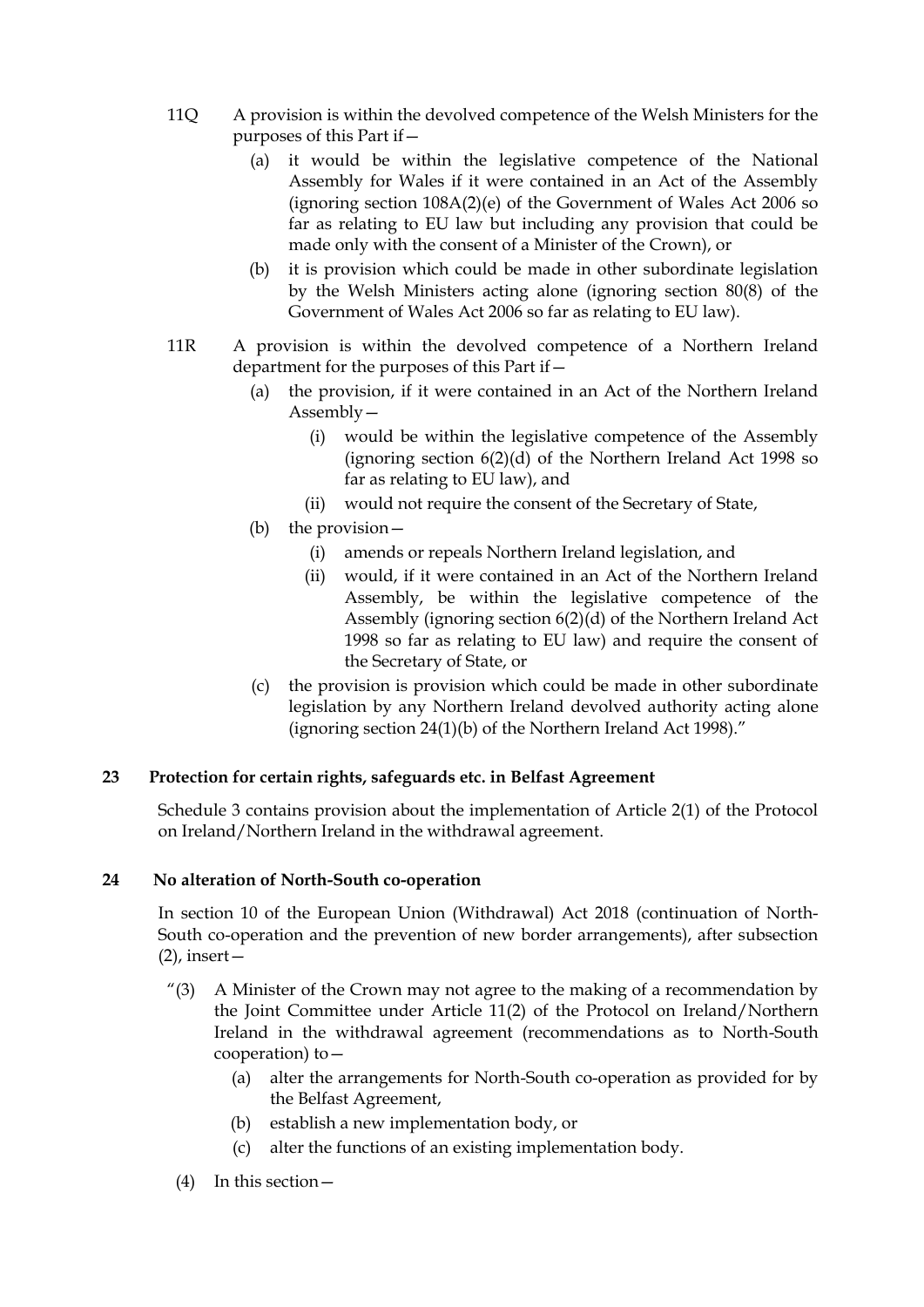- "the Belfast Agreement" has the meaning given by section 98 of the Northern Ireland Act 1998;
- "implementation body" has the meaning given by section 55(3) of that Act."

*Relationship to EUWA 2018*

# **25 Retention of saved EU law at end of implementation period**

- (1) In section 2 of the European Union (Withdrawal) Act 2018 (saving for EU-derived domestic legislation)—
	- (a) in subsection (1) for "exit day", in both places where it appears, substitute "IP completion day",
	- (b) omit subsection (2), and
	- (c) in subsection (3) after "incorporation)" insert "and section 5A (savings and incorporation: supplementary)".
- (2) In section 3 of that Act (incorporation of direct EU legislation)—
	- (a) in subsection (1) for "exit day", in both places where it appears, substitute "IP completion day",
	- (b) in subsection  $(2)(a)$ 
		- (i) for "exit day" substitute "IP completion day",
		- (ii) before sub-paragraph (i) insert—
			- "(ai) it is applicable to and in the United Kingdom by virtue of Part 4 of the withdrawal agreement,
			- (bi) it neither has effect nor is to have effect by virtue of section 7A or 7B,",
		- (iii) at the end of sub-paragraph (i) insert "and", and
		- (iv) omit sub-paragraph (ii) and the word "and" at the end of the subparagraph,
	- (c) in subsection  $(2)(b)$ 
		- (i) for "exit day" substitute "IP completion day", and
		- (ii) before sub-paragraph (i) insert—
			- "(ai) it is applicable to and in the United Kingdom by virtue of Part 4 of the withdrawal agreement,
			- (bi) it neither has effect nor is to have effect by virtue of section 7A or 7B,",
	- (d) in subsection (2)(c) for "exit day" substitute "IP completion day and so far as  $-$ 
		- (i) it is applicable to and in the United Kingdom by virtue of Part 4 of the withdrawal agreement, and
		- (ii) it neither has effect nor is to have effect by virtue of section 7A or 7B",
	- (e) in subsection (3) for "exit day", wherever it appears, substitute "IP completion day", and
	- (f) in subsection (5) after "incorporation)" insert "and section 5A (savings and incorporation: supplementary)".
- (3) In section 4 of that Act (saving for rights etc. under section 2(1) of the ECA)  $-$ 
	- (a) in subsection (1) for "exit day", in both places where it appears, substitute "IP completion day",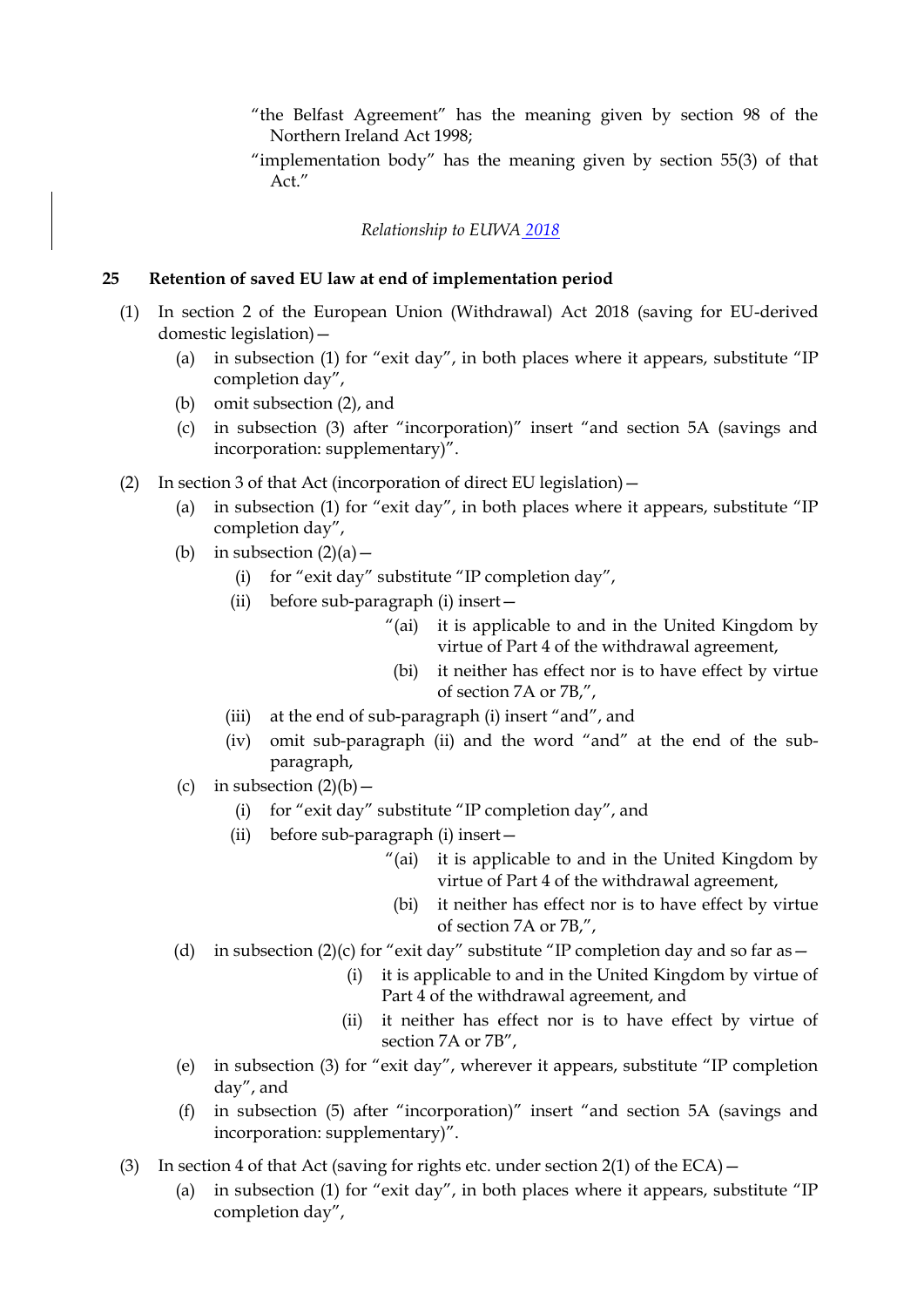- (b) in subsection  $(2)$ 
	- (i) after paragraph (a) (and before the "or" at the end of the paragraph) insert—
		- "(aa) are, or are to be, recognised and available in domestic law (and enforced, allowed and followed accordingly) by virtue of section 7A or 7B,", and
	- (ii) in paragraph (b) for "exit day" substitute "IP completion day", and
- (c) in subsection (3) after "incorporation)" insert "and section 5A (savings and incorporation: supplementary)".
- (4) In section 5 of that Act (exceptions to savings and incorporation)—
	- (a) in subsections (1) to (5) for "exit day", wherever it appears, substitute "IP completion day", and
	- (b) after subsection (6) insert—
		- " $(7)$  Subsections  $(1)$  to  $(6)$  and Schedule 1 are subject to relevant separation agreement law (for which see section 7C)."
- (5) After section 5 of that Act insert—

# **"5A Savings and incorporation: supplementary**

The fact that anything which continues to be, or forms part of, domestic law on or after IP completion day by virtue of section 2, 3 or 4 has an effect immediately before IP completion day which is time-limited by reference to the implementation period does not prevent it from having an indefinite effect on and after IP completion day by virtue of section 2, 3 or 4."

- (6) In Schedule 1 to that Act (further provision about exceptions to savings and incorporation)—
	- (a) for "exit day", wherever it appears, substitute "IP completion day", and
	- (b) in paragraph 5(1) for "in accordance with this Act" substitute "by virtue of section 2, 3, 4 or 6(3) or (6) and otherwise in accordance with this Act".

#### **26 Interpretation of retained EU law and relevant separation agreement law**

- (1) In section 6 of the European Union (Withdrawal) Act 2018 (interpretation of retained EU law $)-$ 
	- (a) for "exit day", wherever it appears, substitute "IP completion day", and
	- $(b)$  in subsection (4), after paragraph (b) (but before the "and" at the end of the paragraph) insert—
		- "(ba) a relevant court or relevant tribunal is not bound by any retained EU case law so far as is provided for by regulations under subsection (5A),",
	- (c) in subsection (5) after "EU case law" insert "by virtue of subsection (4)(a) or (b)",
	- (d) after subsection (5) insert—
		- "(5A) A Minister of the Crown may by regulations provide for  $-$ 
			- (a) a court or tribunal to be a relevant court or (as the case may be) a relevant tribunal for the purposes of this section,
			- (b) the extent to which, or circumstances in which, a relevant court or relevant tribunal is not to be bound by retained EU case law,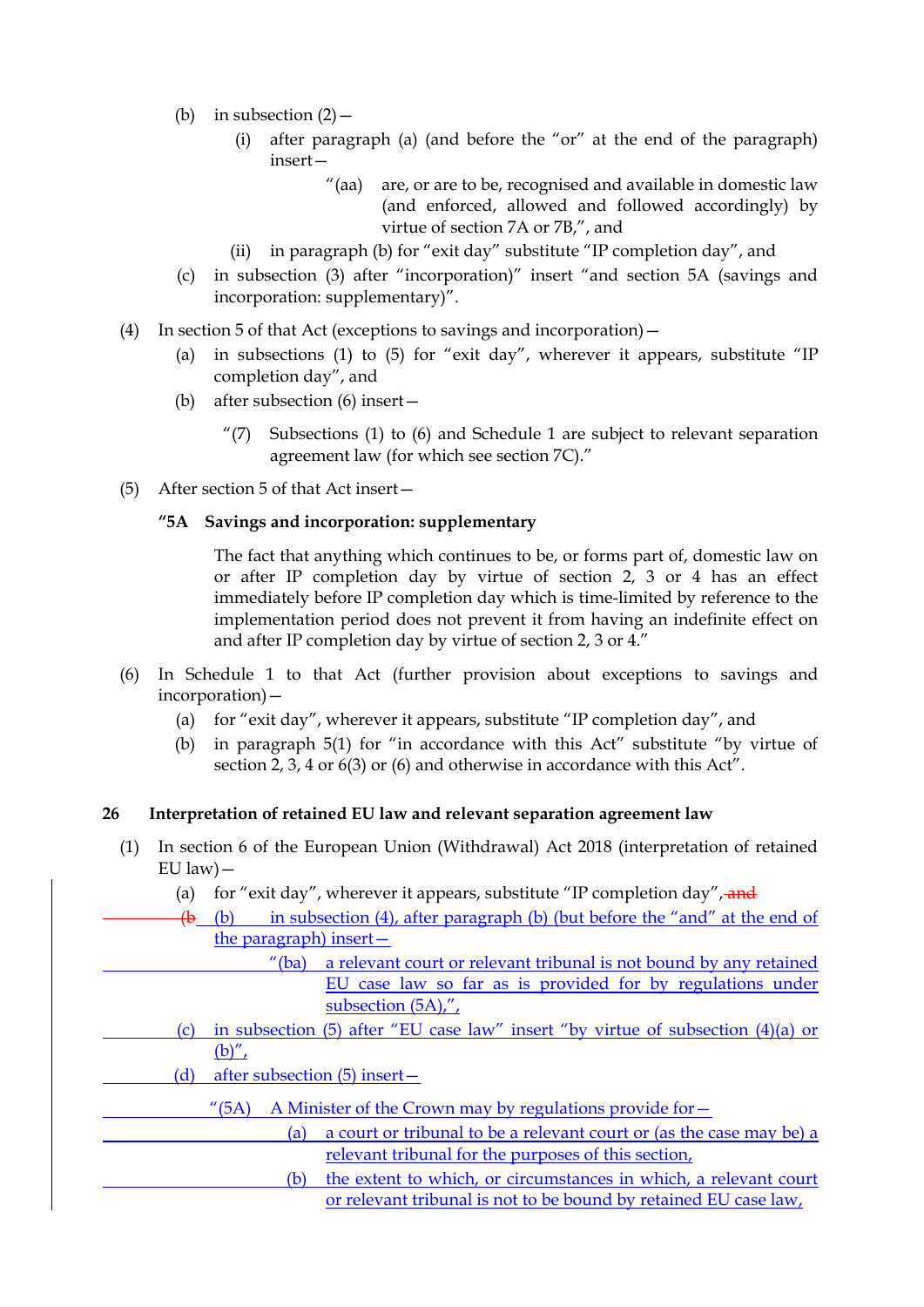| (c)                                            | the test which a relevant court or relevant tribunal must apply in                                                            |
|------------------------------------------------|-------------------------------------------------------------------------------------------------------------------------------|
|                                                | deciding whether to depart from any retained EU case law, or                                                                  |
| (d)                                            | considerations which are to be relevant to -                                                                                  |
|                                                | the Supreme Court or the High Court of Justiciary in<br>(i)                                                                   |
|                                                | applying the test mentioned in subsection (5), or                                                                             |
|                                                | a relevant court or relevant tribunal in applying any test<br>(ii)                                                            |
| provided for by virtue of paragraph (c) above. |                                                                                                                               |
| (5B)                                           | Regulations under subsection (5A) may (among other things) provide                                                            |
| $for -$                                        |                                                                                                                               |
| (a)                                            | the High Court of Justiciary to be a relevant court when sitting                                                              |
|                                                | otherwise than as mentioned in subsection $(4)(b)(i)$ and $(ii)$ ,                                                            |
| (b)                                            | the extent to which, or circumstances in which, a relevant court                                                              |
|                                                | or relevant tribunal not being bound by retained EU case law                                                                  |
|                                                | includes (or does not include) that court or tribunal not being                                                               |
|                                                | bound by retained domestic case law which relates to retained<br>EU case law,                                                 |
|                                                |                                                                                                                               |
| (c)                                            | other matters arising in relation to retained domestic case law<br>which relates to retained EU case law (including by making |
|                                                | provision of a kind which could be made in relation to retained                                                               |
|                                                | EU case law), or                                                                                                              |
| (d)                                            | the test mentioned in paragraph (c) of subsection (5A) or the                                                                 |
|                                                | considerations mentioned in paragraph (d) of that subsection to                                                               |
|                                                | be determined (whether with or without the consent of a                                                                       |
|                                                | Minister of the Crown) by a person mentioned in subsection                                                                    |
|                                                | (5C)(a) to (e) or by more than one of those persons acting jointly.                                                           |
| (5C)                                           | Before making regulations under subsection (5A), a Minister of the                                                            |
|                                                | Crown must consult-                                                                                                           |
| (a)                                            | the President of the Supreme Court,                                                                                           |
| (b)                                            | the Lord Chief Justice of England and Wales,                                                                                  |
| (c)                                            | the Lord President of the Court of Session,                                                                                   |
| (d)                                            | the Lord Chief Justice of Northern Ireland,                                                                                   |
| (e)                                            | the Senior President of Tribunals, and                                                                                        |
| (f)                                            | such other persons as the Minister of the Crown considers                                                                     |
|                                                | appropriate.                                                                                                                  |
| (5D)                                           | No regulations may be made under subsection (5A) after IP completion                                                          |
| day.", and                                     |                                                                                                                               |
|                                                |                                                                                                                               |

- (e) after subsection  $(6)$  insert -
	- " $(6A)$  Subsections  $(1)$  to  $(6)$  are subject to relevant separation agreement law (for which see section 7C)."
- (2) After section 7B of that Act (general implementation of EEA EFTA and Swiss agreements) (for which see section 6 above) insert—

# **"7C Interpretation of relevant separation agreement law**

- (1) Any question as to the validity, meaning or effect of any relevant separation agreement law is to be decided, so far as they are applicable—
	- (a) in accordance with the withdrawal agreement, the EEA EFTA separation agreement and the Swiss citizens' rights agreement, and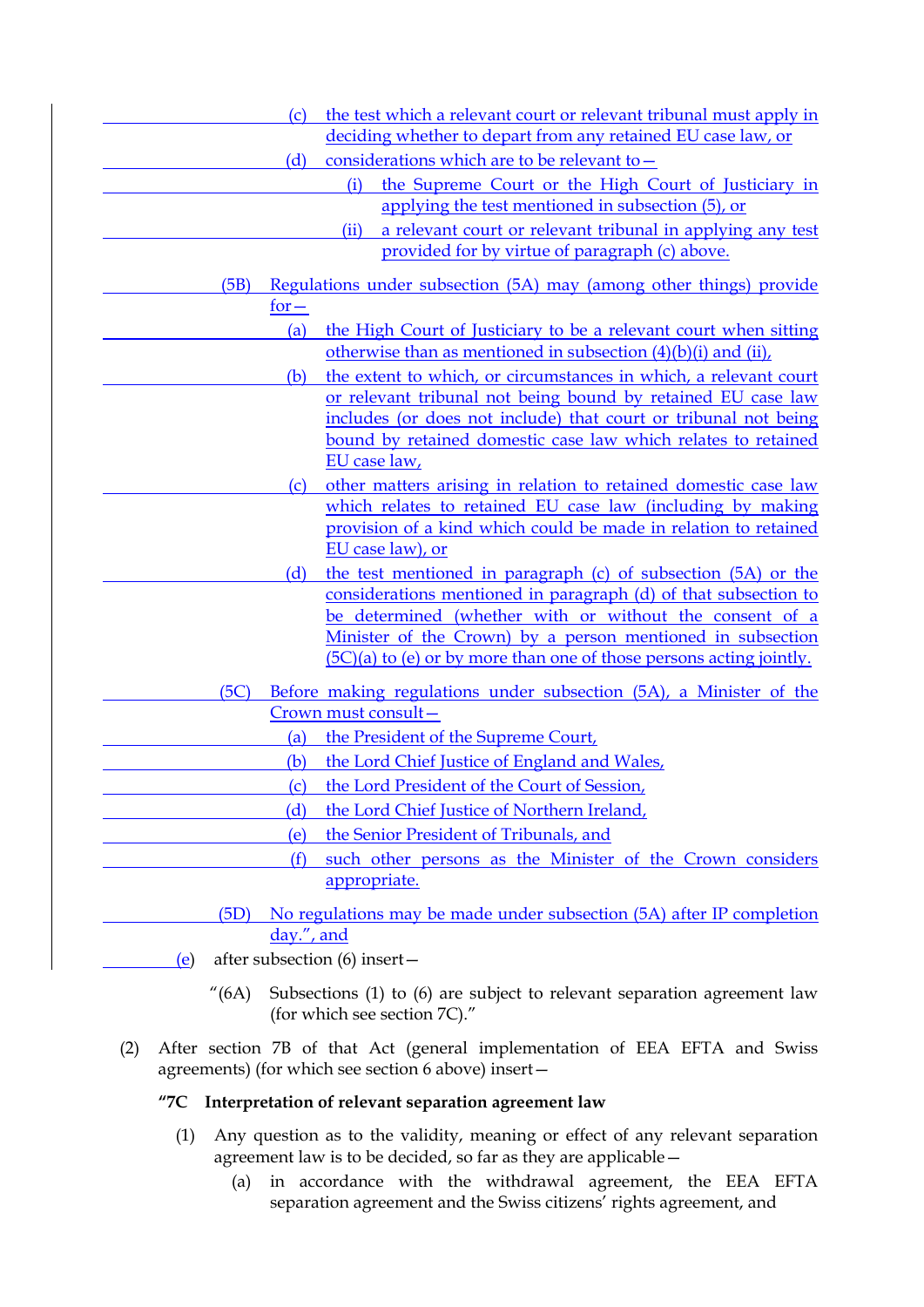- (b) having regard (among other things) to the desirability of ensuring that, where one of those agreements makes provision which corresponds to provision made by another of those agreements, the effect of relevant separation agreement law in relation to the matters dealt with by the corresponding provision in each agreement is consistent.
- (2) See (among other things)—
	- (a) Article 4 of the withdrawal agreement (methods and principles relating to the effect, the implementation and the application of the agreement),
	- (b) Articles 158 and 160 of the withdrawal agreement (jurisdiction of the European Court in relation to Part 2 and certain provisions of Part 5 of the agreement),
	- (c) ArticleArticles 12 and  $13(2)$  of the Protocol on Ireland/Northern Ireland in the withdrawal agreement (modification of Article 4 of the withdrawal agreement for purposesimplementation, application, supervision and enforcement of the Protocol and common provisions),
	- (d) Article 4 of the EEA EFTA separation agreement (methods and principles relating to the effect, the implementation and the application of the agreement), and
	- (e) Article 4 of the Swiss citizens' rights agreement (methods and principles relating to the effect, the implementation and the application of the agreement).
- (3) In this Act "relevant separation agreement law" means—
	- (a) any of the following provisions or anything which is domestic law by virtue of any of them—
		- (i) section 7A, 7B, 8B or 8C or Part 1B or 1C of Schedule 2 or this section, or
		- (ii) Part 3, or section 20, of the European Union (Withdrawal Agreement) Act 201920 (citizens' rights and financial provision), or
	- (b) anything not falling within paragraph (a) so far as it is domestic law for the purposes of, or otherwise within the scope of—
		- (i) the withdrawal agreement (other than Part 4 of that agreement),
		- (ii) the EEA EFTA separation agreement, or
		- (iii) the Swiss citizens' rights agreement,

as that body of law is added to or otherwise modified by or under this Act or by other domestic law from time to time."

#### **27 Dealing with deficiencies in retained EU law**

- (1) Section 8 of the European Union (Withdrawal) Act 2018 (dealing with deficiencies arising from withdrawal) is amended in accordance with subsections (2) to (6).
- (2) In subsection  $(2)$  -
	- (a) in paragraph (d)(ii), after "membership of the EU" insert "or Part 4 of the withdrawal agreement",
	- (b) in paragraph (e), after "Treaties" insert "or as a result of either the end of the implementation period or any other effect of Part 4 of the withdrawal agreement",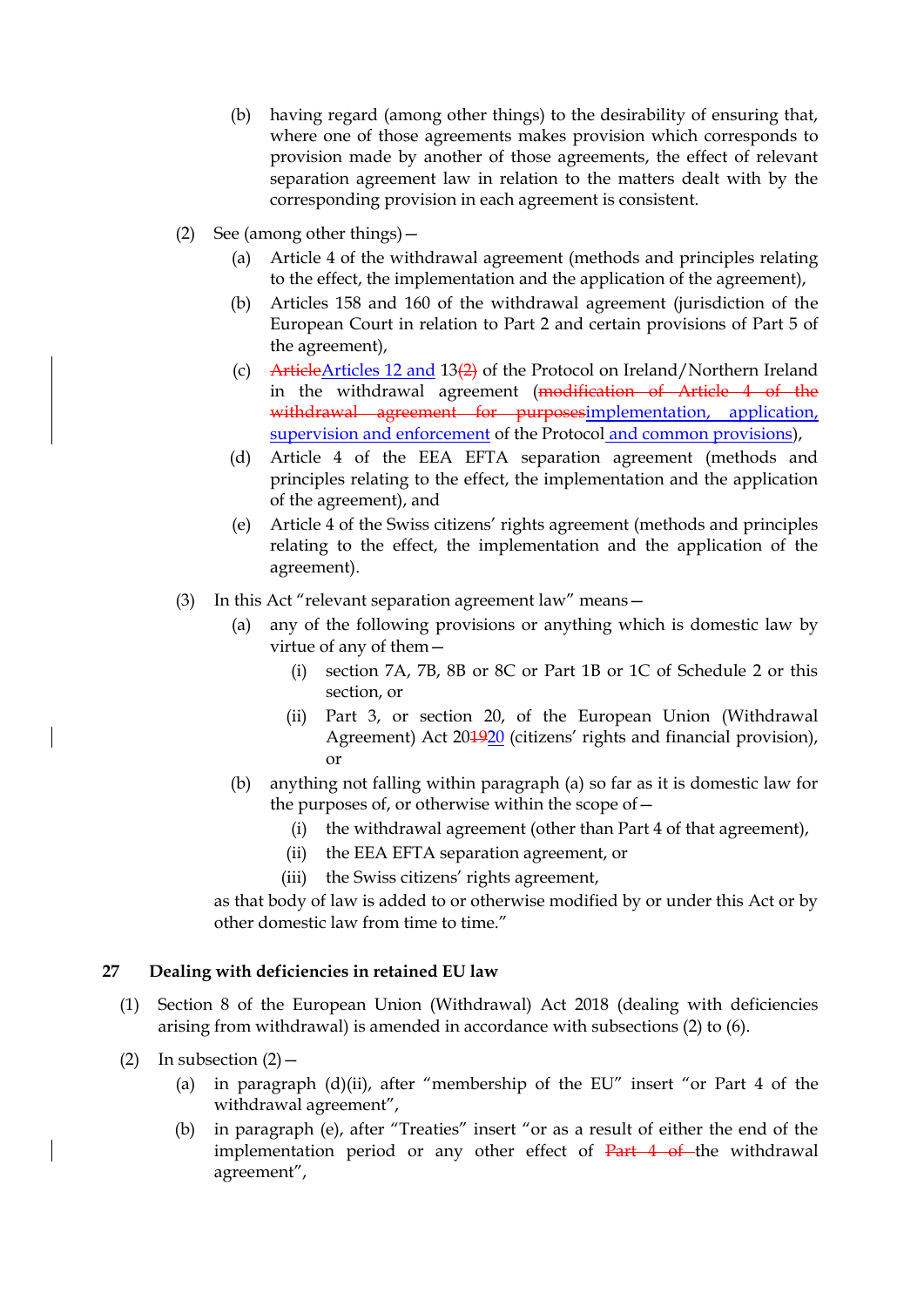- (c) after paragraph (e) insert—
	- "(ea) is not clear in its effect as a result of the operation of any provision of sections 2 to 6 or Schedule 1,", and
- (d) in paragraph (f)(i) for "exit day" substitute "IP completion day".
- (3) In subsection (4) for "exit day" substitute "IP completion day".
- (4) In subsection (7), omit paragraph (e).
- (5) In subsection (8) for "exit day" substitute "IP completion day".
- (6) In subsection  $(9)$ 
	- (a) for "that withdrawal taken together" substitute " $-$ 
		- (a) any aspect of that withdrawal, including (among other things)—
			- (i) the end of the implementation period, or
			- (ii) any other effect of  $Part 4 of$  the withdrawal agreement, or
		- (b) that withdrawal, or any such aspect of it, taken together", and
	- (b) after "Act" insert "or the European Union (Withdrawal Agreement) Act 201920".
- (7) In the following provisions of Part 1 of Schedule 2 to the European Union (Withdrawal) Act 2018 (dealing with deficiencies arising from withdrawal: devolved authorities) for "exit day" substitute "IP completion day"—
	- (a) paragraph 4(a),
	- (b) paragraph  $8(2)(a)(i)$ ,
	- (c) paragraph  $9(2)(a)(i)$ , and
	- (d) paragraph  $10(2)(a)(i)$ .

# **28 Ancillary fee-charging powers**

In Part 1 of Schedule 4 to the European Union (Withdrawal) Act 2018 (charging in connection with certain new functions)—

- (a) *in paragraph 1(1), after paragraph (a) (andbut before the "or" at the end of that paragraph) insert—*
	- "(aa) *section 8B or Part 1B of Schedule 2 (powers in connection with Part 3 of the withdrawal agreement and Part 3 of the EEA EFTA separation agreement), or*
	- (ab) *section 8C or Part 1C of Schedule 2 (powers in connection with the Ireland/Northern Ireland Protocol in the withdrawal agreement), or",)", and*

in paragraph 1(1)(b), before "powers" insert "certain other", and

 $(e (b)$  in paragraph 5

- (i) in sub-paragraph (1), for "sub-paragraph (2)" substitute "subparagraphs (2) and (2A)", and
- (ii) after sub-paragraph (2) insert—
	- "(2A) This paragraph does not apply in relation to regulations made under paragraph 1(1)(aa) or (ab)."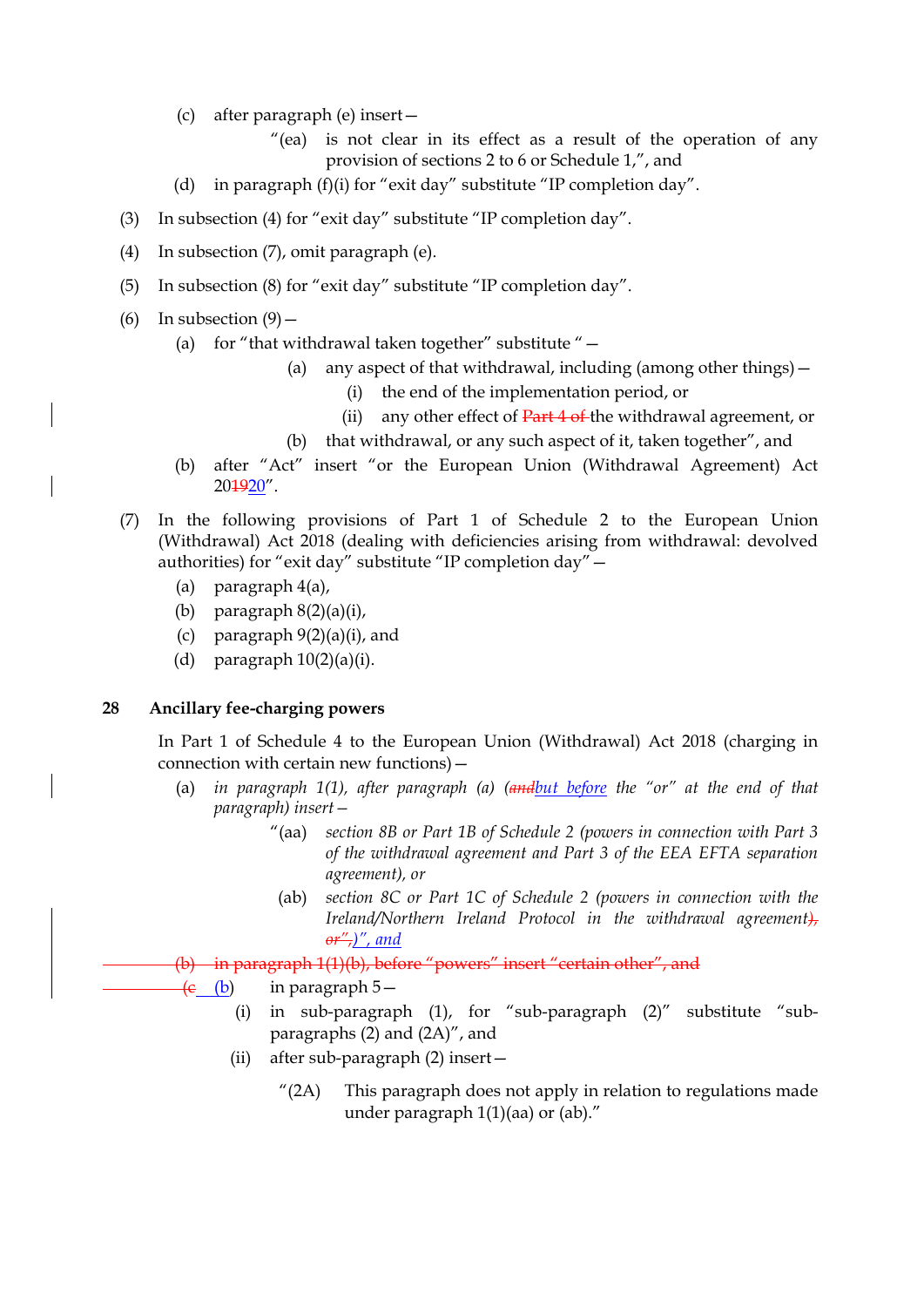# **29 Review of EU legislation during implementation period**

After section 13 of the European Union (Withdrawal) Act 2018 (Parliamentary approval of the outcome of negotiations with the EU) insert—

# **"13A Review of EU legislation during implementation period**

- (1) This sectionSubsection (2) applies where the European Scrutiny Select Committee of the House of Commons ("the ESC") publishes a report in respect of any EU legislation made, or which may be made, during the implementation period and the report—
	- (a) states that, in the opinion of the ESC, the EU legislation raises a matter of vital national interest to the United Kingdom,
	- (b) confirms that the ESC has taken such evidence as it considers appropriate as to the effect of the EU legislation and has consulted any Departmental Select Committee of the House of Commons which the ESC considers also has an interest in the EU legislation, and
	- (c) sets out the wording of a motion to be moved in the House of Commons in accordance with subsection (2).
- (2) A Minister of the Crown must, within the period of 14 Commons sitting days beginning with the day on which the report is published, make arrangements for the motion mentioned in subsection (1)(c) to be debated and voted on by the House of Commons.
- (3) Subsection (4) applies where the EU Select Committee of the House of Lords ("the EUC") publishes a report in respect of any EU legislation made, or which may be made, during the implementation period and the report-
	- (a) states that, in the opinion of the EUC, the EU legislation raises a matter of vital national interest to the United Kingdom,
	- (b) confirms that the EUC has taken such evidence as it considers appropriate as to the effect of the EU legislation, and
	- (c) sets out the wording of a motion to be moved in the House of Lords in accordance with subsection (4).
- (4) A Minister of the Crown must, within the period of 14 Lords sitting days beginning with the day on which the report is published, make arrangements for the motion mentioned in subsection  $(3)(c)$  to be debated and voted on by the House of Lords.

# (5) In this section—

- "EU legislation" means—
	- (a) any amendment to the Treaty on European Union, the Treaty on the Functioning of the European Union, the Euratom Treaty or the EEA agreement,
	- (b) any EU directive, or
	- (c) any EU regulation or EU decision which is not EU tertiary legislation;
- "the European Scrutiny Select Committee of the House of Commons" means the Select Committee of the House of Commons known as the European Scrutiny Select Committee or any successor of that committee.";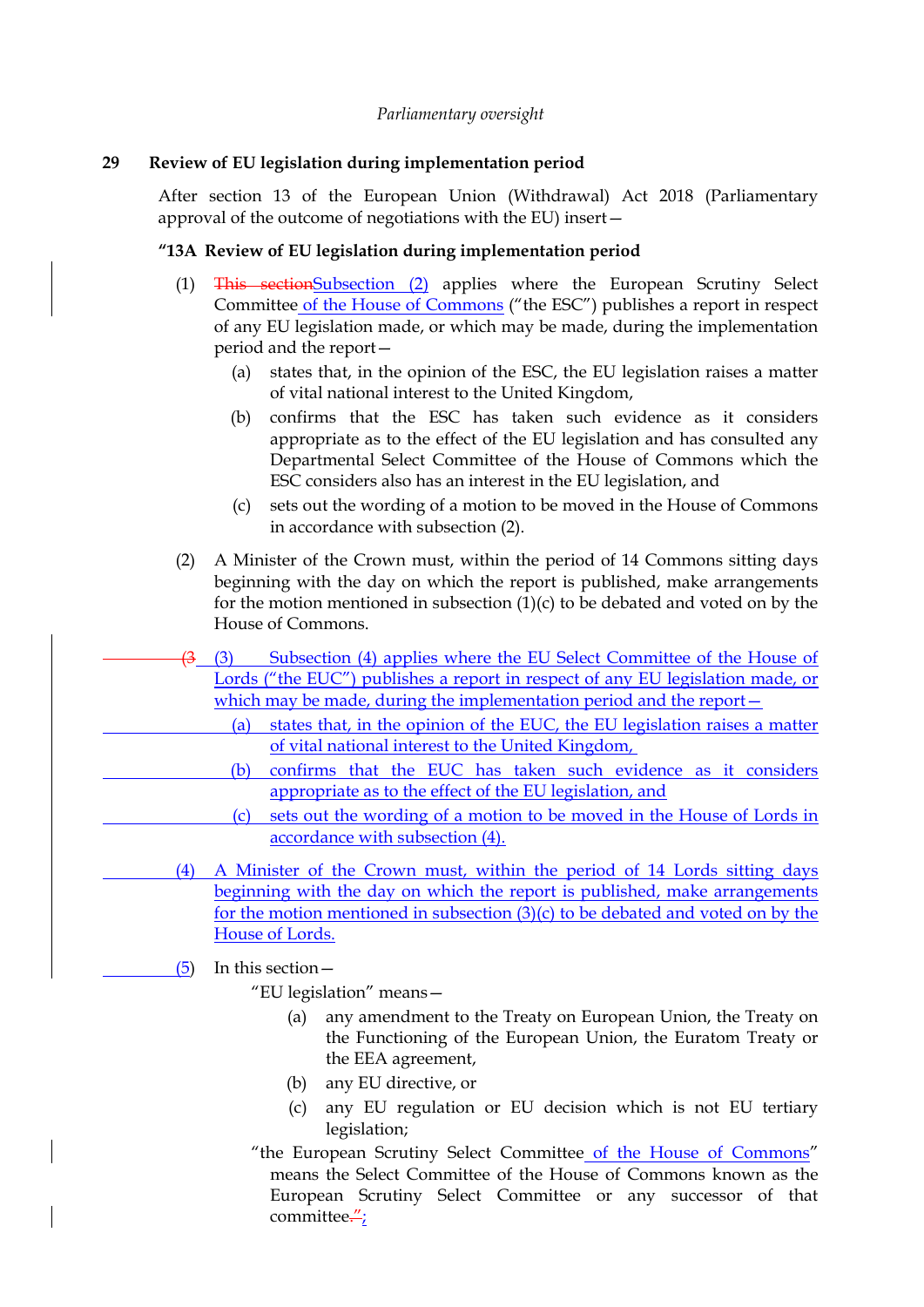#### **30 Approval of extension of implementation period**

"the EU Select Committee of the House of Lords" means the Select Committee of the House of Lords known as the EU Select Committee or any successor of that committee."

# **30 Certain dispute procedures under withdrawal agreement**

After section 13A of the European Union (Withdrawal) Act 2018 (review of EU legislation during implementation period) (for which see section 29 above) insert—

## **"13B Approval of extension of implementation period**

- (1) A Minister of the Crown may agree in the Joint Committee to an extension of the implementation period only if—
- **(a) a Minister of the Crown has laid before "13B Certain dispute procedures under withdrawal agreement**
- (1) Subsection (2) applies if a request has been made under Article 170 of the withdrawal agreement to the other party in a dispute (request to establish an arbitration panel in relation to a dispute between the EU and the United Kingdom).
- (2) A Minister of the Crown must, within the 14 day period beginning with the day on which the request is made, make a statement in writing to each House of Parliament a statement that the request has been made and setting out the length of the proposed extension and such other details as the Minister considers appropriate,details of it.
	- (b) the House of Commons has passed a motion in the form set out in subsection (2), and
	- a motion for the House of Lords to take note of (3) Subsection (4) applies if the European Court has given a ruling in response to a request by an arbitration panel under Article 174(1) of the withdrawal agreement (request for ruling by European Court on certain questions arising in a dispute submitted to arbitration).
		- (4) A Minister of the Crown must, within the statement has been tabled in the House of Lords by a Minister of the Crown and—
			- (i) the House of Lords has debated the motion, or
			- (ii) the House of Lords has not concluded a debate on the motion before the end of the 14 day period of five Lords sitting days beginning with the first Lords sitting day after the day on which the House of Commons passes the motion mentioned in paragraph (b).
- (2) The form of motion mentioned in subsection (1)(b) is: "That this House, for the purposes of section 13Bpublication in the Official Journal of the European Union (Withdrawal) Act 2018, agrees to the proposed extension of the implementation period as mentioned in the statement laid before this House on [....] under section 13B(1)(a) of that Act."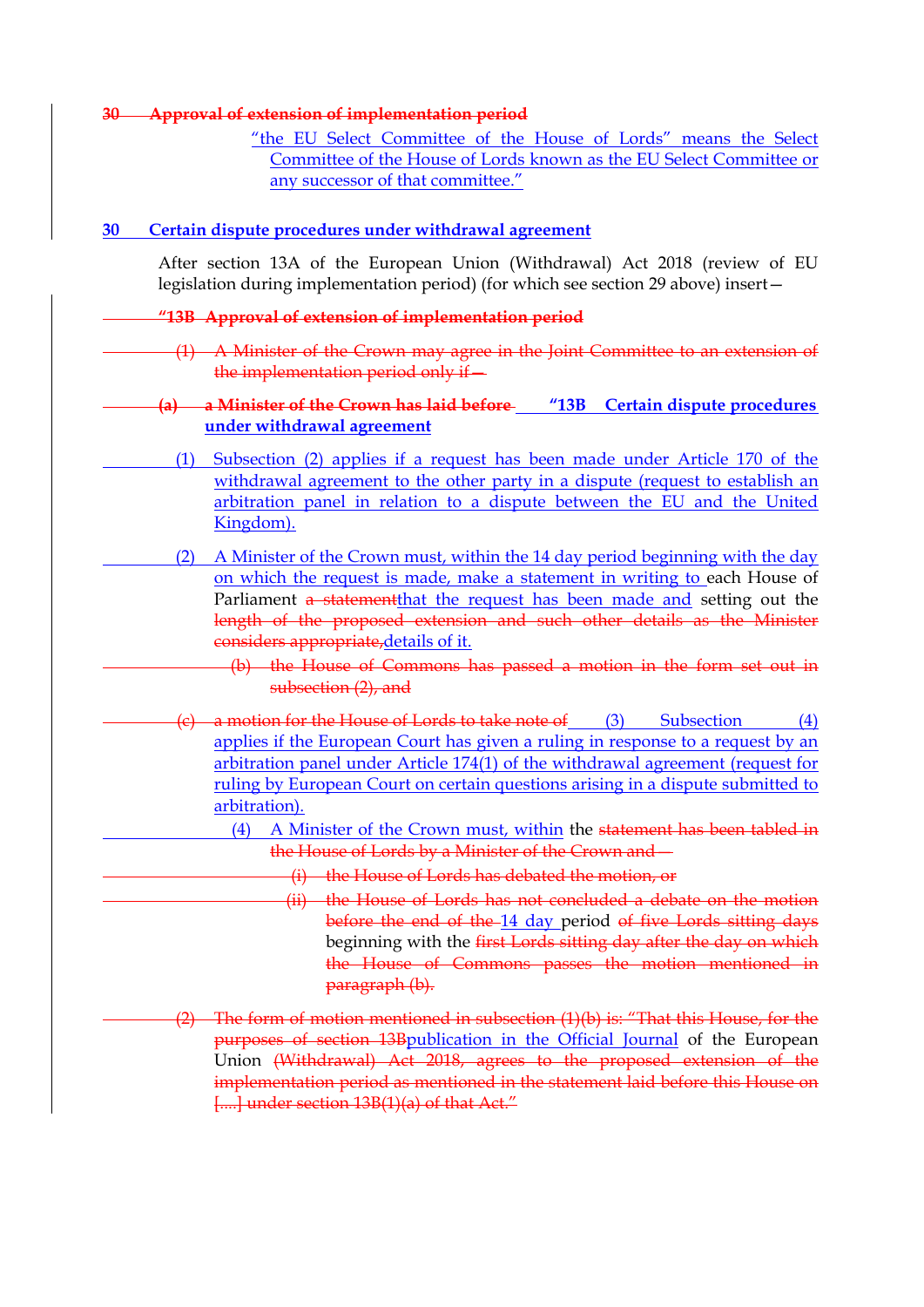#### **31 Oversight of negotiations for future relationship**

After section 13B of the European Union (Withdrawal) Act 2018 (approval of extension of implementation period) (for which see section 30 above) insert—

#### **"13C Negotiations for future relationship**

- (1) A Minister of the Crown must, before the end of the period of 30 Commons sitting days beginning with the day on which exit day fallsof the ruling of the European Court, make a statement on objectives for the future relationship with the EU in writing to each House of Parliament that the ruling has been made and setting out the details of it contained in the Official Journal.
- (2) A Minister of the Crown may, at any time after the initial statement is made, make a revised statement on objectives for the future relationship with the EU.
- (3) A statement on objectives for the future relationship with the EU must be consistent with the political declaration of 17 October 2019 referred to in Article 184 of the withdrawal agreement (negotiations on the future relationship).
- A Minister of the Crown may not engage in negotiations on the future relationship with the EU unless—
	- (a) a statement on objectives for the future relationship with the EU has been approved by the House of Commons on a motion moved by a Minister of the Crown, and
	- (b) a motion for the House of Lords to take note of that statement has been moved in that House by a Minister of the Crown.
- (5) In conducting negotiations on the future relationship with the EU, a Minister of the Crown must seek to achieve the objectives set out in the most recent statement on objectives for the future relationship with the EU to have been-
	- (a) approved by a resolution of the House of Commons on a motion moved by a Minister of the Crown, and
	- $(b)$  the subject of a motion of the kind mentioned in subsection  $(4)(b)$ .

 $(6)(5)$  After the end of each reporting period, a Minister of the Crown must—

- (a) lay before each House of Parliament a report on the progress made, by the end of the period, in negotiations on the future relationship with the EU, including—
	- (i) the Minister's assessment of the extent to which the outcome of those negotiations is likely to reflect the most recent statement on objectives for the future relationship with the EU to have been approved by the House of Commons, and the subject of a motion in the House of Lords, as mentioned in subsection (4), and
	- (ii) if the Minister's assessment is that the future relationship with the EU is, in any respect, not likely to reflect that statement, an explanation of why that is so, and
- provide a copy of the report to the Presiding Officer of each of the devolved legislatures and to—
	- (i) the Scottish Ministers,
	- (ii) the Welsh Ministers, and
	- (iii) the First Minister and deputy First Minister in Northern Ireland or the Executive Office in Northern Ireland.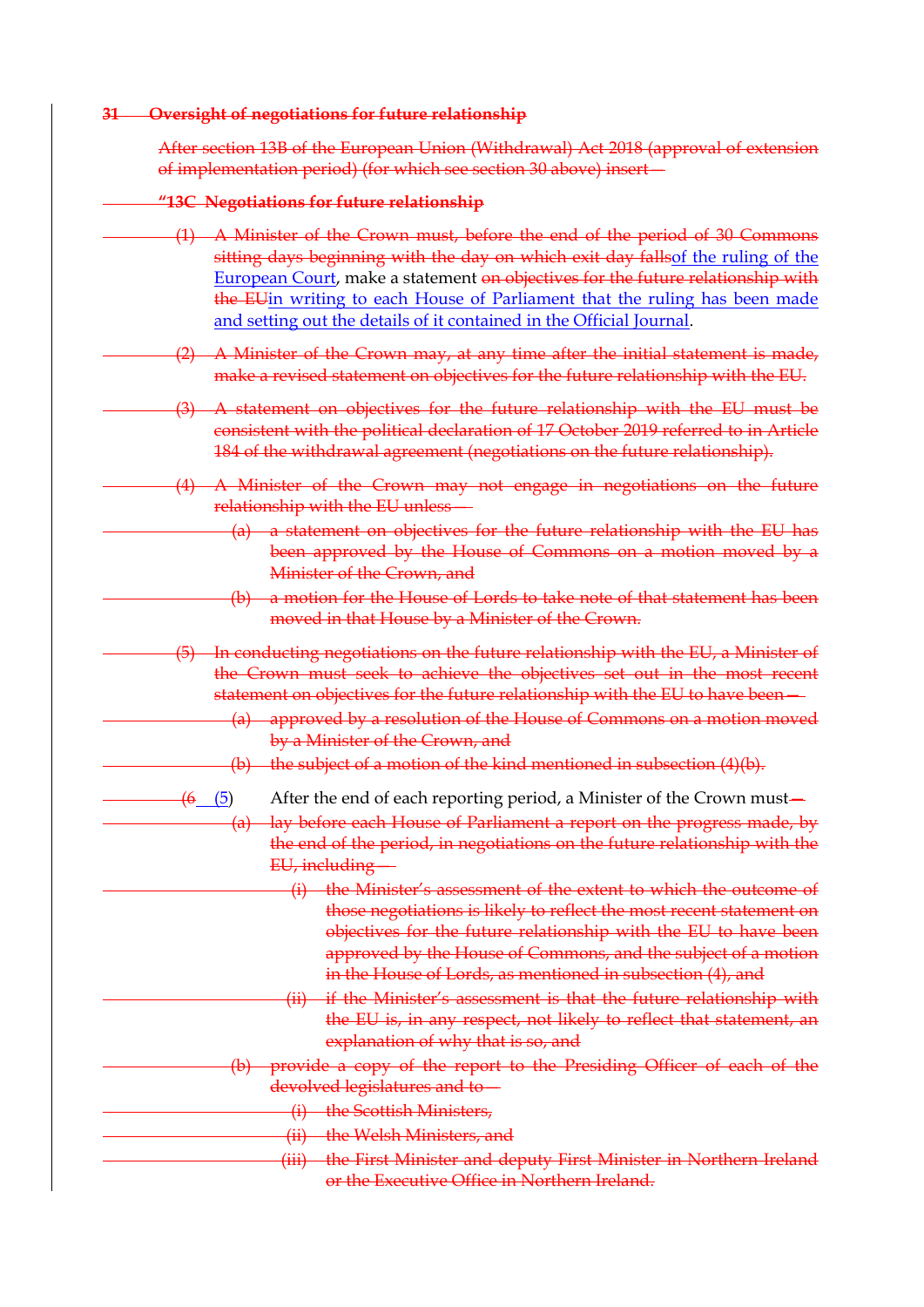- Subsections (8) and (9) apply if, in the opinion of a Minister of the Crown, an agreement in principle has been reached with the EU on a treaty the principal purpose of which is to deal with all or part of the future relationship with the EU.
	- A Minister of the Crown must lay before each House of Parliament—
		- (a) a statement that political agreement has been reached, and
			- (b) a copy of the negotiated future relationship treaty.
- A treaty in the same form, or to substantially the same effect, as the negotiated future relationship treaty may be ratified only if the negotiated future relationship treaty has been approved by a resolution of the House of Commons on a motion moved by a Minister of the Crown and—
	- (a) the House of Lords has not resolved, within the period of 14 Lords sitting days beginning with the day on which the negotiated future relationship treaty is laid before that House, that any treaty resulting from it should not be ratified, or
		- if the House of Lords has so resolved a report setting out the number of times within that period, a Minister of the Crown has laid before each House of Parliament a statement indicating that the Minister is of the opinion that the treaty should nevertheless be ratified and explaining why.
- Section 20 of the Constitutional Reform and Governance Act 2010 (treaties to be laid before Parliament before ratification) does not apply in relation to a treaty if subsection (9) applies in relation to the ratification of that treaty.

(11) In this section—

"devolved legislature" means—

- (a) the Scottish Parliament,
- (b) the National Assembly for Wales, or
- (c) the Northern Ireland Assembly;
- "future relationship with the  $EU''$  means the main arrangements which are designed to govern the security and economic aspects of the long-term relationship between the United Kingdom and the EU after IP completion day and to replace or modify the arrangements which apply during the implementation period, but does not include the the reporting period that the Joint Committee has been provided with notice under Article 169(1) of the withdrawal agreement; (notice concerning the commencement of consultations in the Joint Committee to resolve a dispute between the EU and the United Kingdom about the interpretation and application of the withdrawal agreement).

"negotiated future relationship treaty" means a draft of a treaty identified in a statement that political agreement has been reached;

"negotiations" means negotiations the opening of which, on behalf of the EU, has been authorised under Article 218 of the Treaty on the Functioning of the European Union;

(6) In this section—

"reporting period" means—

(a) the period of  $t$  three monthsone year beginning with the  $f$  first day on which a statement on objectives for the future relationship with the EU is approved by a resolution of the House of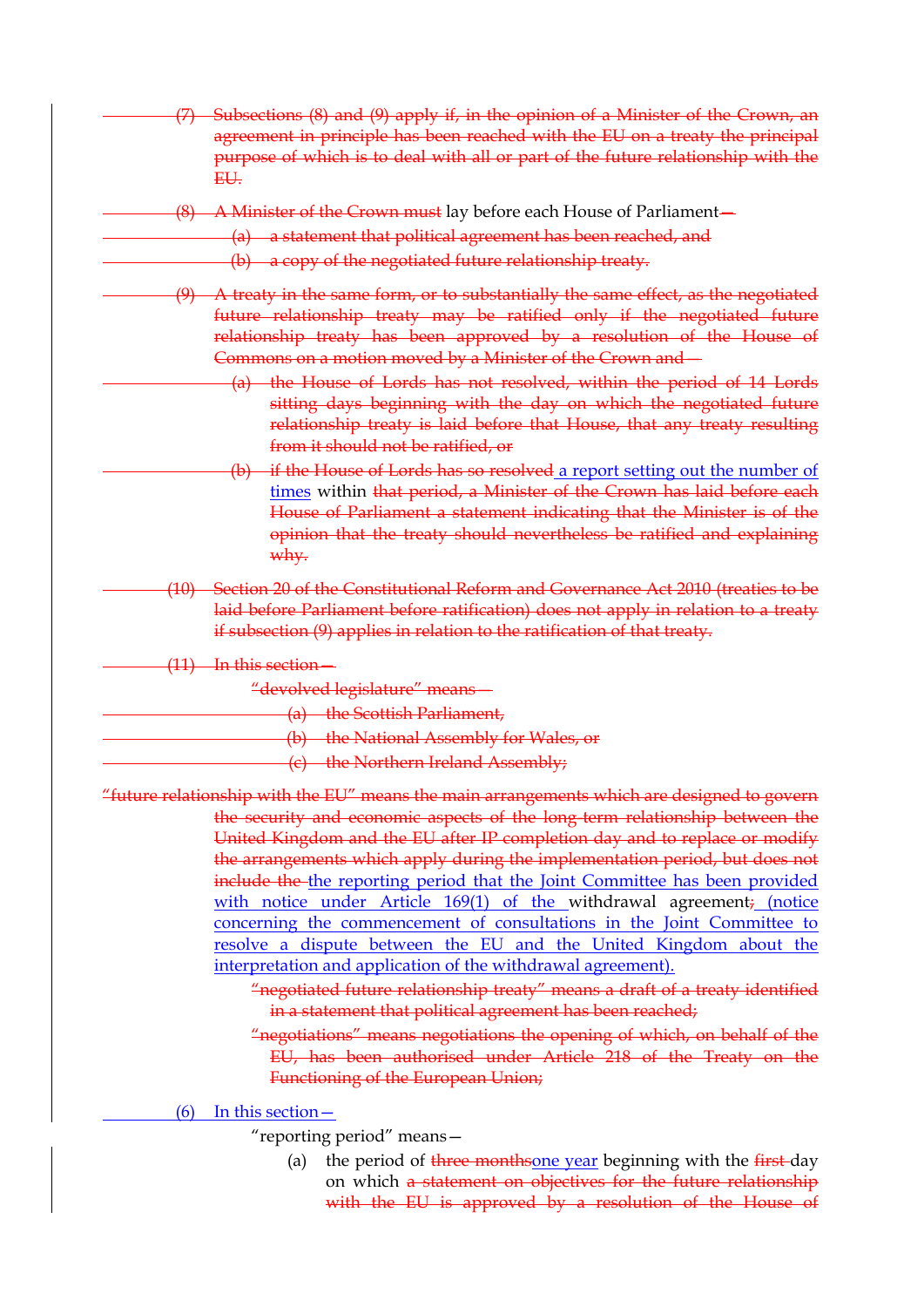|                                                                         | Commons on a motion moved by a Minister of the Crown $IP$               |  |
|-------------------------------------------------------------------------|-------------------------------------------------------------------------|--|
|                                                                         | completion day falls, and                                               |  |
| (b)                                                                     | each subsequent period of three monthsyear;                             |  |
|                                                                         | "statement on objectives for the future relationship with the EU14 day  |  |
|                                                                         | period" means-                                                          |  |
| (a <del>-statement —</del> )                                            | in relation to the House of Commons, the period of 14 Commons           |  |
|                                                                         | sitting days, and                                                       |  |
|                                                                         | (a) made in writing by a Minister of the Crown setting out proposed     |  |
|                                                                         | objectives of Her Majesty's Government in negotiations on the           |  |
|                                                                         | future relationship with the EU, and                                    |  |
|                                                                         |                                                                         |  |
| (b)                                                                     | published in such manner as the Minister making it considers            |  |
|                                                                         | appropriate;                                                            |  |
| "statement that political agreement has been reached" means a statement |                                                                         |  |
|                                                                         | made in writing by a Ministerin relation to the House of Lords, the     |  |
|                                                                         | Crown which-                                                            |  |
|                                                                         | (a) states that, in the Minister's opinion, an agreement in principle   |  |
|                                                                         | has been reached with the EU on a treaty the principal                  |  |
|                                                                         | purposeperiod of which is to deal with all or part of the future        |  |
|                                                                         | relationship with the EU, and 14 Lords sitting days."                   |  |
|                                                                         |                                                                         |  |
|                                                                         | (b) identifies a draft of that treaty which, in the Minister's opinion, |  |
|                                                                         | reflects the agreement in principle;                                    |  |
|                                                                         | "treaty" has the same meaning as in Part 2 of the Constitutional Reform |  |
|                                                                         | and Governance Act 2010 (see section 25(1) and (2) of that Act)."       |  |
|                                                                         |                                                                         |  |

## **3231 Repeal of section 13 of EUWA 2018**

- (1) Section 13 of the European Union (Withdrawal) Act 2018 (Parliamentary approval of the outcome of negotiations with the EU) is repealed.
- (2) Accordingly, none of the conditions set out in paragraphs (a) to (d) of subsection (1) of that section apply in relation to the ratification of the withdrawal agreement.

## **3332 Requirements in Part 2 of CRAGA**

Section 20 of the Constitutional Reform and Governance Act 2010 (treaties to be laid before Parliament before ratification) does not apply in relation to the withdrawal agreement (but this does not affect whether that section applies in relation to any modification of the agreement).

*Other matters*

#### **34 Protection for workers' rights**

## **(1) 33 Prohibition on extending implementation period**

After section  $\frac{1815}{180}$  of the European Union (Withdrawal) Act 2018 (customs arrangement as part of the framework for the future relationship) insert—

#### **"18A Protection for workers' rights**

(1) Part 1 of Schedule 5A (which requires statements of non-regression in relation to workers' retained EU rights) has effect.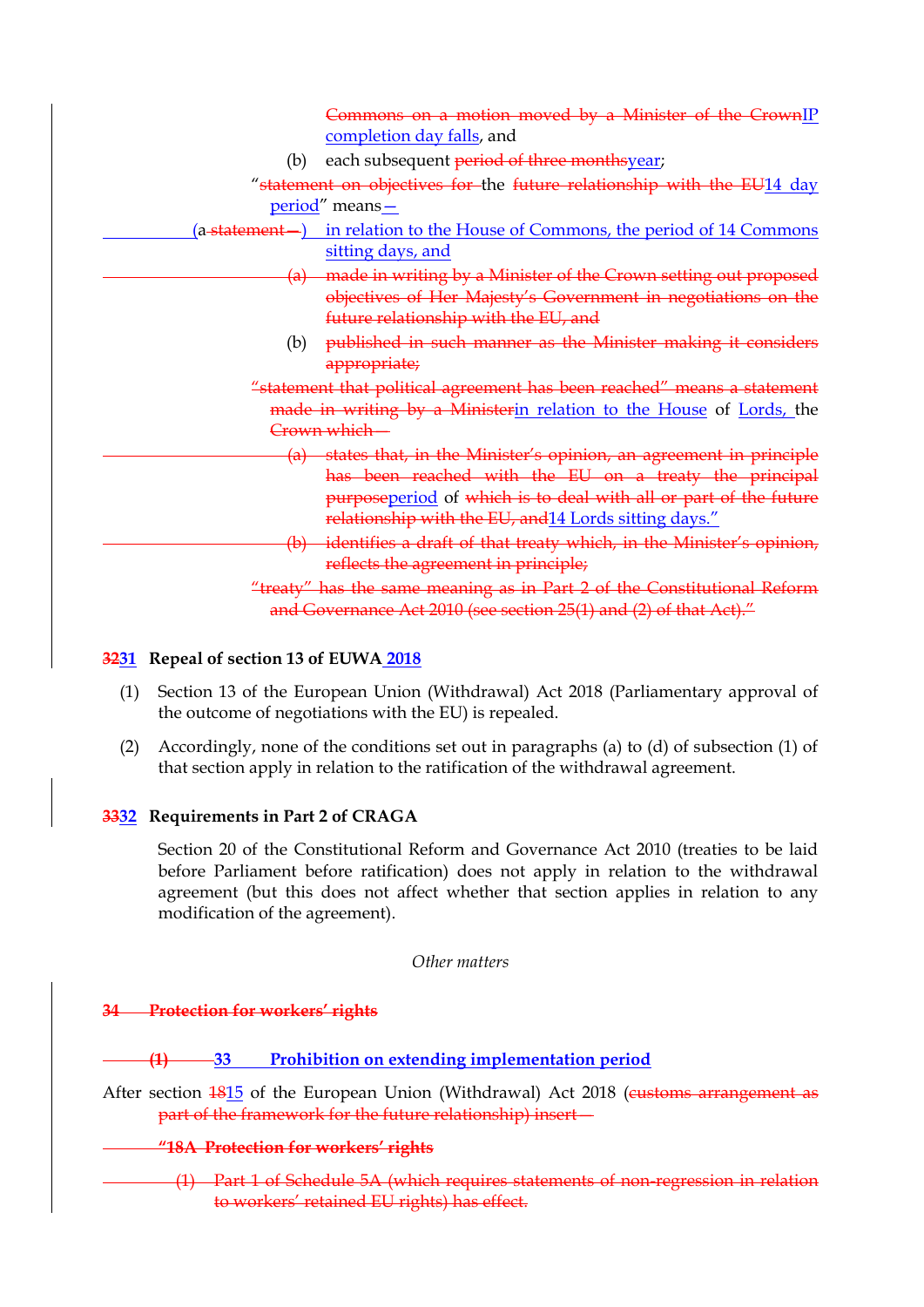- Part 2 of Schedule 5A (which provides for reporting requirements and parliamentary oversight in relation to new EU workers' rights) has effect.
- (3) Part 3 of Schedule 5A (which contains interpretative provision) has effect."

(2) After Schedule 5 to the European Union (Withdrawal) Act 2018 (publication and rules of evidence) insert the Schedule 5A set out in Schedule 4 to this Act.—

# **35 "15A Prohibition on extending implementation period**

A Minister of the Crown may not agree in the Joint Committee to an extension of the implementation period."

# **34 Ministerial co-chairs of the Joint Committee**

After section 185A of the European Union (Withdrawal) Act 2018 (protection for workers' rightsprohibition on extending implementation period) (for which see section 3433 above) insert—

## **"185BMinisterial co-chairs of the Joint Committee**

The functions of the United Kingdom's co-chair of the Joint Committee, under Annex VIII of the withdrawal agreement (rules of procedure of the Joint Committee and specialised committees), are to be exercised personally by a Minister of the Crown (and, accordingly, only a Minister of the Crown may be designated as a replacement under Rule 1(3))."

# **35 No use of written procedure in the Joint Committee**

After section 15B of the European Union (Withdrawal) Act 2018 (ministerial co-chairs of the Joint Committee) (for which see section 34 above) insert—

**"15C No use of written procedure in the Joint Committee**

- (1) The United Kingdom's co-chair of the Joint Committee may not consent to the Joint Committee using the written procedure provided for in Rule 9(1) of Annex VIII of the withdrawal agreement.
- (2) In subsection (1) the reference to the United Kingdom's co-chair of the Joint Committee includes a reference to any designee of the co-chair designated under Rule 1(3) of Annex VIII of the withdrawal agreement."

## **36 Repeal of unnecessary or spent enactments**

The following enactments are repealed—

- (a) section 9 of the European Union (Withdrawal) Act 2018 (implementing the withdrawal agreement),
- (b) sections 16 and 18 of that Act (spent duties in relation to environmental principles etc. and a customs arrangement),
- (c) section 19 of that Act (future interaction with the law and agencies of the EU),
- (d) Part 2 of Schedule 2 to that Act (implementing the withdrawal agreement),
- (e) the European Union (Withdrawal) Act 2019 (provisions in connection with an extension under Article 50(3) of the Treaty on European Union), and
- (f) the European Union (Withdrawal) (No. 2) Act 2019 (duties in connection with an extension under Article 50(3) of the Treaty on European Union).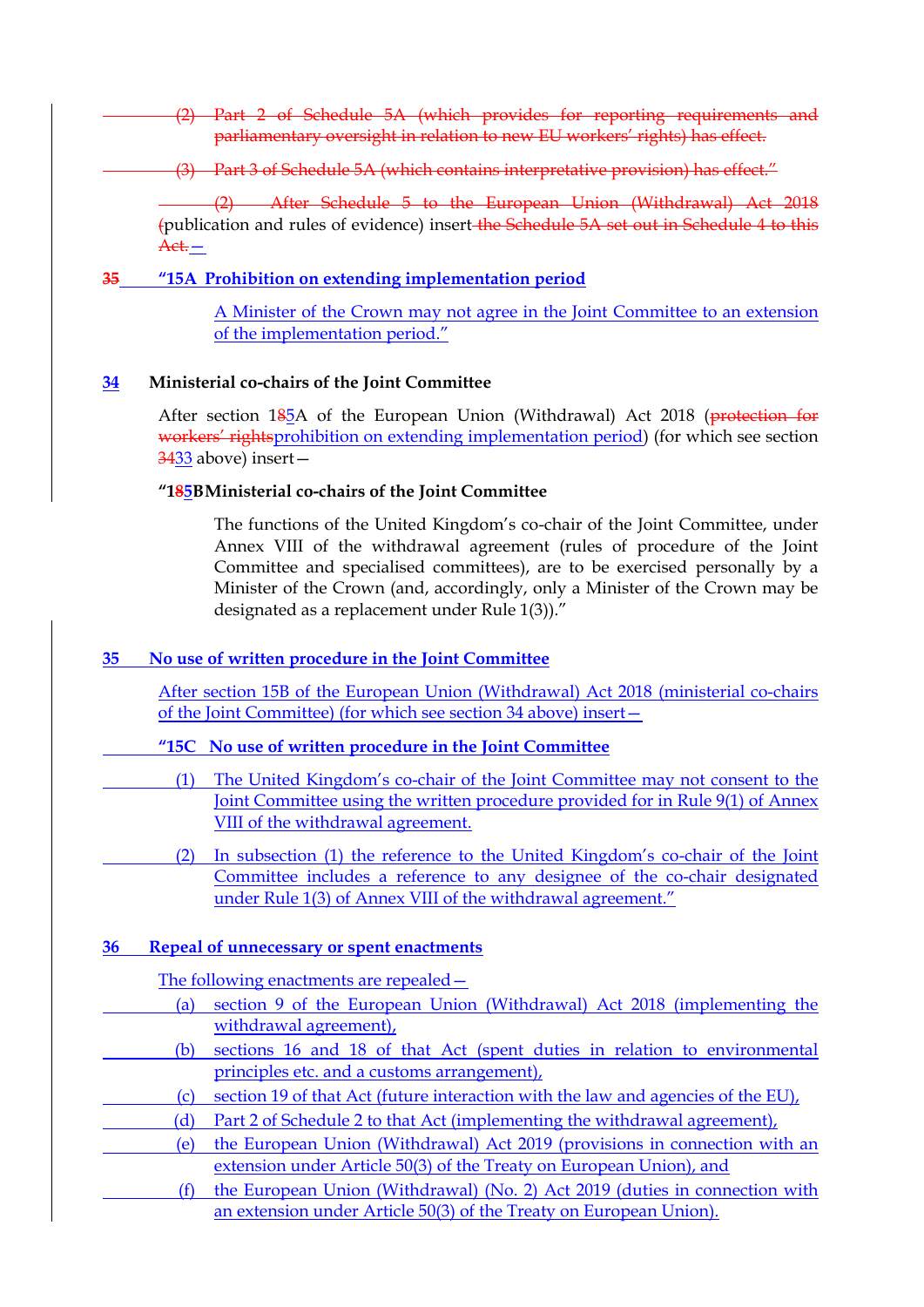**37 Arrangements with EU about unaccompanied children seeking asylum**

| In section 17 of the European Union (Withdrawal) Act 2018 (family unity for those                    |  |  |
|------------------------------------------------------------------------------------------------------|--|--|
| seeking asylum or other protection in Europe), for subsection (1) substitute –                       |  |  |
| A Minister of the Crown must, within the period of two months beginning with<br>$^{\prime\prime}(1)$ |  |  |
| the day on which the European Union (Withdrawal Agreement) Act 2020 is                               |  |  |
| passed, lay before Parliament a statement of policy in relation to any future                        |  |  |
| arrangements between the United Kingdom and the EU about-                                            |  |  |
| unaccompanied children, who make an application for international<br>(a)                             |  |  |
| protection to a member State, coming to the United Kingdom where it is                               |  |  |
| in their best interests to join a relative who $-$                                                   |  |  |
| is a lawful resident of the United Kingdom, or<br>(i)                                                |  |  |
| has made a protection claim which has not been decided, and<br>(ii)                                  |  |  |
| unaccompanied children in the United Kingdom, who make a<br>(b                                       |  |  |
| protection claim, going to a member State to join a relative there in                                |  |  |

**PART 5**

#### GENERAL AND FINAL PROVISION

#### *Parliamentary sovereignty*

## **3638 Parliamentary sovereignty**

- (1) It is recognised that the Parliament of the United Kingdom is sovereign.
- (2) In particular, its sovereignty subsists notwithstanding—

equivalent circumstances."

- (a) directly applicable or directly effective EU law continuing to be recognised and available in domestic law by virtue of section 1A or 1B of the European Union (Withdrawal) Act 2018 (savings of existing law for the implementation period),
- (b) section 7A of that Act (other directly applicable or directly effective aspects of the withdrawal agreement),
- (c) section 7B of that Act (deemed direct applicability or direct effect in relation to the EEA EFTA separation agreement and the Swiss citizens' rights agreement), and
- (d) section 7C of that Act (interpretation of law relating to the withdrawal agreement (other than the implementation period), the EEA EFTA separation agreement and the Swiss citizens' rights agreement).
- (3) Accordingly, nothing in this Act derogates from the sovereignty of the Parliament of the United Kingdom.

#### *Interpretation*

# **3739 Interpretation**

(1) In this Act—

"devolved authority" means—

- (a) the Scottish Ministers,
- (b) the Welsh Ministers, or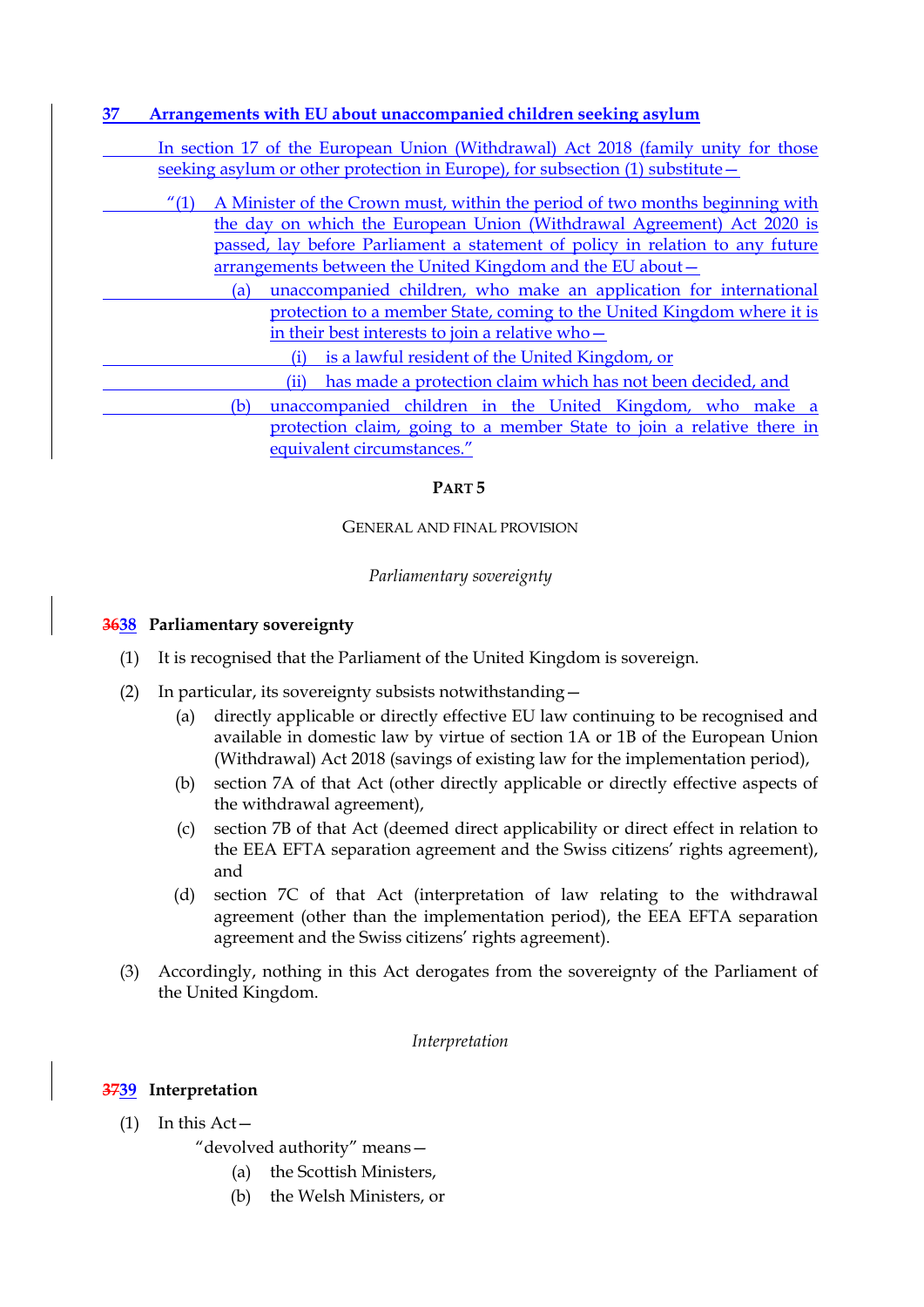- (c) a Northern Ireland department;
- "EEA EFTA separation agreement" means (as modified from time to time in accordance with any provision of it) the Agreement on arrangements between Iceland, the Principality of Liechtenstein, the Kingdom of Norway and the United Kingdom of Great Britain and Northern Ireland following the withdrawal of the United Kingdom from the European Union, the EEA Agreement and other agreements applicable between the United Kingdom and the EEA EFTA States by virtue of the United Kingdom's membership of the European Union;

"enactment" means an enactment whenever passed or made and includes—

- (a) an enactment contained in any Order in Council, order, rules, regulations, scheme, warrant, byelaw or other instrument made under an Act of Parliament,
- (b) an enactment contained in any Order in Council made in exercise of Her Majesty's Prerogative,
- (c) an enactment contained in, or in an instrument made under, an Act of the Scottish Parliament,
- (d) an enactment contained in, or in an instrument made under, a Measure or Act of the National Assembly for Wales,
- (e) an enactment contained in, or in an instrument made under, Northern Ireland legislation,
- (f) an enactment contained in any instrument made by a member of the Scottish Government, the Welsh Ministers, the First Minister for Wales, the Counsel General to the Welsh Government, a Northern Ireland Minister, the First Minister in Northern Ireland, the deputy First Minister in Northern Ireland or a Northern Ireland department in exercise of prerogative or other executive functions of Her Majesty which are exercisable by such a person on behalf of Her Majesty,
- (g) an enactment contained in, or in an instrument made under, a Measure of the Church Assembly or of the General Synod of the Church of England, and
- (h) any retained direct EU legislation;
- "IP completion day" means 31 December 2020 at 11.00 p.m (and see subsections  $(2)$  to  $(5)$ ;
- "Minister of the Crown" has the same meaning as in the Ministers of the Crown Act 1975 and also includes the Commissioners for Her Majesty's Revenue and Customs;
- "modify" includes amend, repeal or revoke (and related expressions are to be read accordingly);

"primary legislation" means—

- (a) an Act of Parliament,
- (b) an Act of the Scottish Parliament,
- (c) a Measure or Act of the National Assembly for Wales, or
- (d) Northern Ireland legislation;
- "subordinate legislation" means any Order in Council, order, rules, regulations, scheme, warrant, byelaw or other instrument made under any primary legislation;
- "Swiss citizens' rights agreement" means (as modified from time to time in accordance with any provision of it) the Agreement signed at Bern on 25 February 2019 between the United Kingdom of Great Britain and Northern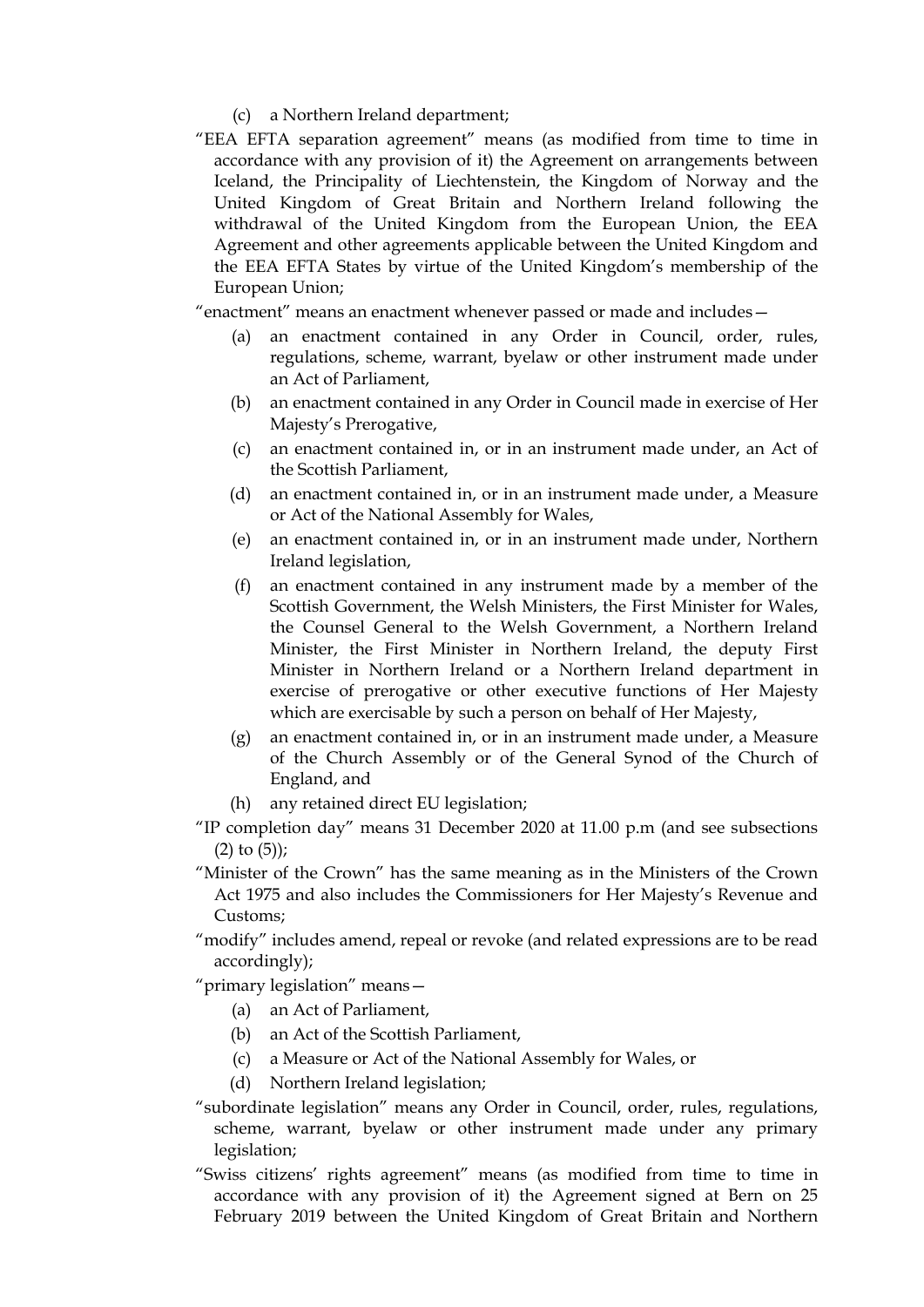Ireland and the Swiss Confederation on citizens' rights following the withdrawal of the United Kingdom from—

- (a) the European Union, and
- (b) the free movement of persons agreement,

so far as the Agreement operates for the purposes of the case where "specified date" for the purposes of that Agreement has the meaning given in Article 2(b)(ii) of that Agreement;

- "withdrawal agreement" means the agreement between the United Kingdom and the EU under Article 50(2) of the Treaty on European Union which sets out the arrangements for the United Kingdom's withdrawal from the EU (as that agreement is modified from time to time in accordance with any provision of it).
- (2) In this Act references to before, after or on IP completion day, or to beginning with IP completion day, are to be read as references to before, after or at 11.00 p.m. on 31 December 2020 or (as the case may be) to beginning with 11.00 p.m. on that day.
- (3) Subsection (4) applies if, by virtue of any change to EU summer-time arrangements, the transition or implementation period provided for by Part 4 of the withdrawal agreement is —

(a) in accordance with the agreement, or

(b) by virtue of any change to EU summer-time arrangements,

to end on a day or time which is different from that specified in the definition of "IP completion day" in subsection (1).

- (4) A Minister of the Crown may by regulations—
	- (a) amend the definition of "IP completion day" in subsection (1) to ensure that the day and time specified in the definition are the day and time that the transition or implementation period provided for by Part 4 of the withdrawal agreement is to end, and
	- (b) amend subsection (2) in consequence of any such amendment.
- (5) In subsection  $(3)(b)$  "EU summer-time arrangements" means the arrangements provided for by Directive 2000/84/EC of the European Parliament and of the Council of 19 January 2001 on summer-time arrangements.
- (6) In this Act any reference to an Article of the Treaty on European Union includes a reference to that Article as applied by Article 106a of the Euratom Treaty.

## *Supplementary and final*

## **3840 Regulations**

Schedule  $\frac{54}{4}$  contains provision about regulations under this Act (including provision about procedure).

#### **3941 Consequential and transitional provision etc.**

- (1) A Minister of the Crown may by regulations make such provision as the Minister considers appropriate in consequence of this Act.
- (2) The power to make regulations under subsection (1) may (among other things) be exercised by modifying any provision made by or under an enactment.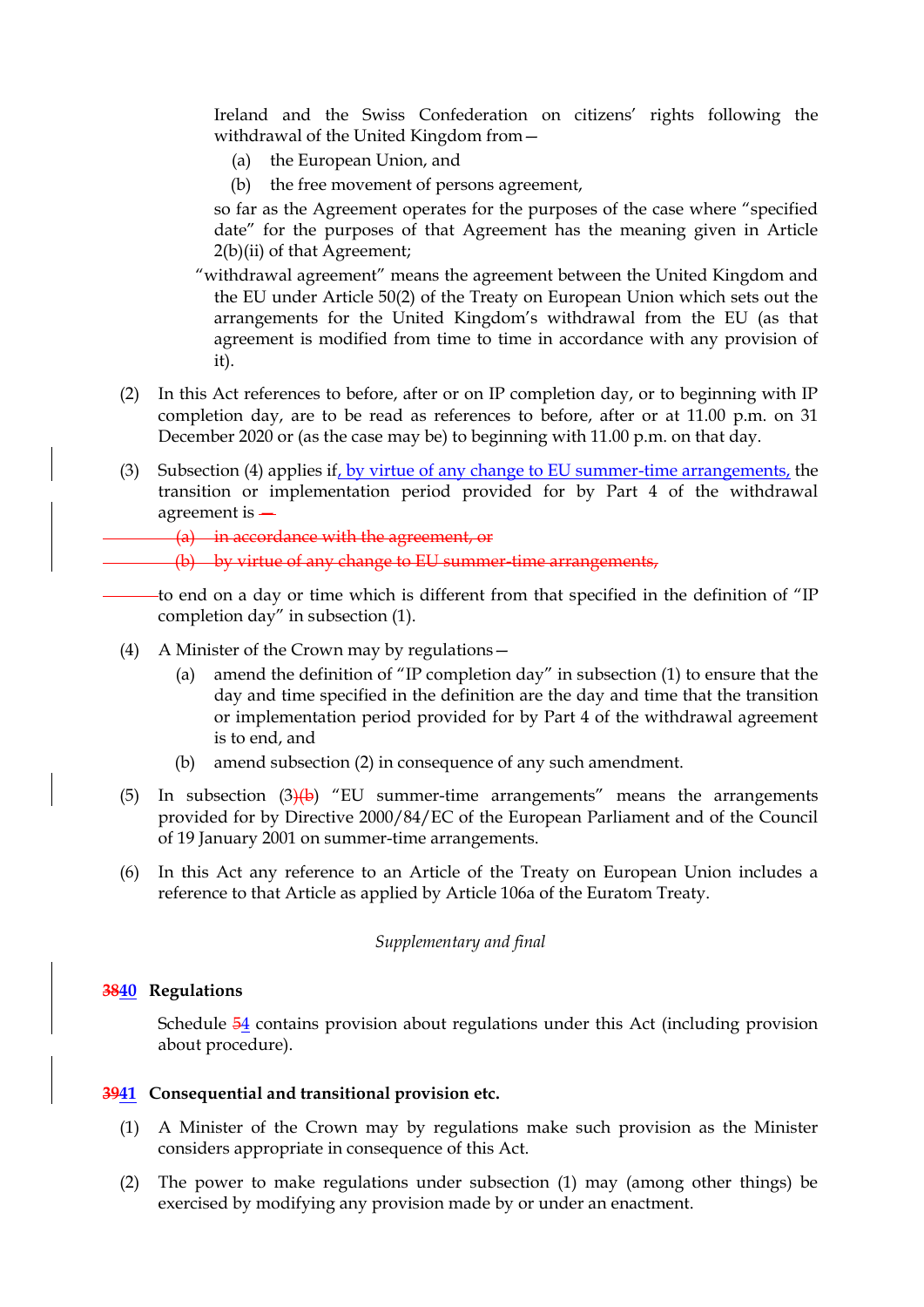- (3) In subsection (2) "enactment" does not include primary legislation passed or made after IP completion day.
- (4) Parts 1 and 2 of Schedule 65 contain minor and consequential provision.
- (5) A Minister of the Crown may by regulations make such transitional, transitory or saving provision as the Minister considers appropriate in connection with the coming into force of any provision of this Act (including its operation in connection with exit day or IP completion day).
- (6) Part 3 of Schedule 65 contains transitional, transitory and saving provision.

# **4042 Extent, commencement and short title**

- (1) Subject to subsections (2) to (5), this Act extends to England and Wales, Scotland and Northern Ireland.
- (2) Any provision of this Act which amends or repeals an enactment has the same extent as the enactment amended or repealed.
- (3) Accordingly, section 1 (but not section 2) also extends to the Isle of Man, the Channel Islands and Gibraltar.
- (4) The power in section 36 of the Immigration Act 1971 or (as the case may be) section 60(4) of the UK Borders Act 2007 may be exercised so as to extend (with or without modifications) to the Isle of Man or any of the Channel Islands the modifications made to that Act by section 10 above.
- (5) Paragraphs 1 to  $3$  and 2 of Schedule 6 extend to Gibraltar<sup>5</sup>, so far as they relate to the modification of any provision in their application to any regulations thatsubordinate legislation which extends outside England and Wales, Scotland and Northern Ireland, also extend there by virtue of section 24(3) of the European Union (Withdrawal) Act 2018.
- (6) The following provisions—
	- (a) sections 3 and 4,
	- (b) sections 11, 16 and 17,
	- (c) sections  $20, 29$  and  $2931$  to  $33, 40$  (including Schedule 4),
	- (d) sections 35 to 38 (including Schedule 5),
	- $(e)$  -section  $3941(1)$  to (3) and (5),
	- ( $\text{fe}$ ) the following provisions of Schedule  $\text{65}-$ 
		- (i) paragraphs 1(3) to  $\left(\frac{9}{2}, \frac{26}{2}\right)$  and  $\frac{32}{2}$
		- (ii) paragraph  $43(2)$  to (8),
		- (iii) paragraph  $\frac{54}{3}$
		- (iv) paragraphs  $65$  and  $87$ (a) and (b),
		- (v) paragraphs  $98$  and  $1312(a)$  and (b),
		- (vi) paragraphs  $18, 21, 23, 25, 2817, 20, 22, 24, 27$  and  $3231$ ,
		- (vii) paragraphs  $\frac{3332}{36}$  and (b) and  $\frac{37}{b}$  and (c),
		- (viii) paragraphs  $38, 41(1)$  and  $45(3)(a), 42, 44(1), (2)(a), (d)$  and (e) and (3),  $47(1)$ , (2), (4) and (6) and  $50<sub>l</sub>$ 
			- (ix) paragraphs  $\frac{5251}{2}$  and  $\frac{5756}{1}$  and  $(7)(b)$  for the purposes of making regulations under section 8A of, or Part 1A of Schedule 2 to, the European Union (Withdrawal) Act 2018,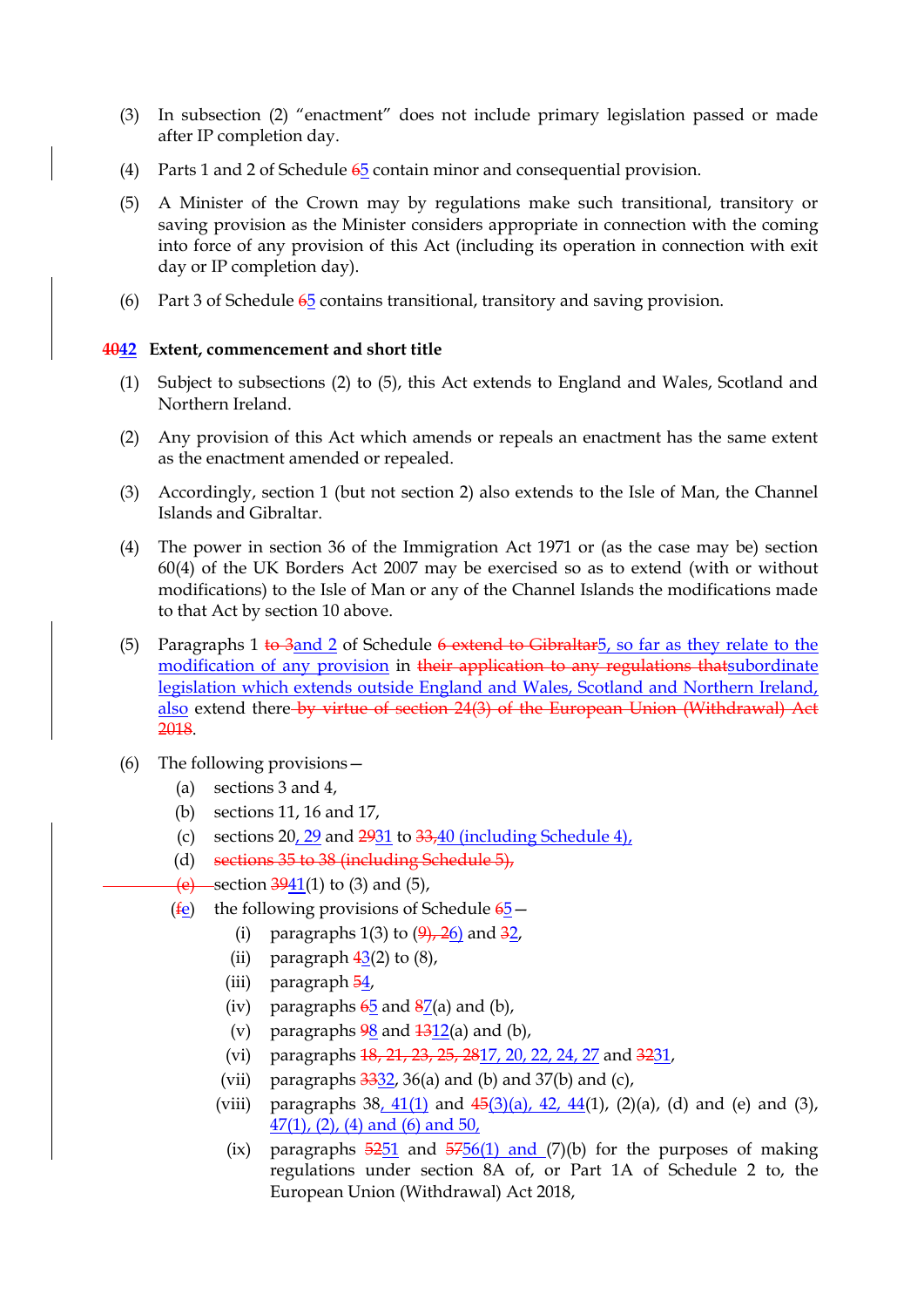- (x) paragraph 54paragraphs 52(1) and (3) to (7) and 53(1) to  $(4)$  and), (6),  $(7)(a)$ ,  $(8)(a)$  and  $(9)$  to  $(13)$ ,
- (xi) paragraph  $\frac{5756}{1}$  and  $\frac{6}{a}$  and  $\frac{4}{b}$  to  $\frac{d}{d}$ , and
- (xii) paragraphs  $6665$  to 68,

(and section  $\frac{3941}{4}$ ) and (6) so far as relating to any provision so far as it falls within any of sub-paragraphs (i) to (xii)), and

 $(gf)$  this section,

come into force on the day on which this Act is passed.

- (7) The provisions of this Act, so far as they are not brought into force by subsection (6), come into force on such day as a Minister of the Crown may by regulations appoint; and different days may be appointed for different purposes.
- (8) This Act may be cited as the European Union (Withdrawal Agreement) Act 201920.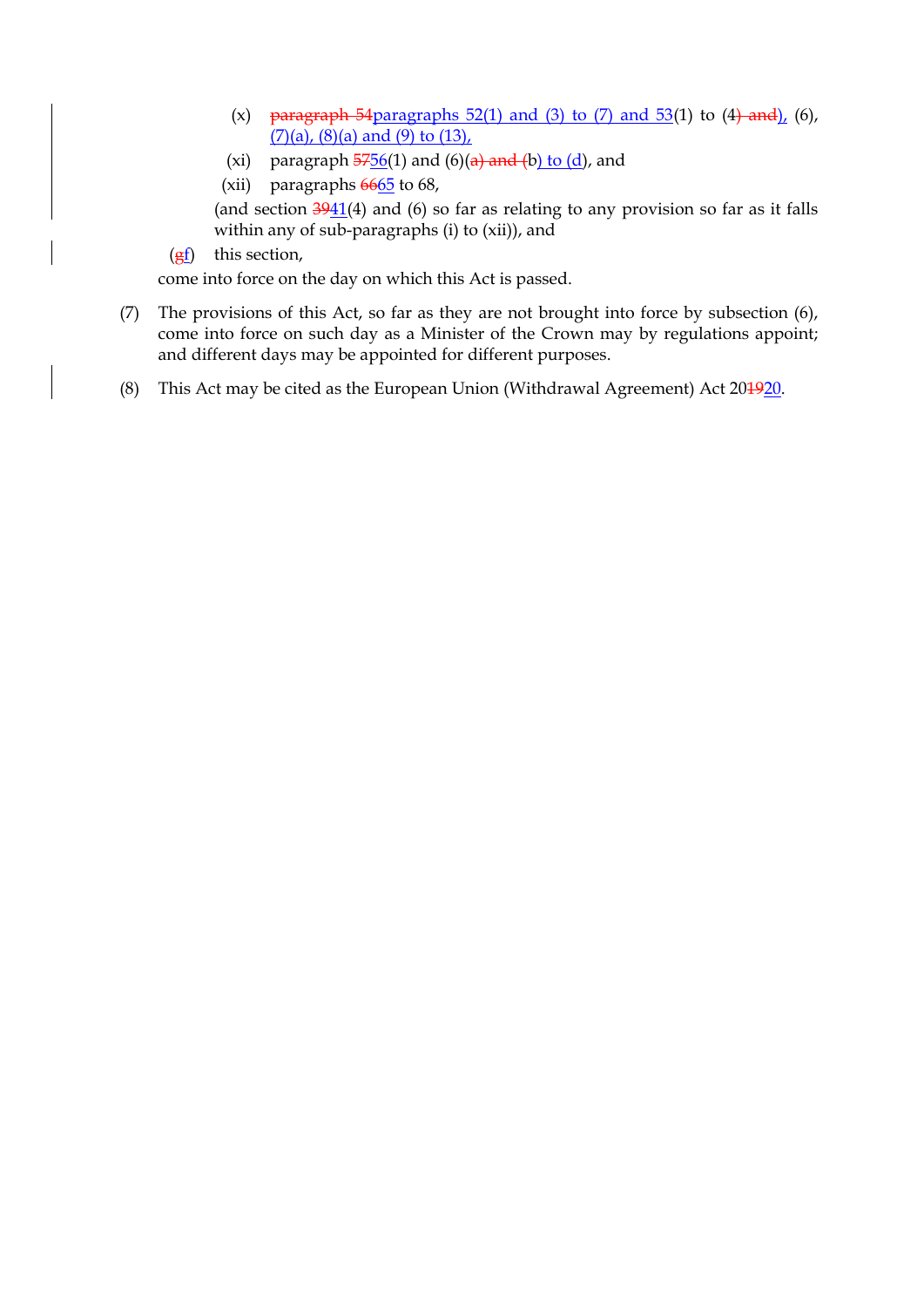# S C H E D U L E S

## SCHEDULE 1

Sections 12, 13 and 14

#### POWERS OF DEVOLVED AUTHORITIES UNDER SECTIONS 12, 13 AND 14

*No power to make provision outside devolved competence*

- 1 No provision may be made by a devolved authority acting alone in regulations under section 12, 13 or 14 unless the provision is within the devolved competence of the devolved authority.
- 2 A provision is within the devolved competence of the Scottish Ministers for the purposes of this Schedule if—
	- (a) it would be within the legislative competence of the Scottish Parliament if it were contained in an Act of that Parliament (ignoring section 29(2)(d) of the Scotland Act 1998 so far as relating to EU law and retained EU law), or
	- (b) it is provision which could be made in other subordinate legislation by the Scottish Ministers, the First Minister or the Lord Advocate acting alone (ignoring section 57(2) of the Scotland Act 1998 so far as relating to EU law and section 57(4) of that Act).
- 3 A provision is within the devolved competence of the Welsh Ministers for the purposes of this Schedule if—
	- (a) it would be within the legislative competence of the National Assembly for Wales if it were contained in an Act of the Assembly (ignoring section 108A(2)(e) of the Government of Wales Act 2006 so far as relating to EU law and retained EU law but including any provision that could be made only with the consent of a Minister of the Crown), or
	- (b) it is provision which could be made in other subordinate legislation by the Welsh Ministers acting alone (ignoring section 80(8) of the Government of Wales Act 2006).
- 4 A provision is within the devolved competence of a Northern Ireland department for the purposes of this Schedule if—
	- (a) the provision, if it were contained in an Act of the Northern Ireland Assembly—
		- (i) would be within the legislative competence of the Assembly (ignoring section 6(2)(d) of the Northern Ireland Act 1998), and
		- (ii) would not require the consent of the Secretary of State,
	- (b) the provision—
		- (i) amends or repeals Northern Ireland legislation, and
		- (ii) would, if it were contained in an Act of the Northern Ireland Assembly, be within the legislative competence of the Assembly (ignoring section 6(2)(d) of the Northern Ireland Act 1998) and require the consent of the Secretary of State, or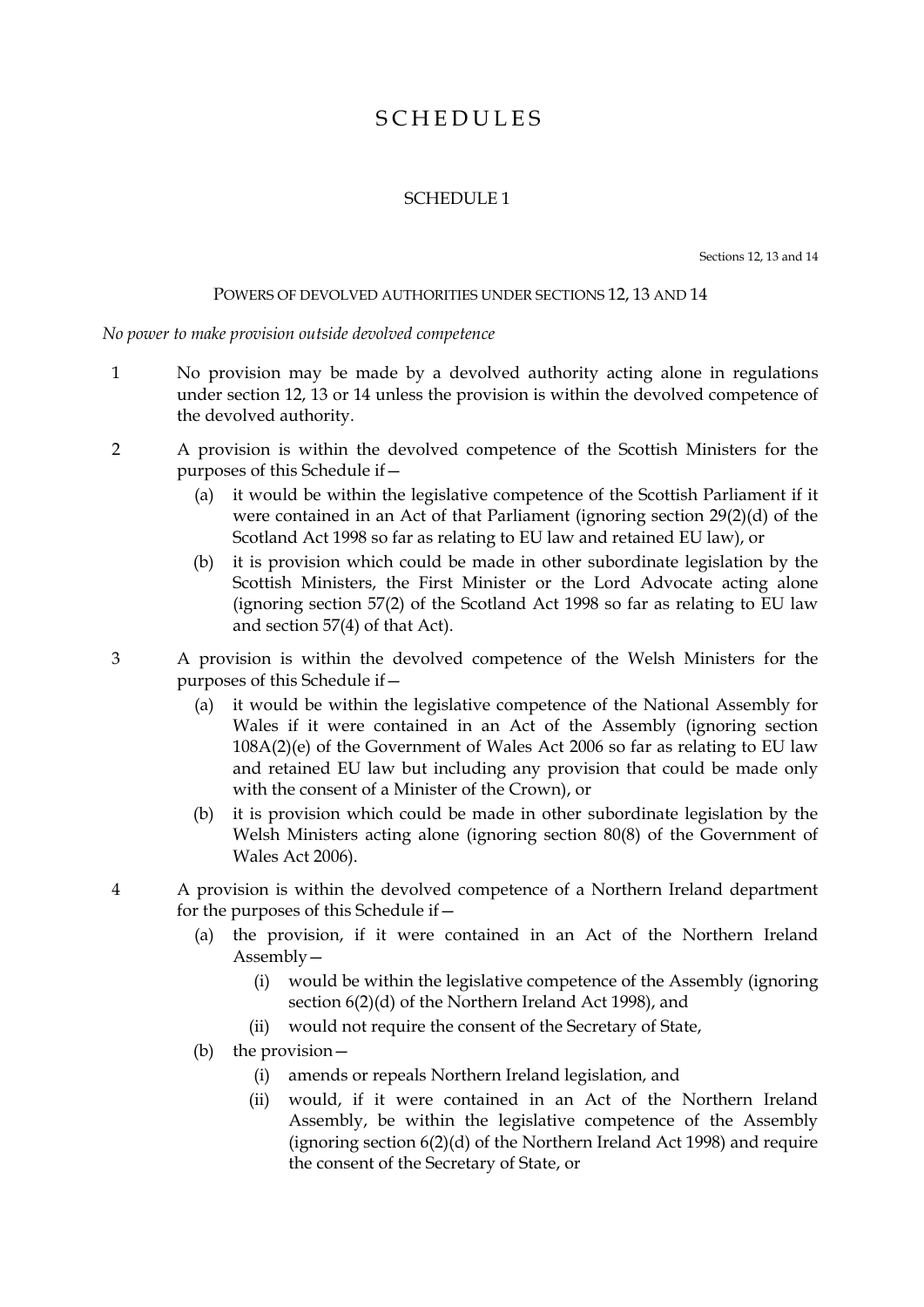(c) the provision is provision which could be made in other subordinate legislation by any Northern Ireland devolved authority acting alone (ignoring section 24(1)(b) and (3) of the Northern Ireland Act 1998).

# *Requirement for consent where it would otherwise be required*

- 5 (1) The consent of a Minister of the Crown is required before any provision is made by the Welsh Ministers acting alone in regulations under section 12, 13 or 14 so far as that provision, if contained in an Act of the National Assembly for Wales, would require the consent of a Minister of the Crown.
	- (2) The consent of the Secretary of State is required before any provision is made by a Northern Ireland department acting alone in regulations under section 12, 13 or 14 so far as that provision, if contained in an Act of the Northern Ireland Assembly, would require the consent of the Secretary of State.
	- (3) Sub-paragraph (1) or (2) does not apply if  $-$ 
		- (a) the provision could be contained in subordinate legislation made otherwise than under this Act by the Welsh Ministers acting alone or (as the case may be) a Northern Ireland devolved authority acting alone, and
		- (b) no such consent would be required in that case.
	- (4) The consent of a Minister of the Crown is required before any provision is made by a devolved authority acting alone in regulations under section 12, 13 or 14 so far as that provision, if contained in—
		- (a) subordinate legislation made otherwise than under this Act by the devolved authority, or
		- (b) subordinate legislation not falling within paragraph (a) and made otherwise than under this Act by—
			- (i) in the case of Scotland, the First Minister or Lord Advocate acting alone, or
			- (ii) in the case of Northern Ireland, a Northern Ireland devolved authority acting alone,

would require the consent of a Minister of the Crown.

- (5) Sub-paragraph (4) does not apply if  $-$ 
	- (a) the provision could be contained in  $-$ 
		- (i) an Act of the Scottish Parliament, an Act of the National Assembly for Wales or (as the case may be) an Act of the Northern Ireland Assembly, or
		- (ii) different subordinate legislation of the kind mentioned in subparagraph (4)(a) or (b) and of a devolved authority acting alone or (as the case may be) another person acting alone, and
	- (b) no such consent would be required in that case.

*Requirement for joint exercise where it would otherwise be required*

- 6 (1) No regulations may be made under section 12, 13 or 14 by the Scottish Ministers, so far as they contain provision which relates to a matter in respect of which a power to make subordinate legislation otherwise than under this Act is exercisable by—
	- (a) the Scottish Ministers acting jointly with a Minister of the Crown, or
	- (b) the First Minister or Lord Advocate acting jointly with a Minister of the Crown,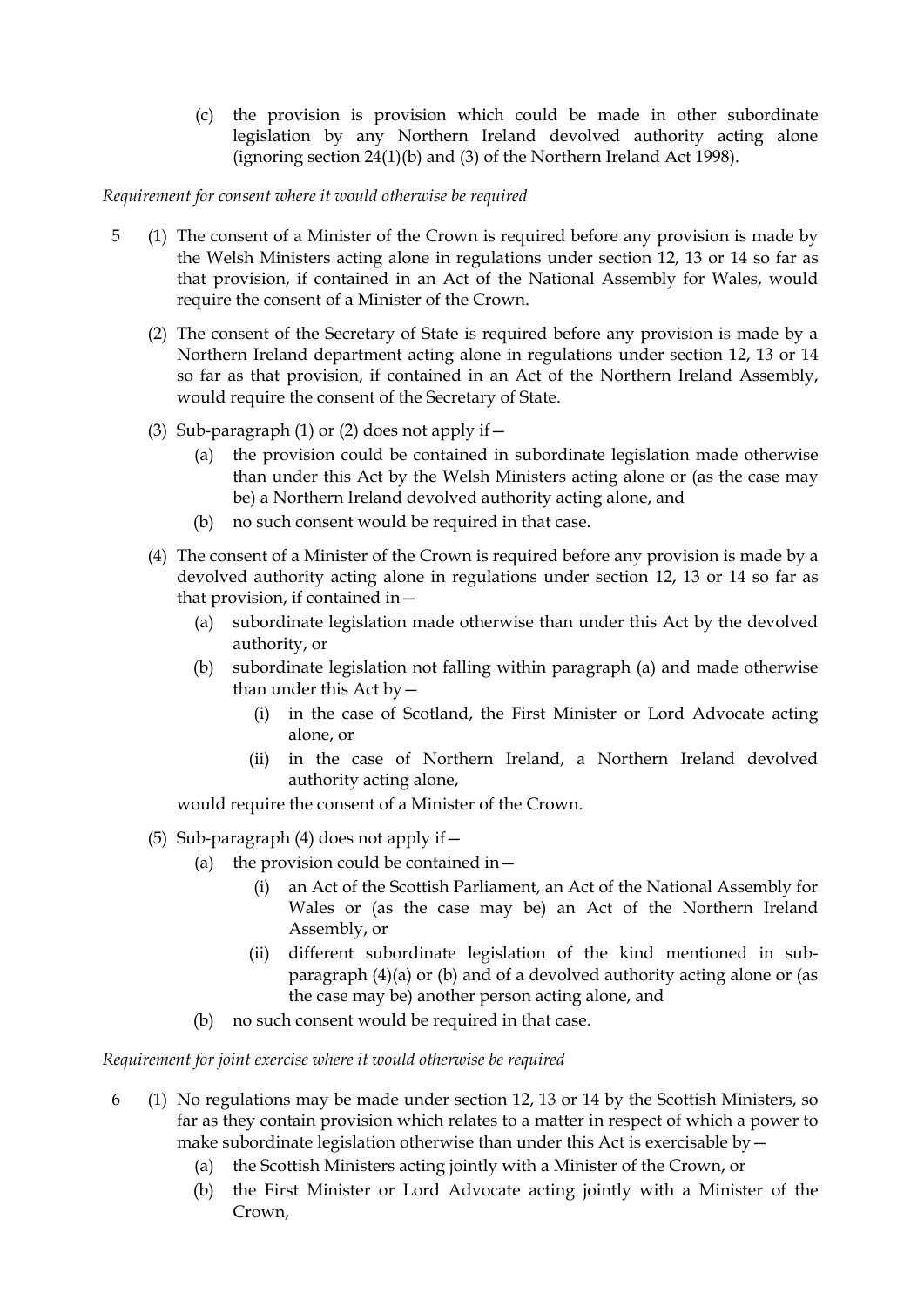unless the regulations are, to that extent, made jointly with the Minister of the Crown.

- (2) No regulations may be made under section 12, 13 or 14 by the Welsh Ministers, so far as they contain provision which relates to a matter in respect of which a power to make subordinate legislation otherwise than under this Act is exercisable by the Welsh Ministers acting jointly with a Minister of the Crown, unless the regulations are, to that extent, made jointly with the Minister of the Crown.
- (3) No regulations may be made under section 12, 13 or 14 by a Northern Ireland department, so far as they contain provision which relates to a matter in respect of which a power to make subordinate legislation otherwise than under this Act is exercisable by—
	- (a) a Northern Ireland department acting jointly with a Minister of the Crown, or
	- (b) another Northern Ireland devolved authority acting jointly with a Minister of the Crown,

unless the regulations are, to that extent, made jointly with the Minister of the Crown.

- (4) Sub-paragraph (1), (2) or (3) does not apply if the provision could be contained in  $-$ 
	- (a) an Act of the Scottish Parliament, an Act of the National Assembly for Wales or (as the case may be) an Act of the Northern Ireland Assembly without the need for the consent of a Minister of the Crown, or
	- (b) different subordinate legislation made otherwise than under this Act by  $-$ 
		- (i) the Scottish Ministers, the First Minister or the Lord Advocate acting alone,
		- (ii) the Welsh Ministers acting alone, or
		- (iii) (as the case may be), a Northern Ireland devolved authority acting alone.

## *Requirement for consultation where it would otherwise be required*

- 7 (1) No regulations may be made under section 12, 13 or 14 by the Welsh Ministers acting alone, so far as they contain provision which, if contained in an Act of the National Assembly for Wales, would require consultation with a Minister of the Crown, unless the regulations are, to that extent, made after consulting with the Minister of the Crown.
	- (2) No regulations may be made under section 12, 13 or 14 by the Scottish Ministers acting alone, so far as they contain provision which relates to a matter in respect of which a power to make subordinate legislation otherwise than under this Act is exercisable by the Scottish Ministers, the First Minister or the Lord Advocate after consulting with a Minister of the Crown, unless the regulations are, to that extent, made after consulting with the Minister of the Crown.
	- (3) No regulations may be made under section 12, 13 or 14 by the Welsh Ministers acting alone, so far as they contain provision which relates to a matter in respect of which a power to make subordinate legislation otherwise than under this Act is exercisable by the Welsh Ministers after consulting with a Minister of the Crown, unless the regulations are, to that extent, made after consulting with the Minister of the Crown.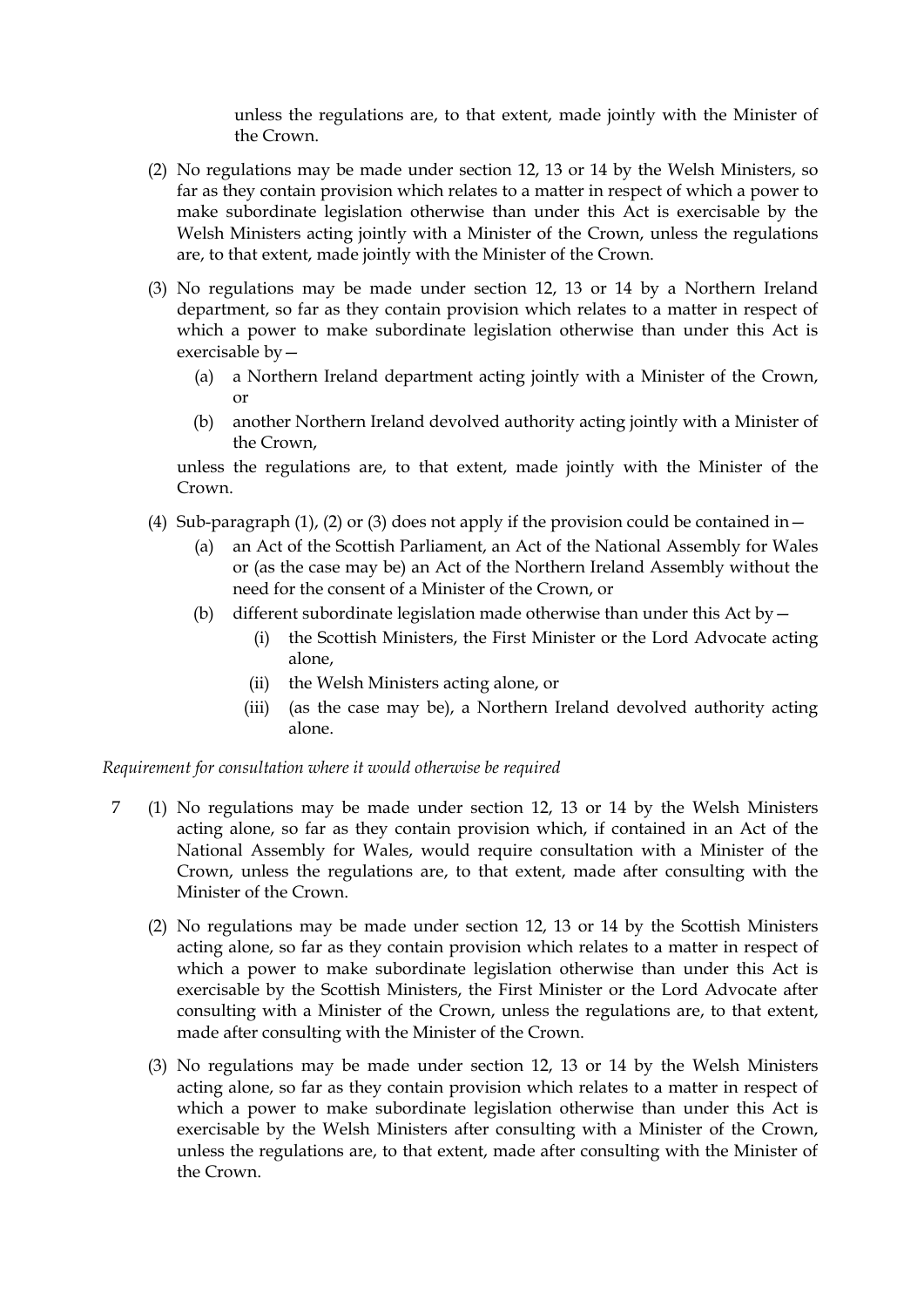- (4) No regulations may be made under section 12, 13 or 14 by a Northern Ireland department acting alone, so far as they contain provision which relates to a matter in respect of which a power to make subordinate legislation otherwise than under this Act is exercisable by a Northern Ireland department after consulting with a Minister of the Crown, unless the regulations are, to that extent, made after consulting with the Minister of the Crown.
- (5) Sub-paragraph  $(2)$ ,  $(3)$  or  $(4)$  does not apply if  $-$ 
	- (a) the provision could be contained in an Act of the Scottish Parliament, an Act of the National Assembly for Wales or (as the case may be) an Act of the Northern Ireland Assembly, and
	- (b) there would be no requirement for the consent of a Minister of the Crown, or for consultation with a Minister of the Crown, in that case.
- (6) Sub-paragraph  $(2)$ ,  $(3)$  or  $(4)$  does not apply if  $-$ 
	- (a) the provision could be contained in different subordinate legislation made otherwise than under this Act by—
		- (i) the Scottish Ministers, the First Minister or the Lord Advocate acting alone,
		- (ii) the Welsh Ministers acting alone, or
		- (iii) (as the case may be), a Northern Ireland devolved authority acting alone, and
	- (b) there would be no requirement for the consent of a Minister of the Crown, or for consultation with a Minister of the Crown, in that case.

#### *Interpretation*

- 8 In this Schedule "Northern Ireland devolved authority" means—
	- (a) the First Minister and deputy First Minister in Northern Ireland acting jointly,
	- (b) a Northern Ireland Minister, or
	- (c) a Northern Ireland department.

## SCHEDULE 2

Section 15

## INDEPENDENT MONITORING AUTHORITY FOR THE CITIZENS' RIGHTS AGREEMENTS

## PART 1

## CONSTITUTION, PROCEEDINGS ETC.

## *Status*

- 1 (1) The IMA is not to be regarded—
	- (a) as the servant or agent of the Crown, or
	- (b) as enjoying any status, immunity or privilege of the Crown.
	- (2) The IMA's property is not to be regarded—
		- (a) as the property of the Crown, or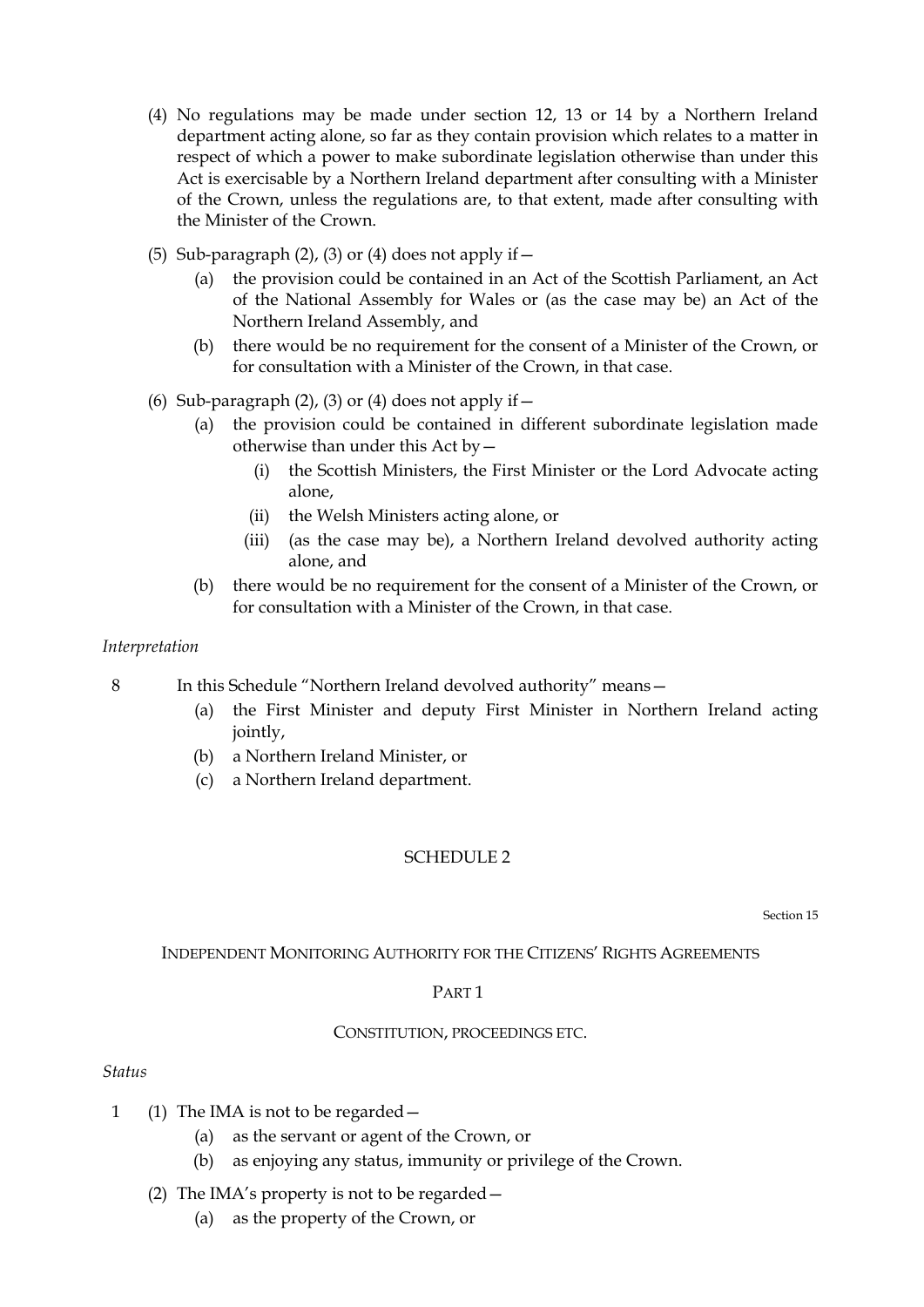(b) as property held on behalf of the Crown.

# *Membership*

- 2 (1) The IMA is to consist of the following members—
	- (a) a chair (who is to be a non-executive member),
	- (b) at least 2 but not more than 6 other non-executive members,
	- (c) the chief executive (who is to be an executive member), and
	- (d) at least 1 but not more than 3 other executive members.
	- (2) The Secretary of State is to appoint the non-executive members.
	- (3) The non-executive members are to appoint the executive members (subject to paragraph 3).
	- (4) The non-executive members may make appointments under sub-paragraph (3) only if the chair and at least 2 other non-executive members have been appointed.
	- (5) The non-executive members must consult the Secretary of State before appointing the chief executive.
	- (6) The Secretary of State and the non-executive members must, so far as possible, ensure that the number of non-executive members exceeds the number of executive members.
	- (7) A person may not hold office as a member of the IMA if the person is a civil servant.
	- (8) The executive members are employees of the IMA.
	- (9) In sub-paragraphs (3) to (6), the references to the non-executive members are to all the non-executive members for the time being.

## *Interim chief executive*

- 3 (1) The Secretary of State may appoint a person to be the IMA's chief executive until the appointment of a chief executive by the non-executive members under paragraph 2(3) first takes effect.
	- (2) A chief executive appointed by the Secretary of State may incur expenditure and do other things in the name and on behalf of the IMA until the membership of the IMA is first constituted in accordance with paragraph 2(1).
	- (3) In exercising the power in sub-paragraph (2), a chief executive appointed by the Secretary of State must act in accordance with any directions given by the Secretary of State.

## *Requirements relating to appointment*

- 4 (1) In making appointments, the Secretary of State and the non-executive members must have regard to the desirability of the IMA's members (between them) having knowledge of conditions in the United Kingdom relating to matters in relation to which provision is made in Part 2 of the withdrawal agreement and Part 2 of the EEA EFTA separation agreement ("the relevant matters").
	- (2) The Secretary of State must, so far as possible, ensure that the non-executive members of the IMA include—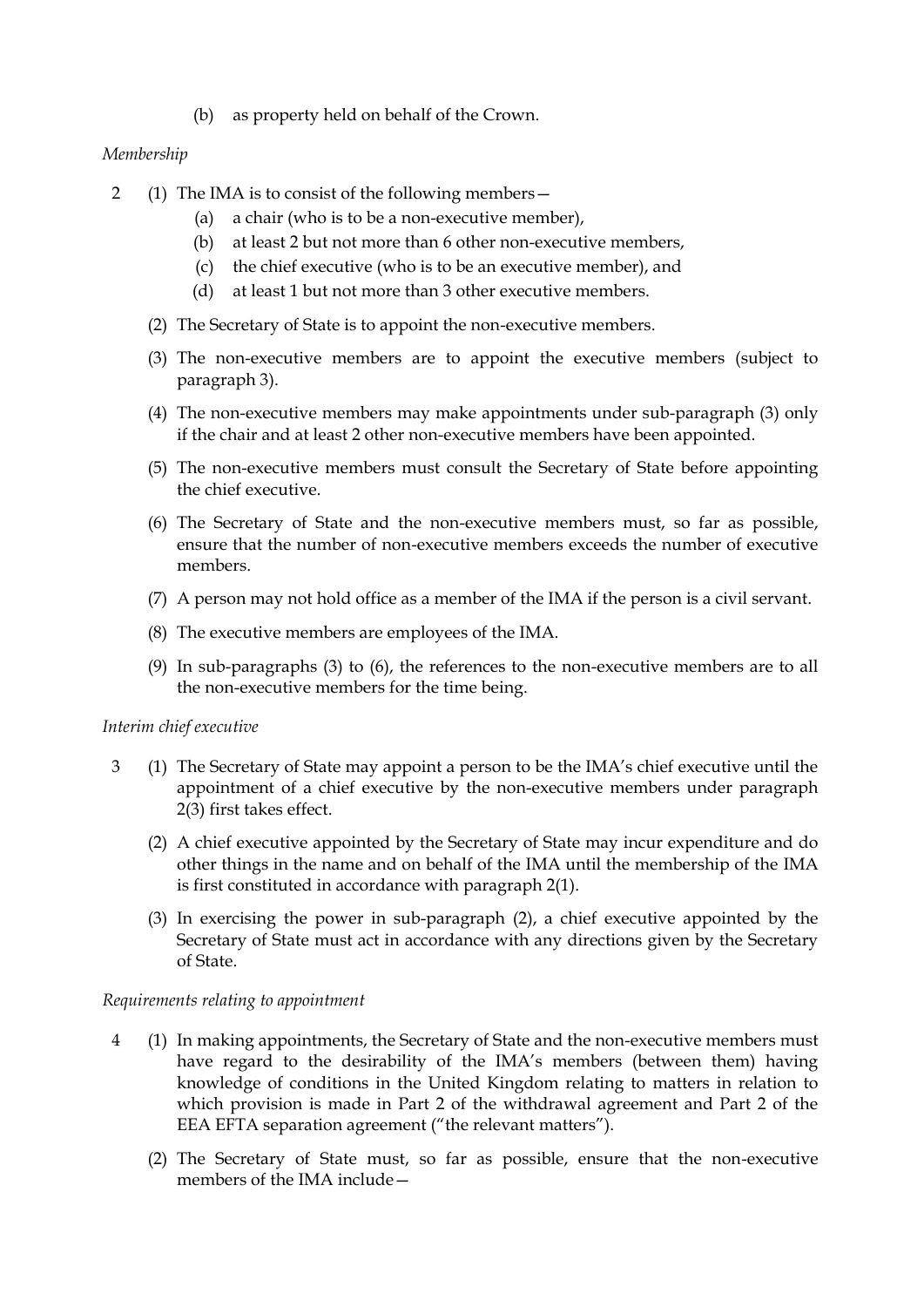- (a) a member who knows about conditions in Scotland relating to the relevant matters,
- (b) a member who knows about conditions in Wales relating to the relevant matters, and
- (c) a member who knows about conditions in Northern Ireland relating to the relevant matters.
- (3) If the IMA has functions in relation to Gibraltar by virtue of paragraph 33, the Secretary of State must, so far as possible, ensure that the non-executive members of the IMA include a member who knows about conditions in Gibraltar relating to the relevant matters.
- (4) Before appointing a person, the Secretary of State or the non-executive members (as the case may be) must be satisfied that the person does not have a conflict of interest.
- (5) In sub-paragraph (4), "conflict of interest", in relation to a person, means a financial or other interest which is likely to affect prejudicially the discharge by the person of the person's functions as a member of the IMA.

*Procedure for appointing members with knowledge of conditions in devolved areas etc.*

- 5 (1) This paragraph applies in relation to the appointment of non-executive members for the purposes of paragraph 4(2) and (3).
	- (2) Before making an appointment, the Secretary of State must tell the relevant authority who the Secretary of State proposes to appoint and why.
	- (3) If the relevant authority approves the proposed appointment within the period of one month beginning with the day on which the Secretary of State complies with sub-paragraph (2), the Secretary of State must appoint that person (subject to subparagraph (4)).
	- (4) If that person is no longer available or the Secretary of State and the relevant authority agree, after the relevant authority has given its approval as mentioned in sub-paragraph (3), that it is no longer appropriate to appoint that person—
		- (a) the Secretary of State must propose to appoint a different person, and
		- (b) sub-paragraphs (2) and (3) apply again.
	- (5) If the relevant authority does not approve the proposed appointment as mentioned in sub-paragraph (3), the Secretary of State may—
		- (a) make the proposed appointment without the approval of the relevant authority, or
		- (b) propose to appoint a different person.
	- (6) If the Secretary of State proposes to appoint a different person, sub-paragraphs (2) to (5) apply again.
	- (7) If the Secretary of State makes a proposed appointment without the approval of the relevant authority as mentioned in sub-paragraph (3), the Secretary of State must publish a statement explaining why the Secretary of State has proceeded with the appointment.
	- (8) In this paragraph, the "relevant authority" means—
		- (a) in relation to an appointment for the purposes of paragraph  $4(2)(a)$ , the Scottish Ministers,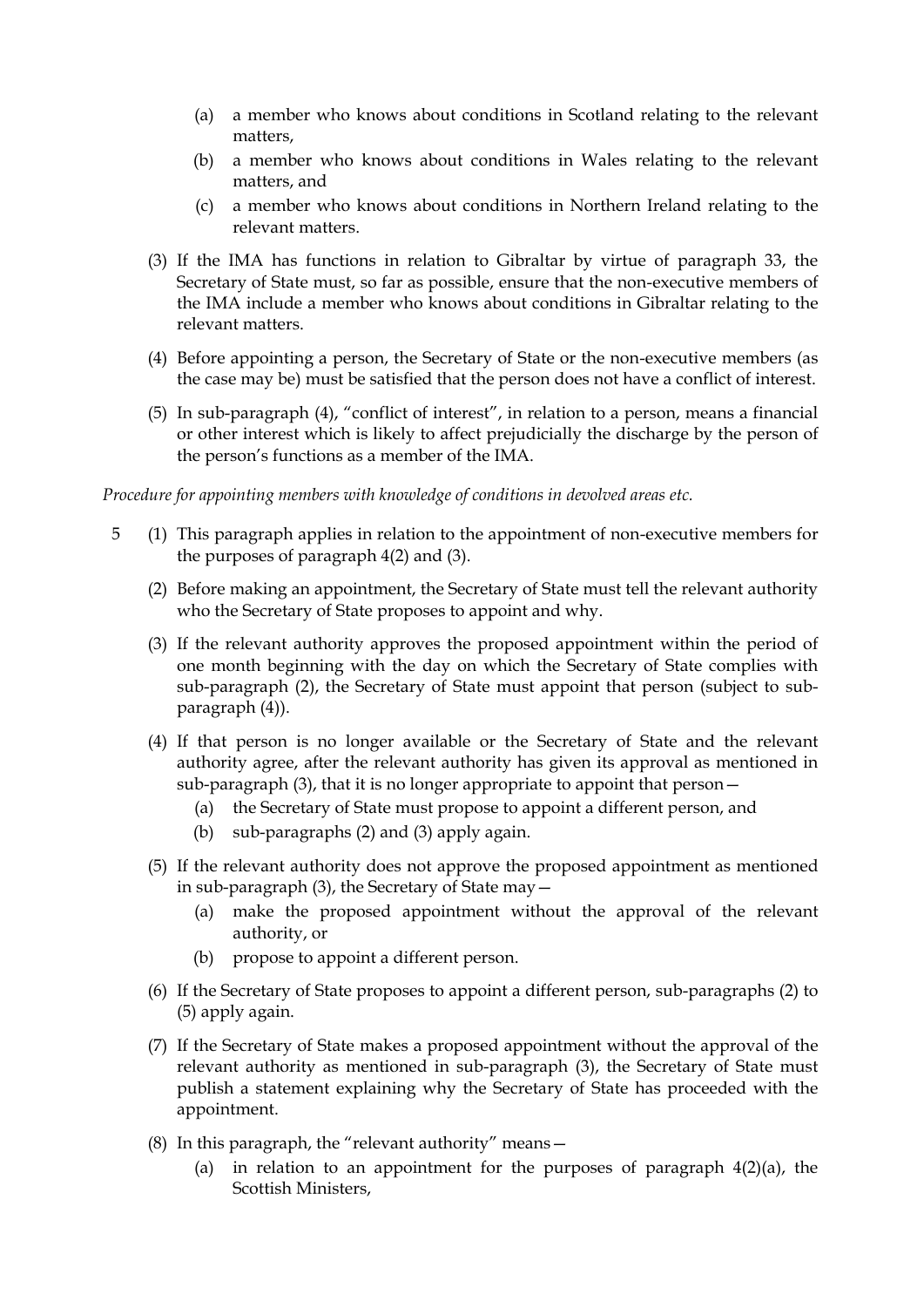- (b) in relation to an appointment for the purposes of paragraph 4(2)(b), the Welsh Ministers,
- (c) in relation to an appointment for the purposes of paragraph  $4(2)(c)$ , the Executive Office in Northern Ireland, and
- (d) in relation to an appointment for the purposes of paragraph 4(3), the Gibraltar Ministers.

*Non-executive members: terms of appointment and tenure etc.*

- 6 (1) A person holds and vacates office as a non-executive member of the IMA in accordance with the terms and conditions of the person's appointment.
	- (2) The terms and conditions of a person's appointment as a non-executive member of the IMA are to be determined by the Secretary of State, subject to the following provisions of this Schedule.
	- (3) The chair is to be appointed for a period of up to 5 years.
	- (4) Any other non-executive member of the IMA is to be appointed for a period of up to 4 years.
	- (5) A non-executive member may resign by giving notice in writing to the Secretary of State.
	- (6) The Secretary of State may by notice in writing remove a person from office as a non-executive member of the IMA on any of the grounds mentioned in subparagraph (7), but must consult the other non-executive members before doing so.
	- (7) The grounds are—
		- (a) that the person has been absent from the IMA's meetings for a continuous period of more than 6 months without the IMA's permission;
		- (b) that, in the opinion of the Secretary of State, the person has a conflict of interest (within the meaning of paragraph 4(5)) which prevents the person carrying out the functions of the office;
		- (c) that the person has been convicted of a criminal offence;
		- (d) that, in the opinion of the Secretary of State, the person is unable, unwilling or unfit to carry out the functions of the office;
		- (e) any other grounds specified in the person's terms of appointment.

#### *Remuneration of non-executive members*

- 7 (1) The IMA must pay its non-executive members such remuneration as the Secretary of State may determine.
	- (2) The IMA must pay, or make provision for paying, to or in respect of any person who is or has been a non-executive member such sums as the Secretary of State may determine in respect of allowances and gratuities.
	- (3) Sub-paragraph (4) applies where—
		- (a) a person ceases to hold office as a non-executive member other than by reason of their term of office expiring, and
		- (b) the Secretary of State thinks there are special circumstances that make it right for the person to receive compensation.
	- (4) The IMA must make a payment to the person of such amount as the Secretary of State may determine.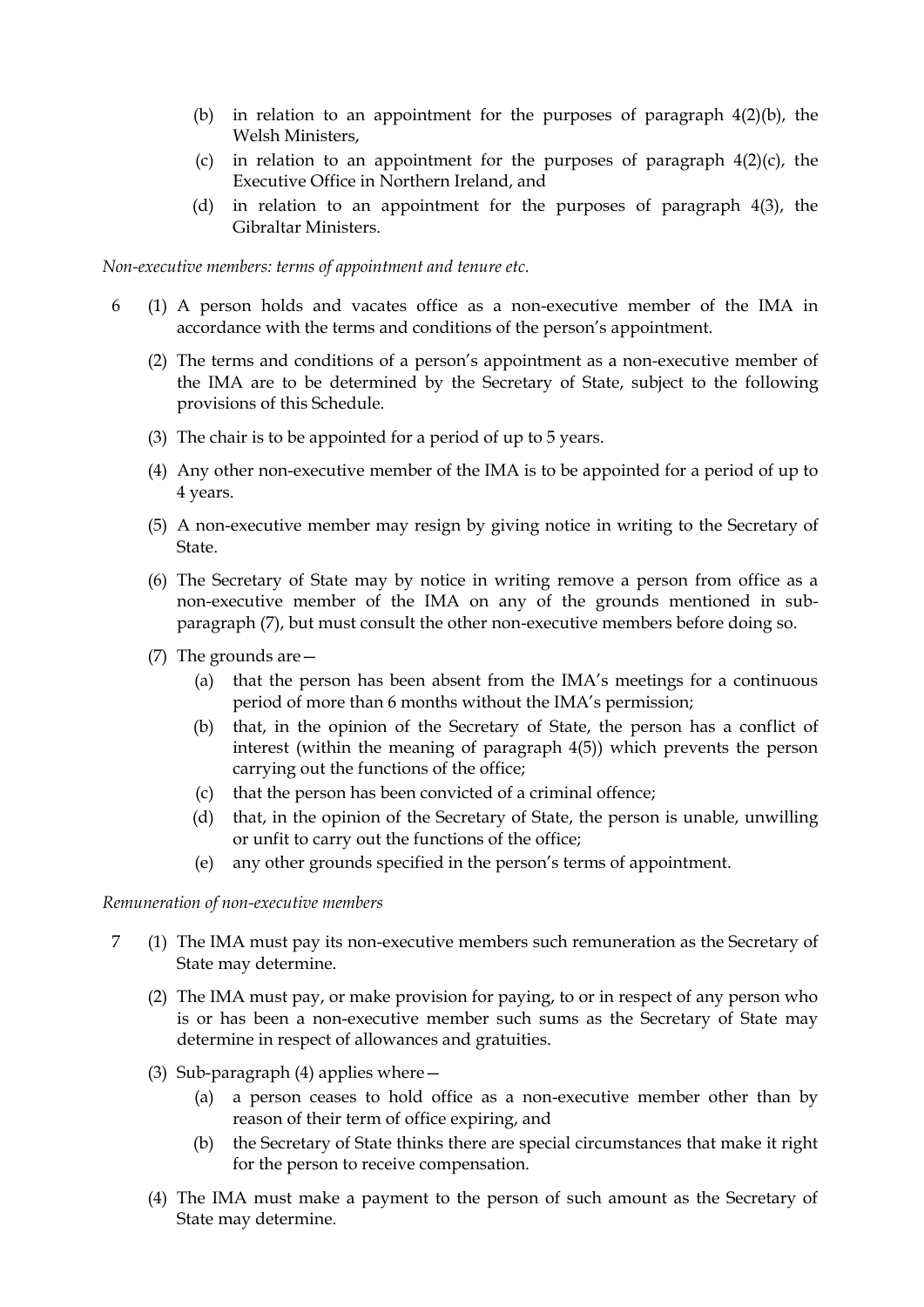- 8 (1) The IMA may  $-$ 
	- (a) appoint employees (in addition to the executive members), and
	- (b) make such other arrangements for the staffing of the IMA as it considers appropriate.
	- (2) The terms and conditions of appointment as an employee are to be determined—
		- (a) in the case of employees other than a chief executive appointed by the Secretary of State, by the IMA with the approval of the Secretary of State, or
		- (b) in the case of a chief executive appointed by the Secretary of State, by the Secretary of State.
	- (3) The IMA must pay its employees such remuneration—
		- (a) in the case of employees other than a chief executive appointed by the Secretary of State, as the IMA may determine with the approval of the Secretary of State, or
		- (b) in the case of a chief executive appointed by the Secretary of State, as the Secretary of State may determine.
	- (4) The IMA must pay, or make provision for paying, to or in respect of a person who is or has been an employee of the IMA, such sums in respect of pensions, allowances and gratuities—
		- (a) in the case of employees other than a chief executive appointed by the Secretary of State, as the IMA may determine with the approval of the Secretary of State, or
		- (b) in the case of a chief executive appointed by the Secretary of State, as the Secretary of State may determine.
	- (5) In the Superannuation Act 1972 ("the 1972 Act"), in Schedule 1 (kinds of employment to which a scheme under section 1 of the 1972 Act can apply), in the list of "Other Bodies", at the appropriate place insert—

 "The Independent Monitoring Authority for the Citizens' Rights Agreements."

- (6) The IMA must pay to the Minister for the Civil Service, at such times as the Minister may direct, such sums as the Minister may determine in respect of any increase in the sums payable out of money provided by Parliament which is attributable to the provision of pensions by virtue of section 1 of the 1972 Act or section 1 of the Public Service Pensions Act 2013 in respect of employees of the IMA.
- (7) In relation to executive members of the IMA, references in sub-paragraphs (2) to (4) to the IMA determining something with the approval of the Secretary of State are to be read as references to the non-executive members determining that thing with the approval of the Secretary of State.

## *Procedure*

- 9 (1) The IMA may regulate its own procedure, subject to the following.
	- (2) The IMA must establish and maintain a register of members' interests.
	- (3) The IMA must publish entries recorded in the register.
	- (4) A meeting of the IMA is not quorate unless—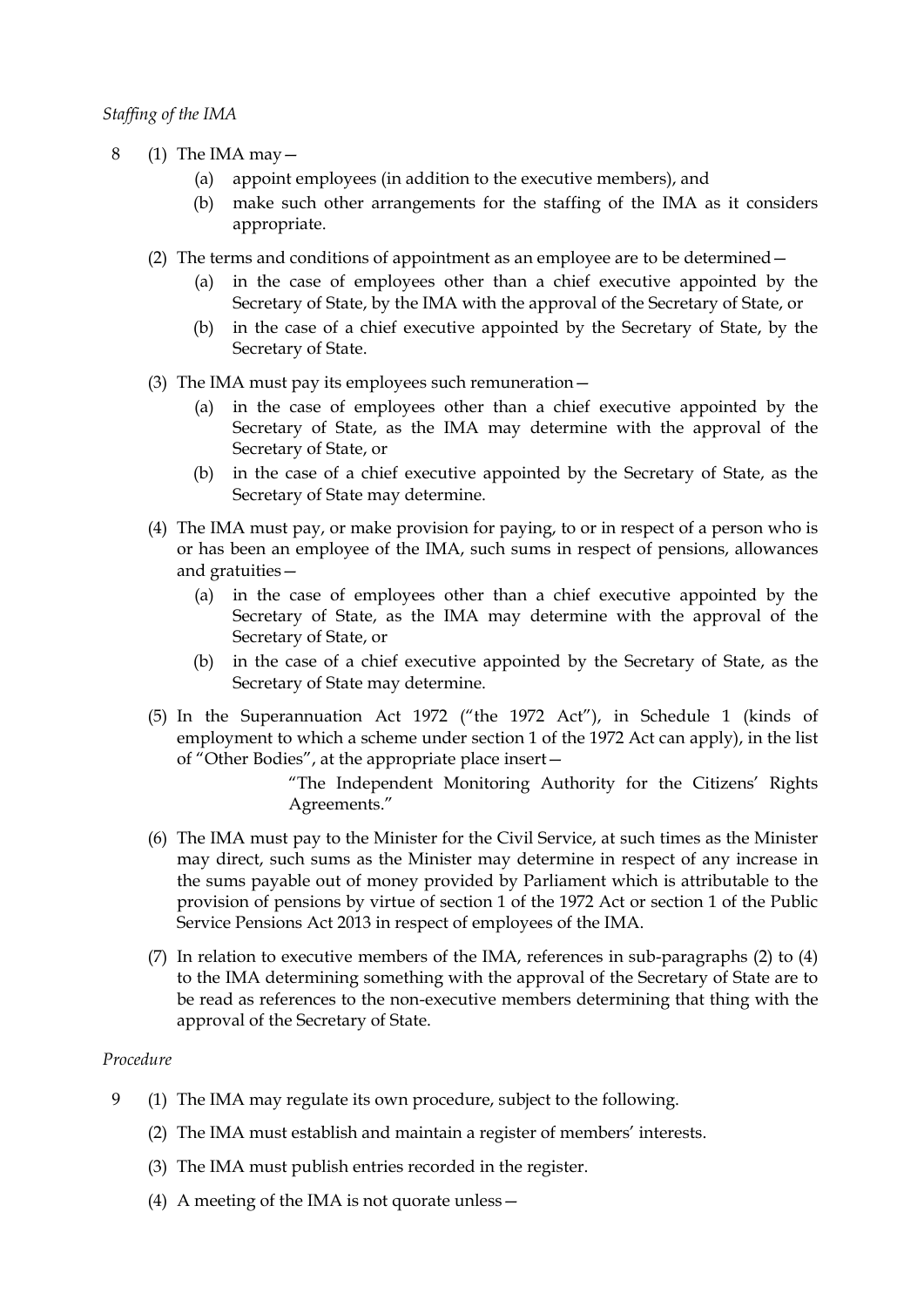- (a) at least half the members appointed for the time being are present, and
- (b) a majority of the members present are non-executive members.
- (5) The IMA's procedures must include arrangements for dealing with conflicts of interests (within the meaning of paragraph 4(5)) of members.
- (6) The arrangements must oblige each member—
	- (a) to declare all financial interests,
	- (b) to declare any other personal interest relevant to the exercise of a function, and
	- (c) to withdraw from the exercise of any function to which an interest of a sort mentioned in paragraph (a) or (b) is relevant, unless the IMA is satisfied that the interest will not influence the exercise of the function.
- (7) The validity of any proceedings of the IMA, or of its committees or sub-committees, is not affected by a vacancy or a defective appointment.

## *Discharge of functions*

- 10 (1) The IMA may authorise a committee, member or employee of the IMA to do anything the IMA may do apart from —
	- (a) deciding whether to carry out an inquiry, as mentioned in paragraph 25,

(b) deciding whether to make an application for review, or intervene in legal proceedings, as mentioned in paragraph 30, or

 $\left(-\theta$  (e) approving an annual report to be provided as mentioned in paragraph 31.

- (2) A committee of the IMA may authorise the following to do anything which the committee may do under sub-paragraph (1)—
	- (a) a sub-committee,
	- (b) a member of the committee,
	- (c) a member of the IMA, or
	- (d) an employee of the IMA.
- (3) Committees and sub-committees may include employees of the IMA who are not members of it.

*Seal and evidence*

- 11 (1) The application of the IMA's seal must be authenticated by the signature of  $-$ 
	- (a) the chief executive of the IMA, or
	- (b) some other person authorised for that purpose by the IMA.
	- (2) A document purporting to be duly executed under the IMA's seal or signed on its behalf—
		- (a) is to be received in evidence, and
		- (b) is to be taken to be executed or signed in that way, unless the contrary is shown.
	- (3) But this paragraph does not apply in relation to any document which is, or is to be, signed in accordance with the law of Scotland.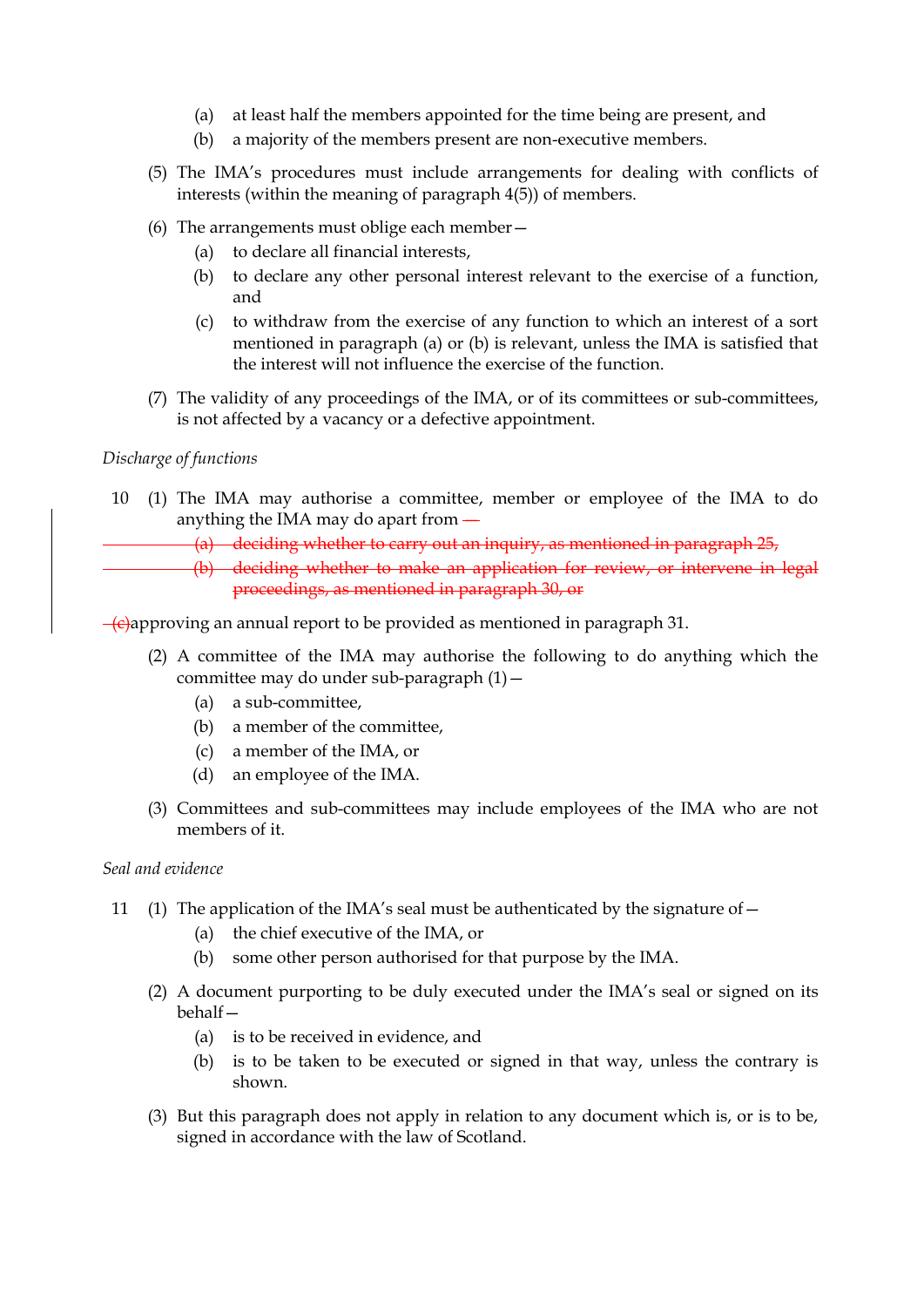# *Funding*

12 *The Secretary of State must pay to the IMA such sums as the Secretary of State considers appropriate for the purpose of enabling the IMA to exercise its functions.*

## *Operational independence*

- 13 In exercising functions in respect of the IMA, the Secretary of State must have regard to the need to protect—
	- (a) its operational independence, and
	- (b) its ability to make impartial assessments when exercising its functions.

# *Accounts and audit*

- 14 (1) The IMA must—
	- (a) keep proper accounts and proper records in relation to them, and
	- (b) prepare a statement of accounts in respect of each financial year.
	- (2) Each statement of accounts must comply with any directions given by the Secretary of State as to—
		- (a) its content and form;
		- (b) the methods and principles to be applied in preparing it;
		- (c) the additional information (if any) which is to be provided for the information of Parliament.
	- (3) The IMA must send a copy of each statement of accounts to the Secretary of State and the Comptroller and Auditor General before the end of August next following the financial year to which the statement relates.
	- (4) The Comptroller and Auditor General must—
		- (a) examine, certify and report on each statement of accounts, and
		- (b) lay a copy of each statement and the report on the statement before Parliament within the period of 4 months beginning with the day on which the Comptroller and Auditor General receives the statement.
	- (5) In this Schedule, "financial year" means—
		- (a) the period beginning with the day on which the membership of the IMA is first constituted in accordance with paragraph 2(1) and ending with—
			- (i) the first 31 March after that day, if that results in the first financial year being a period of 6 months or more, or
			- (ii) otherwise, the second 31 March after that day, and
		- (b) each successive period of 12 months.

## *Annual plan*

- 15 (1) The IMA—
	- (a) must prepare, for each financial year, a plan for the exercise during that year of its functions ("the annual plan"), and
	- (b) may revise the annual plan.
	- (2) The IMA must send the proposed annual plan or any revision of it to the Secretary of State.
	- (3) The first annual plan must—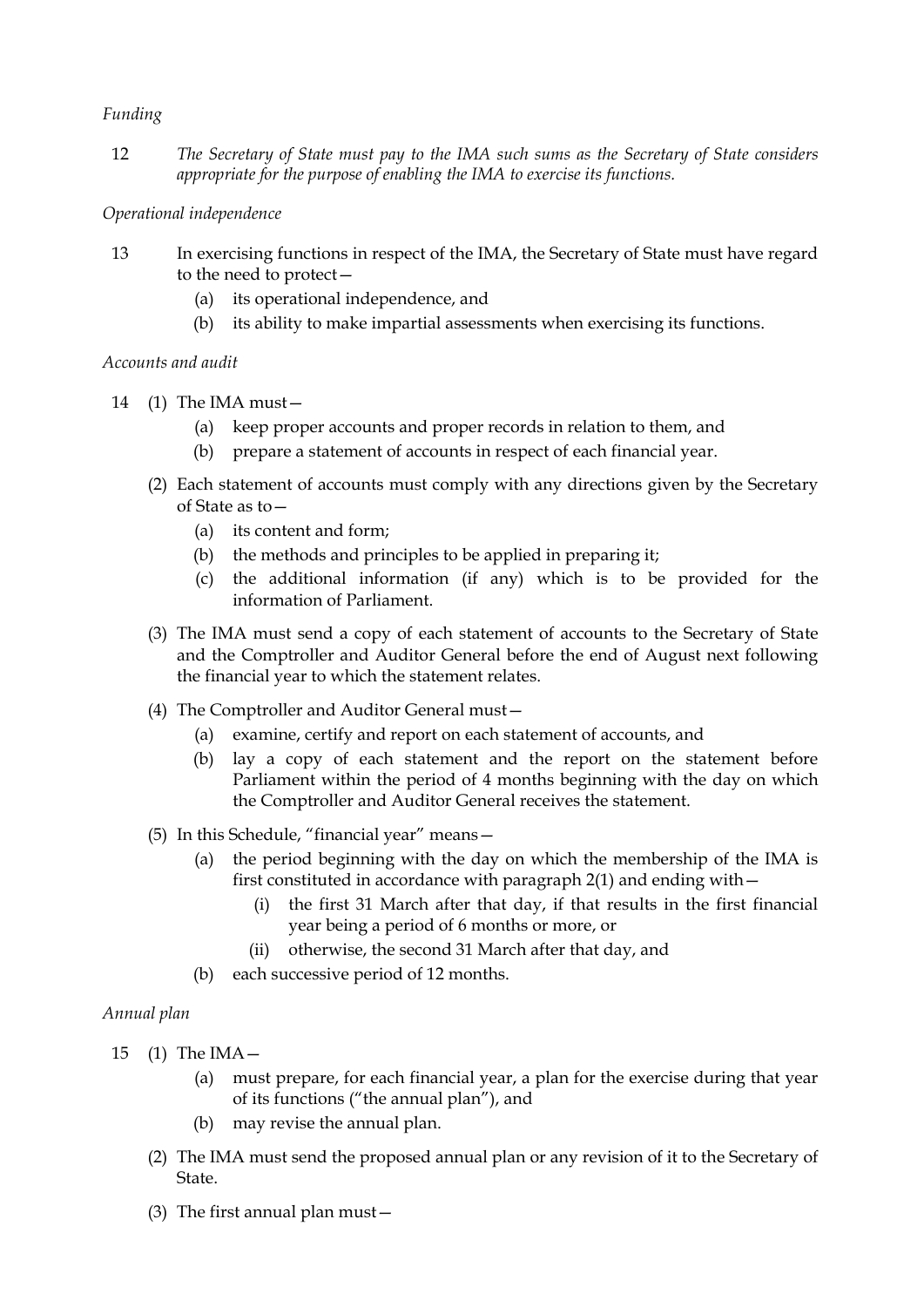- (a) be completed within the period of three months beginning with the day on which the membership of the IMA is first constituted in accordance with paragraph 2(1), and
- (b) relate to the remainder of the financial year that begins with that day.
- (4) Each subsequent annual plan must be sent to the Secretary of State not later than one month before the beginning of the financial year to which the plan relates.

# *Public records*

16 In Part 2 of the Table in paragraph 3 of Schedule 1 to the Public Records Act 1958 (definition of public records), at the appropriate place, insert—

> "Independent Monitoring Authority for the Citizens' Rights Agreements."

*Investigation by the Parliamentary Commissioner*

17 In Schedule 2 to the Parliamentary Commissioner Act 1967 (departments etc. subject to investigation), at the appropriate place, insert—

> "Independent Monitoring Authority for the Citizens' Rights Agreements."

*House of Commons disqualification*

18 In Part 2 of Schedule 1 to the House of Commons Disqualification Act 1975 (bodies of which all members are disqualified), at the appropriate place, insert—

> "The Independent Monitoring Authority for the Citizens' Rights Agreements."

*Northern Ireland Assembly disqualification*

19 In Part 2 of Schedule 1 to the Northern Ireland Assembly Disqualification Act 1975 (bodies of which all members are disqualified), at the appropriate place, insert—

> "The Independent Monitoring Authority for the Citizens' Rights Agreements."

*Freedom of information*

20 In Part 6 of Schedule 1 to the Freedom of Information Act 2000 (public authorities to which that Act applies), at the appropriate place, insert—

 "The Independent Monitoring Authority for the Citizens' Rights Agreements."

## *Public sector equality duty*

21 In Part 1 of Schedule 19 to the Equality Act 2010 (authorities subject to the public sector equality duty), after the group of entries under the heading "Broadcasting", insert—

"*Citizens' rights*

The Independent Monitoring Authority for the Citizens' Rights Agreements."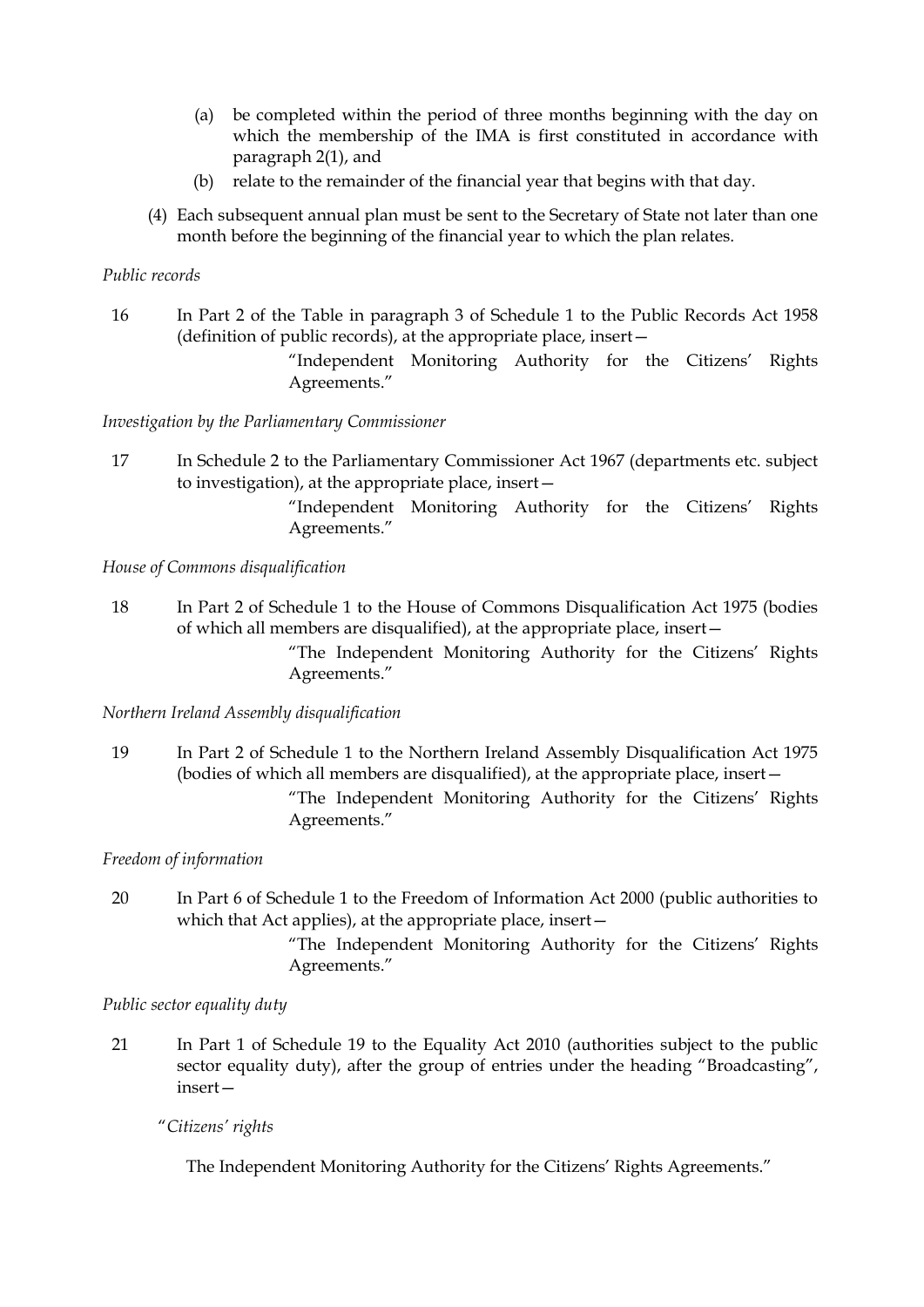#### PART 2

#### FUNCTIONS OF THE IMA ETC.

## *General duties*

- 22 (1) The IMA must monitor the implementation and application in the United Kingdom of Part 2 of the withdrawal agreement and Part 2 of the EEA EFTA separation agreement.
	- (2) The duty in sub-paragraph (1) includes keeping under review the adequacy and effectiveness of—
		- (a) the legislative framework which implements or otherwise deals with matters arising out of, or related to, Part 2, and
		- (b) the exercise by relevant public authorities of functions in relation to Part 2.
	- (3) In this Schedule—

"Part 2" means Part 2 of the withdrawal agreement or (as the case may be) Part 2 of the EEA EFTA separation agreement, so far as the Part in question applies to and in the United Kingdom;

"relevant public authority" means the Secretary of State or any other person who exercises functions of a public nature, apart from -

- (a) a court or tribunal;
- (b) either House of Parliament or a person exercising functions in connection with proceedings in Parliament;
- (c) the devolved legislatures or a person exercising functions in connection with proceedings in any of the devolved legislatures.
- 23 (1) The IMA must promote the adequate and effective implementation and application in the United Kingdom of Part 2 of the withdrawal agreement and Part 2 of the EEA EFTA separation agreement.
	- (2) For related functions see—
		- (a) paragraph 27 (reports following an inquiry), and
		- (b) paragraph 30 (instituting or intervening in legal proceedings).
- 24 In exercising its functions, the IMA must have regard to the importance of addressing general or systemic failings in the implementation or application of Part  $\mathcal{L}$

## *Inquiries*

- 25 (1) Subject to sub-paragraph (3), the IMA may carry out an inquiry—
	- (a) in response to a request from the Secretary of State,
	- (b) in response to a request from the Scottish Ministers relating to a relevant public authority which is a Scottish public authority with mixed functions or no reserved functions (within the meaning of the Scotland Act 1998),
	- (c) in response to a request from the Welsh Ministers relating to a relevant public authority which is a devolved Welsh authority as defined by section 157A of the Government of Wales Act 2006,
	- (d) in response to a request from the Executive Office in Northern Ireland relating to a relevant public authority—
		- (i) which exercises functions only in or as regards Northern Ireland, and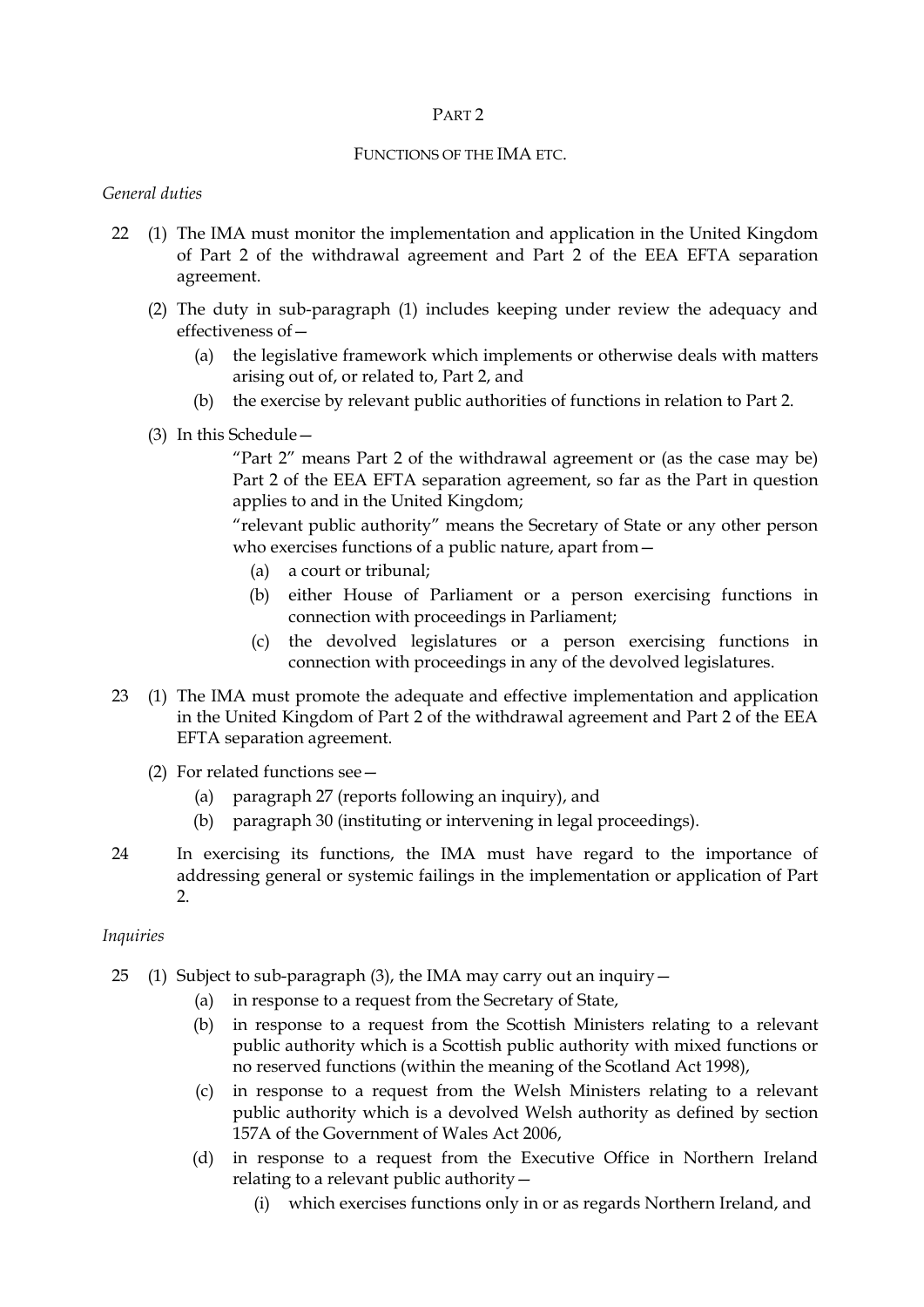- (ii) whose functions are wholly or mainly functions which relate to transferred matters (within the meaning of the Northern Ireland Act 1998),
- (e) following a complaint by a person under paragraph 29, or
- (f) on its own initiative.
- (2) The purposes of an inquiry are for the IMA—
	- (a) to decide whether—
		- (i) the United Kingdom has failed to comply with Part 2, or
		- (ii) a relevant public authority has acted or is proposing to act in a way that prevents a person exercising a relevant right (see paragraph  $3941(1)$ , and
	- (b) to identify any recommendations that it considers appropriate to be made to a relevant public authority to promote the adequate and effective implementation or application of Part 2.
- (3) The IMA may not carry out an inquiry under sub-paragraph  $(1)(e)$  or  $(f)$  unless satisfied that there are reasonable grounds to believe that the inquiry may conclude—
	- (a) that the United Kingdom has failed to comply with Part 2, or
	- (b) that a relevant public authority has acted or is proposing to act in a way that prevents a person exercising a relevant right.
- (4) The IMA may decide not to carry out an inquiry even if satisfied as mentioned in sub-paragraph (3).
- (5) Among the reasons the IMA may decide not to carry out an inquiry is if it considers that there are no reasonable grounds to believe that the inquiry may identify general or systemic failings in the implementation or application of Part 2.
- 26 (1) The IMA must publish its intention to carry out an inquiry.
	- (2) Where an inquiry is about matters raised in a complaint by a person under paragraph  $29(1)(a)$  or (b), the IMA must invite representations from  $-$ 
		- (a) the person,
		- (b) any relevant public authority about which the person is complaining, and
		- (c) any other person the IMA considers appropriate.
	- (3) In any other inquiry, the IMA must invite representations from any person it considers appropriate.
	- (4) The IMA must publish information about how and when a person may submit representations in relation to an inquiry.
	- (5) The IMA must consider any representations which are submitted accordingly.

## *Reports following an inquiry*

- 27 (1) When the IMA has carried out an inquiry under paragraph 25, it must—
	- (a) prepare a written report of its conclusions, and
	- (b) include in the report any recommendations it considers appropriate to be made to a relevant public authority to promote the adequate and effective implementation or application of Part 2.
	- (2) The IMA must publish a report as soon as reasonably practicable after preparing it.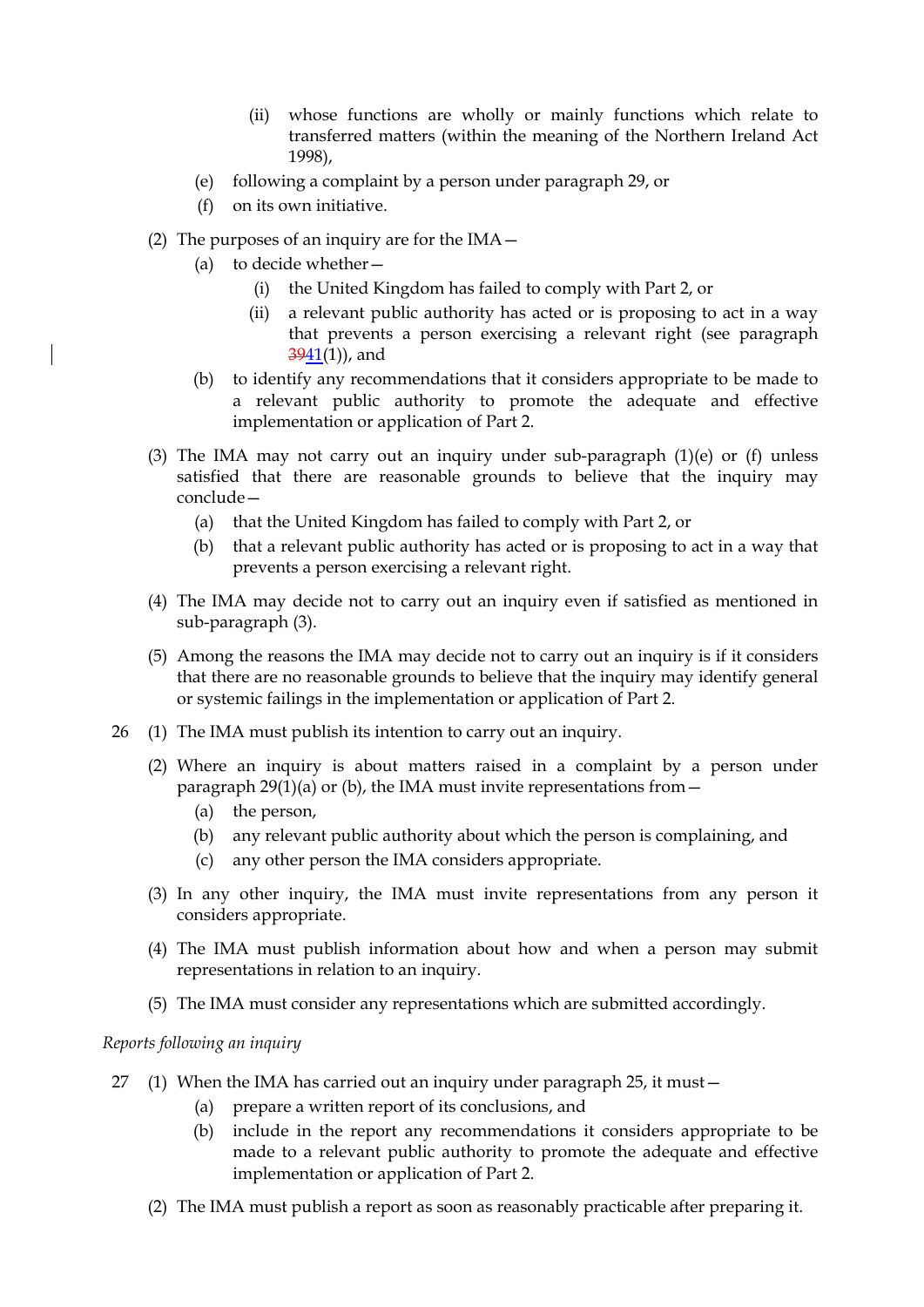- (3) Before publishing a report that contains material relating to border security or terrorism (including material about individual cases), the IMA must give the Secretary of State an opportunity to require the IMA to remove from the report any material which, in the opinion of the Secretary of State, should not be published on the grounds that its publication—
	- (a) is undesirable for reasons of national security, or
	- (b) might jeopardise an individual's safety.
- (4) As soon as reasonably practicable after publishing a report, the IMA must send it  $to-$ 
	- (a) the Secretary of State, the Scottish Ministers, the Welsh Ministers and the Executive Office in Northern Ireland,
	- (b) any relevant public authority which was invited to make representations in relation to the inquiry,
	- (c) any relevant public authority to which a recommendation is made in the report, and
	- (d) any other relevant public authority the IMA considers appropriate.
- 28 (1) Where a report under paragraph 27 includes recommendations to a relevant public authority, the authority must—
	- (a) have regard to the recommendations, and
	- (b) publish a response to the recommendations expeditiously and, in any event, within the period of 3 months beginning with the day on which the IMA published its report.
	- (2) The authority's response must explain—
		- (a) what, if anything, it proposes to do in response to each recommendation, and
		- (b) its reasons.

## *Complaints*

- 29 (1) A person who claims to have a relevant right may complain to the IMA that—
	- (a) the United Kingdom has failed to comply with Part 2;
	- (b) a relevant public authority has acted or is proposing to act in a way that prevents the person exercising the right in question.
	- (2) The IMA must carry out a preliminary review of each complaint in order to decide whether to carry out an inquiry under paragraph 25 in relation to it.
	- (3) In deciding whether to carry out an inquiry in response to a complaint, the IMA must consider whether it would be more appropriate for the person who made the complaint to deal with its subject matter by other means (for example, court proceedings) than for the IMA to carry out an inquiry.
	- (4) If the IMA decides not to carry out an inquiry, the IMA—
		- (a) must inform the person who made the complaint, and
		- (b) may advise the person about other ways of dealing with the subject matter of the complaint.

## *Applying for review or intervening in legal proceedings*

30 (1) The IMA may, if it considers it appropriate to do so in order to promote the adequate and effective implementation or application of Part 2—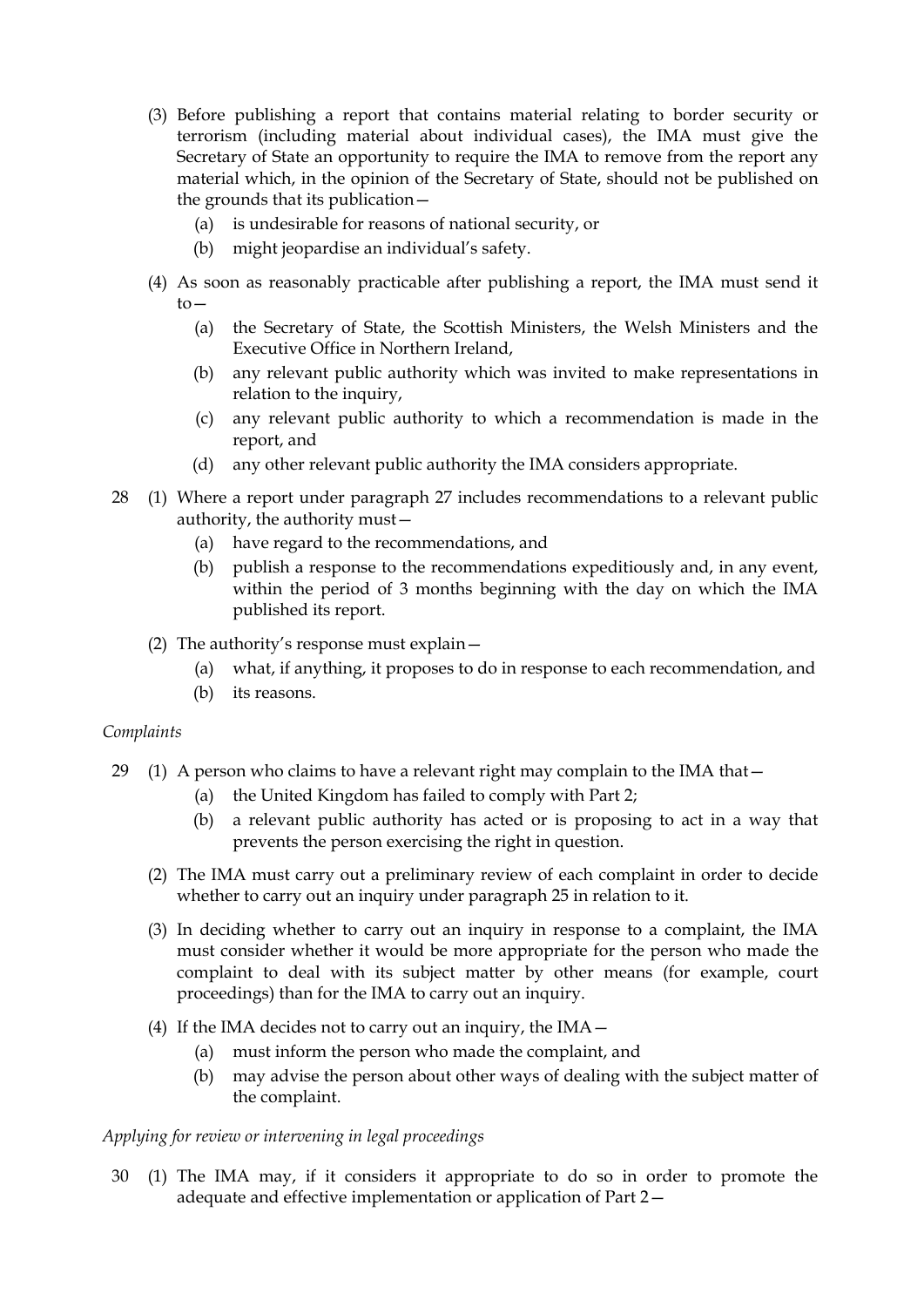- (a) make an application for review, or
- (b) intervene in any legal proceedings (including proceedings on an application for review).
- (2) For the purposes of sub-paragraph (1), the IMA is to be treated as having title and interest in relation to the subject matter of any application which it may make, or of any legal proceedings in which it may intervene, in Scotland.
- (3) Sub-paragraph (1) does not create a cause of action.
- (4) In this paragraph, "application for review" means—
	- (a) in relation to England and Wales or Northern Ireland, an application for judicial review, and
	- (b) in relation to Scotland, an application to the supervisory jurisdiction of the Court of Session.

*Annual reports for specialised committee etc.*

- 31 (1) The IMA must provide annual reports on the implementation and application of Part 2 of the withdrawal agreement to the specialised committee on citizens' rights established by Article 165(1)(a) of that agreement.
	- (2) The IMA must provide annual reports on the implementation and application of Part 2 of the EEA EFTA separation agreement to the Joint Committee established by Article 65(1) of that agreement.
	- (3) The annual reports must contain information on—
		- (a) measures taken by relevant public authorities to implement or comply with Part 2,
		- (b) the number and nature of complaints made to the IMA under paragraph 29(1), and
		- (c) the exercise by the IMA of its functions in relation to Part 2.
	- (4) The annual reports may contain any other information which the IMA considers appropriate.
	- (5) The first annual reports must relate to the period of 12 months beginning with IP completion day.
	- (6) Subsequent annual reports must relate to each successive period of 12 months.
	- (7) The IMA must provide annual reports to the committees mentioned in subparagraphs (1) and (2) as soon as reasonably practicable after the end of the period to which they relate.
	- (8) The IMA must, at the same time as providing an annual report to the committees mentioned in sub-paragraphs  $(1)$  and  $(2)$ , provide it to  $-$ 
		- (a) the Secretary of State,
		- (b) the Scottish Ministers,
		- (c) the Welsh Ministers, and
		- (d) the Executive Office in Northern Ireland.
	- (9) The Secretary of State must, as soon as reasonably practicable after receiving an annual report, lay it before Parliament.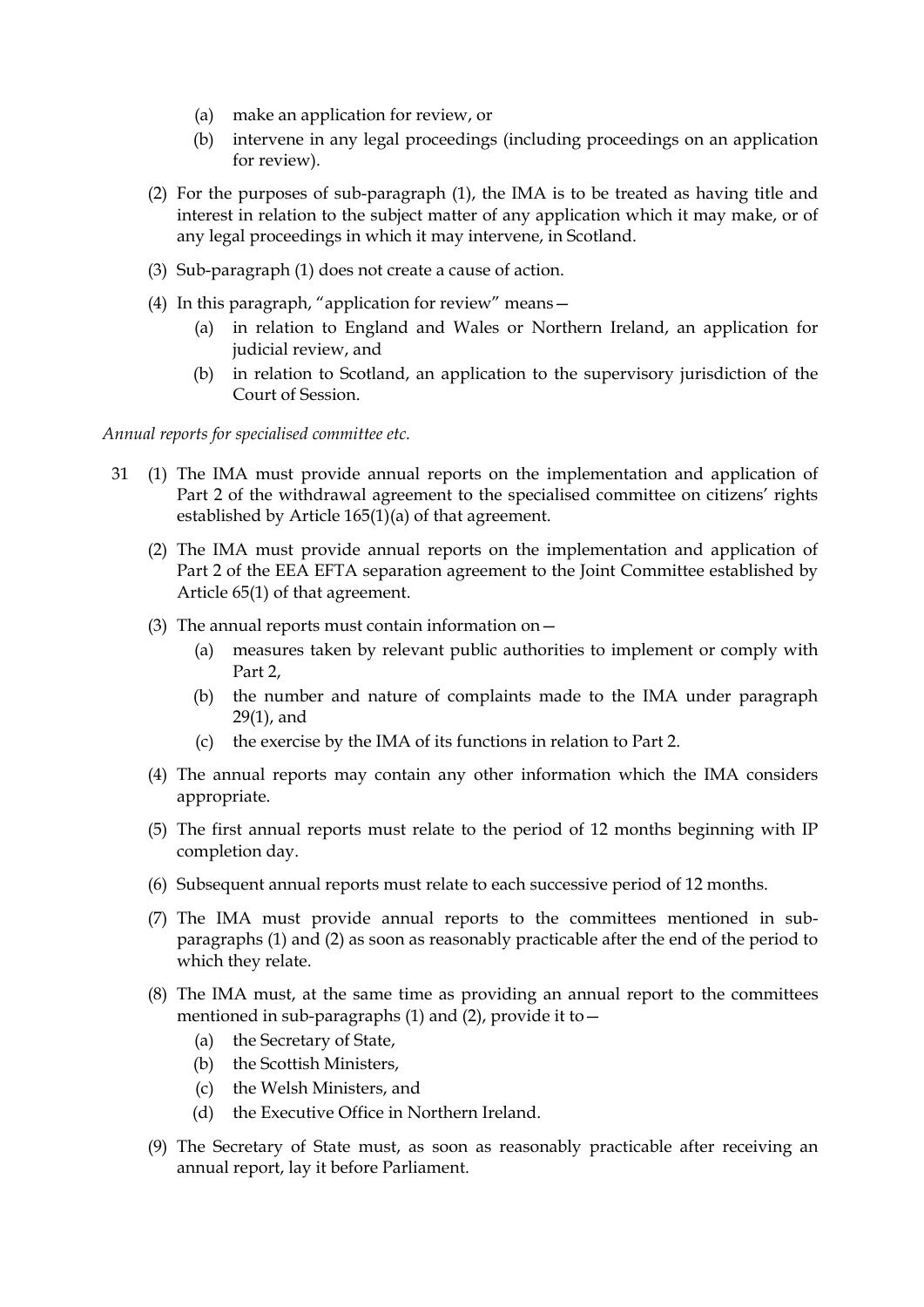- (10) The Secretary of State must publish the annual report as soon as reasonably practicable after laying it before Parliament.
- (11) As soon as reasonably practicable after receiving an annual report, the Scottish Ministers, the Welsh Ministers and the Executive Office in Northern Ireland must lay the report before the appropriate devolved legislature.

#### *Guidance*

- 32 (1) The IMA must publish guidance on how it will exercise its functions under paragraphs 22 to 30.
	- (2) The guidance must explain how the IMA will give effect to the importance of addressing general or systemic failings in the implementation and application of Part 2.
	- (3) In preparing the guidance, the IMA must have regard to  $-$ 
		- (a) the way in which the European Commission exercises its functions of monitoring and enforcement in relation to citizens' rights under EU law, and
		- (b) any guidance or other publications issued by the European Commission about how it exercises such functions.
	- (4) The IMA must first publish guidance within the period of 3 months beginning with the day on which the membership of the IMA is first constituted in accordance with paragraph 2(1).

#### *Gibraltar*

- 33 The IMA is to exercise any function in relation to Gibraltar which—
	- (a) the Gibraltar legislature confers on it, and
	- (b) corresponds to a function which the IMA has in relation to the United Kingdom by virtue of this Schedule.

## *Supplementary power*

- 34 (1) Subject to sub-paragraph (2), the IMA may do anything which it thinks necessary or expedient for the purposes of, or in connection with, the exercise of its functions.
	- (2) The IMA may not—
		- (a) borrow money;
		- (b) accept gifts of money, land or other property.

## *Cooperation by relevant public authorities*

35 A relevant public authority must, so far as reasonably practicable, comply with a request by the IMA to cooperate with it in the exercise of the IMA's functions (including a request to provide information or documents).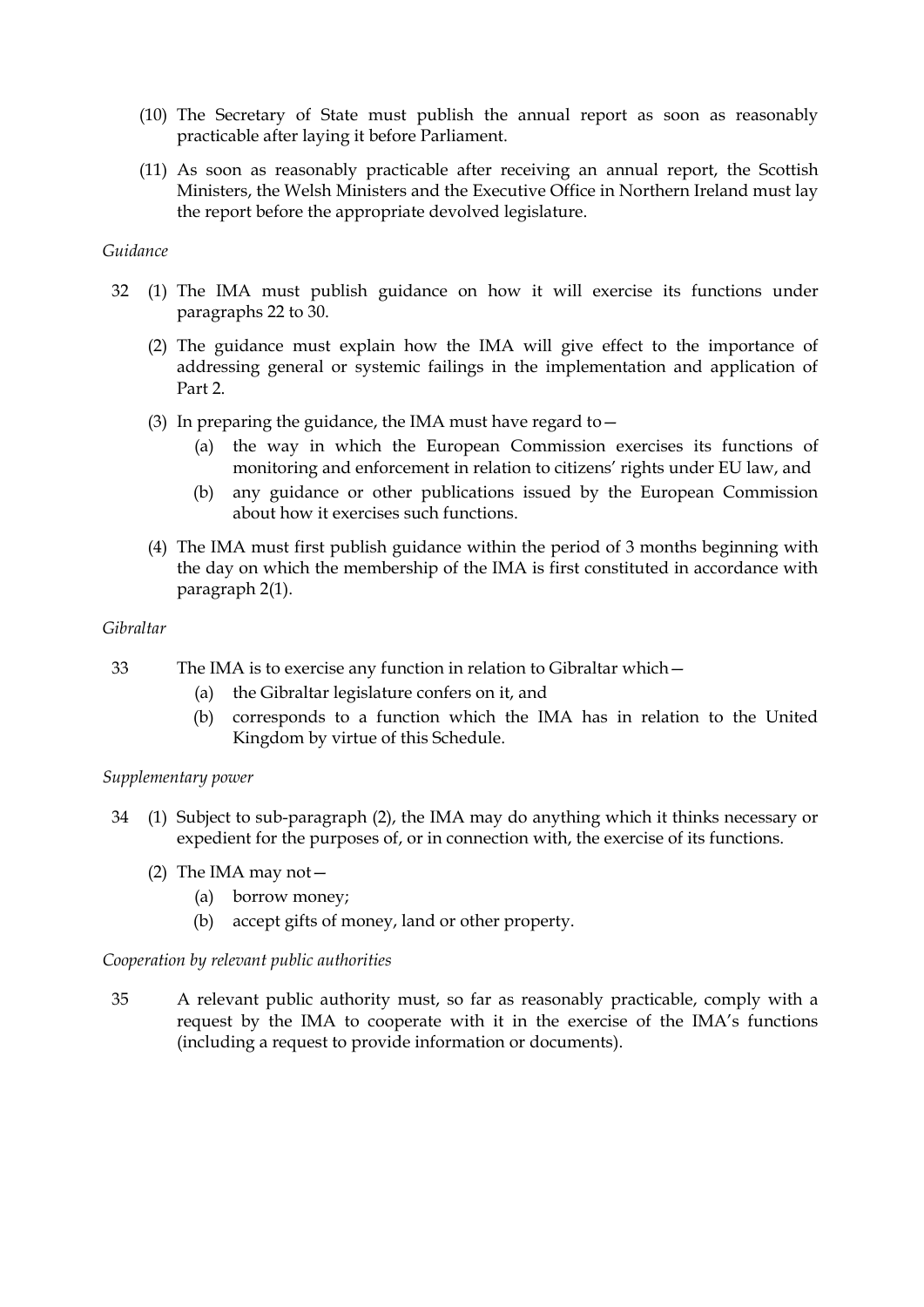# PART 3

## FURTHER PROVISIONS

#### *Disclosure of HMRC's information*

- 36 (1) Her Majesty's Revenue and Customs (or anyone acting on their behalf) may disclose information for the purpose of—
	- (a) facilitating the exercise by the IMA of any of its functions, or
	- (b) facilitating the exercise by the Secretary of State or another relevant public authority of functions relating to the IMA.
	- (2) A person who receives information as a result of sub-paragraph (1) may not $-$ 
		- (a) use the information for a purpose other than one mentioned in subparagraph (1), or
		- (b) further disclose the information,

except with the consent of the Commissioners for Her Majesty's Revenue and Customs (which may be general or specific).

- (3) If a person discloses information in contravention of sub-paragraph (2) which relates to a person whose identity—
	- (a) is specified in the disclosure, or
	- (b) can be deduced from it,

section 19 of the Commissioners for Revenue and Customs Act 2005 (offence of wrongful disclosure) applies in relation to that disclosure as it applies in relation to a disclosure of information in contravention of section 20(9) of that Act.

(4) This paragraph does not limit the circumstances in which information may be disclosed under section 18(2) of the Commissioners for Revenue and Customs Act 2005 or under any other enactment or rule of law.

*Data protection and disclosure of information*

- 37 Nothing in this Schedule authorises the making of a disclosure which—
	- (a) contravenes the data protection legislation within the meaning of the Data Protection Act 2018 (see section 3 of that Act), or
	- (b) is prohibited by any of Parts 1 to 7 or Chapter 1 of Part 9 of the Investigatory Powers Act 2016.

*RemovalDisclosure of information to IMA: national security*

- 38 (1) A relevant public authority must not disclose information to the IMA if a Minister of the Crown certifies that the disclosure would be undesirable for reasons of national security.
	- (2) The power conferred by sub-paragraph (1) on a Minister of the Crown is exercisable only by  $-$ 
		- (a) a Minister who is a member of the Cabinet, or
		- (b) the Attorney General or the Advocate General for Scotland.

*Transfer of IMA's functions etc.and abolition*

38 39 (1) The Secretary of State may by regulations -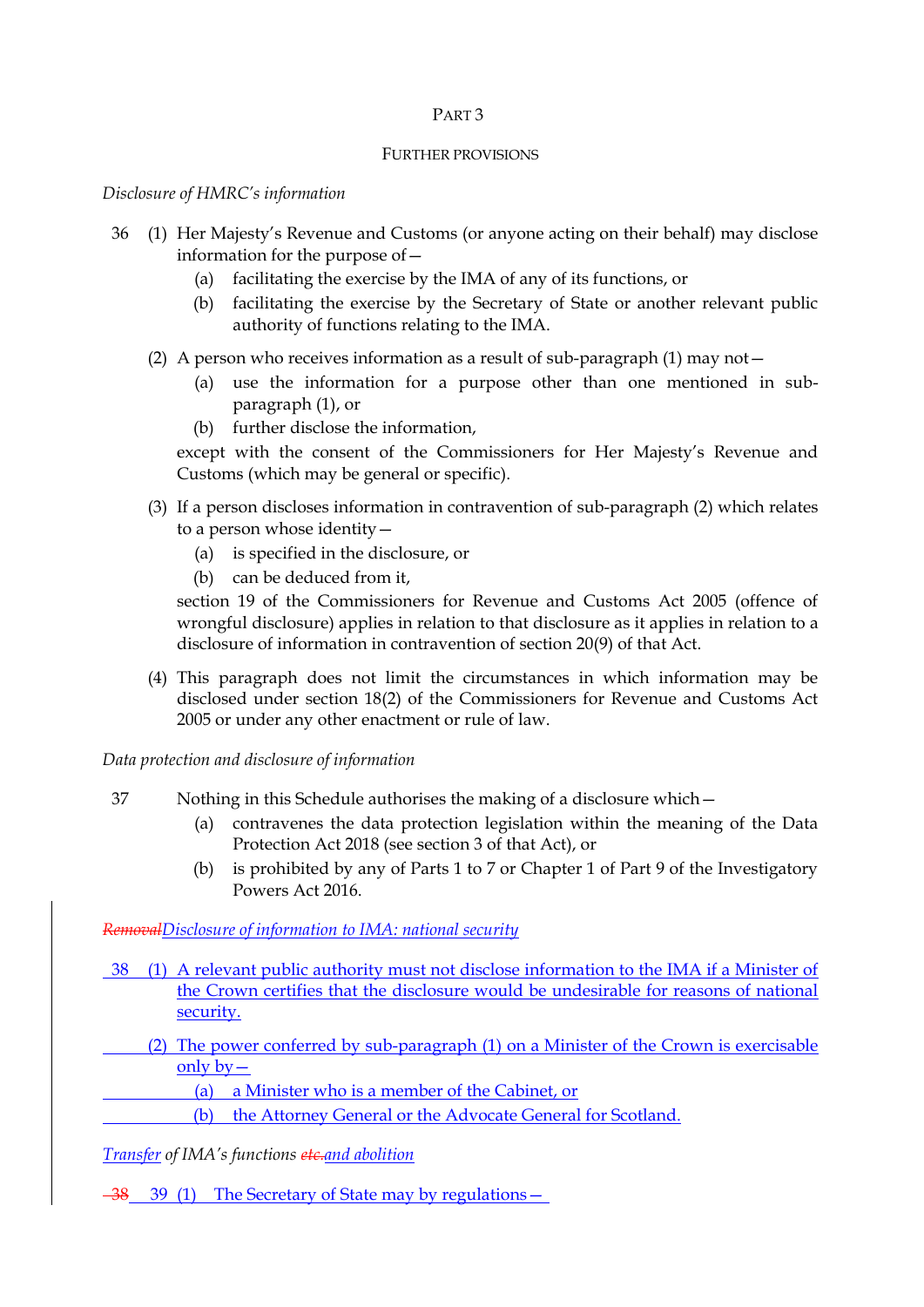- (a) transfer the functions of the IMA to another body that is a relevant public authority, and (b) *in view of that transfer of functions, make any modifications that the Secretary of State considers appropriate to the constitutional or funding arrangements or the functions of the transferee.* (2) The Secretary of State may make regulations under sub-paragraph (1) only if satisfied that the transfer of functions serves the purpose of improving the exercise of the transferred functions, having regard to efficiency, effectiveness and economy. (3) In making regulations under sub-paragraph (1), the Secretary of State must have regard to the need to ensure that the transferee— (a) has operational independence when exercising the transferred functions and that it is able to make impartial assessments when exercising those functions, and (b) has appropriate funding to exercise the transferred functions. (4) Regulations under sub-paragraph  $(1)$  -(a) may not provide for the transfer of the IMA's functions under paragraph 33 (which, accordingly, will lapse on the abolition of the IMA), but (b) must make provision corresponding to that paragraph in relation to the transferee. (5) Regulations under sub-paragraph (1) may include provision— (a) transferring the IMA's property, rights and liabilities (including rights and liabilities in respect of contracts of employment); (b) abolishing the IMA. (6) Before making regulations under this paragraph, the Secretary of State must consult— (a) the Scottish Ministers, (b) the Welsh Ministers, (c) the Executive Office in Northern Ireland, and (d) if the IMA has functions in relation to Gibraltar by virtue of paragraph 33, the Gibraltar Ministers.
	- (7) The power to make regulations under sub-paragraph (1) may (among other things) be exercised by modifying any provision made by or under an enactment (including this Act).
	- (8) In this paragraph "constitutional arrangements" has the meaning given by section 3(2) of the Public Bodies Act 2011.
	- $\frac{40}{1}$  (1) The Secretary of State may by regulations -
		- (a) remove functions of the IMA, if it appears to the Secretary of State that, in accordance with Article 159(3) of the withdrawal agreement or Article 64(4) of the EEA EFTA separation agreement, it is no longer necessary for the IMA to continue to exercise those functions, or
		- (b) provide forabolish the IMA-to cease to exist, if it appears to the Secretary of State that, in accordance with Article 159(3) of the withdrawal agreement and Article 64(4) of the EEA EFTA separation agreement, it is no longer necessary for the IMA to continue to exist.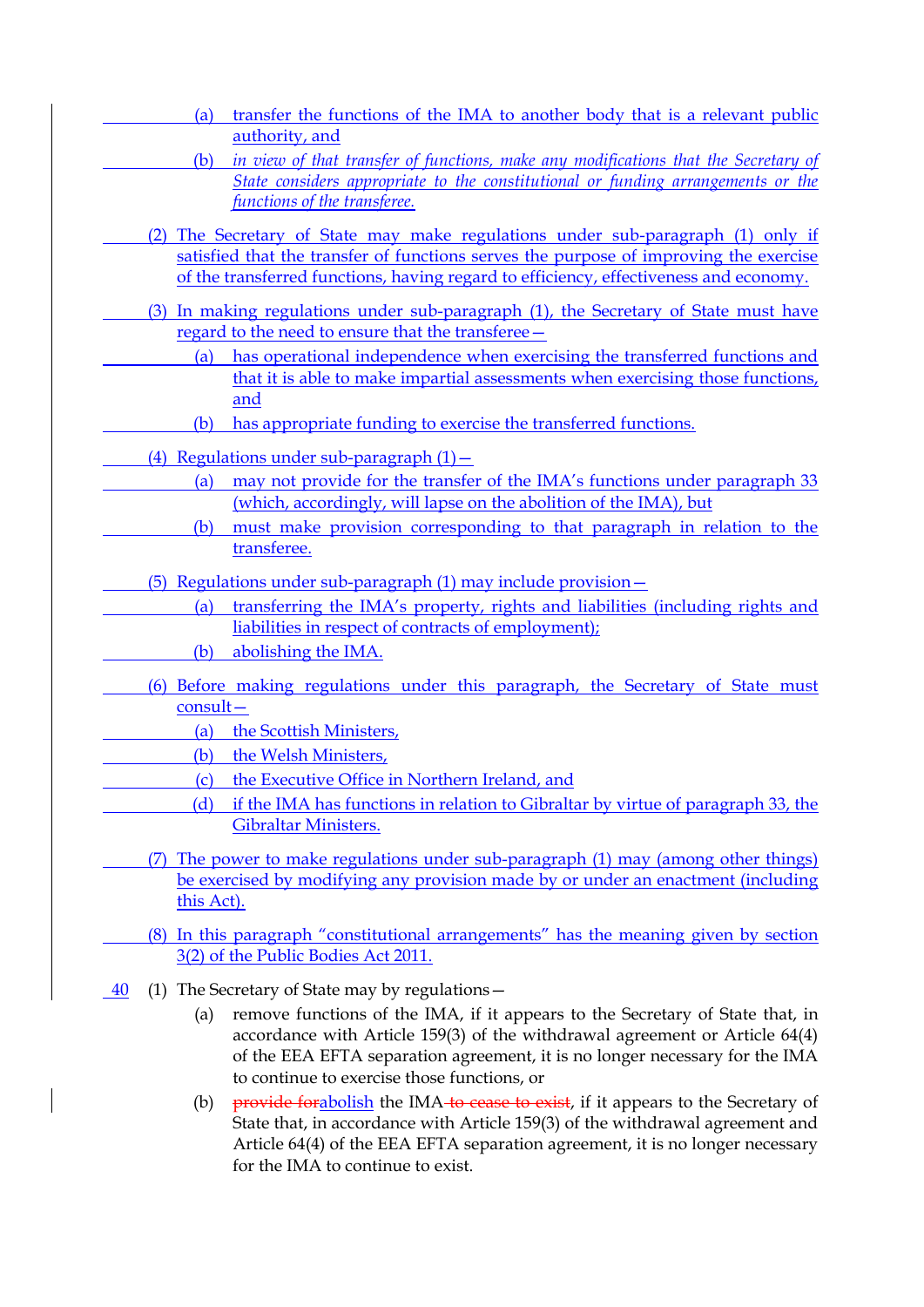(2 (2) Regulations under sub-paragraph (1) may include provision transferring the IMA's property, rights and liabilities (including rights and liabilities in respect of contracts of employment).

 $(3)$  The power to make regulations under sub-paragraph  $(1)$  may (among other things) be exercised by modifying any provision made by or under an enactment (including this Act).

*Interpretation*

 $3941(1)$  In this Schedule –

"civil servant" means a person employed in the civil service of the State; "devolved legislature" means—

- (a) the Scottish Parliament,
- (b) the National Assembly for Wales, or
- (c) the Northern Ireland Assembly;

"domestic law" means the law of England and Wales, Scotland or Northern Ireland;

"Part 2" has the meaning given by paragraph 22(3);

"relevant public authority" has the meaning given by paragraph 22(3);

"relevant right" means—

- (a) a right created or arising by or under Part 2, or
- (b) a right which—
	- (i) corresponds to such a right, and
	- (ii) is created or arises by or under a provision of domestic law so far as that provision has effect in connection with Part 2.
- (2) In this Schedule, references to a relevant public authority acting include references to the relevant public authority failing to act.

# SCHEDULE 3

Section 23

PROTECTION FOR CERTAIN RIGHTS, SAFEGUARDS ETC. IN BELFAST AAGREEMENT

- 1 The Northern Ireland Act 1998 is amended as follows.
- 2 In section 6(2) (legislative competence), after paragraph (c), insert -
	- "(ca) it is incompatible with Article 2(1) of the Protocol on Ireland/ Northern Ireland in the EU withdrawal agreement (rights of individuals);".
- 3 In section 24(1) (restrictions on powers of Northern Ireland Ministers and departments), after paragraph (a), insert—
	- $''(aa)$  is incompatible with Article 2(1) of the Protocol on Ireland/Northern Ireland in the EU withdrawal agreement (rights of individuals);".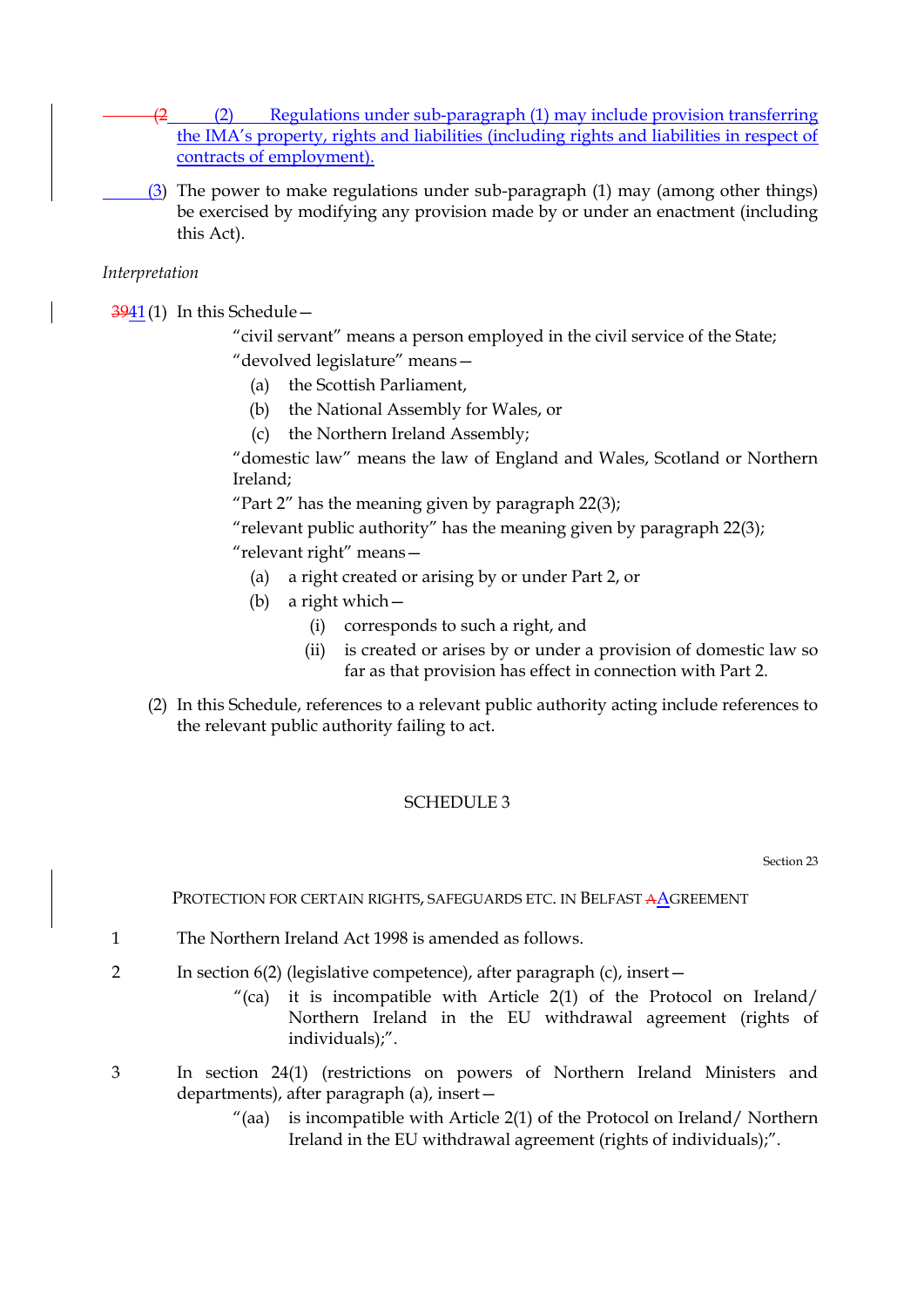- 4 In section 69 (functions of the Northern Ireland Human Rights Commission), after subsection (10), insert—
	- "(10A) For functions of the Commission in relation to Article 2(1) of the Protocol on Ireland/Northern Ireland in the EU withdrawal agreement (rights of individuals), see sections 78A to 78E."
- 5 In section 71 of the Northern Ireland Act 1998 (restrictions on proceedings)—
	- (a) in subsection (2B), for "human rights proceedings" substitute "proceedings which rely on section 7(1)(b) of the Human Rights Act 1998", and
	- (b) in subsection (2C), omit paragraph (a) (including the "and" at the end).
- 6 In section 74 (principal functions of the Equality Commission for Northern Ireland), after subsection (6), insert—
	- $''(7)$  For functions of the Commission in relation to Article 2(1) of the Protocol on Ireland/Northern Ireland in the EU withdrawal agreement (rights of individuals), see sections 78A to 78E."
- 7 After section 78 insert—

*"Protections deriving from EU withdrawal agreement*

#### **78A NIHRC functions in relation to EU withdrawal agreement**

- (1) The Northern Ireland Human Rights Commission must monitor the implementation of Article 2(1) of the Protocol on Ireland/Northern Ireland in the EU withdrawal agreement (rights of individuals).
- (2) The Commission must report to the Secretary of State and the Executive Office in Northern Ireland on the implementation of Article 2(1)—
	- (a) as soon as reasonably practicable after receipt of a general or specific request for such a report, and
	- (b) on such other occasions as the Commission thinks appropriate.
- (3) A report under subsection (2) may require the Secretary of State or the Executive Office in Northern Ireland to reply in writing to any recommendations contained in the report, explaining what steps have been taken or are planned in response to the recommendations.
- (4) On receiving a report under subsection  $(2)$ 
	- (a) the Secretary of State must lay a copy of it before Parliament, and
	- (b) the Executive Office in Northern Ireland must lay a copy of it before the Assembly.
- (5) The Commission must advise the Secretary of State and the Executive Committee of the Assembly of legislative and other measures which ought to be taken to implement Article  $2(1)$  –
	- (a) as soon as reasonably practicable after receipt of a general or specific request for advice, and
	- (b) on such other occasions as the Commission thinks appropriate.
- (6) The Commission must advise the Assembly (or a committee of the Assembly) whether a Bill is compatible with Article  $2(1)$  –
	- (a) as soon as reasonably practicable after receipt of a request for advice, and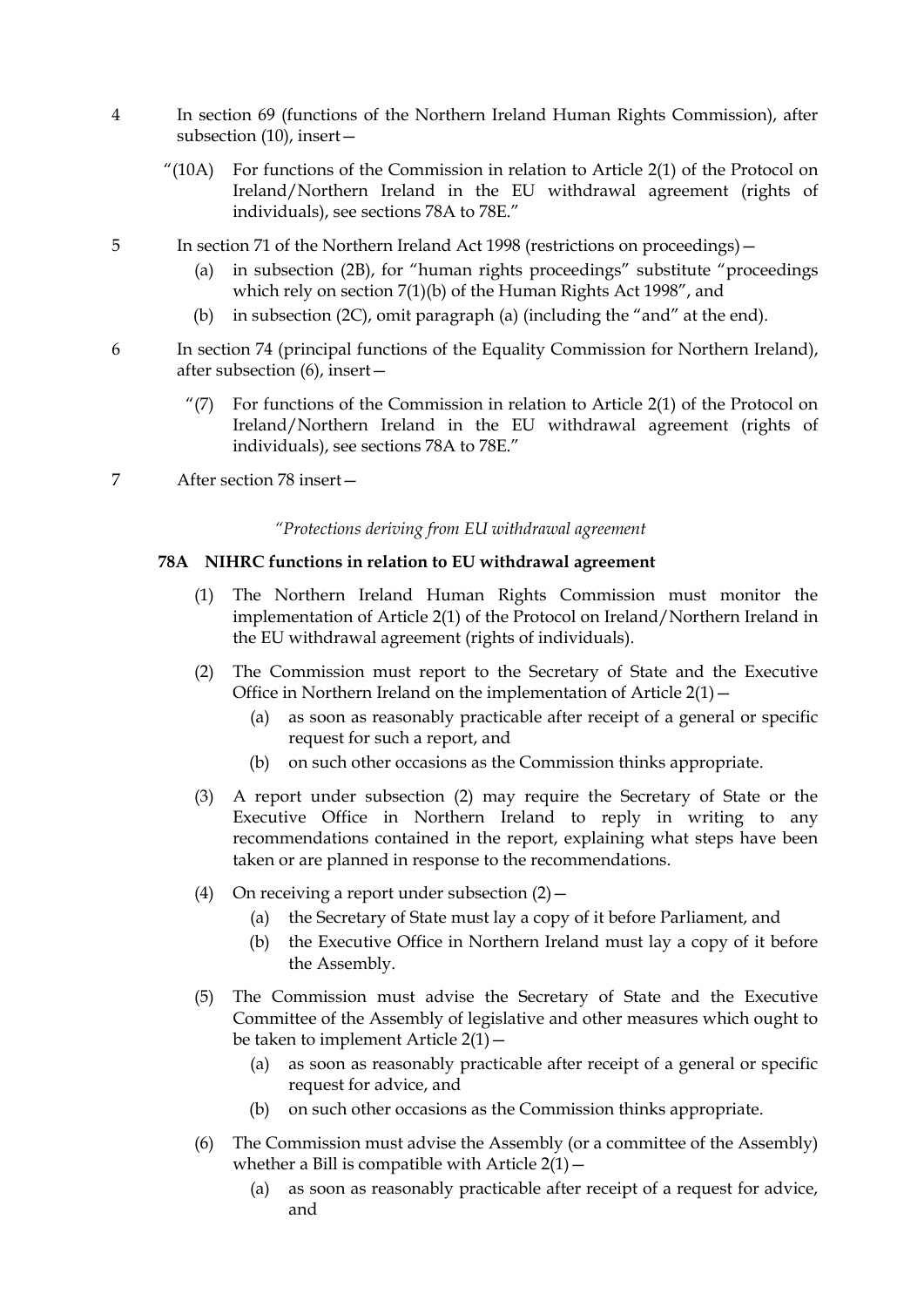- (b) on such other occasions as the Commission thinks appropriate.
- (7) The Commission must promote understanding and awareness of the importance of Article 2(1); and for this purpose it may undertake, commission or provide financial or other assistance for—
	- (a) research, and
	- (b) educational activities.
- (8) The Commission may decide to publish its advice and the outcome of its research.
- (9) The Commission may, for the purposes of Article 14(c) of the Protocol, bring any appropriate matters to the attention of the Specialised Committee referred to in that Article.

# **78B ECNI functions in relation to EU withdrawal agreement**

- (1) The Equality Commission for Northern Ireland must monitor the implementation of Article 2(1) of the Protocol on Ireland/Northern Ireland in the EU withdrawal agreement.
- (2) The Commission must report to the Secretary of State and the Executive Office in Northern Ireland on the implementation of Article 2(1)—
	- (a) as soon as reasonably practicable after receipt of a general or specific request for such a report, and
	- (b) on such other occasions as the Commission thinks appropriate.
- (3) A report under subsection (2) may require the Secretary of State or the Executive Office in Northern Ireland to reply in writing to any recommendations contained in the report, explaining what steps have been taken or are planned in response to the recommendations.
- (4) On receiving a report under subsection  $(2)$  -
	- (a) the Secretary of State must lay a copy of it before Parliament, and
	- (b) the Executive Office in Northern Ireland must lay a copy of it before the Assembly.
- (5) The Commission must advise the Secretary of State and the Executive Committee of the Assembly of legislative and other measures which ought to be taken to implement Article  $2(1)$  –
	- (a) as soon as reasonably practicable after receipt of a general or specific request for advice, and
	- (b) on such other occasions as the Commission thinks appropriate.
- (6) The Commission must advise the Assembly (or a Committee of the Assembly) whether a Bill is compatible with Article  $2(1)$  -
	- (a) as soon as reasonably practicable after receipt of a request for advice, and
	- (b) on such other occasions as the Commission thinks appropriate.
- (7) The Commission must promote understanding and awareness of the importance of Article 2(1); and for this purpose it may undertake, commission or provide financial or other assistance for—
	- (a) research, and
	- (b) educational activities.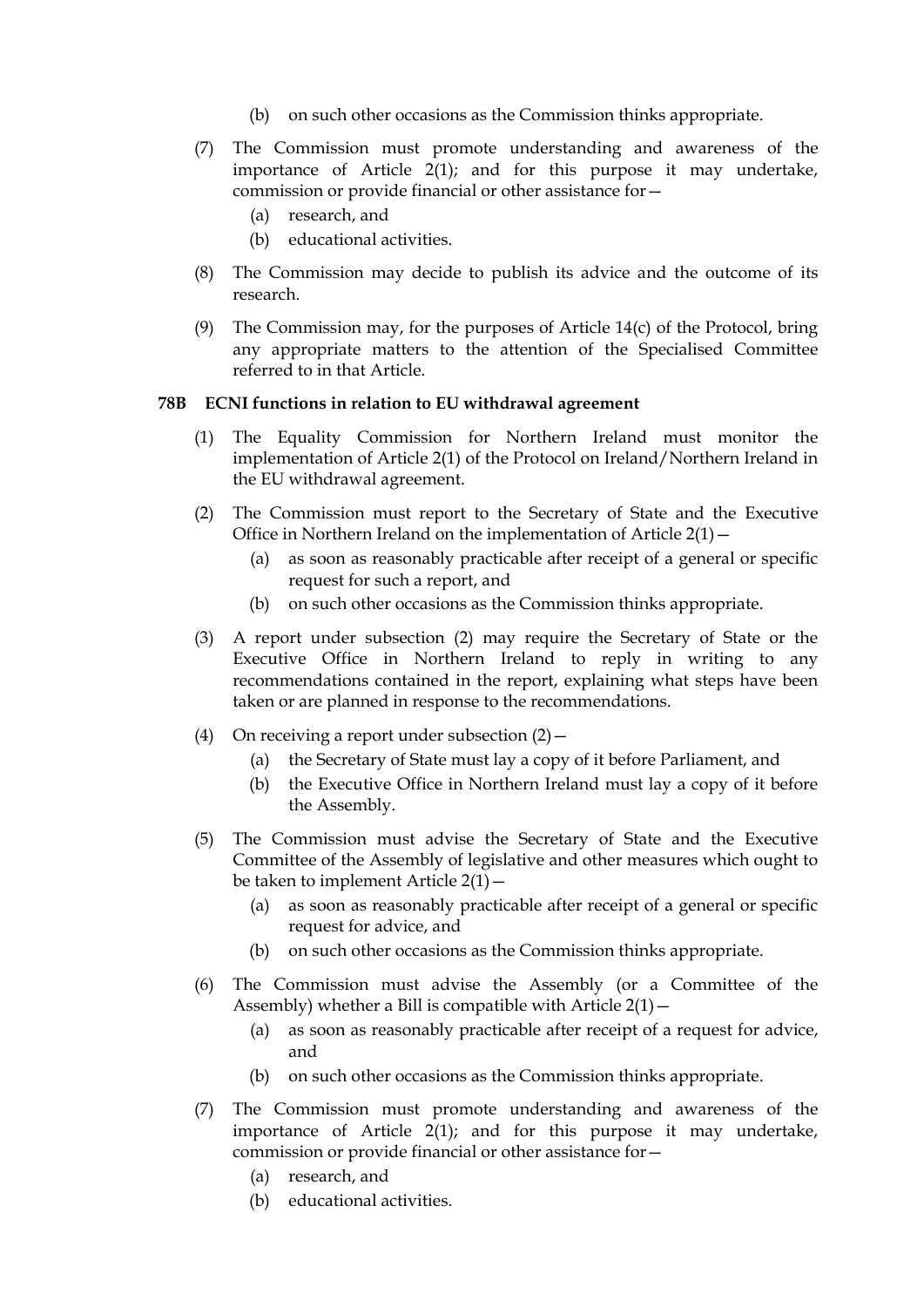- (8) The Commission may decide to publish its advice and the outcome of its research.
- (9) The Commission may, for the purposes of Article 14(c) of the Protocol, bring any appropriate matters to the attention of the Specialised Committee referred to in that Article.

## **78C Power of Commissions to bring, or intervene in, legal proceedings**

- (1) The Northern Ireland Human Rights Commission or Equality Commission for Northern Ireland may—
	- (a) bring judicial review proceedings in respect of an alleged breach (or potential future breach) of Article 2(1) of the Protocol on Ireland/Northern Ireland in the EU withdrawal agreement;
	- (b) intervene in legal proceedings, whether for judicial review or otherwise, in so far as they relate to an alleged breach (or potential future breach) of Article 2(1).
- (2) Subsection (1)(a) does not create a cause of action.

# **78D Power of Commissions to assist persons in legal proceedings**

- (1) This section applies to proceedings or proposed proceedings by a person in respect of an alleged breach (or potential future breach) of Article 2(1) of the Protocol on Ireland/Northern Ireland in the EU withdrawal agreement.
- (2) Where the person applies to the Northern Ireland Human Rights Commission, or the Equality Commission for Northern Ireland, for assistance in relation to the proceedings, the Commission may grant the application, so far as it relates to the alleged breach (or potential future breach) of Article 2(1), on any of the following grounds—
	- (a) that the case raises a question of principle;
	- (b) that it would be unreasonable to expect the person to deal with the case without assistance because of its complexity, or because of the person's position in relation to another person involved, or for some other reason;
	- (c) that there are other special circumstances which make it appropriate for the Commission to provide assistance.
- (3) Where an application under subsection (2) is granted, the Commission in question may—
	- (a) provide, or arrange for the provision of, legal advice;
	- (b) arrange for the provision of legal representation;
	- (c) provide any other assistance which it thinks appropriate.
- (4) Arrangements made under this section for the provision of assistance to a person may include provision for recovery of expenses from the person in certain circumstances.

## **78E Collaborative working**

The Northern Ireland Human Rights Commission and the Equality Commission for Northern Ireland may arrange for any of their functions under sections 78A to 78D to be carried out by one of them acting on behalf of the other (or by them acting jointly)."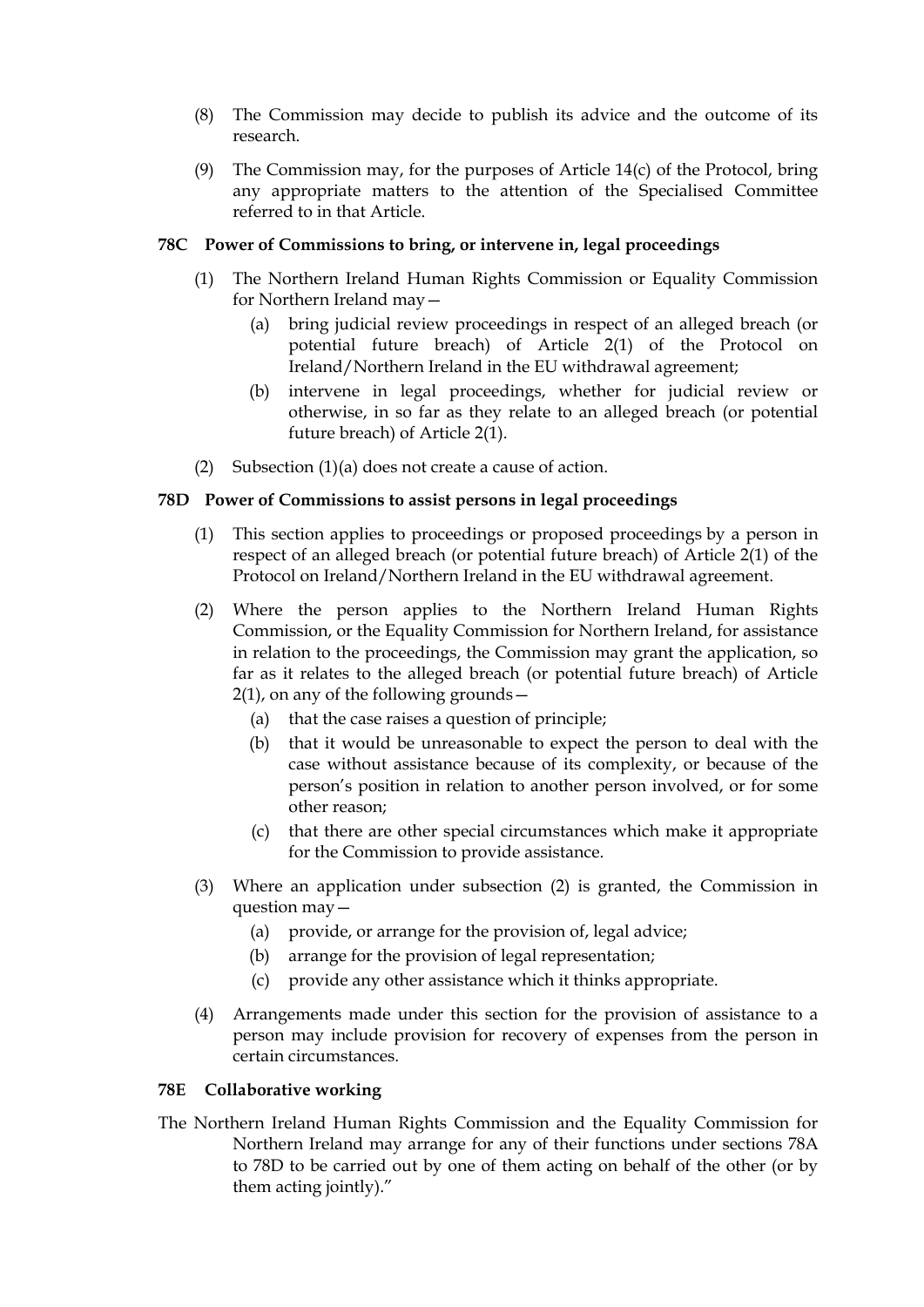# SCHEDULE 4

Section 3440

#### PROTECTION FOR WORKERS' RIGHTS

The Schedule 5A to be inserted after Schedule 5 to the European Union (Withdrawal) Act 2018 is as follows:

#### "SCHEDULE 5A

#### PROTECTION FOR WORKERS' RIGHTS

PART<sub>1</sub>

#### WORKERS' RETAINED EU RIGHTS

*Acts of Parliament: statements of non-regression*

| (1) A Minister of the Crown in charge of a relevant Bill in either House of<br>Parliament must, before Second Reading of the Bill-                                                                                                                                       |
|--------------------------------------------------------------------------------------------------------------------------------------------------------------------------------------------------------------------------------------------------------------------------|
| (a) make a statement to the effect that in the Minister's view the<br>provisions of the Bill will not result in the law of the relevant part<br>or parts of the United Kingdom failing to confer any workers'<br>retained EU right (a "statement of non-regression"), or |
| (b) make a statement to the effect that although the Minister is unable<br>to make a statement of non-regression Her Majesty's Government<br>nevertheless wishes the House to proceed with the Bill.                                                                     |
| (2) The statement must be in writing and be published in such manner as the<br>Minister making it considers appropriate.                                                                                                                                                 |
| (3) Before making a statement under sub-paragraph (1)(a) or (b) in relation to<br>a Bill, a Minister of the Crown must consult-                                                                                                                                          |
| (a) persons representative of workers,                                                                                                                                                                                                                                   |
| (b) persons representative of employers, and                                                                                                                                                                                                                             |
| (c) any other persons whom the Minister considers it appropriate to<br>consult.                                                                                                                                                                                          |
| (4) But that duty does not apply to a statement made in relation to a Bill if -                                                                                                                                                                                          |
| $(a)$ it is not practicable for the consultation to take place in relation to<br>the statement by reason of urgency, or                                                                                                                                                  |
| (b) the statement is being made before Second Reading of the Bill in                                                                                                                                                                                                     |
| the second House of Parliament and the Bill was not amended in                                                                                                                                                                                                           |
| the first House of Parliament.                                                                                                                                                                                                                                           |
| (5) In this paragraph -                                                                                                                                                                                                                                                  |
| "first House of Parliament", in relation to a Bill, means the House of                                                                                                                                                                                                   |
| Parliament in which the Bill is first introduced;                                                                                                                                                                                                                        |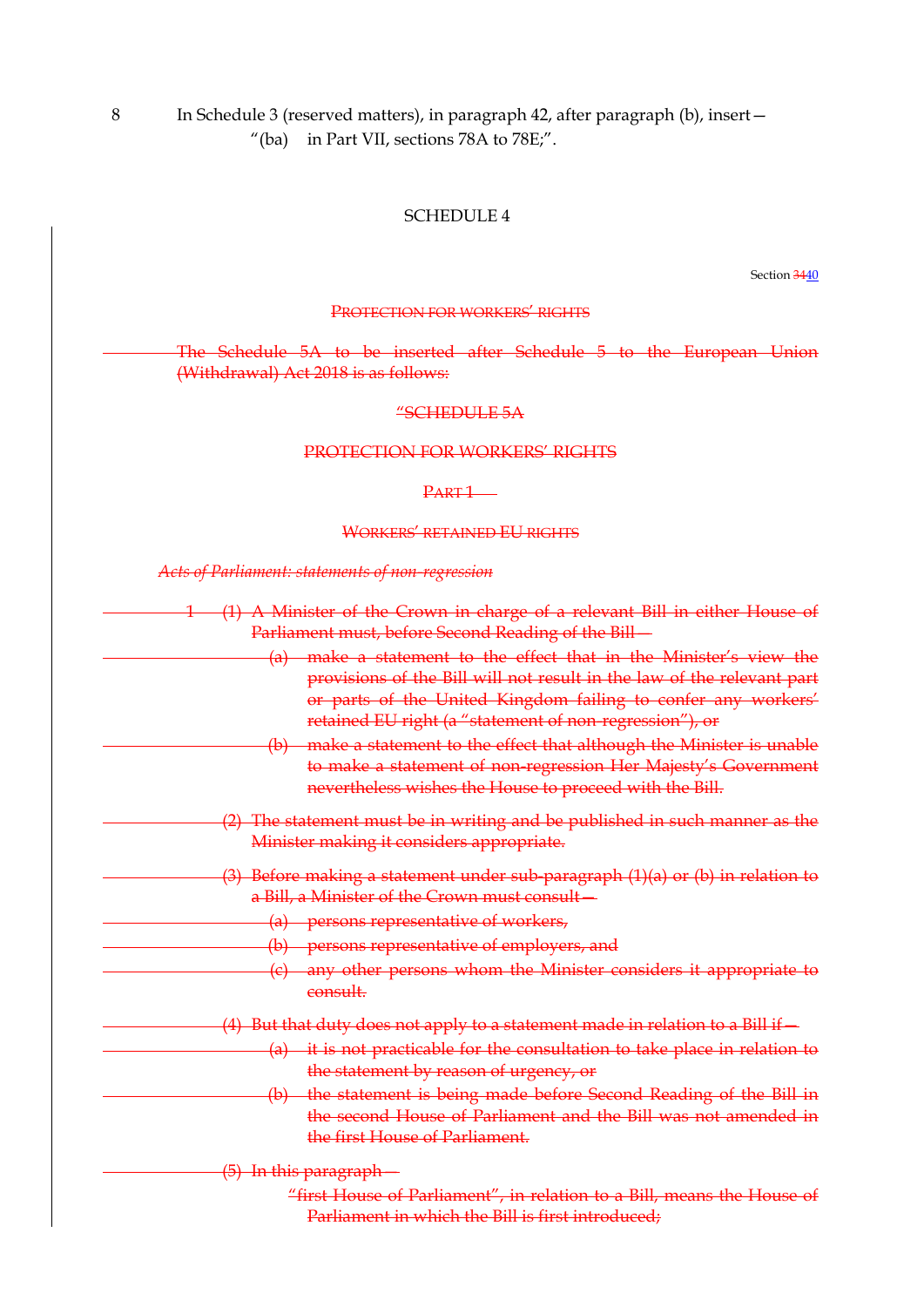| "relevant Bill" means a Bill which contains provision that-                                                                        |  |  |
|------------------------------------------------------------------------------------------------------------------------------------|--|--|
| (a) extends to England and Wales or Scotland (or both), and                                                                        |  |  |
| (b) relates to any of the workers' retained EU rights;                                                                             |  |  |
| "relevant part of the United Kingdom", in relation to a Bill, means-                                                               |  |  |
| (a) England and Wales, if the Bill extends there;                                                                                  |  |  |
| (b) Scotland, if the Bill extends there;                                                                                           |  |  |
| "second House of Parliament", in relation to a Bill, means the House                                                               |  |  |
| of Parliament to which the Bill moves after completing its passage                                                                 |  |  |
| through the first House of Parliament.                                                                                             |  |  |
| PART <sub>2</sub>                                                                                                                  |  |  |
| <b>NEW EU WORKERS' RIGHTS</b>                                                                                                      |  |  |
| Reports on new EU workers' rights                                                                                                  |  |  |
| 2 (1) As soon as practicable after the end of each reporting period, the Secretary<br>of State must-                               |  |  |
| (a) produce a report under sub-paragraph (2) or (3) relating to that                                                               |  |  |
| period ("the relevant reporting period"),                                                                                          |  |  |
| (b) publish the report in such manner as the Secretary of State                                                                    |  |  |
| considers appropriate, and                                                                                                         |  |  |
| (c) lay copies of the report before Parliament.                                                                                    |  |  |
| (2) A report under this sub-paragraph is one that contains a statement that no                                                     |  |  |
| new EU workers' rights have been published by the EU during the                                                                    |  |  |
| relevant reporting period.                                                                                                         |  |  |
| (3) A report under this sub-paragraph is one that contains—                                                                        |  |  |
| (a) a statement that one or more new EU workers' rights have been<br>published by the EU during the relevant reporting period, and |  |  |
| (b) as respects each new EU workers' right published during that<br>period, either-                                                |  |  |
| (i) a statement to the effect that in the Secretary of State's view                                                                |  |  |
| the law of England and Wales and Scotland confers a                                                                                |  |  |
| workers' right of the same kind as the new EU workers'                                                                             |  |  |
| right (a "statement of non-divergence"), or                                                                                        |  |  |
| (ii) a statement to the effect that the Secretary of State is unable<br>to make a statement of non-divergence.                     |  |  |
| (4) If a report under sub-paragraph (3) contains a statement under sub-                                                            |  |  |
| paragraph (3)(b)(ii) as respects a new EU workers' right, the report must<br><del>also contain-</del>                              |  |  |
| (a) a statement of whether or not Her Majesty's Government intends to                                                              |  |  |
| take any action in respect of the new EU workers' right, and                                                                       |  |  |
| (b) if it does, a statement describing the action which it is intending to                                                         |  |  |
| take.                                                                                                                              |  |  |
| (5) In relation to each report under sub-paragraph (3), a Minister of the Crown                                                    |  |  |
| must make arrangements for-                                                                                                        |  |  |
| a motion, to the effect that the House of Commons has approved<br>$\Theta$                                                         |  |  |
| the report, to be moved in that House by a Minister of the Crown                                                                   |  |  |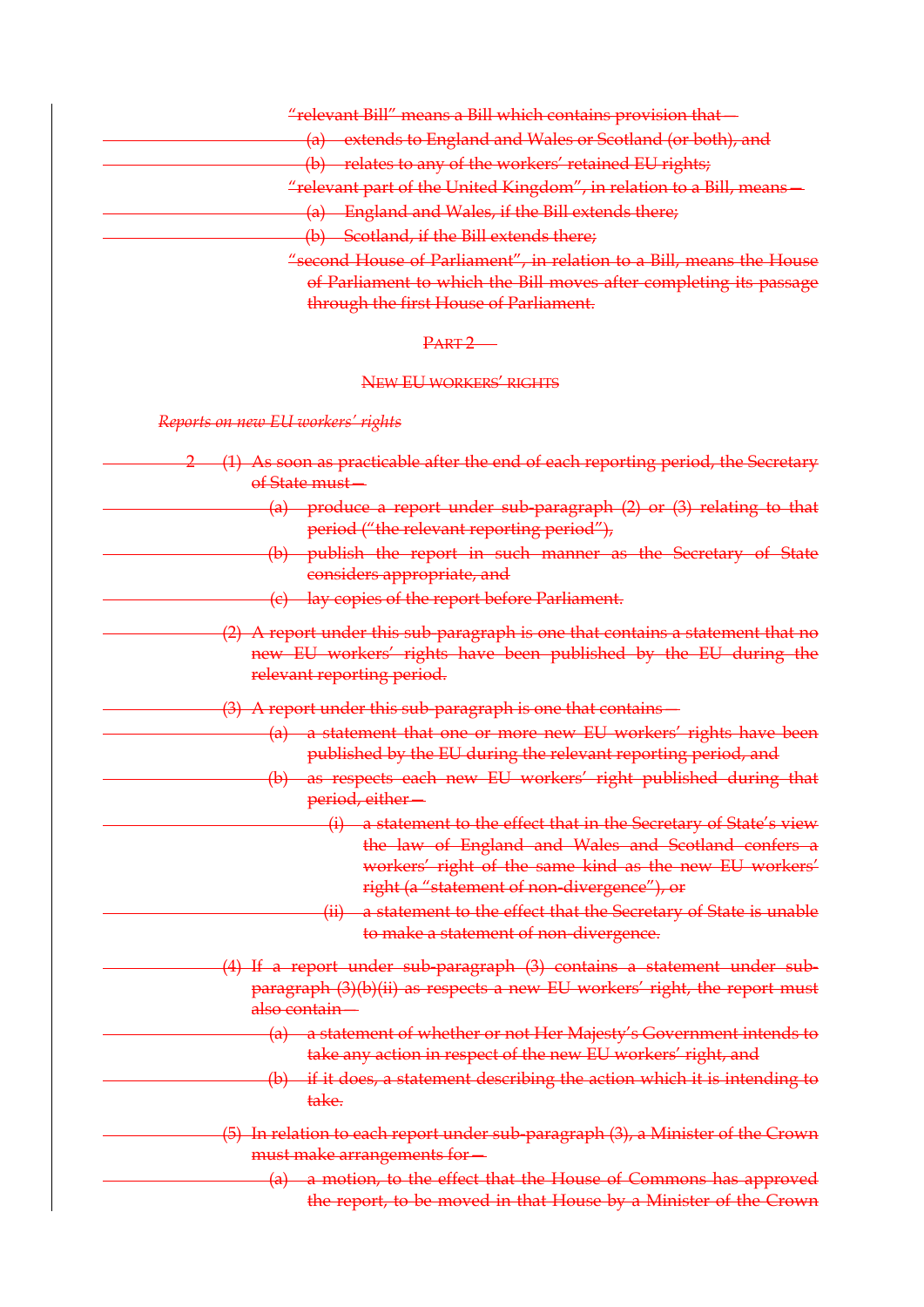|                       | within the period of 28 Commons sitting days beginning with the                                                                                     |
|-----------------------|-----------------------------------------------------------------------------------------------------------------------------------------------------|
|                       | day on which a copy of the report is laid before that House, and                                                                                    |
|                       | (b) a motion for the House of Lords to approve the report to be moved                                                                               |
|                       | in that House by a Minister of the Crown within the period of 28<br>Lords sitting days beginning with the day on which a copy of the                |
|                       | report is laid before that House.                                                                                                                   |
|                       |                                                                                                                                                     |
|                       | (6) When producing a report under sub-paragraph (3), the Secretary of State                                                                         |
| must consult-         |                                                                                                                                                     |
|                       | (a) persons representative of workers,                                                                                                              |
|                       | (b) persons representative of employers, and                                                                                                        |
|                       | (c) any other persons whom the Secretary of State considers it<br>appropriate to consult.                                                           |
|                       |                                                                                                                                                     |
|                       | (7) In this paragraph "reporting period" means—                                                                                                     |
|                       | $(a)$ the period that —                                                                                                                             |
|                       | (i) begins with IP completion day, and                                                                                                              |
|                       | (ii) ends with the day which falls six months after the day on                                                                                      |
|                       | which IP completion day falls;                                                                                                                      |
|                       | (b) subsequently, each period that-                                                                                                                 |
|                       | (i) begins with the day (the "start day") that comes                                                                                                |
|                       | immediately after the end of the preceding reporting                                                                                                |
|                       | period, and<br>(ii) ends with the end day.                                                                                                          |
|                       |                                                                                                                                                     |
|                       | (8) The "end day" for that purpose is decided as follows -                                                                                          |
|                       | (a) if any new EU workers' rights are published by the EU during the                                                                                |
|                       | period of six months beginning with the start day, the end day is<br>the day which falls six months after-                                          |
|                       |                                                                                                                                                     |
|                       | (i) the day on which those rights are published by the EU, or                                                                                       |
|                       | (ii) if they are published by the EU on different days, the<br>earliest of those days;                                                              |
|                       | (b) if no new EU workers' rights are published by the EU during the                                                                                 |
|                       | period of six months beginning with the start day, the end day is                                                                                   |
|                       | the day which falls twelve months after the start day.                                                                                              |
|                       |                                                                                                                                                     |
|                       | (9) A reference in this paragraph to a new EU workers' right being published<br>by the EU is a reference to the EU directive or EU regulation which |
|                       | provides for its conferral being published in the Official Journal of the                                                                           |
|                       | European Union.                                                                                                                                     |
|                       |                                                                                                                                                     |
|                       | PART 3                                                                                                                                              |
|                       | <b>INTERPRETATION</b>                                                                                                                               |
| <b>Interpretation</b> |                                                                                                                                                     |
| (1) In this Schedule- |                                                                                                                                                     |
|                       |                                                                                                                                                     |
|                       | "new EU workers' rights" means any workers' rights -<br>$(a)$ which member States are obliged to confer by an EU directive                          |
|                       |                                                                                                                                                     |

(a) which member States are obliged to confer by an EU directive published in the Official Journal of the European Union on or after IP completion day, or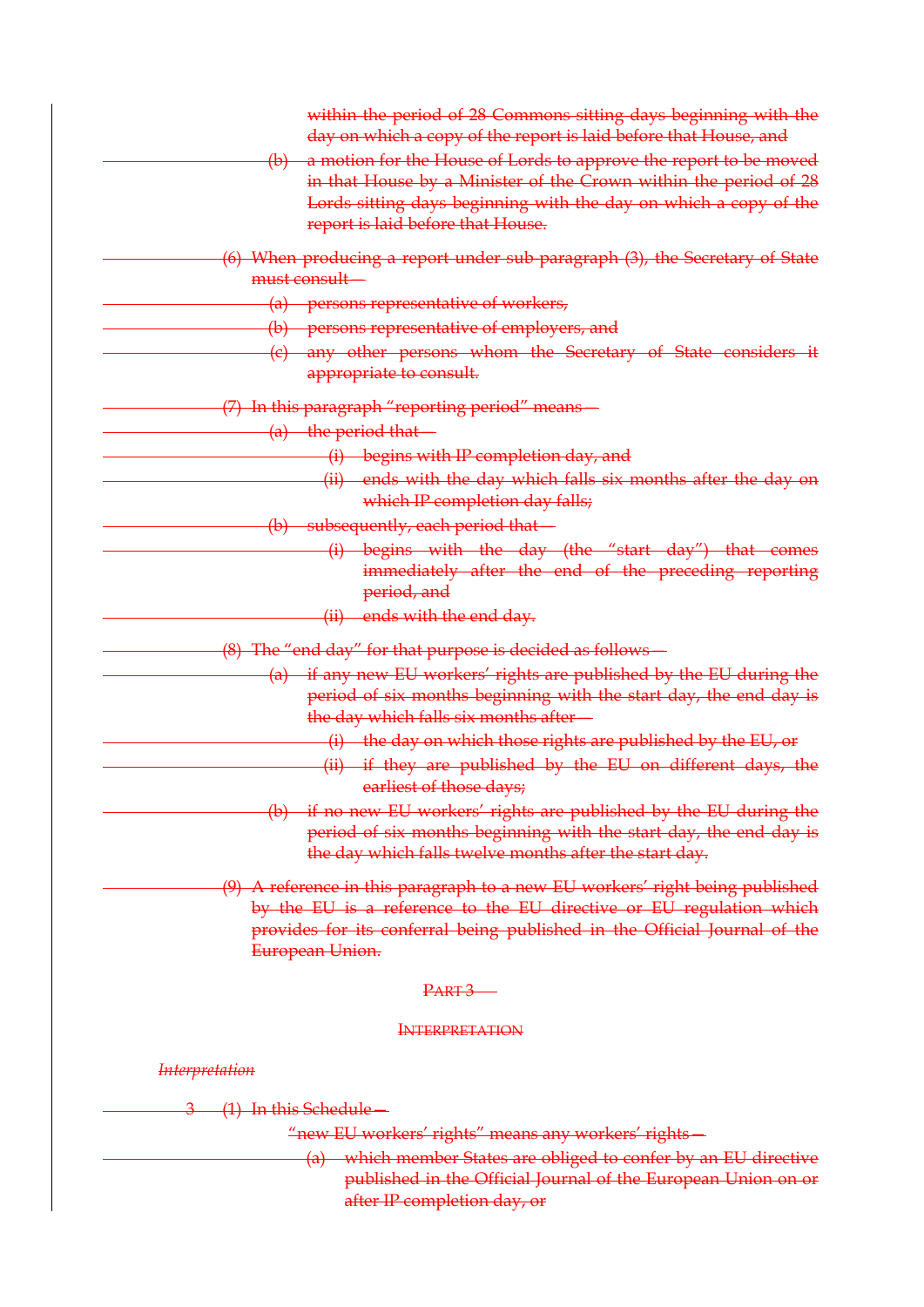that are conferred by an EU regulation published in the Official Journal of the European Union on or after IP completion day; "workers' retained EU rights" means workers' rights of the kinds which— (a) immediately before IP completion day, the United Kingdom was obliged to confer by virtue of the EU directives listed in the table in paragraph 4, and on IP completion day, continued to have effect (by virtue of this Act and as modified by any provision made by or under this Act or otherwise) in the law of England and Wales or Scotland; "workers' rights" means rights of individuals, and classes of individuals, in the area of labour protection as regards— (a) fundamental rights at work, (b) fair working conditions and employment standards, (c) information and consultation rights at company level, (d) restructuring of undertakings, and (e) health and safety at work. (2) The reference in the definition of "workers' retained EU rights" to rights which continued to have effect by virtue of this Act includes a reference to rights which form part of retained EU law by virtue of section 2 but which would have continued to have effect irrespective of that section. (3) References in this Schedule to rights being of the same kind as new EU workers' rights are to be read as references to rights being of the same kind so far as that is consistent with the United Kingdom's domestic legal order following its withdrawal from the EU. (4) For the purposes of this Schedule a right under the law of England and Wales or Scotland is conferred whether or not it is in force. (1) The table referred to in the definition of "workers' retained EU rights" is as follows: *Workers' retained EU rights: the EU directives* Council Directive 89/391/EEC of 12 June 1989 on the introduction of measures to encourage improvements in the safety and health of workers at work. Council Directive 89/654/EEC of 30 November 1989 concerning the minimum safety and health requirements for the workplace (first individual directive within the meaning of Article 16(1) of Directive 89/391/EEC). Council Directive 89/656/EEC of 30 November 1989 on the minimum health and safety requirements for the use by workers of personal protective equipment at the workplace (third individual directive within the meaning of Article 16(1) of Directive 89/391/EEC).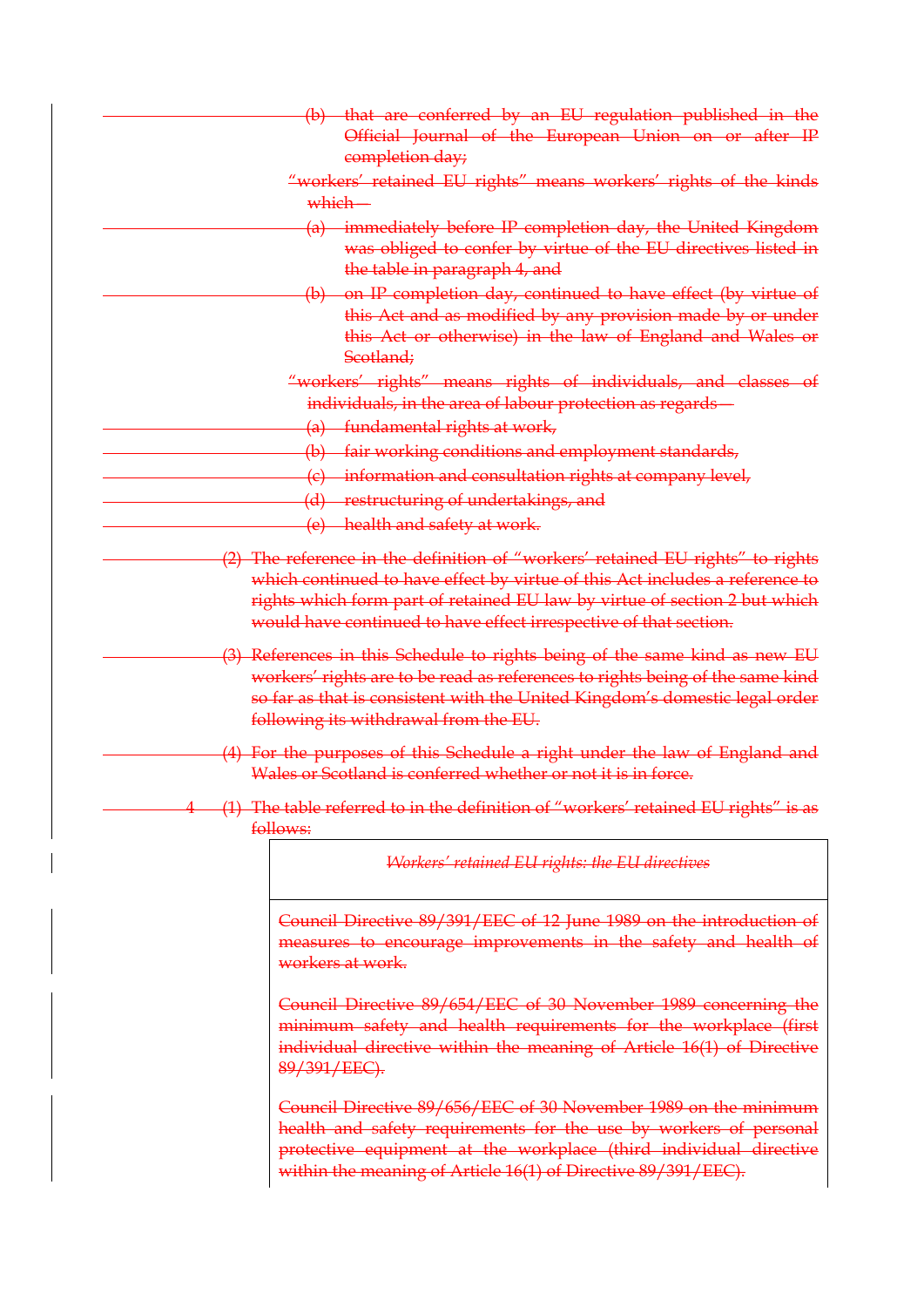Council Directive 90/269/EEC of 29 May 1990 on the minimum health and safety requirements for the manual handling of loads where there is a risk particularly of back injury to workers (fourth individual Directive within the meaning of Article 16(1) of Directive 89/391/EEC).

Council Directive 90/270/EEC of 29 May 1990 on the minimum safety and health requirements for work with display screen equipment (fifth individual Directive within the meaning of Article 16(1) of Directive 89/391/EEC).

Commission Directive 91/322/EEC of 29 May 1991 on establishing indicative limit values by implementing Council Directive 80/1107/EEC on the protection of workers from the risks related to exposure to chemical, physical and biological agents at work.

Council Directive 91/533/EEC of 14 October 1991 on an employer's obligation to inform employees of the conditions applicable to the contract or employment relationship.

Council Directive 92/57/EEC of 24 June 1992 on the implementation of minimum safety and health requirements at temporary or mobile construction sites (eighth individual Directive within the meaning of Article 16(1) of Directive 89/391/EEC).

Council Directive 92/58/EEC of 24 June 1992 on the minimum requirements for the provision of safety and/or health signs at work (ninth individual Directive within the meaning of Article 16(1) of Directive 89/391/EEC).

Council Directive 92/85/EEC of 19 October 1992 on the introduction of measures to encourage improvements in the safety and health at work of pregnant workers and workers who have recently given birth or are breastfeeding (tenth individual Directive within the meaning of Article 16(1) of Directive 89/391/EEC).

Council Directive 92/91/EEC of 3 November 1992 concerning the minimum requirements for improving the safety and health protection of workers in the mineral-extracting industries through drilling (eleventh individual Directive within the meaning of Article 16(1) of Directive 89/391/EEC).

Council Directive 92/104/EEC of 3 December 1992 on the minimum requirements for improving the safety and health protection of workers in surface and underground mineral extracting industries (twelfth individual Directive within the meaning of Article 16(1) of Directive 89/391/EEC).

Council Directive 93/103/EC of 23 November 1993 concerning the minimum safety and health requirements for work on board fishing vessels (thirteenth individual Directive within the meaning of Article 16(1) of Directive 89/391/EEC).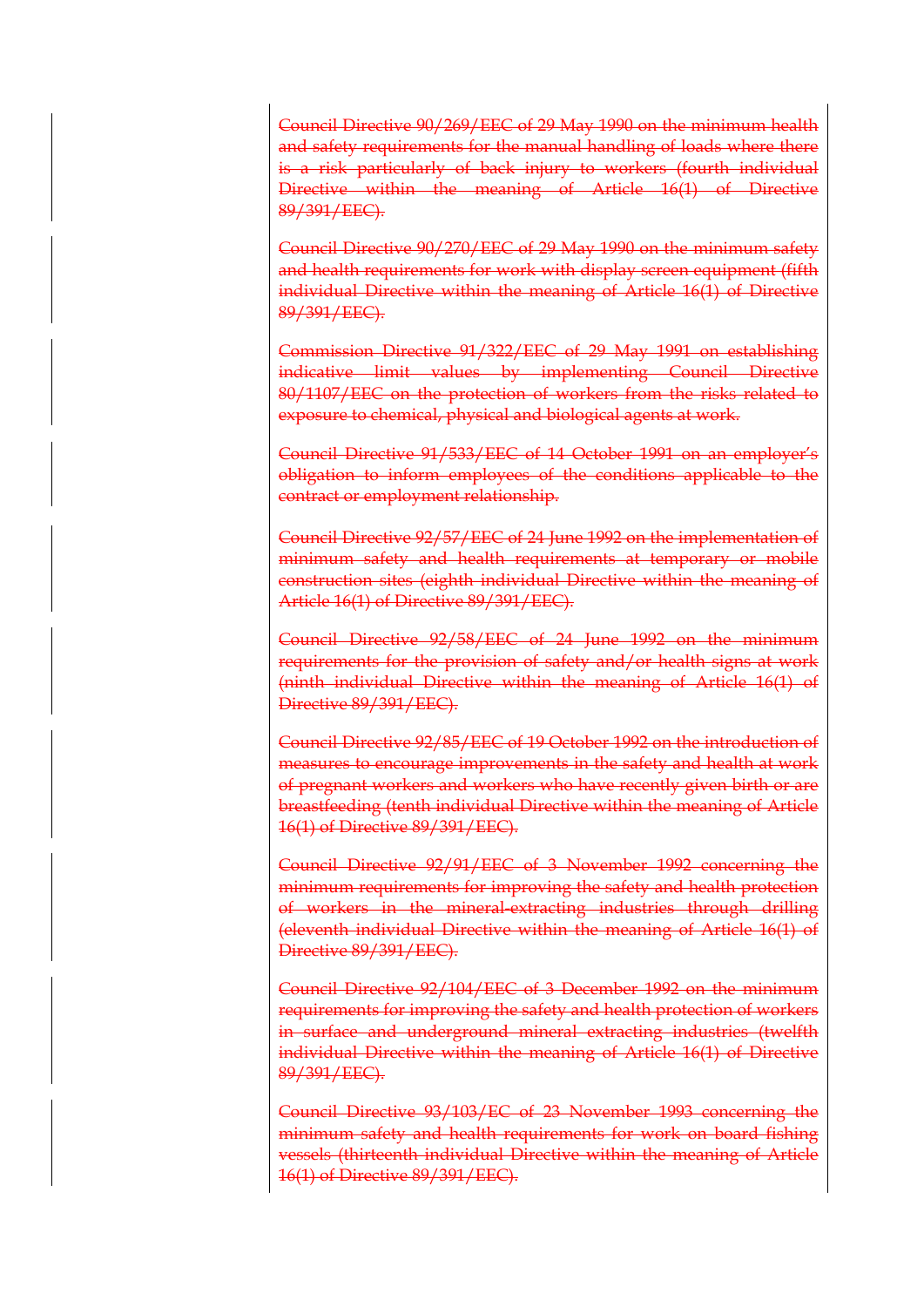Council Directive 94/33/EC of 22 June 1994 on the protection of young people at work.

Directive 96/71/EC of the European Parliament and of the Council of 16 December 1996 concerning the posting of workers in the framework of the provision of services.

Council Directive 97/81/EC of 15 December 1997 concerning the Framework Agreement on part-time work concluded by UNICE, CEEP and the ETUC - Annex: Framework agreement on part-time work.

Council Directive 98/23/EC of 7 April 1998 on the extension of Directive 97/81/EC on the framework agreement on part-time work concluded by UNICE, CEEP and the ETUC to the United Kingdom of Great Britain and Northern Ireland.

Council Directive 98/24/EC of 7 April 1998 on the protection of the health and safety of workers from the risks related to chemical agents at work (fourteenth individual Directive within the meaning of Article 16(1) of Directive 89/391/EEC).

Council Directive 98/59/EC of 20 July 1998 on the approximation of the laws of the Member States relating to collective redundancies.

Council Directive 1999/63/EC of 21 June 1999 concerning the Agreement on the organisation of working time of seafarers concluded by the European Community Shipowners' Association (ECSA) and the Federation of Transport Workers' Unions in the European Union (FST) - Annex: European Agreement on the organisation of working time of seafarers.

Council Directive 1999/70/EC of 28 June 1999 concerning the framework agreement on fixed-term work concluded by ETUC, UNICE and CEEP.

Directive 1999/92/EC of the European Parliament and of the Council of 16 December 1999 on the minimum requirements for improving the safety and health protection of workers potentially at risk from explosive atmospheres (15th individual Directive within the meaning of Article 16(1) of Directive 89/391/EEC).

Directive 1999/95/EC of the European Parliament and of the Council of 13 December 1999 concerning the enforcement of provisions in respect of seafarers' hours of work on board ships calling at Community ports.

Commission Directive 2000/39/EC of 8 June 2000 establishing a first list of indicative occupational exposure limit values in implementation of Council Directive 98/24/EC on the protection of the health and safety of workers from the risks related to chemical agents at work.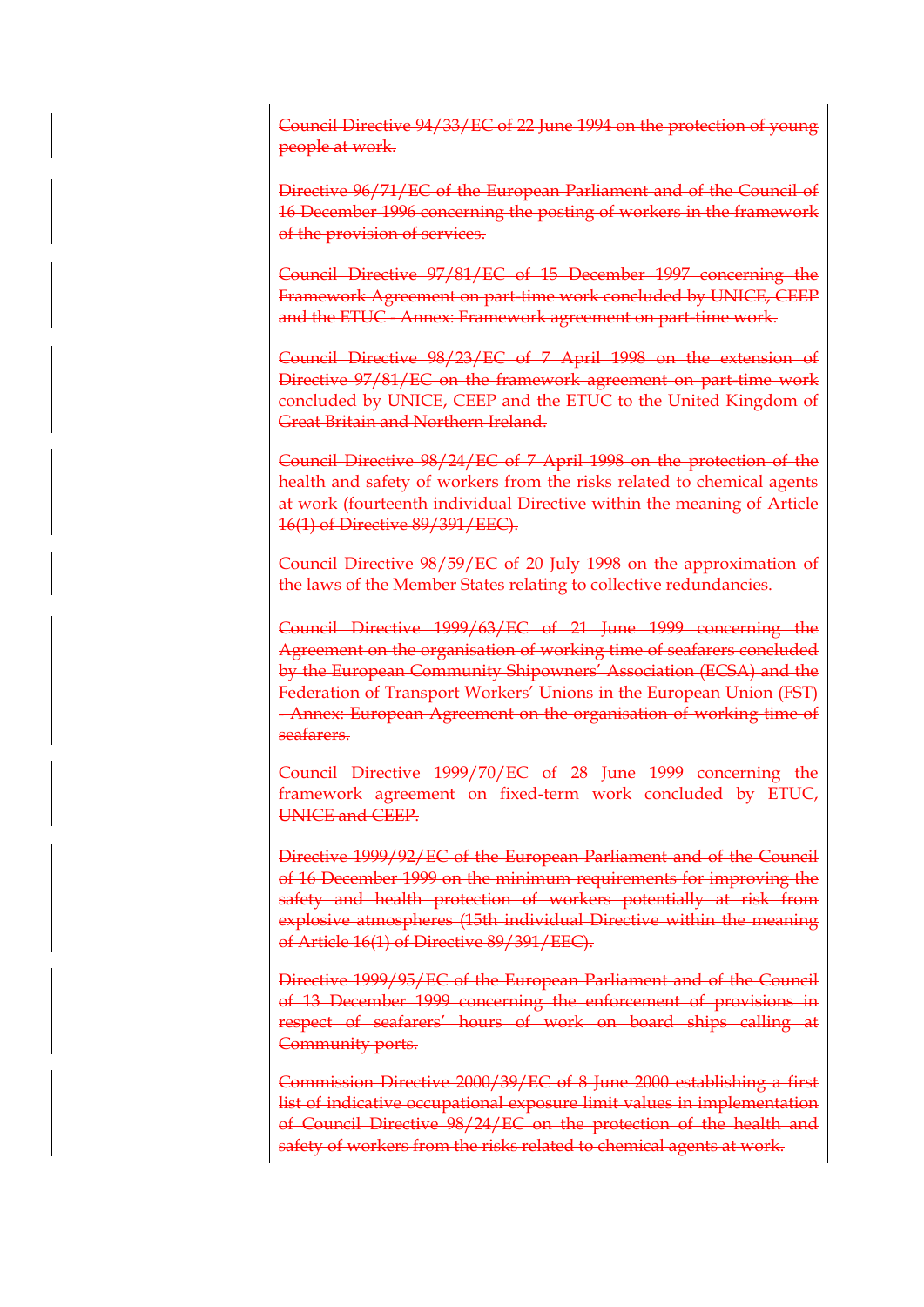Council Directive 2000/43/EC of 29 June 2000 implementing principle of equal treatment between persons irrespective of racial or ethnic origin.

Directive 2000/54/EC of the European Parliament and of the Council of 18 September 2000 on the protection of workers from risks related to biological agents at work (seventh individual Directive within the meaning of Article 16(1) of Directive 89/391/EEC).

Council Directive 2000/78/EC of 27 November 2000 establishing a general framework for equal treatment in employment and occupation.

Council Directive 2000/79/EC of 27 November 2000 concerning the European Agreement on the Organisation of Working Time of Mobile Workers in Civil Aviation concluded by the Association of European Airlines (AEA), the European Transport Workers' Federation (ETF), the European Cockpit Association (ECA), the European Regions Airline Association (ERA) and the International Air Carrier Association (IACA).

Council Directive 2001/23/EC of 12 March 2001 on the approximation of the laws of the Member States relating to the safeguarding of employees' rights in the event of transfers of undertakings, businesses or parts of undertakings or businesses.

Council Directive 2001/86/EC of 8 October 2001 supplementing the Statute for a European company with regard to the involvement of employees.

Directive 2002/14/EC of the European Parliament and of the Council of 11 March 2002 establishing a general framework for informing and consulting employees in the European Community - Joint declaration of the European Parliament, the Council and the Commission on employee representation.

Directive 2002/15/EC of the European Parliament and of the Council of 11 March 2002 on the organisation of the working time of persons performing mobile road transport activities.

Directive 2002/44/EC of the European Parliament and of the Council of 25 June 2002 on the minimum health and safety requirements regarding the exposure of workers to the risks arising from physical agents (vibration) (sixteenth individual Directive within the meaning of Article 16(1) of Directive 89/391/EEC).

Directive 2003/10/EC of the European Parliament and of the Council of 6 February 2003 on the minimum health and safety requirements regarding the exposure of workers to the risks arising from physical agents (noise) (Seventeenth individual Directive within the meaning of Article 16(1) of Directive 89/391/EEC).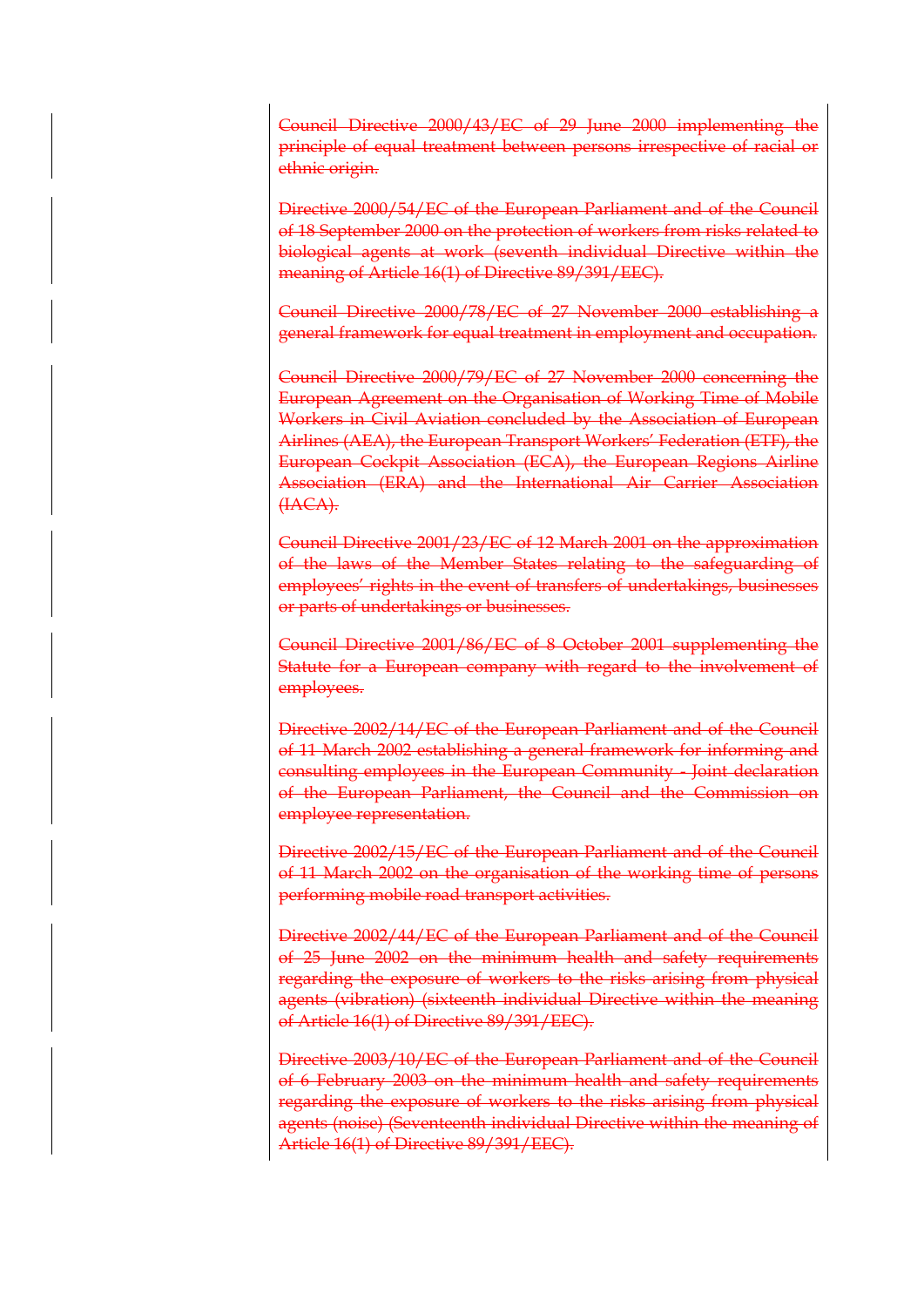Council Directive 2003/72/EC of 22 July 2003 supplementing Statute for a European Cooperative Society with regard to the involvement of employees.

Directive 2003/88/EC of the European Parliament and of the Council of 4 November 2003 concerning certain aspects of the organisation of working time.

Directive 2004/37/EC of the European Parliament and of the Council of 29 April 2004 on the protection of workers from the risks related to exposure to carcinogens or mutagens at work (Sixth individual Directive within the meaning of Article 16(1) of Council Directive 89/391/EEC) (codified version).

Council Directive 2005/47/EC of 18 July 2005 on the Agreement between the Community of European Railways (CER) and the European Transport Workers' Federation (ETF) on certain aspects of the working conditions of mobile workers engaged in interoperable cross-border services in the railway sector.

Commission Directive 2006/15/EC of 7 February 2006 establishing a second list of indicative occupational exposure limit values in implementation of Council Directive 98/24/EC and amending Directives 91/322/EEC and 2000/39/EC.

Directive 2006/25/EC of the European Parliament and of the Council of 5 April 2006 on the minimum health and safety requirements regarding the exposure of workers to risks arising from physical agents (artificial optical radiation) (19th individual Directive within the meaning of Article 16(1) of Directive 89/391/EEC).

Directive 2006/54/EC of the European Parliament and of the Council of 5 July 2006 on the implementation of the principle of equal opportunities and equal treatment of men and women in matters of employment and occupation (recast).

Directive 2008/104/EC of the European Parliament and of the Council of 19 November 2008 on temporary agency work.

Council Directive 2009/13/EC of 16 February 2009 implementing the Agreement concluded by the European Community Shipowners' Associations (ECSA) and the European Transport Workers' Federation (ETF) on the Maritime Labour Convention, 2006, and amending Directive 1999/63/EC.

Directive 2009/38/EC of the European Parliament and of the Council of 6 May 2009 on the establishment of a European Works Council or a procedure in Community-scale undertakings and Community-scale groups of undertakings for the purposes of informing and consulting employees (Recast).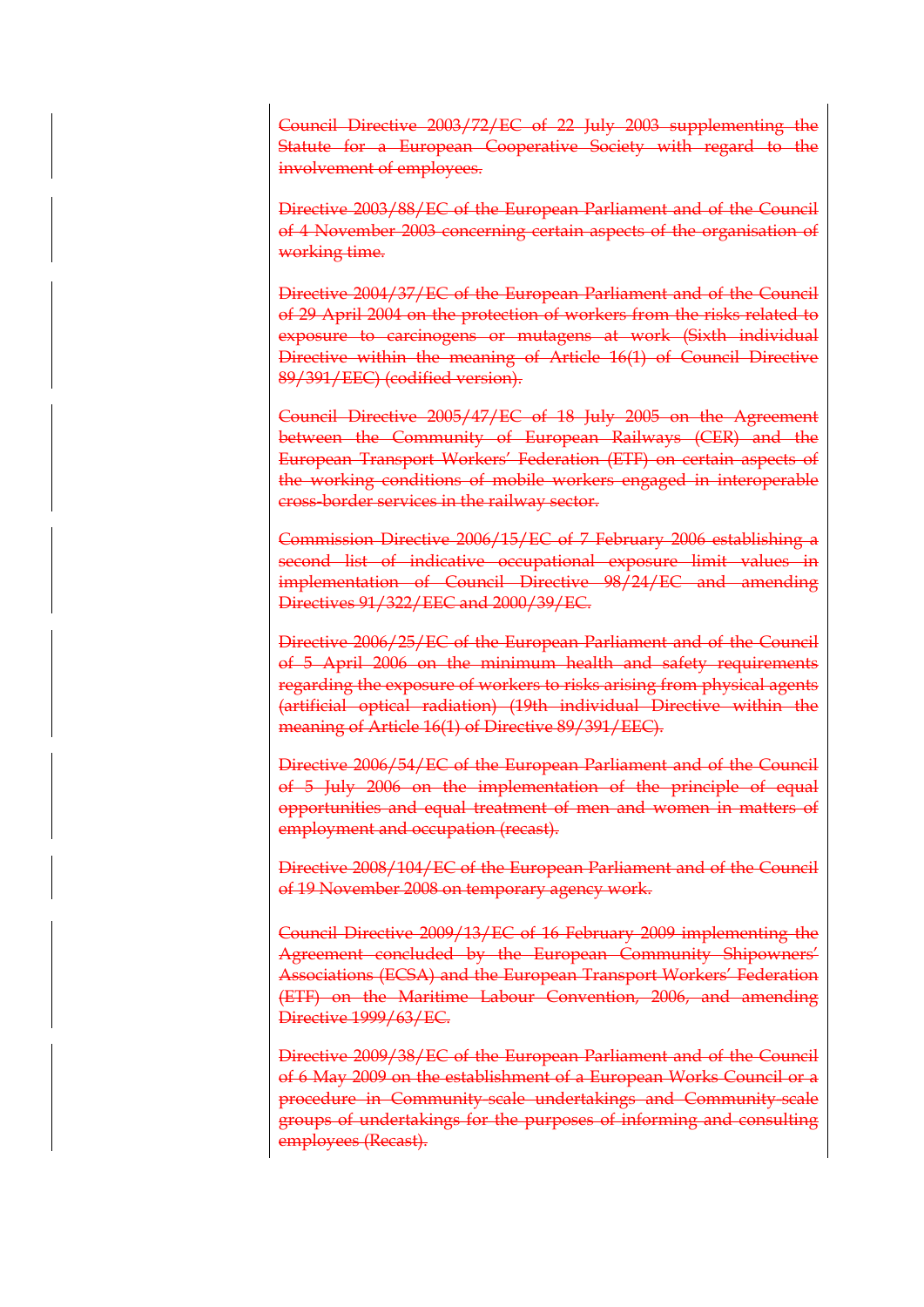Directive 2009/104/EC of the European Parliament and of the Council of 16 September 2009 concerning the minimum safety and health requirements for the use of work equipment by workers at work (second individual Directive within the meaning of Article 16(1) of Directive 89/391/EEC).

Directive 2009/148/EC of the European Parliament and of the Council of 30 November 2009 on the protection of workers from the risks related to exposure to asbestos at work.

Commission Directive 2009/161/EU of 17 December 2009 establishing a third list of indicative occupational exposure limit values in implementation of Council Directive 98/24/EC and amending Commission Directive 2000/39/EC.

Council Directive 2010/18/EU of 8 March 2010 implementing the revised Framework Agreement on parental leave concluded by BUSINESSEUROPE, UEAPME, CEEP and ETUC and repealing Directive 96/34/EC.

Council Directive 2010/32/EU of 10 May 2010 implementing the Framework Agreement on prevention from sharp injuries in the hospital and healthcare sector concluded by HOSPEEM and EPSU.

Directive 2013/35/EU of the European Parliament and of the Council of 26 June 2013 on the minimum health and safety requirements regarding the exposure of workers to the risks arising from physical agents (electromagnetic fields) (20th individual Directive within the meaning of Article 16(1) of Directive 89/391/EEC) and repealing Directive 2004/40/EC.

Directive 2013/38/EU of the European Parliament and of the Council of 12 August 2013 amending Directive 2009/16/EC on port State control.

Directive 2013/54/EU of the European Parliament and of the Council of 20 November 2013 concerning certain flag State responsibilities for compliance with and enforcement of the Maritime Labour Convention, 2006.

Council Directive 2013/59/Euratom of 5 December 2013 laying down basic safety standards for protection against the dangers arising from exposure to ionising radiation, and repealing Directives 89/618/Euratom, 90/641/Euratom, 96/29/Euratom, 97/43/Euratom and 2003/122/Euratom.

Directive 2014/67/EU of the European Parliament and of the Council of 15 May 2014 on the enforcement of Directive 96/71/EC concerning the posting of workers in the framework of the provision of services and amending Regulation (EU) No 1024/2012 on administrative cooperation through the Internal Market Information System ('the IMI Regulation').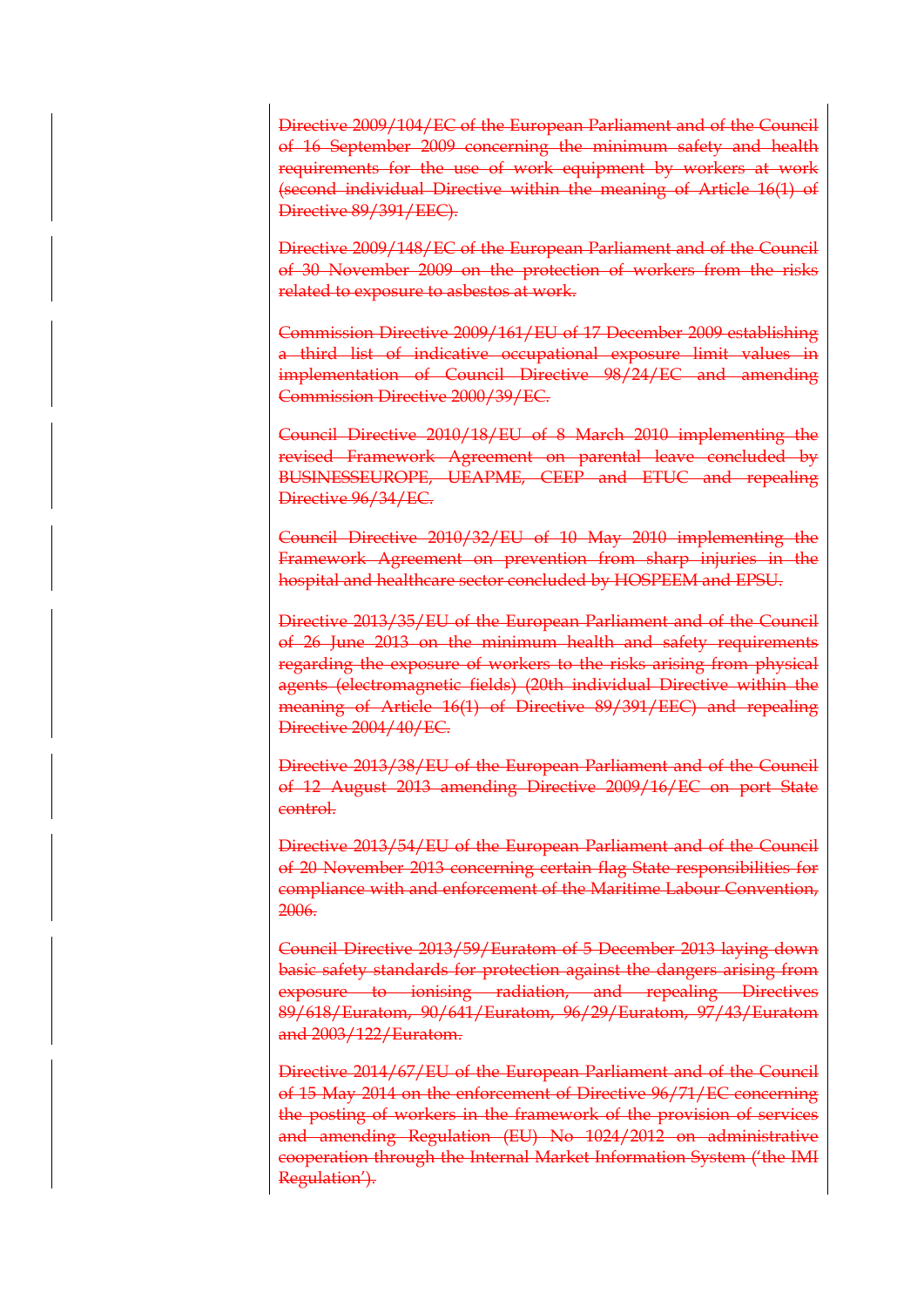Council Directive 2014/112/EU of 19 December 2014 implementing the European Agreement concerning certain aspects of the organisation of working time in inland waterway transport, concluded by the European Barge Union (EBU), the European Skippers Organisation (ESO) and the European Transport Workers' Federation (ETF).

Directive (EU) 2015/1794 of the European Parliament and of the Council of 6 October 2015 amending Directives 2008/94/EC, 2009/38/EC and 2002/14/EC of the European Parliament and of the Council, and Council Directives 98/59/EC and 2001/23/EC, as regards seafarers.

Council Directive (EU) 2017/159 of 19 December 2016 implementing the Agreement concerning the implementation of the Work in Fishing Convention, 2007 of the International Labour Organisation, concluded on 21 May 2012 between the General Confederation of Agricultural Cooperatives in the European Union (Cogeca), the European Transport Workers' Federation (ETF) and the Association of National Organisations of Fishing Enterprises in the European Union (Europêche).

Commission Directive 2017/164/EU of 31 January 2017 establishing a fourth list of indicative occupational exposure limit values pursuant to Council Directive 98/24/EC, and amending Commission Directives 91/322/EEC, 2000/39/EC and 2009/161/EU.

Directive (EU) 2017/1132 of the European Parliament and of the Council of 14 June 2017 relating to certain aspects of company law.

(2) The Secretary of State may, by regulations, make such modifications of the list of EU directives in that table as the Secretary of State considers appropriate in consequence of any changes before IP completion day in EU directives relating to workers' rights.

(3) No regulations may be made under sub-paragraph (2) after the end of the period of one year beginning with IP completion day."

# SCHEDULE 5

Section 38

REGULATIONS UNDER THIS ACT

# PART 1

# **PROCEDURE**

# *Rights in relation to entry and residence*

- 1 (1) A statutory instrument containing—
	- (a) the first regulations under section  $7(1)(b)$ , (c), (d), (e), (f) or (g), 8(1) or 9, or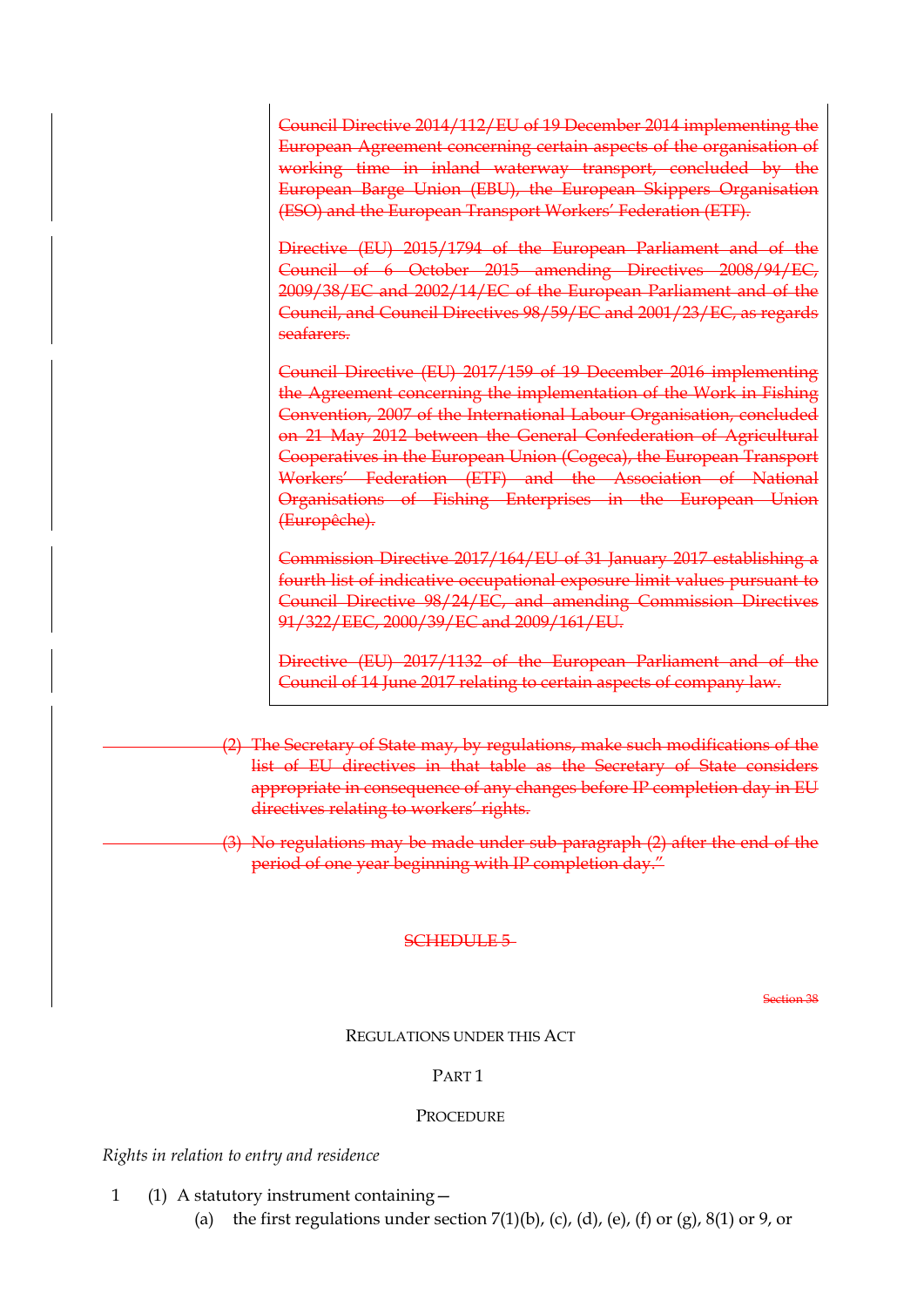(b) regulations under section 7, 8 or 9 which amend, repeal or revoke primary legislation or retained direct principal EU legislation,

may not be made unless a draft of the instrument has been laid before, and approved by a resolution of, each House of Parliament.

- (2) Any other statutory instrument containing regulations under section 7, 8 or 9 is subject to annulment in pursuance of a resolution of either House of Parliament.
- 2 (1) A statutory instrument containing the first regulations under section 11—
	- (a) must be laid before Parliament after being made, and
	- (b) ceases to have effect at the end of the period of 40 days beginning with the day on which the instrument is made unless, during that period, the instrument is approved by a resolution of each House of Parliament.
	- (2) Any other statutory instrument containing regulations under section 11 which amend, repeal or revoke—
		- (a) primary legislation, or
		- (b) retained direct principal EU legislation,

may not be made unless a draft of the instrument has been laid before, and approved by a resolution of, each House of Parliament.

- (3) A statutory instrument containing regulations under section 11, other than a statutory instrument to which sub-paragraph (1) or (2) applies, is subject to annulment in pursuance of a resolution of either House of Parliament.
- (4) In calculating the period of 40 days for the purposes of sub-paragraph (1) no account is to be taken of any time during which—
	- (a) Parliament is dissolved or prorogued, or
	- (b) either House of Parliament is adjourned for more than four days.
- (5) If regulations cease to have effect as a result of sub-paragraph (1) that—
	- (a) does not affect the validity of anything previously done under the regulations, and
	- (b) does not prevent the making of new regulations.

*Powers under sections 12, 13 and 14: sole exercise*

- 3 (1) A statutory instrument containing regulations under section 12, 13 or 14 of a Minister of the Crown acting alone which amend, repeal or revoke—
	- (a) primary legislation, or
	- (b) retained direct principal EU legislation,

may not be made unless a draft of the instrument has been laid before, and approved by a resolution of, each House of Parliament.

- (2) Any other statutory instrument containing regulations under section 12, 13 or 14 of a Minister of the Crown acting alone is subject to annulment in pursuance of a resolution of either House of Parliament.
- (3) Regulations under section 12, 13 or 14 of the Scottish Ministers acting alone which amend, repeal or revoke—
	- (a) primary legislation, or
	- (b) retained direct principal EU legislation,

are subject to the affirmative procedure (see section 29 of the Interpretation and Legislative Reform (Scotland) Act 2010 (asp 10)).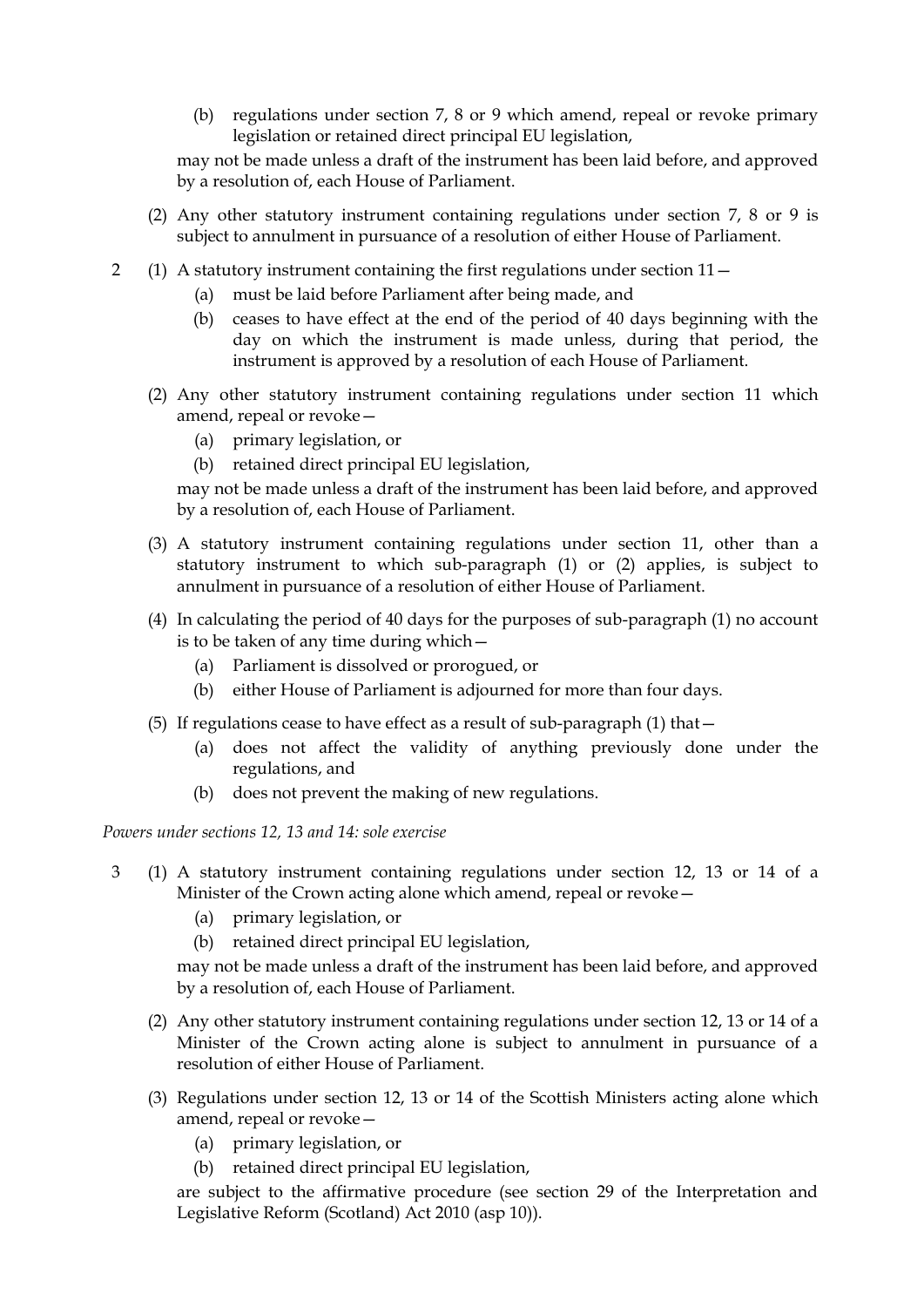- (4) Any other regulations under section 12, 13 or 14 of the Scottish Ministers acting alone are subject to the negative procedure (see section 28 of the Interpretation and Legislative Reform (Scotland) Act 2010).
- (5) A statutory instrument containing regulations under section 12, 13 or 14 of the Welsh Ministers acting alone which amend, repeal or revoke—
	- (a) primary legislation, or
	- (b) retained direct principal EU legislation,

may not be made unless a draft of the instrument has been laid before, and approved by a resolution of, the National Assembly for Wales.

- (6) Any other statutory instrument containing regulations under section 12, 13 or 14 of the Welsh Ministers acting alone is subject to annulment in pursuance of a resolution of the National Assembly for Wales.
- (7) Regulations under section 12, 13 or 14 of a Northern Ireland department acting alone which amend, repeal or revoke—
	- (a) primary legislation, or
	- (b) retained direct principal EU legislation,

may not be made unless a draft of the regulations has been laid before, and approved by a resolution of, the Northern Ireland Assembly.

(8) Any other regulations under section 12, 13 or 14 of a Northern Ireland department acting alone are subject to negative resolution within the meaning of section 41(6) of the Interpretation Act (Northern Ireland) 1954 as if they were a statutory instrument within the meaning of that Act.

*Powers under sections 12, 13 and 14: joint exercise*

- 4 (1) This paragraph applies to regulations under section 12, 13 or 14 of a Minister of the Crown acting jointly with a devolved authority.
	- (2) The procedure provided for by sub-paragraph (3) or (4) applies in relation to regulations to which this paragraph applies as well as any other procedure provided for by this paragraph which is applicable in relation to the regulations concerned.
	- (3) A statutory instrument containing regulations to which this paragraph applies which amend, repeal or revoke—
		- (a) primary legislation, or
		- (b) retained direct principal EU legislation,

may not be made unless a draft of the instrument has been laid before, and approved by a resolution of, each House of Parliament.

- (4) Any other statutory instrument containing regulations to which this paragraph applies is subject to annulment in pursuance of a resolution of either House of Parliament.
- (5) Regulations to which this paragraph applies which are made jointly with the Scottish Ministers and amend, repeal or revoke—
	- (a) primary legislation, or
	- (b) retained direct principal EU legislation,

are subject to the affirmative procedure.

(6) Any other regulations to which this paragraph applies which are made jointly with the Scottish Ministers are subject to the negative procedure.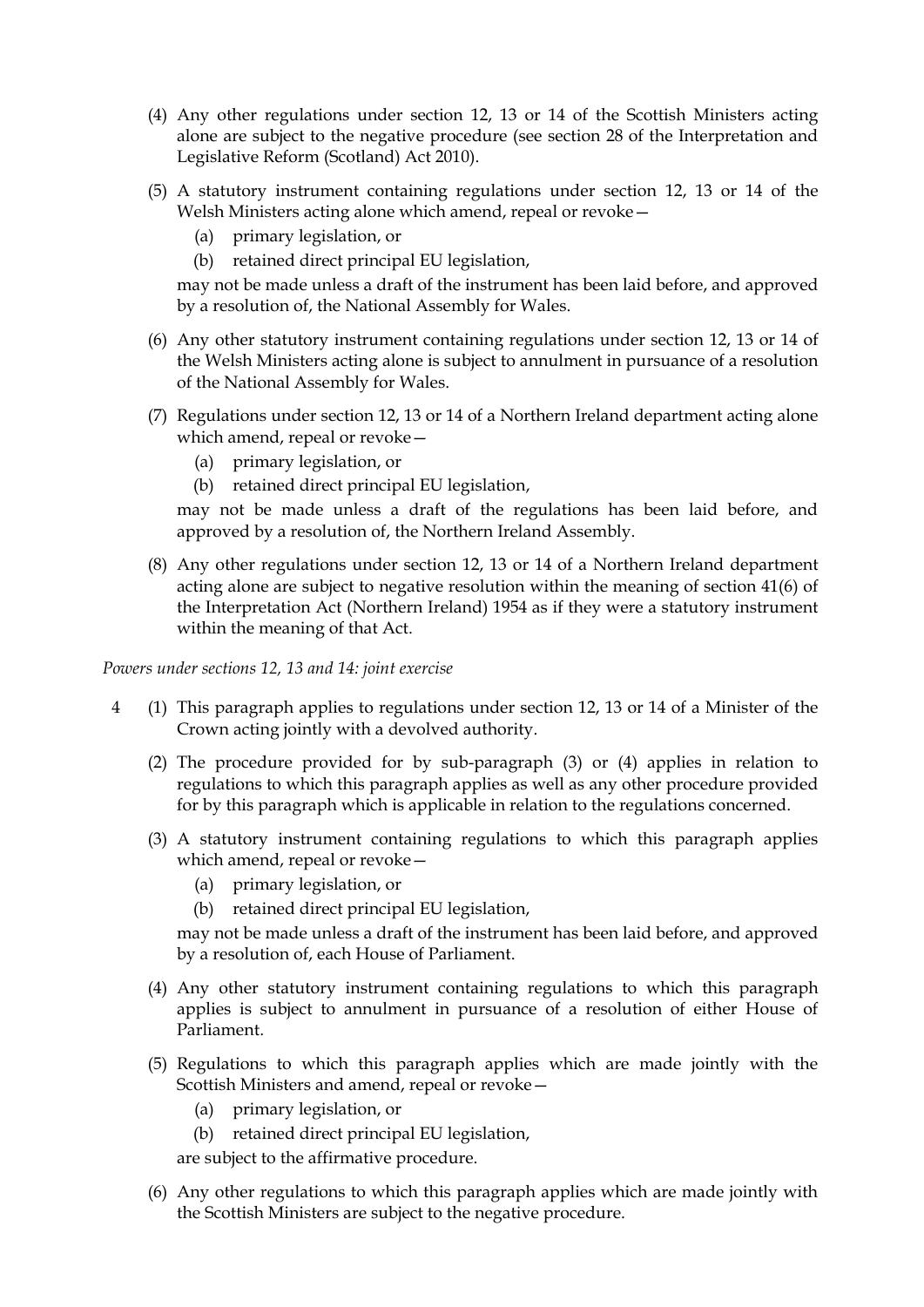- (7) Section 29 of the Interpretation and Legislative Reform (Scotland) Act 2010 (affirmative procedure) applies in relation to regulations to which sub-paragraph (5) applies as it applies in relation to devolved subordinate legislation (within the meaning of Part 2 of that Act) which is subject to the affirmative procedure (but as if references to a Scottish statutory instrument were references to a statutory instrument).
- (8) Sections 28(2), (3) and (8) and 31 of the Interpretation and Legislative Reform (Scotland) Act 2010 (negative procedure etc.) apply in relation to regulations to which sub-paragraph (6) applies as they apply in relation to devolved subordinate legislation (within the meaning of Part 2 of that Act) which is subject to the negative procedure (but as if references to a Scottish statutory instrument were references to a statutory instrument).
- (9) Section 32 of the Interpretation and Legislative Reform (Scotland) Act 2010 (laying) applies in relation to the laying before the Scottish Parliament of a statutory instrument containing regulations to which sub-paragraph (5) or (6) applies as it applies in relation to the laying before that Parliament of a Scottish statutory instrument (within the meaning of Part 2 of that Act).
- (10) A statutory instrument containing regulations to which this paragraph applies which are made jointly with the Welsh Ministers and amend, repeal or revoke—
	- (a) primary legislation, or
	- (b) retained direct principal EU legislation,

may not be made unless a draft of the instrument has been laid before, and approved by a resolution of, the National Assembly for Wales.

- (11) Any other statutory instrument containing regulations to which this paragraph applies which are made jointly with the Welsh Ministers is subject to annulment in pursuance of a resolution of the National Assembly for Wales.
- (12) Regulations to which this paragraph applies which are made jointly with a Northern Ireland department and amend, repeal or revoke—
	- (a) primary legislation, or
	- (b) retained direct principal EU legislation,

may not be made unless a draft of the regulations has been laid before, and approved by a resolution of, the Northern Ireland Assembly.

- (13) Any other regulations to which this paragraph applies which are made jointly with a Northern Ireland department are subject to negative resolution within the meaning of section 41(6) of the Interpretation Act (Northern Ireland) 1954 as if they were a statutory instrument within the meaning of that Act.
- (14) If in accordance with sub-paragraph  $(4)$ ,  $(6)$ ,  $(11)$  or  $(13)$  -
	- (a) either House of Parliament resolves that an address be presented to Her Majesty praying that an instrument be annulled, or
	- (b) a relevant devolved legislature resolves that an instrument be annulled,

nothing further is to be done under the instrument after the date of the resolution and Her Majesty may by Order in Council revoke the instrument.

- (15) In sub-paragraph (14) "relevant devolved legislature" means—
	- (a) in the case of regulations made jointly with the Scottish Ministers, the Scottish Parliament,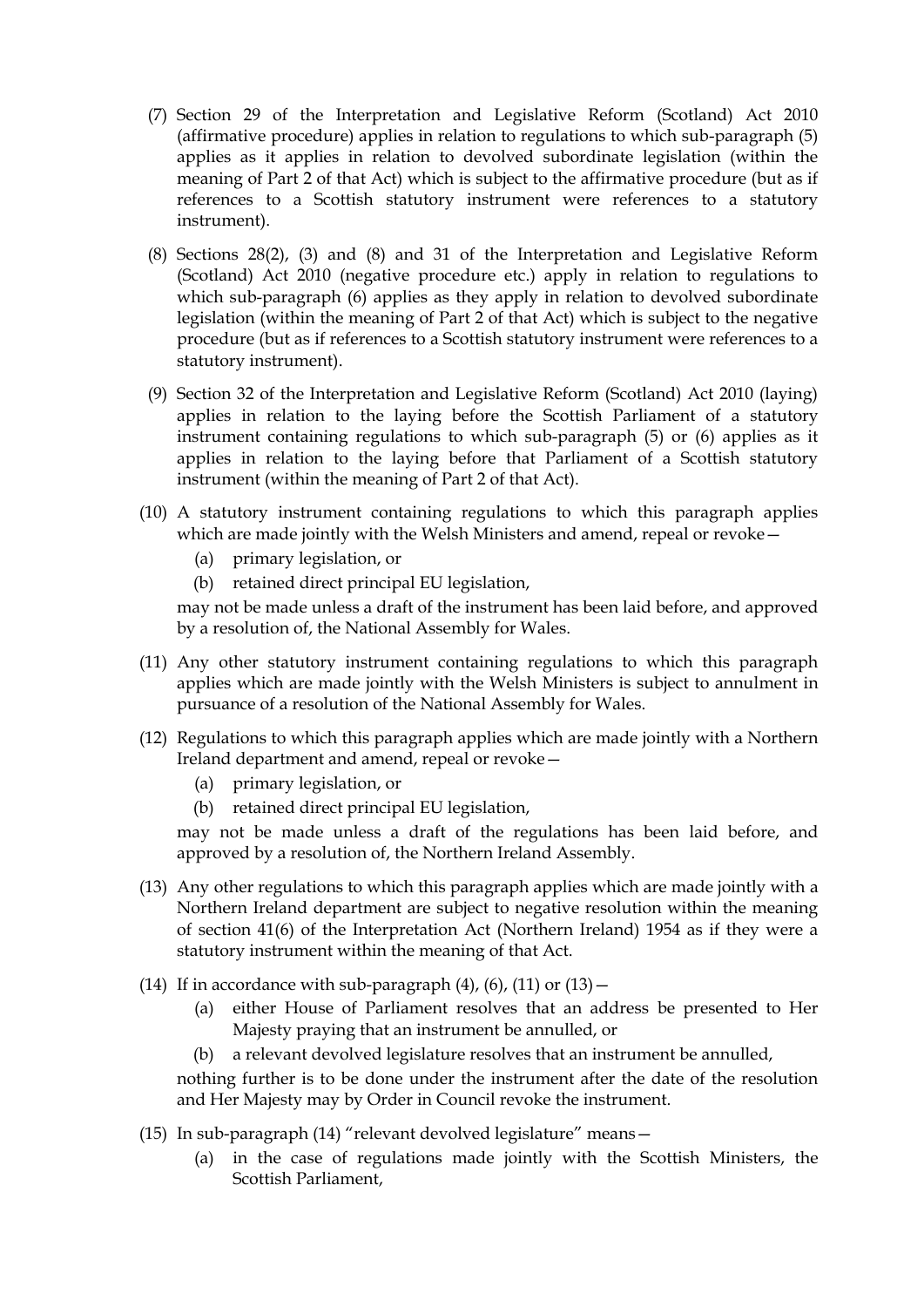- (b) in the case of regulations made jointly with the Welsh Ministers, the National Assembly for Wales, and
- (c) in the case of regulations made jointly with a Northern Ireland department, the Northern Ireland Assembly.
- (16) Sub-paragraph (14) does not affect the validity of anything previously done under the instrument or prevent the making of a new instrument.
- (17) Sub-paragraphs (14) to (16) apply in place of provision made by any other enactment about the effect of such a resolution.

*Power to amend date in section 20(2)definition of "IP completion day"*

5 A statutory instrument containing regulations under section 20(7) may not be made unless a draft of the instrument has been laid before, and approved by a resolution of, the House of Commons.

*Power to amend definition of "IP completion day"*

6 A statutory instrument containing regulations under section 3739(4) is subject to annulment in pursuance of a resolution of either House of Parliament.

*Consequential provision*

76 A statutory instrument containing regulations under section 3941(1) is subject to annulment in pursuance of a resolution of either House of Parliament.

*The IMA*

87 A statutory instrument containing regulations under paragraph 3839 or 40 of Schedule 2 may not be made unless a draft of the instrument has been laid before, and approved by a resolution of, each House of Parliament.

*Power under paragraph 1(3) or (5) of Schedule 65: sole exercise*

- 98 (1) A statutory instrument containing regulations made by a Minister of the Crown acting alone under paragraph  $1(3)$  or  $(5)$  of Schedule 65 on or after exit day is subject to annulment in pursuance of a resolution of either House of Parliament.
	- (2) Regulations made by the Scottish Ministers acting alone under paragraph  $1(3) \text{ or } (5)$ of Schedule 65 on or after exit day are subject to the negative procedure (see section 28 of the Interpretation and Legislative Reform (Scotland) Act 2010).
	- (3) A statutory instrument containing regulations made by the Welsh Ministers acting alone under paragraph 1(3)  $er (5)$  of Schedule  $65$  on or after exit day is subject to annulment in pursuance of a resolution of the National Assembly for Wales.
	- (4) Regulations made by a Northern Ireland department acting alone under paragraph 1(3)  $\frac{\partial F}{\partial r}$  of Schedule  $\frac{65}{2}$  on or after exit day are subject to negative resolution within the meaning of section 41(6) of the Interpretation Act (Northern Ireland) 1954 as if they were a statutory instrument within the meaning of that Act.

# *Power under paragraph 1(3) or (5) of Schedule 65: joint exercise*

 $\frac{100}{10}$  (1) This paragraph applies to regulations under paragraph 1(3) or (5) of Schedule 65 of a Minister of the Crown acting jointly with a devolved authority.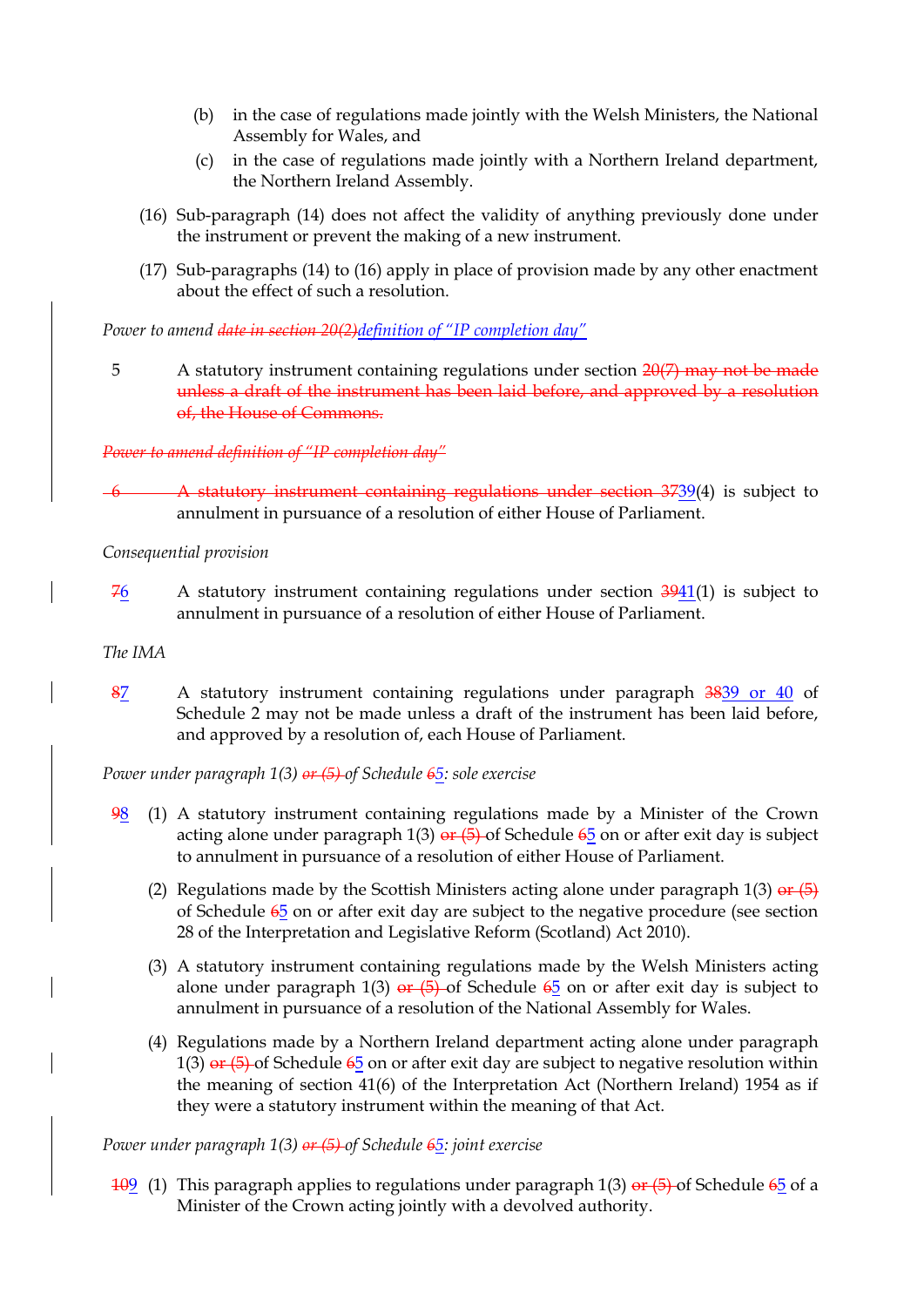- (2) The procedure provided for by sub-paragraph (3) applies in relation to regulations to which this paragraph applies as well as any other procedure provided for by this paragraph which is applicable in relation to the regulations concerned.
- (3) A statutory instrument containing regulations to which this paragraph applies which are made on or after exit day is subject to annulment in pursuance of a resolution of either House of Parliament.
- (4) Regulations to which this paragraph applies which are made jointly with the Scottish Ministers on or after exit day are subject to the negative procedure.
- (5) Sections 28(2), (3) and (8) and 31 of the Interpretation and Legislative Reform (Scotland) Act 2010 (negative procedure etc.) apply in relation to regulations to which sub-paragraph (4) applies as they apply in relation to devolved subordinate legislation (within the meaning of Part 2 of that Act) which is subject to the negative procedure (but as if references to a Scottish statutory instrument were references to a statutory instrument).
- (6) Section 32 of the Interpretation and Legislative Reform (Scotland) Act 2010 (laying) applies in relation to the laying before the Scottish Parliament of a statutory instrument containing regulations to which sub-paragraph (4) applies as it applies in relation to the laying before that Parliament of a Scottish statutory instrument (within the meaning of Part 2 of that Act).
- (7) A statutory instrument containing regulations to which this paragraph applies which are made jointly with the Welsh Ministers on or after exit day is subject to annulment in pursuance of a resolution of the National Assembly for Wales.
- (8) Regulations to which this paragraph applies which are made jointly with a Northern Ireland department on or after exit day are subject to negative resolution within the meaning of section 41(6) of the Interpretation Act (Northern Ireland) 1954 as if they were a statutory instrument within the meaning of that Act.
- (9) If in accordance with this paragraph—
	- (a) either House of Parliament resolves that an address be presented to Her Majesty praying that an instrument be annulled, or
	- (b) a relevant devolved legislature resolves that an instrument be annulled,

nothing further is to be done under the instrument after the date of the resolution and Her Majesty may by Order in Council revoke the instrument.

- (10) In sub-paragraph (9) "relevant devolved legislature" means—
	- (a) in the case of regulations made jointly with the Scottish Ministers, the Scottish Parliament,
	- (b) in the case of regulations made jointly with the Welsh Ministers, the National Assembly for Wales, and
	- (c) in the case of regulations made jointly with a Northern Ireland department, the Northern Ireland Assembly.
- (11) Sub-paragraph (9) does not affect the validity of anything previously done under the instrument or prevent the making of a new instrument.
- (12) Sub-paragraphs (9) to (11) apply in place of provision made by any other enactment about the effect of such a resolution.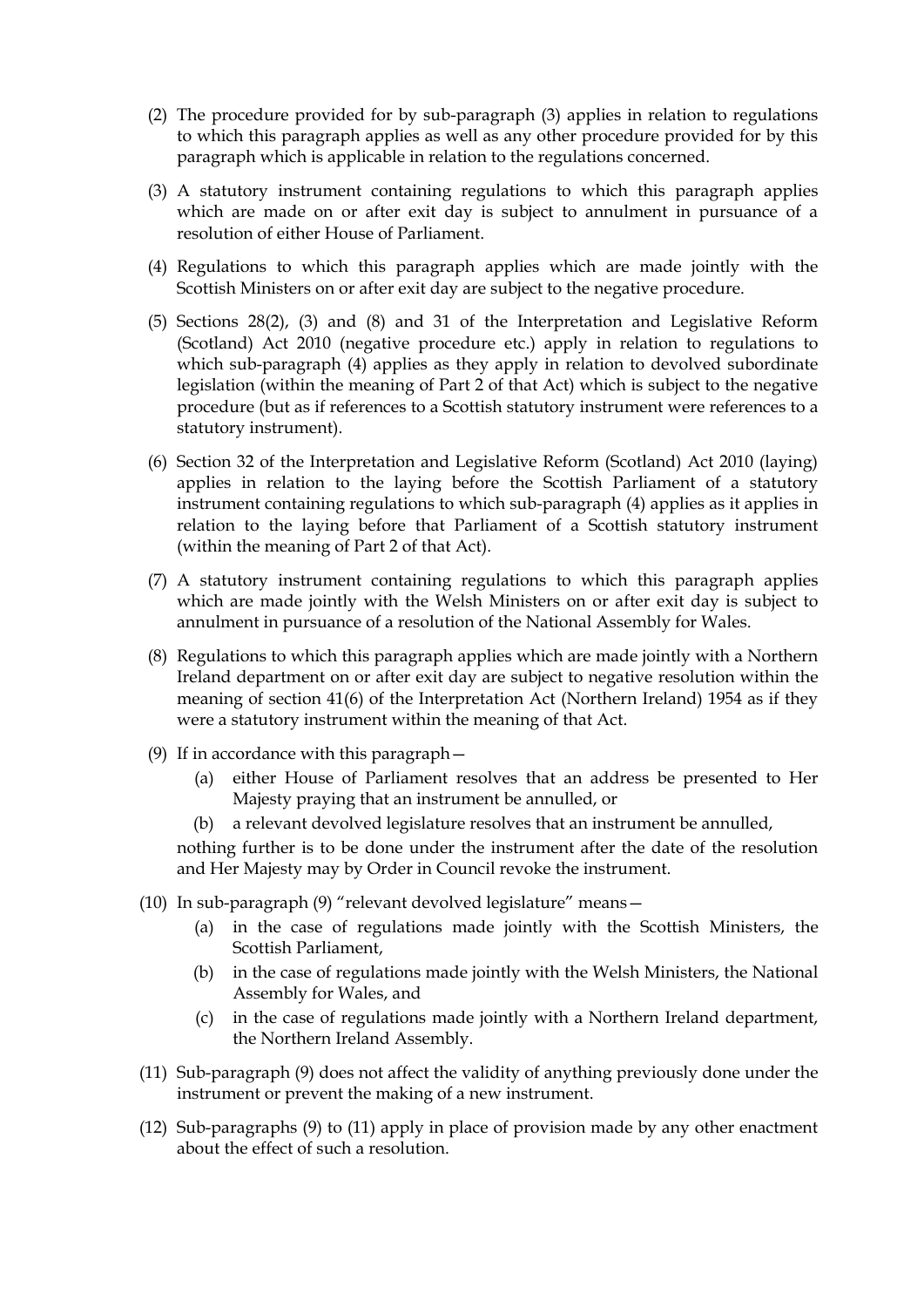*Power under paragraph 43(2) of Schedule 65*

- 1110(1) Regulations made by the Scottish Ministers under paragraph 43(2) of Schedule 65 on or after exit day are subject to the negative procedure (see section 28 of the Interpretation and Legislative Reform (Scotland) Act 2010).
	- (2) A statutory instrument containing regulations made by the Welsh Ministers under paragraph  $43(2)$  of Schedule  $65$  on or after exit day is subject to annulment in pursuance of a resolution of the National Assembly for Wales.
	- (3) Regulations made by a Northern Ireland department under paragraph 43(2) of Schedule  $65$  on or after exit day are subject to negative resolution within the meaning of section 41(6) of the Interpretation Act (Northern Ireland) 1954 as if they were a statutory instrument within the meaning of that Act.

#### PART 2

#### GENERAL PROVISION ABOUT POWERS UNDER ACT

*Scope and nature of powers: general*

 $\frac{1211}{12}$ (1) Any power to make regulations under this Act-

- (a) so far as exercisable by a Minister of the Crown or by a Minister of the Crown acting jointly with a devolved authority, is exercisable by statutory instrument,
- (b) so far as exercisable by the Welsh Ministers or by the Welsh Ministers acting jointly with a Minister of the Crown, is exercisable by statutory instrument, and
- (c) so far as exercisable by a Northern Ireland department (other than when acting jointly with a Minister of the Crown), is exercisable by statutory rule for the purposes of the Statutory Rules (Northern Ireland) Order 1979 (SI 1979/1573 (NI 12)) (and not by statutory instrument).
- (2) For regulations made under this Act by the Scottish Ministers, see also section 27 of the Interpretation and Legislative Reform (Scotland) Act 2010 (asp 10) (Scottish statutory instruments).
- 1312 Any power to make regulations under this Act-
	- (a) may be exercised so as to make different provision for different cases or descriptions of case, different circumstances, different purposes or different areas, and
	- (b) includes power to make supplementary, incidental, consequential, transitional, transitory or saving provision.
- 1413 The fact that a power to make regulations is conferred by this Act does not affect the extent of any other power to make regulations under this Act.

*Anticipatory exercise of powers in relation to withdrawal agreement etc.*

1514 Any power to make regulations under this Act in relation to the withdrawal agreement, the EEA EFTA separation agreement or the Swiss citizens' rights agreement, or any modification of any of them which requires ratification, is capable of being exercised before the agreement or (as the case may be) modification concerned is ratified.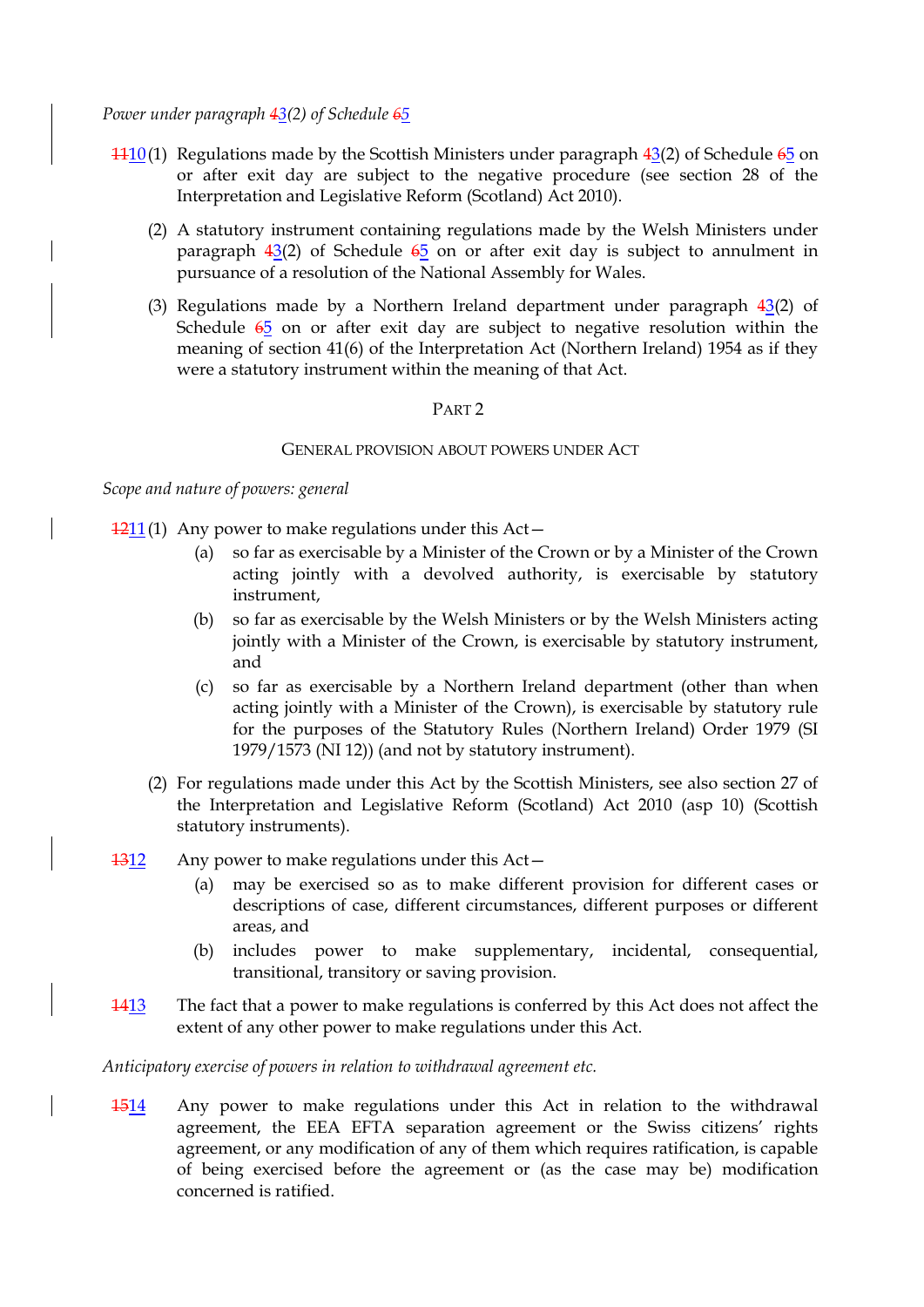### *Scope of appointed day power*

1615 The power of a Minister of the Crown under section  $4042(7)$  to appoint a day includes a power to appoint a time on that day if the Minister considers it appropriate to do so.

## *Hybrid instruments*

 $1716$  If an instrument, or a draft of an instrument, containing regulations under this Act would, apart from this paragraph, be treated as a hybrid instrument for the purposes of the standing orders of either House of Parliament, it is to proceed in that House as if it were not a hybrid instrument.

### *Combinations of instruments*

- 1817(1) Sub-paragraph (2) applies to a statutory instrument containing regulations under this Act which is subject to a procedure before Parliament for the approval of the instrument in draft before it is made or its approval after it is made.
	- (2) The statutory instrument may also include regulations under this Act or another enactment which are made by statutory instrument which is subject to a procedure before Parliament that provides for the annulment of the instrument after it has been made.
	- (3) Where regulations are included as mentioned in sub-paragraph (2), the procedure applicable to the statutory instrument is the procedure mentioned in sub-paragraph (1) and not the procedure mentioned in sub-paragraph (2).
	- (4) Sub-paragraphs (1) to (3) apply in relation to a statutory instrument containing regulations under this Act which is subject to a procedure before the National Assembly for Wales as they apply in relation to a statutory instrument containing regulations under this Act which is subject to a procedure before Parliament but as if the references to Parliament were references to the National Assembly for Wales.
	- (5) Sub-paragraphs (1) to (3) apply in relation to a statutory rule as they apply in relation to a statutory instrument but as if the references to Parliament were references to the Northern Ireland Assembly.
	- (6) Sub-paragraphs (1) to (3) apply in relation to a statutory instrument containing regulations under this Act which is subject to a procedure before the Scottish Parliament, the National Assembly for Wales or the Northern Ireland Assembly as well as a procedure before Parliament as they apply to a statutory instrument containing regulations under this Act which is subject to a procedure before Parliament but as if the references to Parliament were references to Parliament and the Scottish Parliament, the National Assembly for Wales or (as the case may be) the Northern Ireland Assembly.
	- (7) This paragraph does not prevent the inclusion of other regulations in a statutory instrument or statutory rule which contains regulations under this Act (and, accordingly, references in this Schedule to an instrument containing regulations are to be read as references to an instrument containing (whether alone or with other provision) regulations).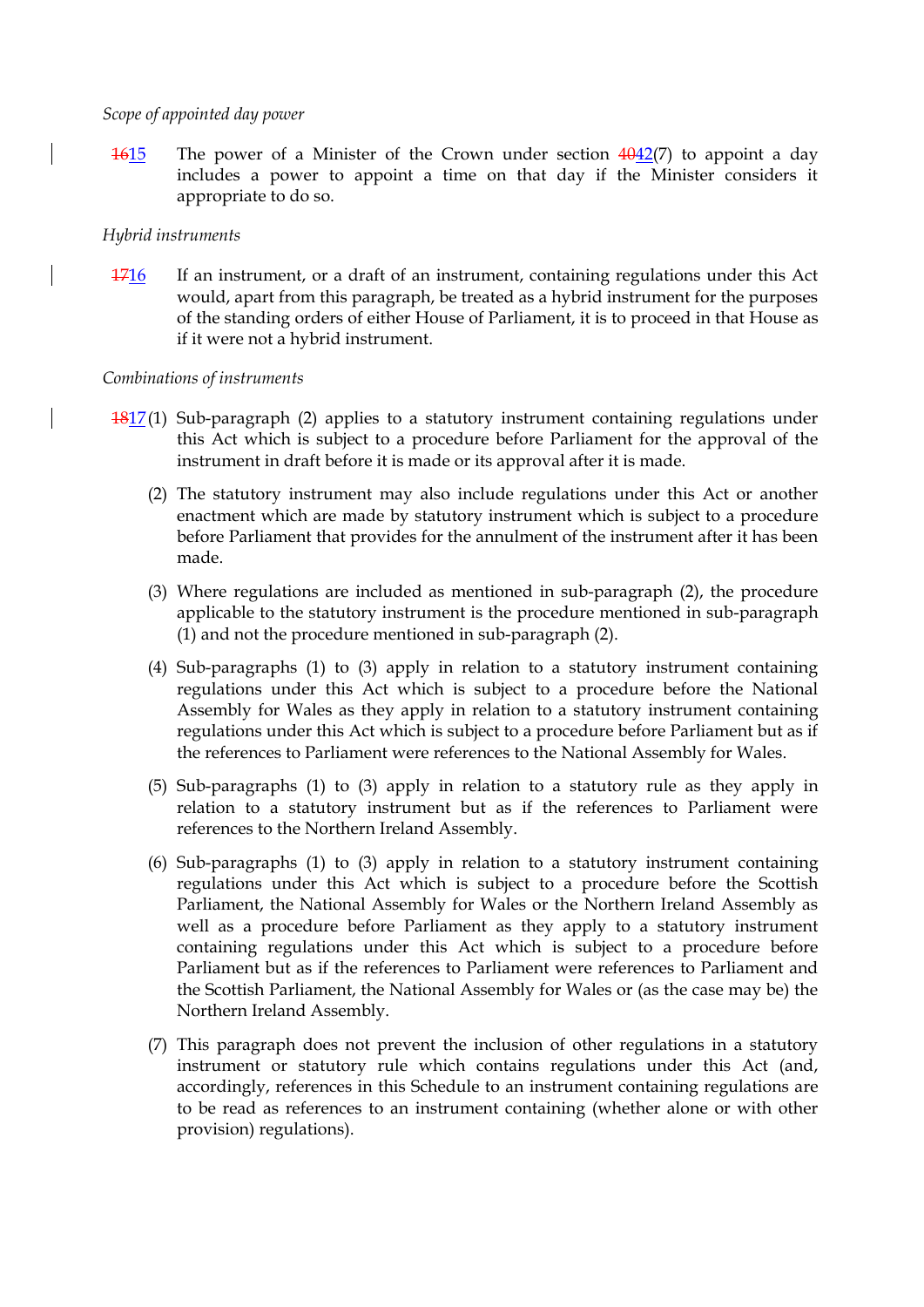## SCHEDULE 65

Section  $\frac{3941}{4}$  and (6)

### CONSEQUENTIAL AND TRANSITIONAL PROVISION ETC.

### PART 1

#### GENERAL CONSEQUENTIAL PROVISION

*Deficiencies or consequential regulations made under EUWA etc.*

*Subordinate legislation with commencement by reference to exit day*

- 1 (1) Any provision in subordinate legislation made before exit day under—
	- (a) any of the following provisions provision of the European Union (Withdrawal) Act 2018—

 $-$  section  $8(1)$ ,

 $(ii)$  section 23(1) (or  $(6)$ ,

(iii) paragraph 1(2)(b) of Schedule 1,

- (iv) Part 1 of Schedule 2,any provision made under any such provision), or
	- (v) paragraph 1 or 7 of Schedule 4, or
- (b) any **relevantother** enactment,

which provides, by reference to exit day (however expressed), for all or part of that or any other subordinate legislation to come into force immediately before exit day, on exit day or at any time after exit day is to be read instead as providing for the subordinate legislation or (as the case may be) the part to come into force immediately before IP completion day, on IP completion day or (as the case may be) at the time concerned after IP completion day.

- (2) Sub-paragraph (1) does not apply so far as it is expressly disapplied by the subordinate legislation that provides as mentioned in that sub-paragraph.
- (3) An appropriate authority may by regulations-specify an enactment as a relevant enactment.

(4) Regulations under sub-paragraph (3) may (among other things)—

- (a) specify an enactment by providing for any enactment falling within a specified description of enactment to be a specified enactment, or
- (b) specify an enactment which is an enactment made under any provision which falls within sub-paragraph (1)(a).

An appropriate authority may by regulations -

- (a) provide for sub-paragraph (1) not to apply to any extent in particular cases or descriptions of case, or
- (b) make different provision in particular cases or descriptions of case to that made by sub-paragraph (1).
- $(64)$  But see paragraphs 2-and 3 for further provision about the power of a devolved authorities authority acting alone to make regulations under sub-paragraph  $(3)$  or  $\blacksquare$ .

 $(5)$ .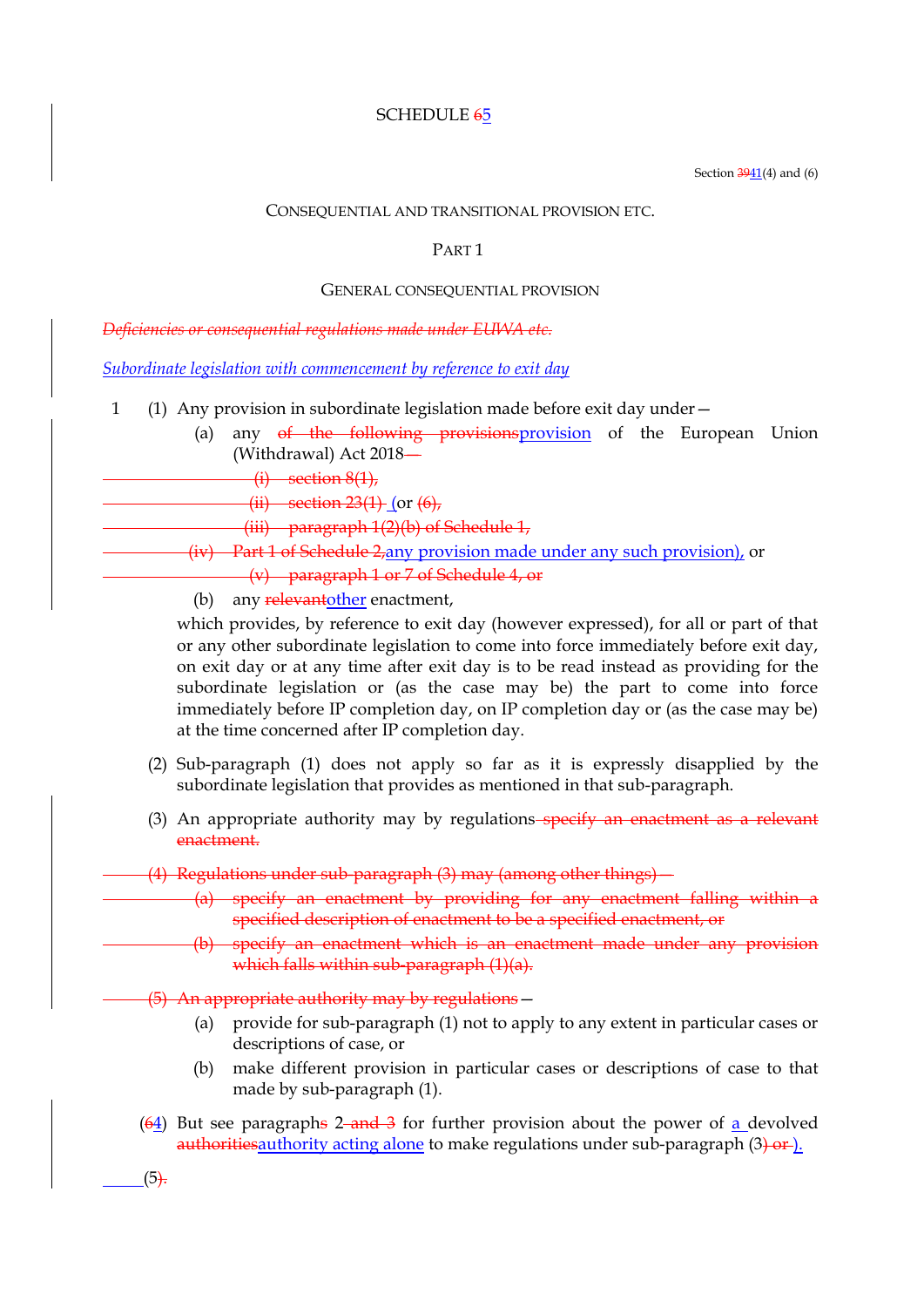- (7) No regulations may be made under sub-paragraph (3)  $\theta$  (5) after the end of the period of one year beginning with IP completion day.
- $(86)$  In this paragraph "appropriate authority" means -
	- (a) a Minister of the Crown,
	- (b) a devolved authority, or
	- (c) a Minister of the Crown acting jointly with a devolved authority.
- (9) In this paragraph and paragraphs 2 and 3 "relevant enactment" means any enactment specified in regulations made under sub-paragraph (3).
- 2 (1) A devolved authority acting alone may only specify a relevant enactment in regulations under paragraph 1(3) so far as the enactment permits the making of subordinate legislation by—
	- (a) the devolved authority acting alone, or
	- (b) another person in circumstances in which it also permits the subordinate legislation to be made by the devolved authority acting alone.
	- (2) Any requirement for consultation with, or the consent of, a Minister of the Crown which would be applicable to the making of the subordinate legislation by the devolved authority acting alone in a case falling within sub-paragraph (1)(a) or (b) is applicable to the making of the regulations under paragraph 1(3) specifying the relevant enactment concerned so far as that requirement would be applicable to the making of subordinate legislation producing the same result as that produced by the specification.
	- $3$  2 (1) No provision may be made by a devolved authority acting alone in regulations under paragraph  $1(53)$  so far as those regulations relate to regulations under section 8(1) of, or Part 1 of Schedule 2 to, the European Union (Withdrawal) Act 2018 unless the result produced by the provision is a result which could have been produced by the devolved authority acting alone in regulations under Part 1 of Schedule 2 to that Act.
		- (2) No provision may be made by a devolved authority acting alone in regulations under paragraph 1(5) so far as those regulations relate to the coming into force of regulations under section 23(1) or  $(6)$  of, or paragraph 1(2)(b) of Schedule 1 to, the European Union (Withdrawal) Act 2018.
		- $(3)$  No2) Subject to this, no provision may be made by a devolved authority acting alone in regulations under paragraph  $1(5)$  so far as those regulations relate to regulations under paragraph 1 or 7 of Schedule 4 to 3) relating to the European Union (Withdrawal) Act 2018 coming into force of all or part of any subordinate legislation unless the result produced by the provision is —
- (a result which could have been produced by the ) the devolved authority acting alone inotherwise than under paragraph 1(3) made the provision for the coming into force of the subordinate legislation or part and either—
	- (i) the regulations underprovide for paragraph  $1$ -or (as the case may be) 7 of Schedule 4(1) not to that Act.apply to the subordinate legislation or part, or
		- $(4)$  No provision may be made by a (ii) the devolved authority acting alone in regulationsotherwise than under paragraph 1(5) so far as those regulations relate to 3) could provide for the subordinate legislation under a relevant enactment unless the result produced by or part to come into force at the provisionsame time as is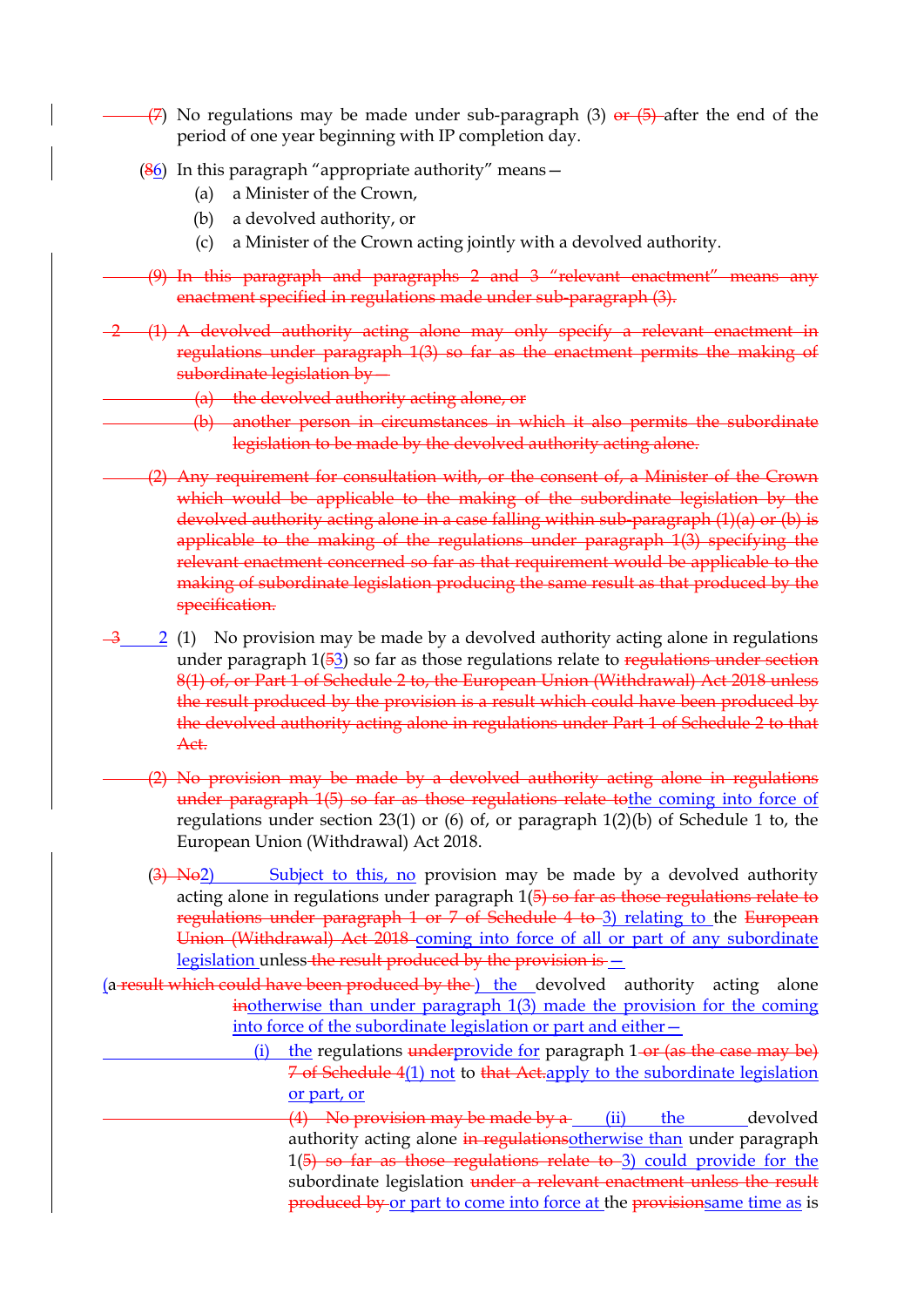a result which could have been produced byprovided for by virtue of the regulations, or

(b) the devolved authority acting alone in subordinate legislation under the relevant enactmentcould make provision corresponding to that made by the subordinate legislation or part and could provide for that provision to come into force at the same time as is provided for by virtue of the regulations.

 $(5)$  Sub (3) Where the test in sub-paragraph  $(6)$  applies where —

- $\frac{f(2)}{a}$  provision or (b) is (to be madeany extent) only met by a devolved authority acting alone in regulations under paragraph 1(5) so far as relating to regulations under section 8(1) of, or Part 1 of Schedule 2 to,with the European Union (Withdrawal) Act 2018, and
	- the result produced by the provision is a result which could only have been produced by the devolved authority acting alone in regulations under Part 1 of Schedule 2 to that Act ifconsent of a Minister of the Crown, the consent of a Minister of the Crown had consented as required by paragraph 5 of that Schedule.
- $(6)$  A corresponding consent is required before the provision is regulations under paragraph 1(3) may be made by the devolved authority acting alone in the regulations under paragraph 1(5)..

(7) Sub-paragraph (8) applies where—

- provision is to be made by a devolved authority acting alone in regulations under paragraph 1(5) so far as relating to regulations under paragraph 1 of Schedule 4 to the European Union (Withdrawal) Act 2018, and
- (b) the result produced by the provision is a result which could only have been produced by the devolved authority acting alone in regulations under paragraph 1 of Schedule 4 to that Act if a Minister of the Crown had consented as required by paragraph 3(2) of that Schedule.
- A corresponding consent is required before the provision is made by the devolved authority acting alone in the regulations under paragraph 1(5).

(9) Sub-paragraph (10) applies where—

- (a) provision is to be made by a devolved authority acting alone in regulations under paragraph 1(5) so far as relating to subordinate legislation under a relevant enactment, and
- (b) the consent of a Minister of the Crown was, or would be, required before the making of any provision to which paragraph 1(1) would otherwise apply.
- (10) A corresponding consent is required before the provision is made by the devolved authority acting alone in the regulations under paragraph 1(5).

(11) Sub-paragraph (12) applies so far as—

- (a) provision is to be made by a devolved authority in regulations under paragraph 1(5) so far as relating to regulations under section 8(1) of, or Part 1 of Schedule 2 to, the European Union (Withdrawal) Act 2018, and
- (b) either—
	- (i) any provision to which paragraph 1(1) would otherwise apply was, or would be, made by a devolved authority acting jointly with a Minister of the Crown in regulations under Part 1 of Schedule 2 to that Act, or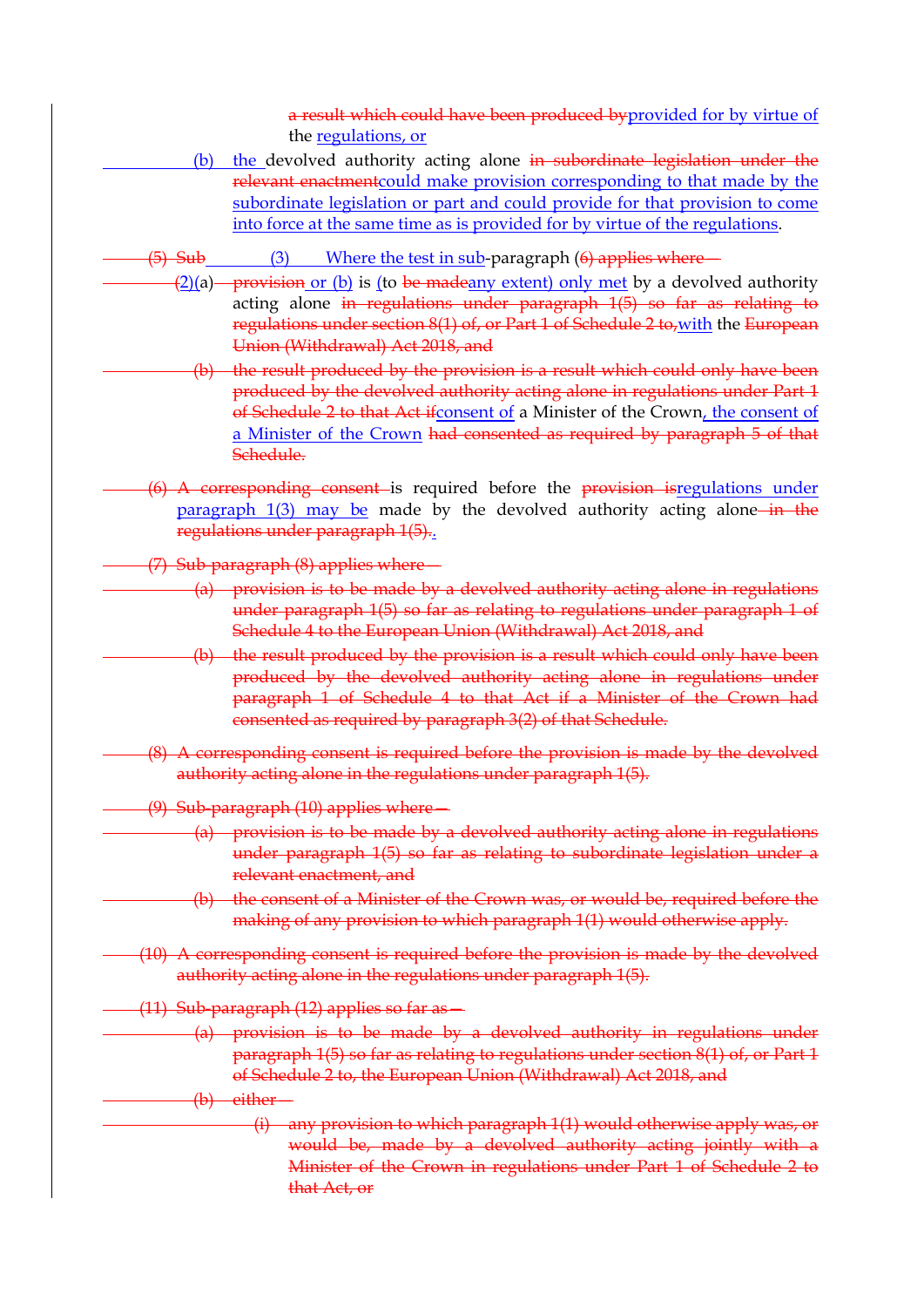- the result produced by the provision mentioned in paragraph (a) is a result which could only have been produced by the devolved authority in regulations under Part 1 of Schedule 2 to that Act if the devolved authority were acting jointly with a Minister of the Crown as required by paragraph 6 of that Schedule.
- (12) The regulations under paragraph 1(5) may only be made by the devolved authority if the devolved authority is acting jointly with a Minister of the Crown.

(13) Sub-paragraph (14) applies so far as—

- provision is to be made by a devolved authority in regulations under paragraph 1(5) so far as relating to subordinate legislation under
	- paragraph 1 of Schedule 4 to the European Union (Withdrawal) Act 2018, or
	- (ii) a relevant enactment, and
- (b) any provision to which paragraph 1(1) would otherwise apply was, or would be, made by a devolved authority acting jointly with a Minister of the Crown in regulations under paragraph 1 of Schedule 4 to that Act or (as the case may be) the relevant enactment.
- (14) The regulations under paragraph 1(5) may only be made by the devolved authority if the devolved authority is acting jointly with a Minister of the Crown.
- $(15 \t(4)$  Except where sub-paragraph  $(6)$ ,  $(8)$  or  $(103)$  applies, no provision may be made under paragraph  $1(53)$  by a devolved authority acting alone unless the devolved authority has consulted a Minister of the Crown.

*Devolved preparatory legislation of a kind mentioned in paragraph 41(3) to (5) of Schedule 8 to EUWA 2018*

- 43 (1) Any provision of primary legislation which—
	- (a) is made before exit day by virtue of any of sub-paragraphs (3) to (5) of paragraph 41 of Schedule 8 to the European Union (Withdrawal) Act 2018, and
	- (b) provides, by reference to exit day (however expressed), for itself or any other provision so made to come into force on exit day or at any time after exit day,

is to be read instead as providing for the provision to come into force on IP completion day or (as the case may be) at that time after IP completion day.

- (2) But a relevant devolved authority may, by regulations and subject to sub-paragraphs (4) to  $(7)$  –
	- (a) provide for sub-paragraph (1) not to apply to any extent in particular cases or descriptions of case,
	- (b) make different provision in particular cases or descriptions of case to that made by sub-paragraph (1), or
	- (c) make such provision as the relevant devolved authority considers appropriate in consequence of sub-paragraph (1) (including provision restating the effect of that sub-paragraph).
- (3) The power to make regulations under sub-paragraph (2) may (among other things) be exercised by modifying any provision made by or under an enactment.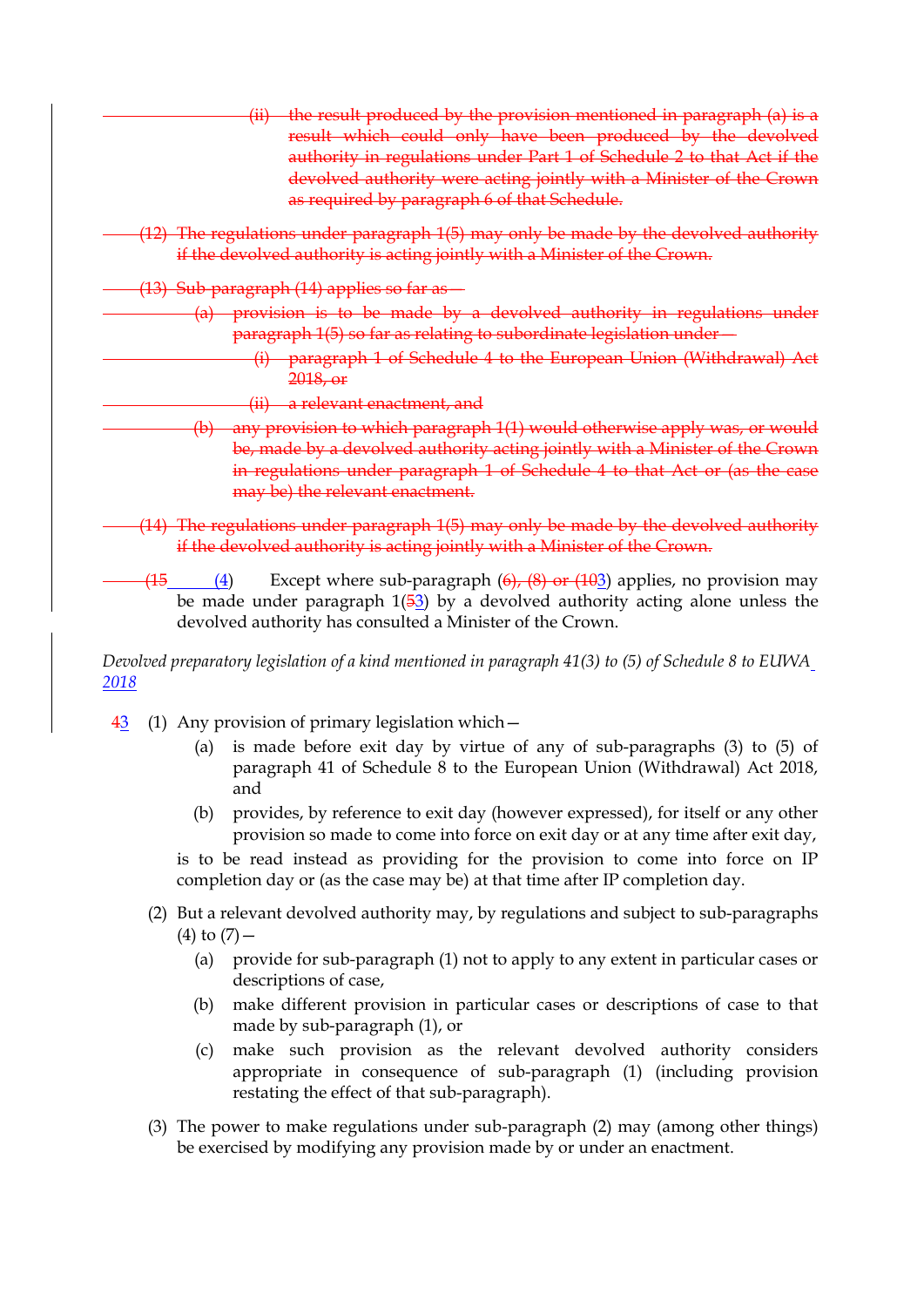- (4) No provision may be made by the Scottish Ministers in regulations under subparagraph (2) unless it would be within the legislative competence of the Scottish Parliament if it were contained in an Act of that Parliament.
- (5) No provision may be made by the Welsh Ministers in regulations under subparagraph (2) unless it would be within the legislative competence of the National Assembly for Wales if it were contained in an Act of the Assembly (including any provision that could be made only with the consent of a Minister of the Crown).
- (6) No provision may be made by a Northern Ireland department in regulations under sub-paragraph (2) unless it would be within the legislative competence of the Northern Ireland Assembly if it were contained in an Act of the Assembly (including any provision that could be made only with the consent of the Secretary of State).
- (7) No regulations may be made under sub-paragraph (2) after the end of the period of one year beginning with IP completion day.
- (8) In this paragraph "relevant devolved authority" means—
	- (a) in relation to any provision of an Act of the Scottish Parliament, the Scottish Ministers,
	- (b) in relation to any provision of an Act of the National Assembly for Wales, the Welsh Ministers, and
	- (c) in relation to any provision of an Act of the Northern Ireland Assembly, a Northern Ireland department.

*Power to make consequential regulations under EUWA 2018*

- 54 (1) The power of a Minister of the Crown under section 23(1) of the European Union (Withdrawal) Act 2018 to make such provision as the Minister considers appropriate in consequence of that Act includes the power to make such provision as the Minister considers appropriate in consequence of that Act as modified, or to be modified, by or under this Act (and references in the Act of 2018 to the power under section 23(1) of that Act are to be read accordingly).
	- (2) Sub-paragraph (1) does not limit the power conferred by section 3941(1) above.
	- (3) The reference in sub-paragraph (1) to any modification by or under this Act of the European Union (Withdrawal) Act 2018 includes a reference to any modification made by or under this Act of a provision of another Act which was inserted into that other Act or otherwise modified by the Act of 2018.

### PART 2

#### SPECIFIC CONSEQUENTIAL PROVISION ETC.

*Interpretation Act (Northern Ireland) 1954 (c. 33 (N.I.))*

- 65 The Interpretation Act (Northern Ireland) 1954 is amended as follows.
- $76$  In section 11 (references in enactments), in subsections (1C), (1D) and (1E), for "exit day" substitute "IP completion day".
- 87 In section 44A (definitions relating to the United Kingdom's withdrawal from the  $EU$ ) —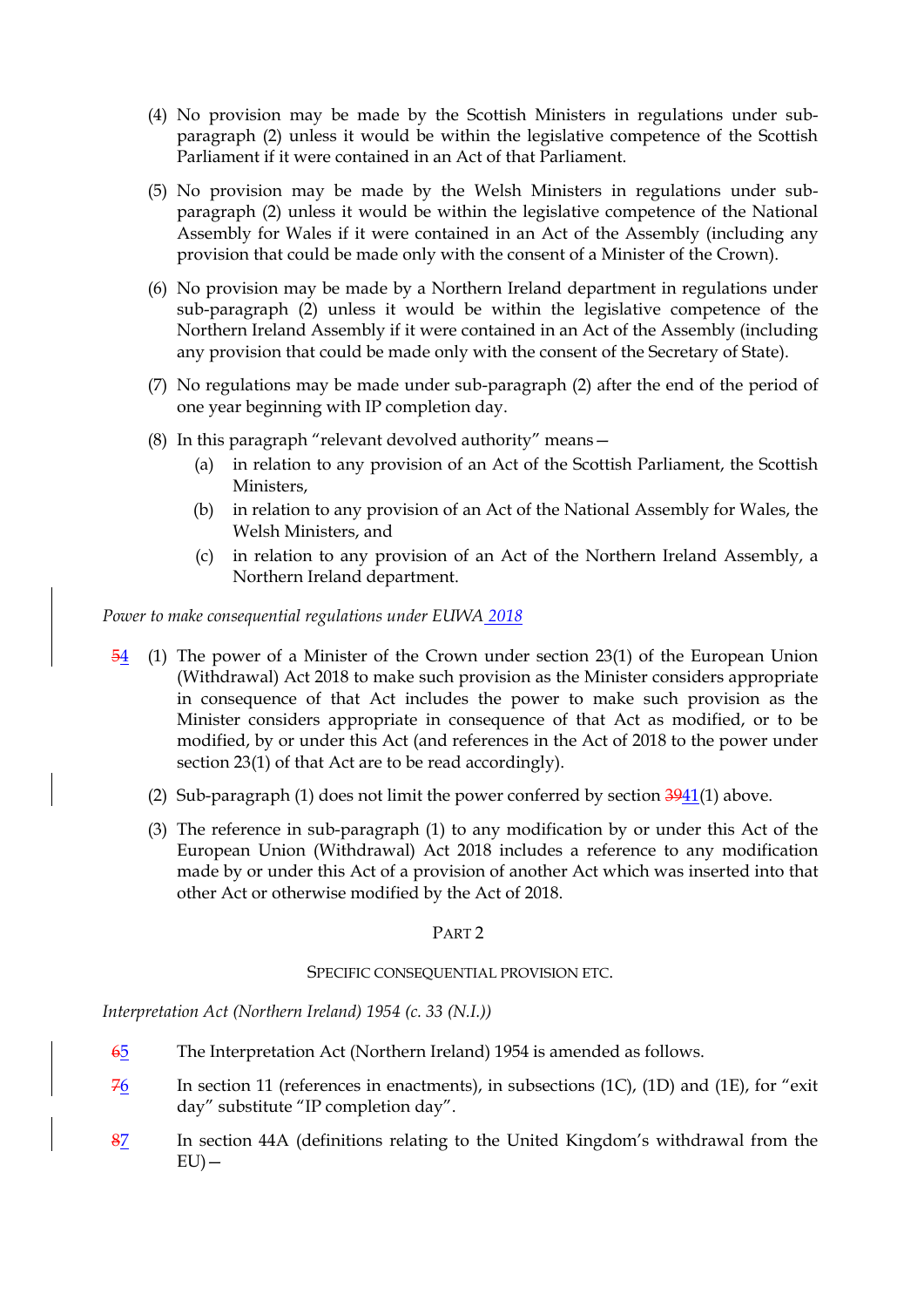(a) before the definition of "exit day" insert—

""EU withdrawal agreement" means the withdrawal agreement within the meaning of the European Union (Withdrawal Agreement) Act 20<del>19</del>20 (see section 3739(1) and (6) of that Act),",

(b) after the definition of "exit day" insert—

""IP completion day" (and related expressions) have the same meaning as in the European Union (Withdrawal Agreement) Act 20<del>1920</del> (see section 3739(1) to (5) of that Act),", and

(c) in the definition of "retained EU obligation" for "exit day" substitute "IP completion day".

*Interpretation Act 1978*

- 98 The Interpretation Act 1978 is amended as follows.
- 109 In section 20(3) (references to other enactments) for "exit day" substitute "IP completion day".
- 1110 In section 21(1) (meaning of "subordinate legislation") for "exit day" substitute "IP completion day".
- $1211$  In section 23ZA(4)(a)(ii) (retained direct EU legislation) for "exit day" substitute "IP completion day".
- 1312 In Schedule 1 (words and expressions defined), under the italic heading "Definitions relating to the EU and the United Kingdom's withdrawal"—
	- (a) before the definition of "exit day" insert—

""EU withdrawal agreement" means the withdrawal agreement within the meaning of the European Union (Withdrawal Agreement) Act  $201920$  (see section  $3739(1)$  and (6) of that Act).",

(b) after the definition of "exit day" insert—

""IP completion day" (and related expressions) have the same meaning as in the European Union (Withdrawal Agreement) Act 201920 (see section 3739(1) to (5) of that Act).",

- (c) in the definition of "retained EU obligation" for "exit day" substitute "IP completion day", and
- (d) in the definition of ""The Treaties" or "the EU Treaties""—
	- (i) for "or EU Treaties," substitute "or EU Treaties as at immediately before IP completion day and", and
	- (ii) for the words from "its repeal" to the end of the definition substitute "IP completion day".

*European Economic Area Act 1993*

- 1413 The European Economic Area Act 1993 is amended as follows.
- $1514$  In section 2 (consistent application of law to the whole of the EEA), in subsections (3)(a) and (3A), for "exit day" substitute "IP completion day".
- 1615 In section 3 (general implementation of the EEA agreement), in subsections (3)(a) and (4A), for "exit day" substitute "IP completion day".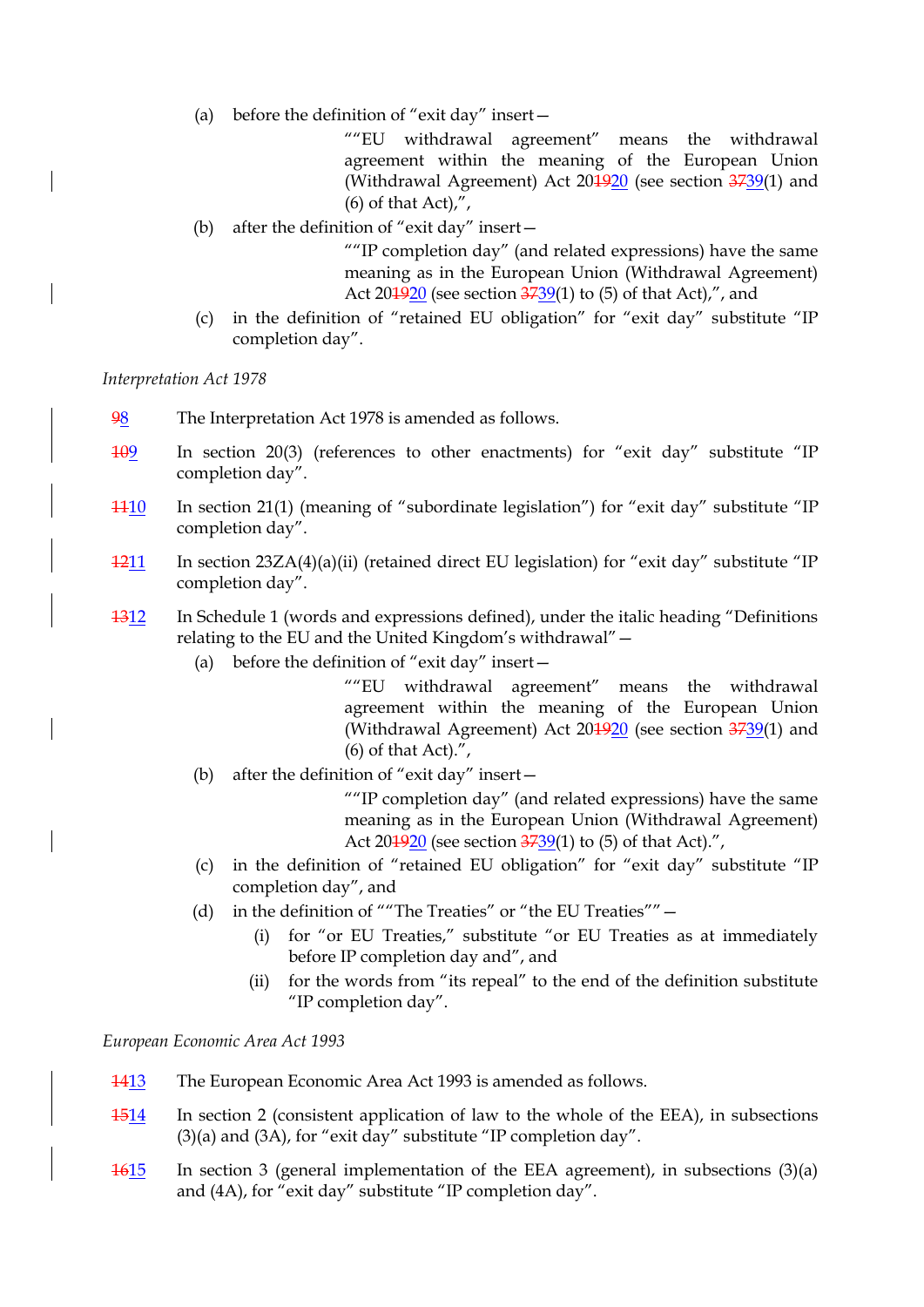1716 In section 6(1) (interpretation), in the definition of "the 1972 Act", for "its repeal by section 1" substitute "it ceases to have effect by virtue of section  $1A(5)$ ".

*Scotland Act 1998*

- 1817 The Scotland Act 1998 is amended as follows.
- 1918 In section 30A(2) (legislative competence: restriction relating to retained EU law) for "exit day" substitute "IP completion day".
- 2019 In section 57(5)(b) (exception to section 57(4)) for "Schedule 2 or 4 to the European Union (Withdrawal) Act 2018" substitute "—
	- (i) Part  $1, \overline{1B}$  or  $21B$  of Schedule 2 to the European Union (Withdrawal) Act 2018 (power to deal with deficiencies arising from withdrawal and certain powers in connection with the EU withdrawal agreement),
	- (ii) Schedule 4 to that Act (powers in connection with fees and charges), or
	- (iii) section 12, 13 or 14 of the European Union (Withdrawal Agreement) Act 201920 (certain powers relating to citizens' rights)".
- 2120(1) Paragraph 1 of Schedule 4 (enactments etc. protected from modification) is amended as follows.
	- (2) In sub-paragraph  $(2)(g)$  for "paragraphs 31 to 35 of Schedule 8 to" substitute "any excluded provision of".
	- (3) After sub-paragraph (2) insert—
		- "(3) For the purposes of sub-paragraph  $(2)(g)$ , the following are excluded provisions of the European Union (Withdrawal) Act 2018—
			- (a) section  $1B(3)$  and  $(4)$ ,
			- (b) sections 8A to 8C,
			- (c) section  $10(3)$  and  $(4)$ ,
			- (d) sections  $13A$  to  $13C$ and  $13B$ ,
			- (e) section 18A and Schedule 5Asections 15A to 15C,
			- (f) Parts 1A to 1C of Schedule 2,
			- (g) paragraphs 8A to  $8H8G$  of Schedule 7, and
			- (h) paragraphs 31 to 35 of Schedule 8."
- 2221 In Part 2 of Schedule 5 (specific reservations), in section C8 (product standards, safety and liability) for "exit day" substitute "IP completion day".

### *Northern Ireland Act 1998*

- 2322 The Northern Ireland Act 1998 is amended as follows.
- 2423 In section 6A(2) (restriction relating to retained EU law) for "exit day" substitute "IP completion day".
- 2524(1) Section 7 (entrenched enactments) is amended as follows.
	- (2) In subsection (1) for "subsection (2A)" substitute "subsections (2A) and (2B)".
	- (3) In subsection (2A) for paragraphs (a) and (b) (but not the word "or" at the end of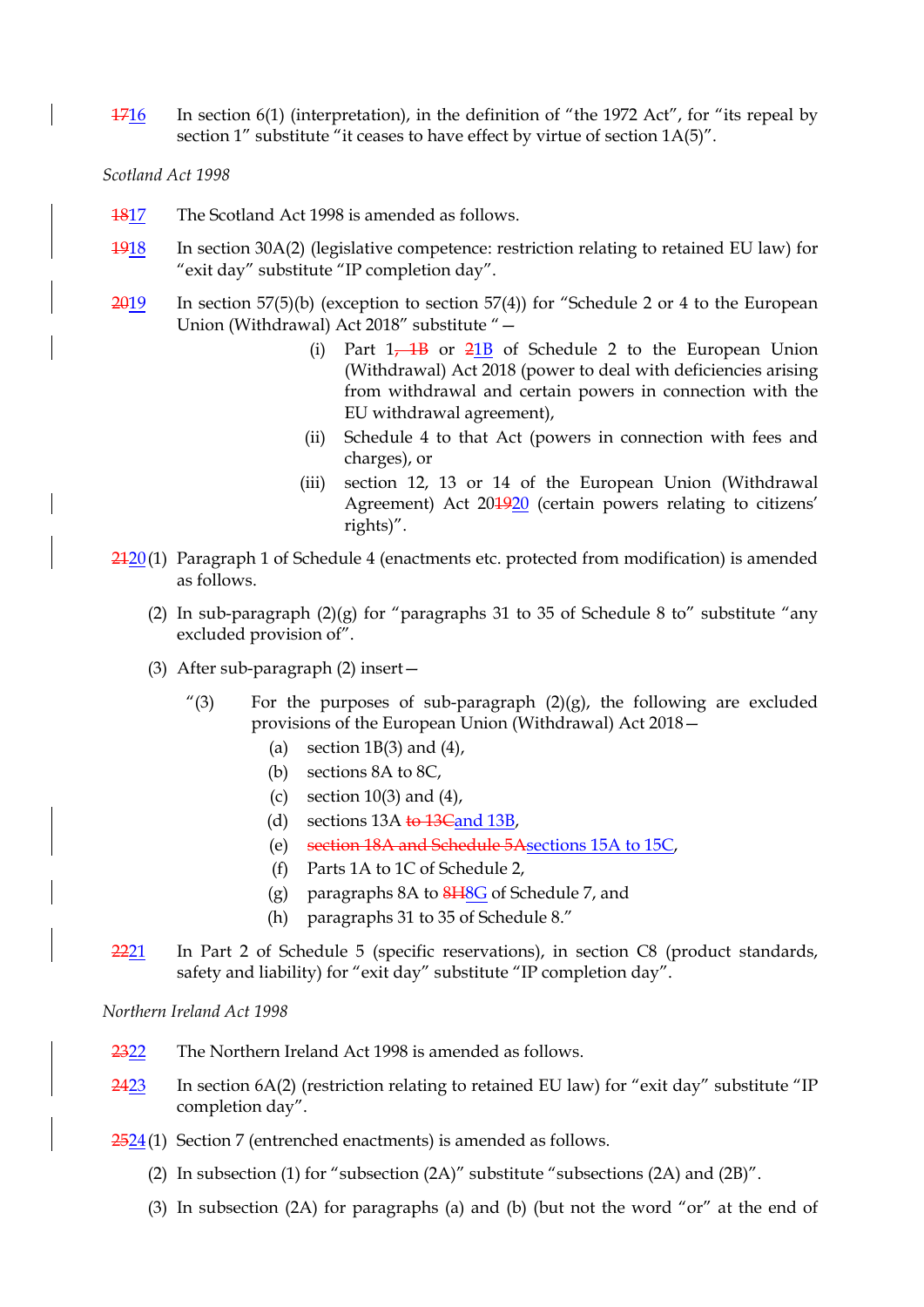paragraph (b)) substitute—

- "(ba) any excluded provision of the European Union (Withdrawal) Act 2018,".
- (4) After subsection (2A) insert—
	- "(2B) For the purposes of subsection (2A)(ba), the following are excluded provisions of the European Union (Withdrawal) Act 2018—
		- (a) section  $1B(3)$  and  $(4)$ ,
		- (b) sections 8A to 8C,
		- (c) section  $10(3)$  and  $(4)$ ,
		- (d) sections  $13A$  to  $13C$ and  $13B$ ,
		- (e) section 18A and Schedule 5Asections 15A to 15C,
		- (f) Parts 1A to 1C of Schedule 2,
		- (g) paragraphs 1(11) and (12), 2(12) and (13) and 8A to  $\frac{8H8G}{8H6}$  of Schedule 7, and
		- (h) paragraphs  $21$  and  $31$  to  $35$  of Schedule 8."
- $2625$  In section 24(4)(b) (exception to section 24(3)) for "Schedule 2 or 4 to the European Union (Withdrawal) Act 2018" substitute "—
	- (i) Part  $1, \overline{1B}$  or  $\overline{21B}$  of Schedule 2 to the European Union (Withdrawal) Act 2018 (power to deal with deficiencies arising from withdrawal and certain powers in connection with the EU withdrawal agreement),
	- (ii) Schedule 4 to that Act (powers in connection with fees and charges), or
	- (iii) section 12, 13 or 14 of the European Union (Withdrawal Agreement) Act 201920 (certain powers relating to citizens' rights)".
- $2726$  In Schedule 3 (reserved matters), in paragraph 38, for "exit day" substitute "IP completion day".

*Government of Wales Act 2006*

- 2827 The Government of Wales Act 2006 is amended as follows.
- $2928$  In section 80(8A)(b) (exception to section 80(8)) for "Schedule 2 or 4 to the European Union (Withdrawal) Act 2018" substitute "—
	- (i) Part  $1, \overline{1B}$  or  $21B$  of Schedule 2 to the European Union (Withdrawal) Act 2018 (power to deal with deficiencies arising from withdrawal and certain powers in connection with the EU withdrawal agreement),
	- (ii) Schedule 4 to that Act (powers in connection with fees and charges), or
	- (iii) section 12, 13 or 14 of the European Union (Withdrawal Agreement) Act 201920 (certain powers relating to citizens' rights)".
- 3029 In section 109A(2) (legislative competence: restriction relating to retained EU law) for "exit day" substitute "IP completion day".
- 3130 In Part 2 of Schedule 7A (specific reservations), in section C7 (product standards, safety and liability), in paragraph 77, for "exit day" substitute "IP completion day".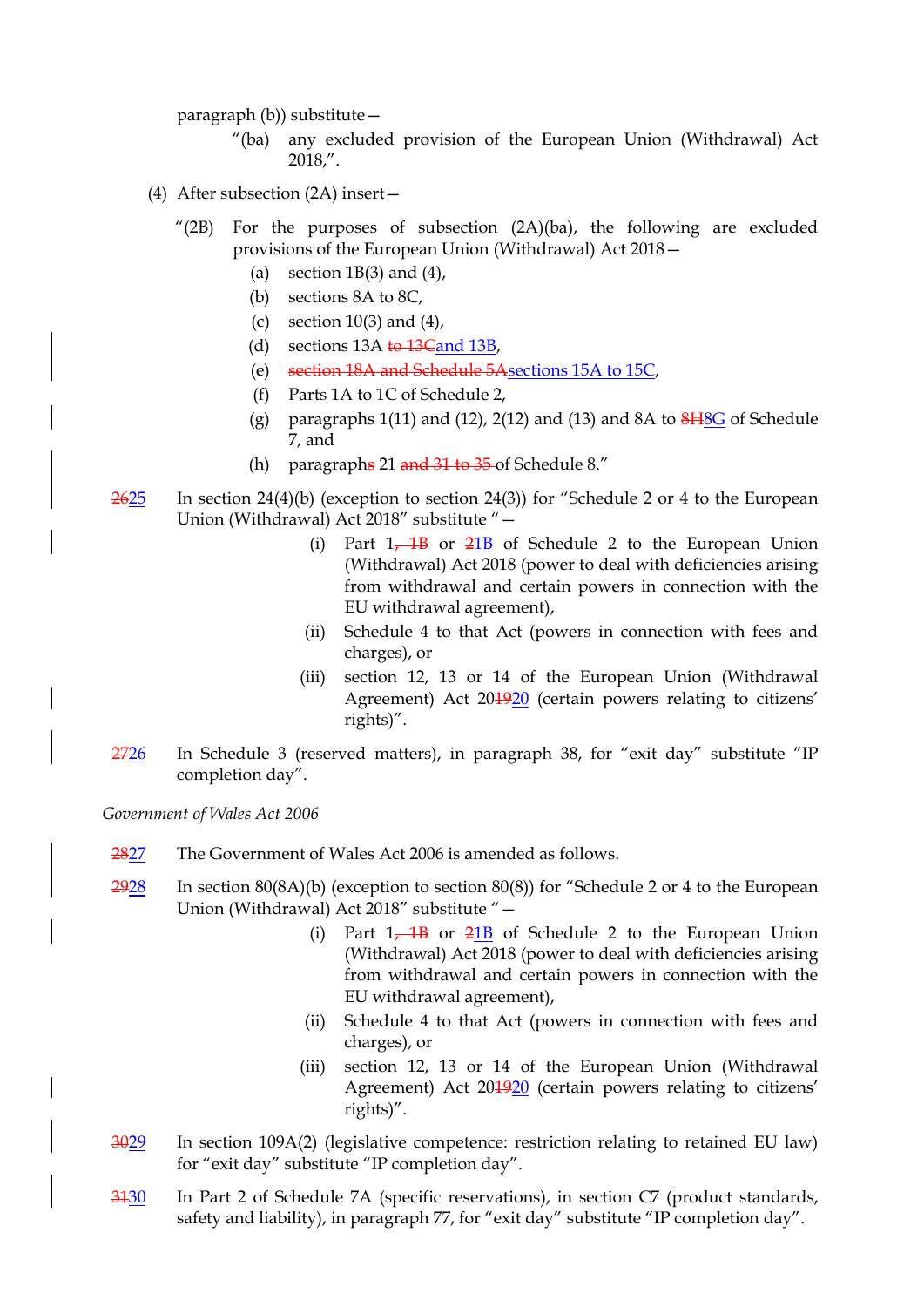- 3231(1) Paragraph 5 of Schedule 7B (protected enactments) is amended as follows.
	- (2) In sub-paragraph (1), in the entry in the table for the European Union (Withdrawal) Act 2018, after "whole Act" insert "other than any excluded provision".
	- (3) After sub-paragraph (1) insert—
		- "(1A) For the purposes of the entry in the table in sub-paragraph  $(1)$  for the European Union (Withdrawal) Act 2018, the following are excluded provisions of that Act—
			- (a) section  $1B(3)$  and  $(4)$ ,
			- (b) sections 8A to 8C,
			- (c) section  $10(3)$  and  $(4)$ ,
			- (d) sections  $13A$  to  $13C$ and  $13B$ ,
			- (e) section 18A and Schedule 5Asections 15A to 15C,
			- (f) Parts 1A to 1C of Schedule 2, and
			- (g) paragraphs 8A to  $8H8G$  of Schedule 7, and
			- (h) paragraphs 31 to 35 of Schedule 8."

*Interpretation and Legislative Reform (Scotland) Act 2010 (asp 10)*

- 3332 The Interpretation and Legislative Reform (Scotland) Act 2010 is amended as follows.
- 3433 In section 1(1)(ba) (application of Part 1 of the Act) for "exit day" substitute "IP completion day".
- 3534 In section 14(3) (references to other legislative provisions) for "exit day", in both places where it appears, substitute "IP completion day".
- 35 In section 30(7) (other instruments laid before the Scottish Parliament) omit "(including that paragraph as applied by paragraph 19(7) of that Schedule)".
- 36 In section 55(2B)(d) (transitional Orders: revocation and savings)—
	- (a) before the definition of "exit day" (and after the italic heading "Definitions relating to EU exit") insert—

""EU withdrawal agreement" means the withdrawal agreement within the meaning of the European Union (Withdrawal Agreement) Act  $20\frac{1920}{1920}$  (see section  $\frac{3739}{1920}$  and (6) of that Act).",

(b) after the definition of "exit day" insert—

""IP completion day" (and related expressions) have the same meaning as in the European Union (Withdrawal Agreement) Act 20<del>19</del>20 (see section 3739(1) to (5) of that Act).",

- (c) in the definition of "retained EU obligation" for "exit day" substitute "IP completion day", and
- (d) in the definition of ""The Treaties" or "the EU Treaties""—
	- (i) for "or EU Treaties," substitute "or EU Treaties as at immediately before IP completion day and", and
	- (ii) for the words from "its repeal" to the end of the definition substitute "IP completion day".
- 37 In Schedule 1 (definitions of words and expressions)—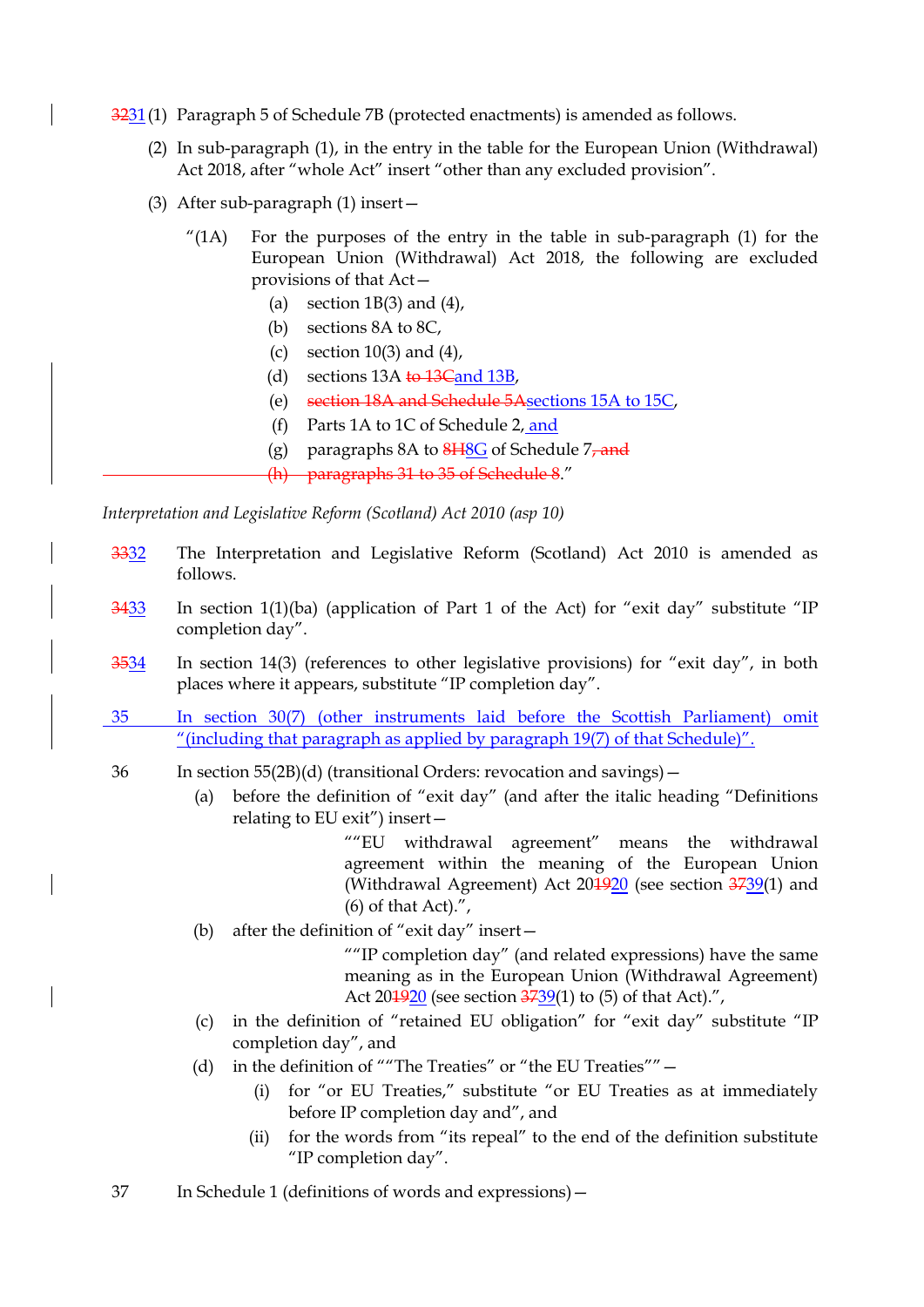- (a) in the definition of "subordinate legislation" for "exit day" substitute "IP completion day",
- (b) before the definition of "exit day" (and after the italic heading "Definitions relating to EU exit") insert—

""EU withdrawal agreement" means the withdrawal agreement within the meaning of the European Union (Withdrawal Agreement) Act 201920 (see section 3739(1) and (6) of that Act).",

(c) after the definition of "exit day" insert—

""IP completion day" (and related expressions) have the same meaning as in the European Union (Withdrawal Agreement) Act 201920 (see section 3739(1) to (5) of that Act).",

- (d) in the definition of "retained EU obligation" for "exit day" substitute "IP completion day",
- (e) in the definition of "EU instrument" omit "(within the meaning of the European Union (Withdrawal) Act 2018 (see section 20(1) of that Act))", and
- (f) in the definition of ""The Treaties" or "the EU Treaties""—
	- (i) for "or EU Treaties," substitute "or EU Treaties as at immediately before IP completion day and", and
	- (ii) for the words from "its repeal" to the end of the definition substitute "IP completion day".

*European Union (Withdrawal) Act 2018*

- 38 The European Union (Withdrawal) Act 2018 is amended as follows.
- 39 In the italic heading before section 2, for "existing EU law" substitute "saved EU law at end of implementation period".
- 40 (1) Section 7 (status of retained EU law) is amended as follows.
	- (2) In subsection (1)(b) for "section 2" substitute "section  $1A(2)$  or  $1B(2)$ ".
	- (3) After subsection (1) insert—
		- " $(1)$  Anything which
			- (a) was, immediately before IP completion day, primary legislation of a particular kind, subordinate legislation of a particular kind or another enactment of a particular kind, and
			- (b) continues to be domestic law on and after IP completion day by virtue of section 2,

continues to be domestic law as an enactment of the same kind."

- (4) In subsection  $(5)$ 
	- (a) in paragraph (a) after " $(3)$ " insert "and  $(7)$ ", and
	- (b) after paragraph (b) insert—
		- "(ba) section 7C (status of case law of European Court etc. in relation to retained EU law which is relevant separation agreement law),".
- (5) In subsection (6) for "exit day", wherever it appears, substitute "IP completion day".
- 41 (1) Section 10 (continuation of North-South co-operation and the prevention of new border arrangements) is amended as follows.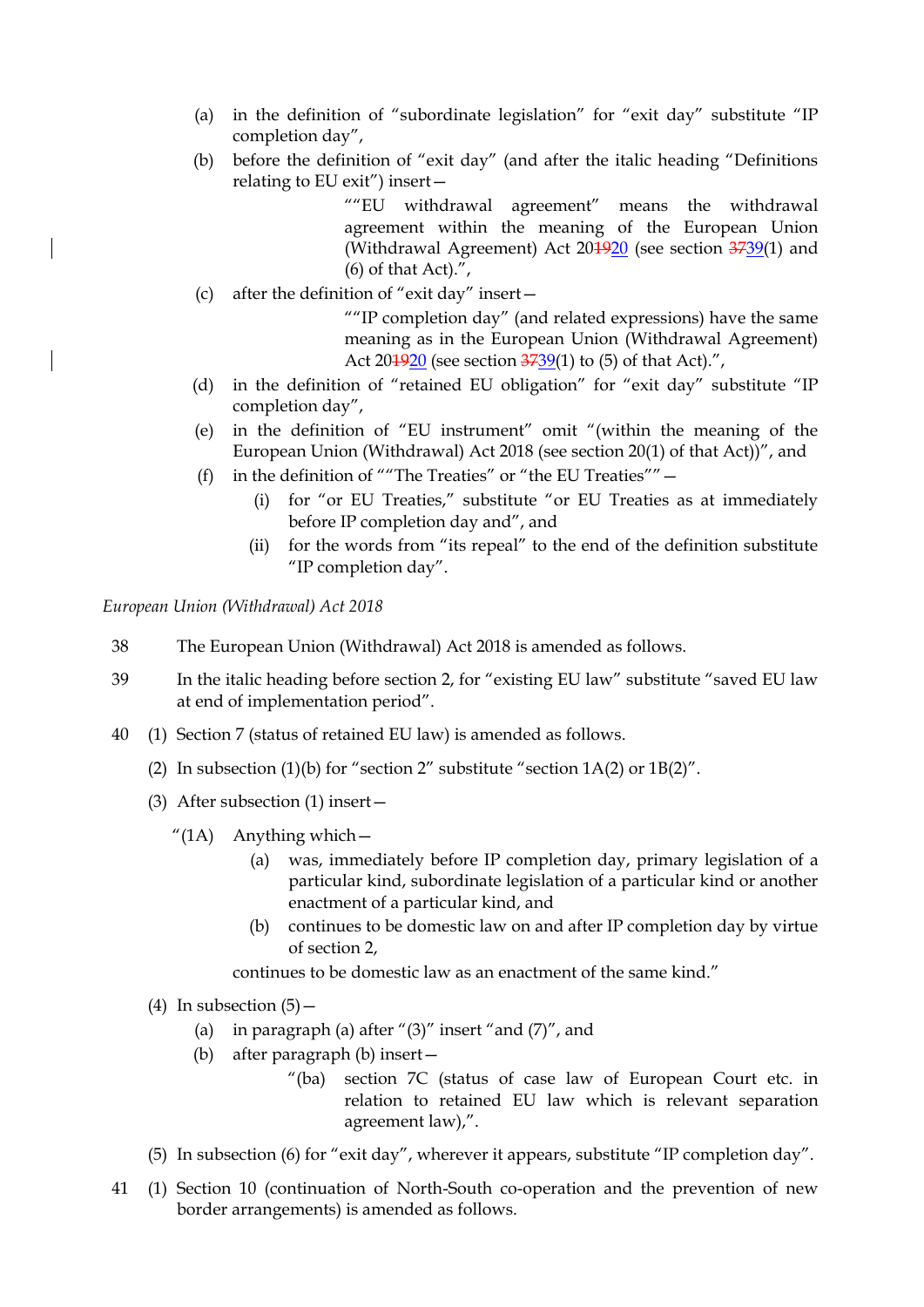- (2) In the heading—
	- (a) for "Continuation of" substitute "Protection for", and
	- (b) omit "the".
- (3) In subsection  $(2)$ <sup>(1)</sup>
	- (a) omit ", 9", and
	- (b) in paragraph (a) omit "(as defined by section 98 of the Northern Ireland Act 1998)".
- 42 In section 11 (powers involving devolved authorities corresponding to sections 8 and 9), in the heading and the text of the section, for "and  $9$ " substitute "to  $8C$ ".
- 43 In the italic cross-heading before section 13, for "approval of outcome of EU negotiations" substitute "oversight of withdrawal".
- In section 19 (future interaction with the law and agencies of the EU) for "exit day", in both places where it appears, substitute "IP completion day".
- 44 (1) Section 20 (interpretation) is amended as follows.
	- (2) In subsection  $(1)$ 
		- (a) after the definition of "Charter of Fundamental Rights" insert—

""Commons sitting day" means a day on which the House of Commons is sitting (and a day is only a day on which the House of Commons is sitting if the House begins to sit on that  $day)$ ;",

- (b) in the definition of "domestic law", in paragraph (a), for "section 3" substitute "sections 3, 7A and 7B",
- (c) in the definition of "enactment", in paragraph (h), for "2" substitute "1B",
- (d) after the definition of "exit day" insert—

""Joint Committee" means the Joint Committee established by Article 164(1) of the withdrawal agreement;

"Lords sitting day" means a day on which the House of Lords is sitting (and a day is only a day on which the House of Lords is sitting if the House begins to sit on that day);",

(e) after the definition of "public authority" insert—

""ratify", whether in relation to the withdrawal agreement or otherwise, has the same meaning as it does for the purposes of Part 2 of the Constitutional Reform and Governance Act 2010 in relation to a treaty (see section 25 of that Act);",

- (f) in the definition of "retained direct EU legislation" for "exit day" substitute "IP completion day",
- (g) in the definition of "subordinate legislation" for "exit day" substitute "IP completion day", and
- (h) omit the definition of "withdrawal agreement".
- (3) After subsection (5) insert—
	- "(5A) In this Act references to anything which continues to be domestic law by virtue of section 1B(2) include—
		- (a) references to anything to which section 1B(2) applies which continues to be domestic law on or after exit day (whether or not it would have done so irrespective of that provision), and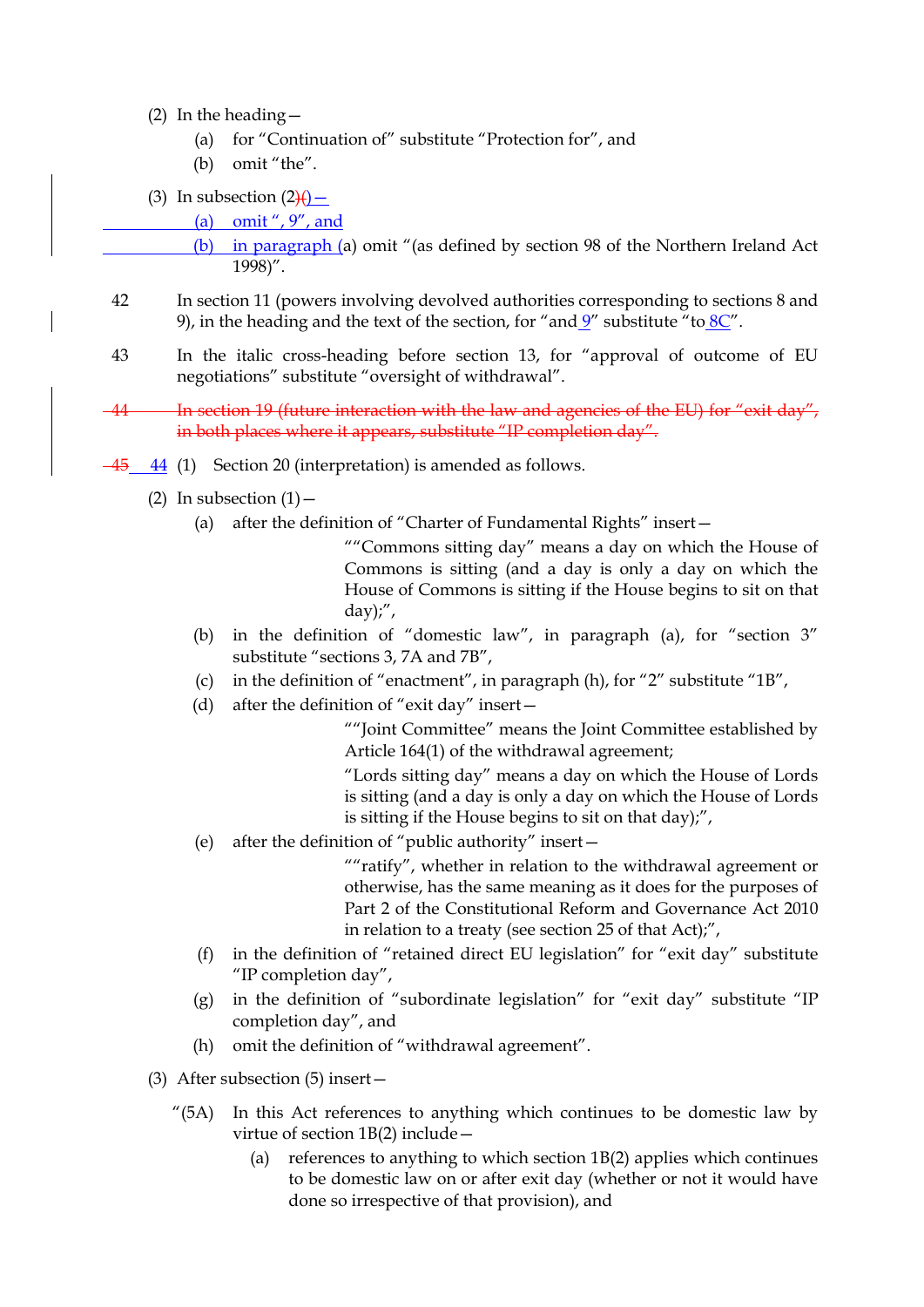- (b) references to anything which continues to be domestic law on or after exit day by virtue of section 1B(2) (as that body of law is added to or otherwise modified by or under this Act or by other domestic law from time to time)."
- (4) In subsection (6) for "exit day" substitute "IP completion day".
- $4645$  In the table in section 21(1) (index of defined expressions)
	- (a) before the entry for "Anything which continues to be domestic law by virtue of section 2" (and after the headings for the table) insert—

| "Anything              |    | which Section<br>be $20(5A)''$ , |
|------------------------|----|----------------------------------|
| continues              | to |                                  |
| domestic law by virtue |    |                                  |
| of section $1B(2)$     |    |                                  |

(b) after the entry for "Charter of Fundamental Rights" insert—

| "Commons sitting day   Section 20(1)", |  |
|----------------------------------------|--|
|                                        |  |

 $\blacksquare$ 

(c) after the entry for "EEA agreement" insert—  $\mathbf{I}$ 

| "EEA EFTA separation   Section |             |
|--------------------------------|-------------|
| agreement                      | $7B(6)''$ , |

(d) after the entry for "EU decision" insert—

| "EU-derived domestic   Section |             |
|--------------------------------|-------------|
| legislation                    | $1B(7)''$ , |

(e) after the entry for "EU regulation" insert—

| "European            | Section    |
|----------------------|------------|
| Communities Act 1972 | 1A(7)(a)'' |

(f) after the entry for "Former Article 34(2)(c) of Treaty on European Union" insert—  $\mathbf{r}$ 

| "Implementation<br>period                      | Section 1A(6)       |
|------------------------------------------------|---------------------|
| IP completion day (and<br>related expressions) | Section 1A(6)       |
| <b>Joint Committee</b>                         | Section 20(1)       |
| Lords sitting day                              | Section $20(1)''$ , |

(g) after the entry for "Operative (in relation to direct EU legislation)" insert—

| "Part (of withdrawal   Section |            |  |                                 |
|--------------------------------|------------|--|---------------------------------|
|                                |            |  | agreement or EEA $1A(7)(b)''$ , |
| <b>EFTA</b>                    | separation |  |                                 |
| agreement)                     |            |  |                                 |

(h) after the entry for "Public authority in the United Kingdom (however expressed)" insert—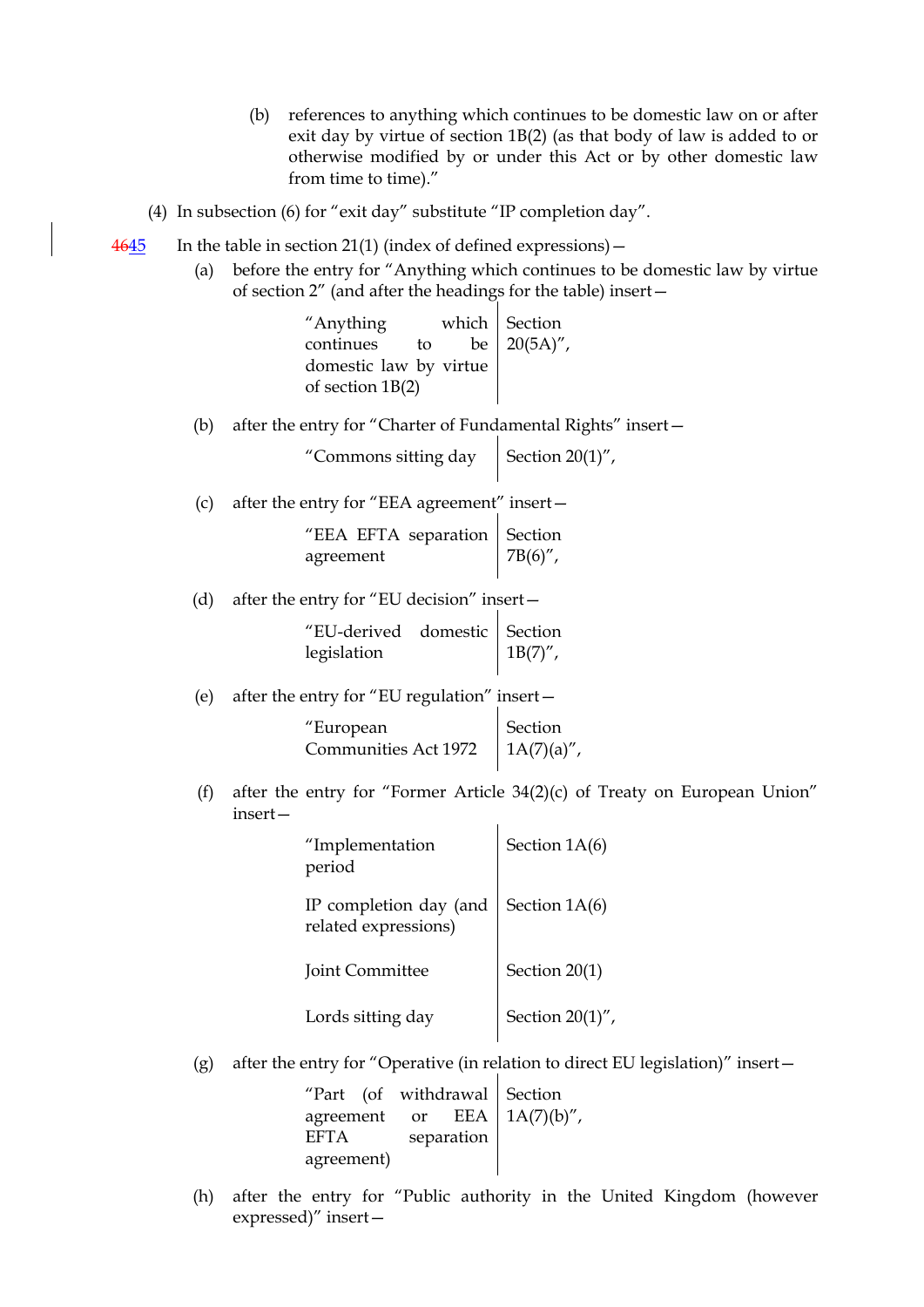|               | "Qualifying Northern   Section $8C(6)$ |
|---------------|----------------------------------------|
| Ireland goods |                                        |
|               |                                        |
| Ratify        | Section $20(1)''$ ,                    |

(i) after the entry for "relevant criminal offence" insert—

| "Relevant     | separation   Section |             |
|---------------|----------------------|-------------|
| agreement law |                      | $7C(3)''$ , |

(j) after the entry for "subordinate legislation" insert—

|           | "Swiss citizens' rights   Section |                    |
|-----------|-----------------------------------|--------------------|
| agreement |                                   | $\mid$ 7B(6)", and |

(k) in the entry for "Withdrawal agreement" for "Section 20(1)" substitute "Section 1A(6)".

4746(1) Section 23 (consequential and transitional provision) is amended as follows.

- (2) In subsection (3) for "the end of the Session in which this Act is passed" substitute "IP completion day".
- (3) In subsection (4) for "exit day" substitute "IP completion day".
- (4) In subsection (6) after "exit day" insert "or IP completion day".

4847(1) Schedule 4 (powers in connection with fees and charges) is amended as follows.

(2) In paragraph 1(1) omit paragraph (b) and the word "or" before it.

(3) *In paragraph 5(1) for "exit day" substitute "IP completion day".*

- (34) In paragraph 6 for "section 8 or 9" substitute "sections 8 to 98C".
- (45) In paragraph 8(a) for "the repeal of that section by section 1" substitute "IP completion day".
- (56) In paragraph 11 for "section 8 or 9" substitute "sections 8 to 98C".
- 4948(1) Schedule 5 (publication and rules of evidence) is amended as follows.
	- (2) In paragraphs  $1(1)(a)$  and  $(5)(a)$  and  $(b)$  and  $2(1)$  for "exit day" substitute "IP completion day".
	- (3) In paragraph 3—
		- (a) in sub-paragraph  $(1)$  -
			- (i) for ", for the purpose of interpreting retained EU law in legal proceedings," substitute "in legal proceedings", and
			- (ii) omit "for that purpose", and
		- (b) in sub-paragraph (2) omit the definition of "interpreting retained EU law".
	- (4) In paragraph 4—
		- (a) in sub-paragraph (4) for "the end of the Session in which this Act is passed" substitute "IP completion day", and
		- (b) in sub-paragraph (5)—
			- (i) after paragraph (c) but before the "and" at the end of that paragraph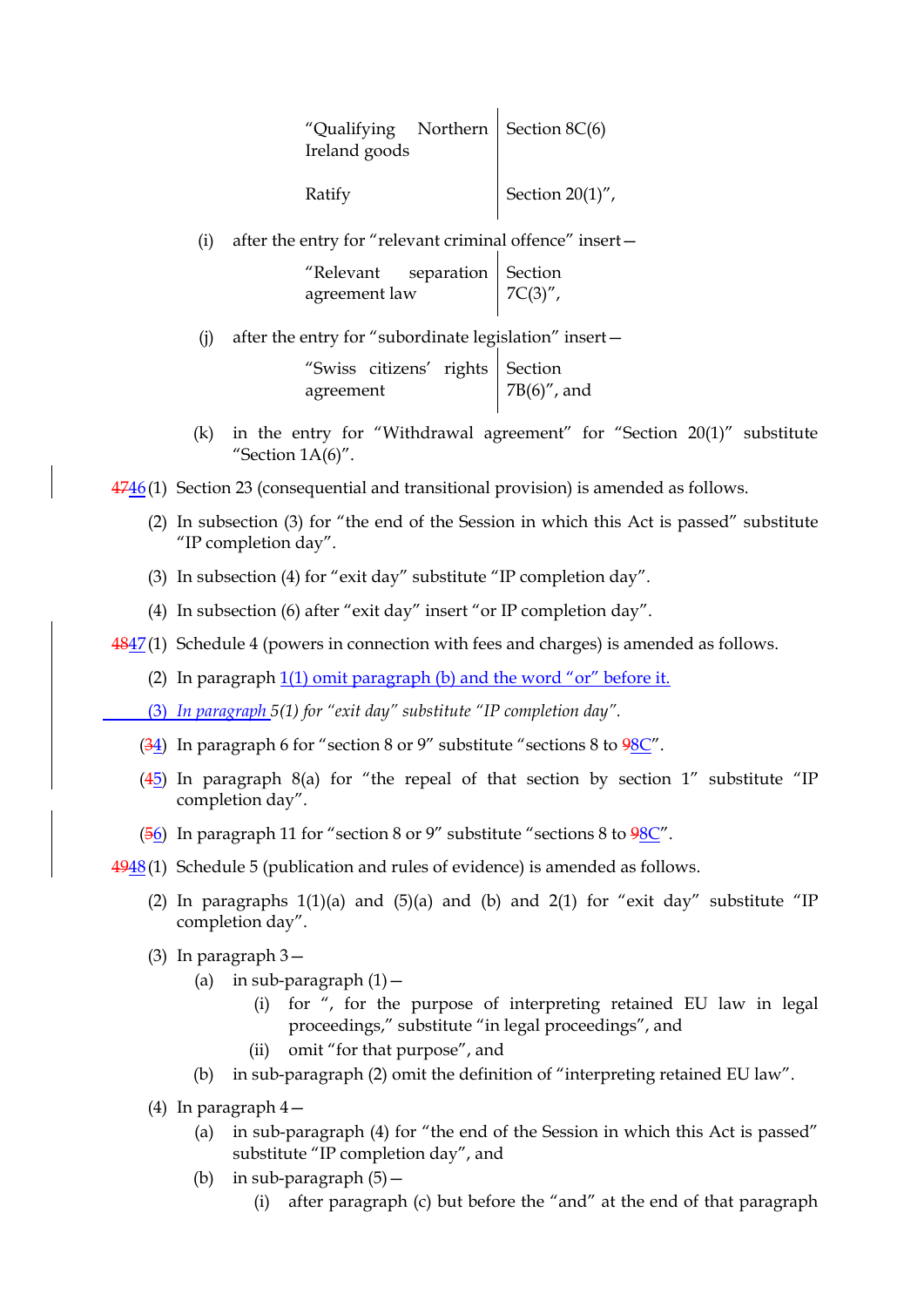insert—

- $''$ (ca) the EEA EFTA separation agreement,
- (cb) the Swiss citizens' rights agreement,
- (cc) the withdrawal agreement $\frac{n}{n}$ , and
- (ii) in paragraph (d) for "or  $(c)$ " substitute ",  $(c)$ ,  $(ca)$ ,  $(cb)$  or  $(cc)$ ".
- 5049(1) Schedule 6 (instruments which are exempt EU instruments) is amended as follows.
	- (2) Omit paragraphs 1(1), 2 and 4.
	- (3) In paragraph 3—
		- (a) omit "or EU regulation" in paragraph (a), and
		- (b) omit paragraph (b) and the word "or" before it.
- 5150 In Part 1 of Schedule 7 (scrutiny of powers to deal with deficiencies)—
	- (a) in paragraph 2(17), for "and  $(15)$ " substitute "to  $(16)$ ", and
	- (b) in paragraph 3(11), omit paragraphs (b) and (c) and the words after paragraph  $(c)$ .
	- $\overline{52}$  (c) omit paragraph 4(9),
	- (d) omit paragraph 6(7),
		- (e) omit paragraph 7(9), and
		- (f) omit paragraph 8(7).
- 51 After Part 1 of Schedule 7 insert—

# "PART 1A

SCRUTINY OF SPECIFIC POWERS RELATING TO WITHDRAWAL AGREEMENT ETC.

*Powers in connection with Part 4 of the withdrawal agreement*

- 8A A statutory instrument containing regulations under section 1A(3)(a)(ii) may not be made unless a draft of the instrument has been laid before, and approved by a resolution of, each House of Parliament.
- 8B (1) A statutory instrument containing regulations under section 8A which amend, repeal or revoke—
	- (a) primary legislation, or
	- (b) retained direct principal EU legislation,

may not be made unless a draft of the instrument has been laid before, and approved by a resolution of, each House of Parliament.

- (2) Any other statutory instrument containing regulations under section 8A is subject to annulment in pursuance of a resolution of either House of Parliament.
- (3) Regulations under Part 1A of Schedule 2 of the Scottish Ministers acting alone which amend, repeal or revoke—
	- (a) primary legislation, or
	- (b) retained direct principal EU legislation,

are subject to the affirmative procedure (see section 29 of the Interpretation and Legislative Reform (Scotland) Act 2010 (asp 10)).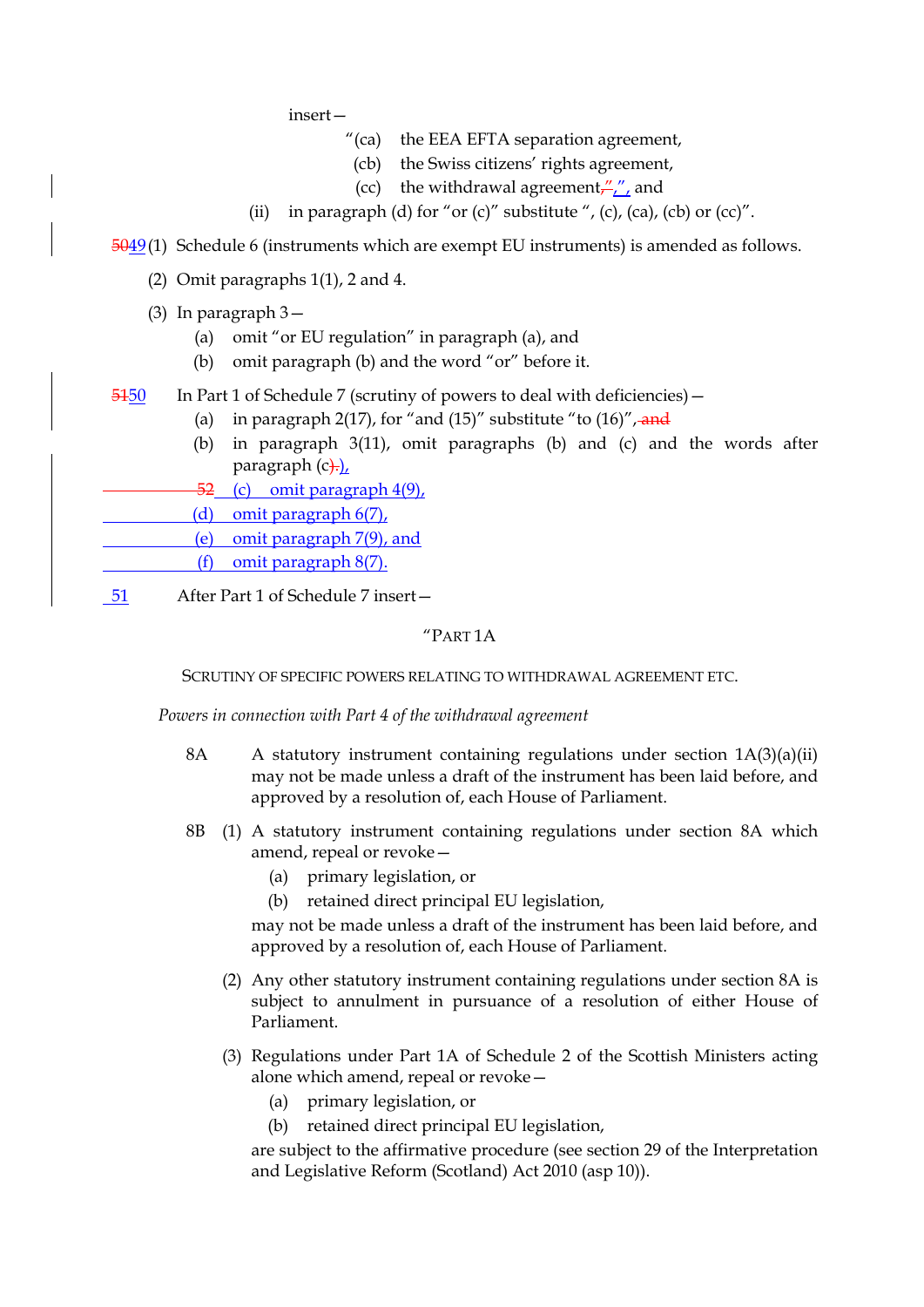- (4) Any other regulations under Part 1A of Schedule 2 of the Scottish Ministers acting alone are subject to the negative procedure (see section 28 of the Interpretation and Legislative Reform (Scotland) Act 2010).
- (5) A statutory instrument containing regulations under Part 1A of Schedule 2 of the Welsh Ministers acting alone which amend, repeal or revoke—
	- (a) primary legislation, or
	- (b) retained direct principal EU legislation,

may not be made unless a draft of the instrument has been laid before, and approved by a resolution of, the National Assembly for Wales.

- (6) Any other statutory instrument containing regulations under Part 1A of Schedule 2 of the Welsh Ministers acting alone is subject to annulment in pursuance of a resolution of the National Assembly for Wales.
- (7) Regulations under Part 1A of Schedule 2 of a Northern Ireland department acting alone which amend, repeal or revoke—
	- (a) primary legislation, or
	- (b) retained direct principal EU legislation,

may not be made unless a draft of the regulations has been laid before, and approved by a resolution of, the Northern Ireland Assembly.

- (8) Any other regulations under Part 1A of Schedule 2 of a Northern Ireland department acting alone are subject to negative resolution within the meaning of section 41(6) of the Interpretation Act (Northern Ireland) 1954 as if they were a statutory instrument within the meaning of that Act.
- 8C (1) This paragraph applies to regulations under Part 1A of Schedule 2 of a Minister of the Crown acting jointly with a devolved authority.
	- (2) The procedure provided for by sub-paragraph (3) or (4) applies in relation to regulations to which this paragraph applies as well as any other procedure provided for by this paragraph which is applicable in relation to the regulations concerned.
	- (3) A statutory instrument containing regulations to which this paragraph applies which amend, repeal or revoke—
		- (a) primary legislation, or
		- (b) retained direct principal EU legislation,

may not be made unless a draft of the instrument has been laid before, and approved by a resolution of, each House of Parliament.

- (4) Any other statutory instrument containing regulations to which this paragraph applies is subject to annulment in pursuance of a resolution of either House of Parliament.
- (5) Regulations to which this paragraph applies which are made jointly with the Scottish Ministers and amend, repeal or revoke—
	- (a) primary legislation, or
	- (b) retained direct principal EU legislation,

are subject to the affirmative procedure.

(6) Any other regulations to which this paragraph applies which are made jointly with the Scottish Ministers are subject to the negative procedure.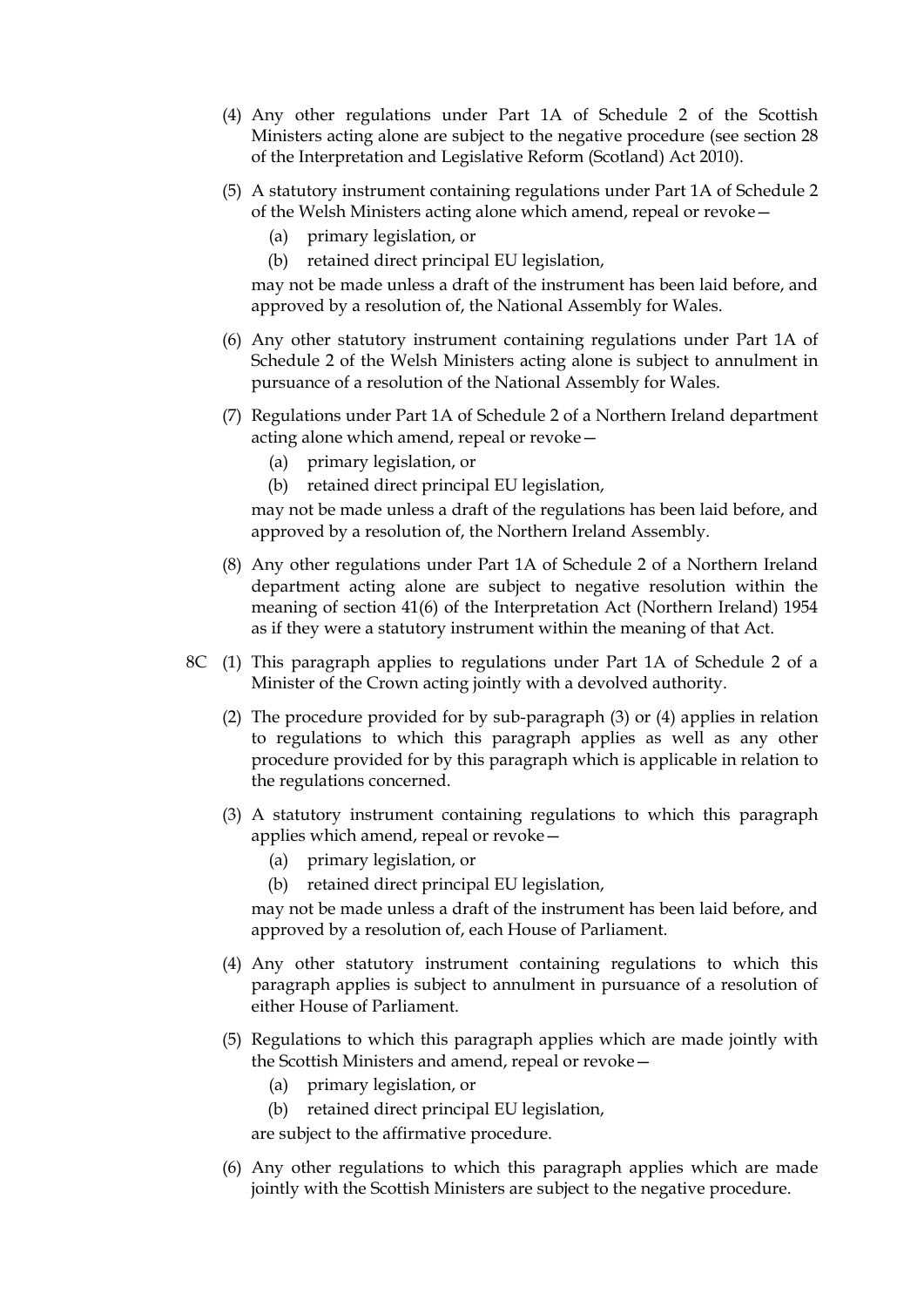- (7) Section 29 of the Interpretation and Legislative Reform (Scotland) Act 2010 (affirmative procedure) applies in relation to regulations to which subparagraph (5) applies as it applies in relation to devolved subordinate legislation (within the meaning of Part 2 of that Act) which is subject to the affirmative procedure (but as if references to a Scottish statutory instrument were references to a statutory instrument).
- (8) Sections 28(2), (3) and (8) and 31 of the Interpretation and Legislative Reform (Scotland) Act 2010 (negative procedure etc.) apply in relation to regulations to which sub-paragraph (6) applies as they apply in relation to devolved subordinate legislation (within the meaning of Part 2 of that Act) which is subject to the negative procedure (but as if references to a Scottish statutory instrument were references to a statutory instrument).
- (9) Section 32 of the Interpretation and Legislative Reform (Scotland) Act 2010 (laying) applies in relation to the laying before the Scottish Parliament of a statutory instrument containing regulations to which sub-paragraph (5) or (6) applies as it applies in relation to the laying before that Parliament of a Scottish statutory instrument (within the meaning of Part 2 of that Act).
- (10) A statutory instrument containing regulations to which this paragraph applies which are made jointly with the Welsh Ministers and amend, repeal or revoke—
	- (a) primary legislation, or
	- (b) retained direct principal EU legislation,

may not be made unless a draft of the instrument has been laid before, and approved by a resolution of, the National Assembly for Wales.

- (11) Any other statutory instrument containing regulations to which this paragraph applies which are made jointly with the Welsh Ministers is subject to annulment in pursuance of a resolution of the National Assembly for Wales.
- (12) Regulations to which this paragraph applies which are made jointly with a Northern Ireland department and amend, repeal or revoke—
	- (a) primary legislation, or
	- (b) retained direct principal EU legislation,

may not be made unless a draft of the regulations has been laid before, and approved by a resolution of, the Northern Ireland Assembly.

- (13) Any other regulations to which this paragraph applies which are made jointly with a Northern Ireland department are subject to negative resolution within the meaning of section 41(6) of the Interpretation Act (Northern Ireland) 1954 as if they were a statutory instrument within the meaning of that Act.
- (14) If in accordance with sub-paragraph  $(4)$ ,  $(6)$ ,  $(11)$  or  $(13)$  -
	- (a) either House of Parliament resolves that an address be presented to Her Majesty praying that an instrument be annulled, or
	- (b) a relevant devolved legislature resolves that an instrument be annulled,

nothing further is to be done under the instrument after the date of the resolution and Her Majesty may by Order in Council revoke the instrument.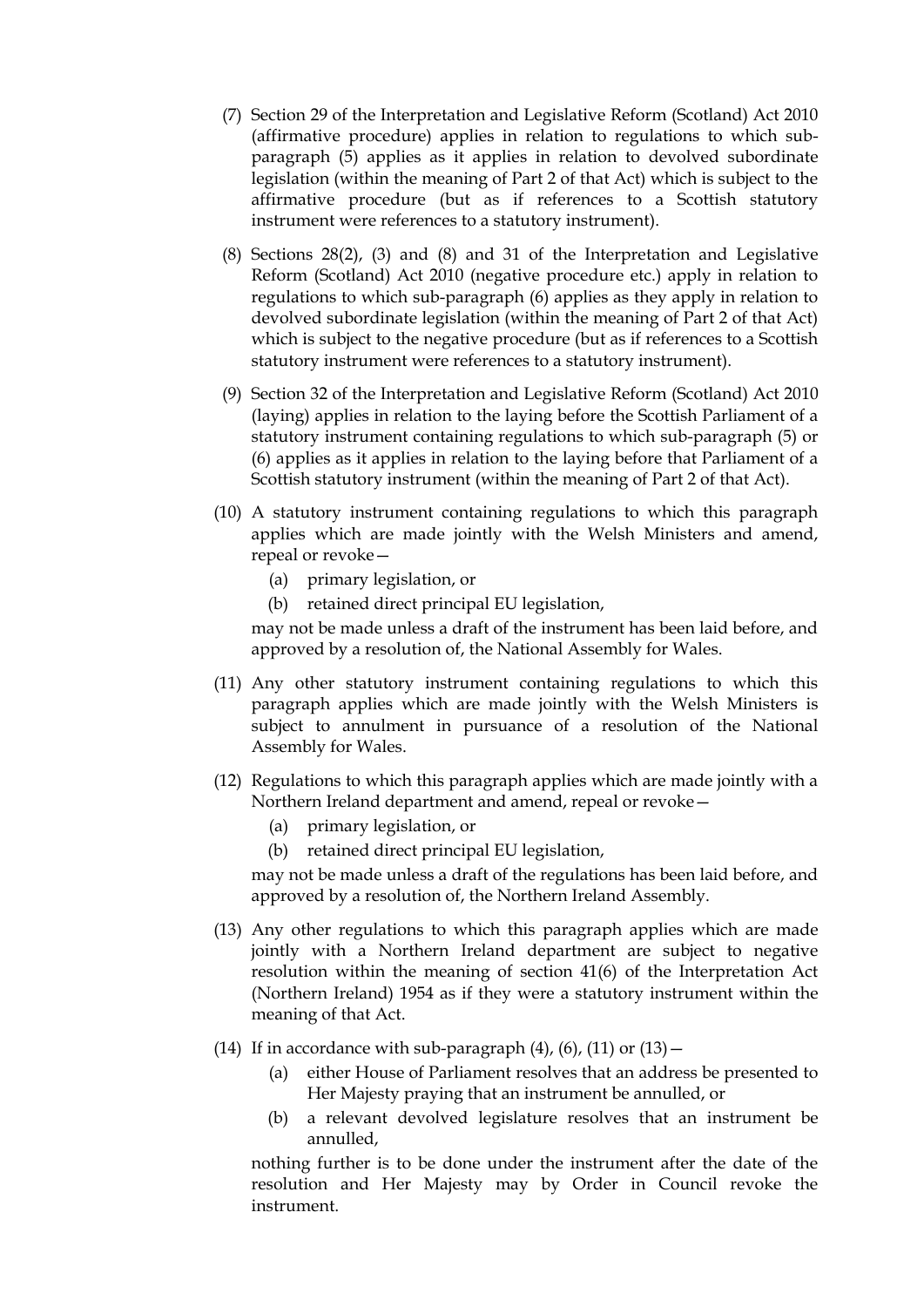- (15) In sub-paragraph (14) "relevant devolved legislature" means—
	- (a) in the case of regulations made jointly with the Scottish Ministers, the Scottish Parliament,
	- (b) in the case of regulations made jointly with the Welsh Ministers, the National Assembly for Wales, and
	- (c) in the case of regulations made jointly with a Northern Ireland department, the Northern Ireland Assembly.
- (16) Sub-paragraph (14) does not affect the validity of anything previously done under the instrument or prevent the making of a new instrument.
- (17) Sub-paragraphs (14) to (16) apply in place of provision made by any other enactment about the effect of such a resolution.

*Powers in connection with other separation issues in the withdrawal agreement etc.*

- 8D (1) A statutory instrument containing regulations under section 8B which amend, repeal or revoke—
	- (a) primary legislation, or
	- (b) retained direct principal EU legislation,

may not be made unless a draft of the instrument has been laid before, and approved by a resolution of, each House of Parliament.

- (2) Any other statutory instrument containing regulations under section 8B is subject to annulment in pursuance of a resolution of either House of Parliament.
- (3) Regulations under Part 1B of Schedule 2 of the Scottish Ministers acting alone which amend, repeal or revoke—
	- (a) primary legislation, or
	- (b) retained direct principal EU legislation,

are subject to the affirmative procedure (see section 29 of the Interpretation and Legislative Reform (Scotland) Act 2010).

- (4) Any other regulations under Part 1B of Schedule 2 of the Scottish Ministers acting alone are subject to the negative procedure (see section 28 of the Interpretation and Legislative Reform (Scotland) Act 2010).
- (5) A statutory instrument containing regulations under Part 1B of Schedule 2 of the Welsh Ministers acting alone which amend, repeal or revoke—
	- (a) primary legislation, or
	- (b) retained direct principal EU legislation,

may not be made unless a draft of the instrument has been laid before, and approved by a resolution of, the National Assembly for Wales.

- (6) Any other statutory instrument containing regulations under Part 1B of Schedule 2 of the Welsh Ministers acting alone is subject to annulment in pursuance of a resolution of the National Assembly for Wales.
- (7) Regulations under Part 1B of Schedule 2 of a Northern Ireland department acting alone which amend, repeal or revoke—
	- (a) primary legislation, or
	- (b) retained direct principal EU legislation,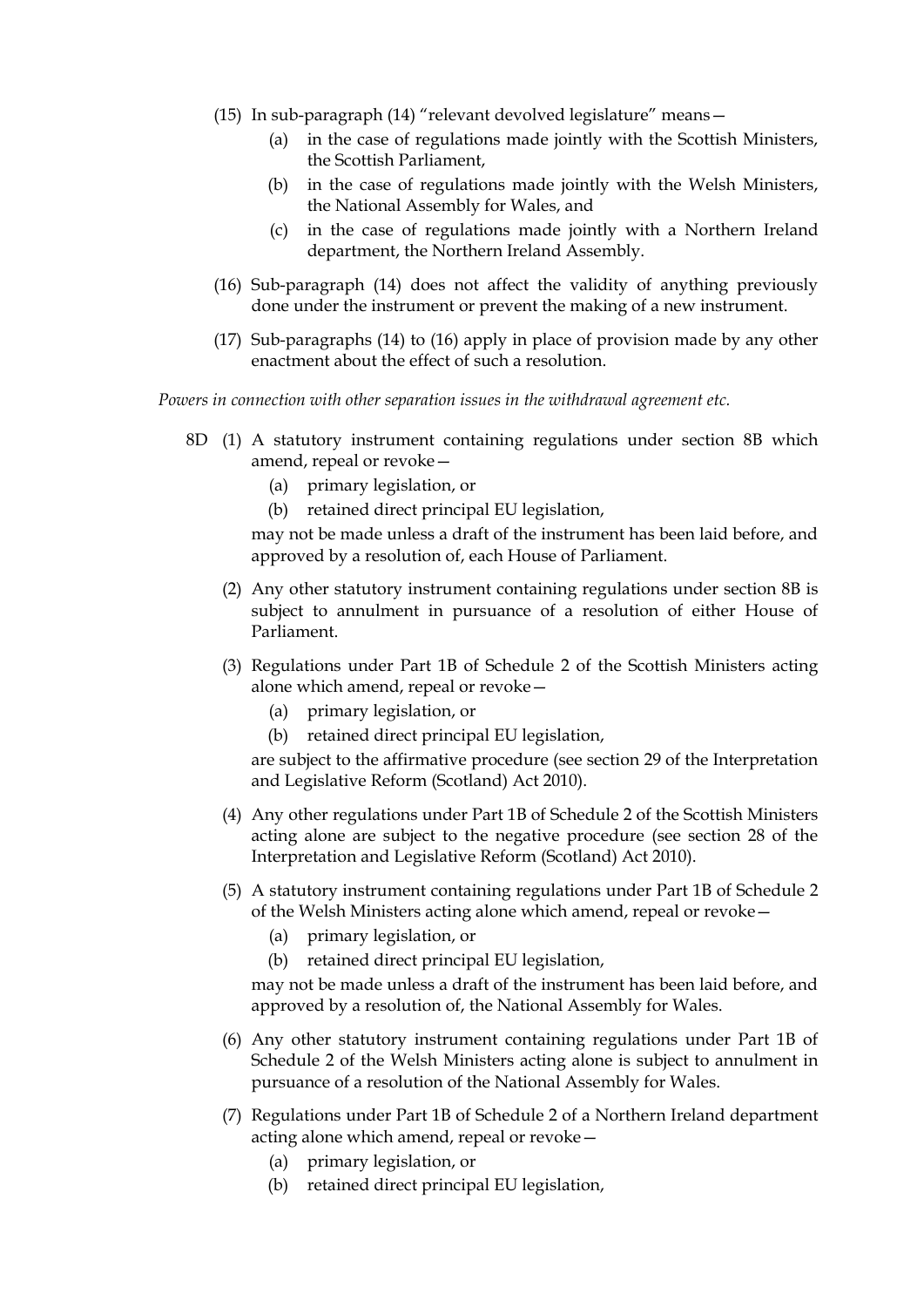may not be made unless a draft of the regulations has been laid before, and approved by a resolution of, the Northern Ireland Assembly.

- (8) Any other regulations under Part 1B of Schedule 2 of a Northern Ireland department acting alone are subject to negative resolution within the meaning of section 41(6) of the Interpretation Act (Northern Ireland) 1954 as if they were a statutory instrument within the meaning of that Act.
- 8E (1) This paragraph applies to regulations under Part 1B of Schedule 2 of a Minister of the Crown acting jointly with a devolved authority.
	- (2) The procedure provided for by sub-paragraph (3) or (4) applies in relation to regulations to which this paragraph applies as well as any other procedure provided for by this paragraph which is applicable in relation to the regulations concerned.
	- (3) A statutory instrument containing regulations to which this paragraph applies which amend, repeal or revoke—
		- (a) primary legislation, or
		- (b) retained direct principal EU legislation,

may not be made unless a draft of the instrument has been laid before, and approved by a resolution of, each House of Parliament.

- (4) Any other statutory instrument containing regulations to which this paragraph applies is subject to annulment in pursuance of a resolution of either House of Parliament.
- (5) Regulations to which this paragraph applies which are made jointly with the Scottish Ministers and amend, repeal or revoke—
	- (a) primary legislation, or
	- (b) retained direct principal EU legislation,

are subject to the affirmative procedure.

- (6) Any other regulations to which this paragraph applies which are made jointly with the Scottish Ministers are subject to the negative procedure.
- (7) Section 29 of the Interpretation and Legislative Reform (Scotland) Act 2010 (affirmative procedure) applies in relation to regulations to which subparagraph (5) applies as it applies in relation to devolved subordinate legislation (within the meaning of Part 2 of that Act) which is subject to the affirmative procedure (but as if references to a Scottish statutory instrument were references to a statutory instrument).
- (8) Sections 28(2), (3) and (8) and 31 of the Interpretation and Legislative Reform (Scotland) Act 2010 (negative procedure etc.) apply in relation to regulations to which sub-paragraph (6) applies as they apply in relation to devolved subordinate legislation (within the meaning of Part 2 of that Act) which is subject to the negative procedure (but as if references to a Scottish statutory instrument were references to a statutory instrument).
- (9) Section 32 of the Interpretation and Legislative Reform (Scotland) Act 2010 (laying) applies in relation to the laying before the Scottish Parliament of a statutory instrument containing regulations to which sub-paragraph (5) or (6) applies as it applies in relation to the laying before that Parliament of a Scottish statutory instrument (within the meaning of Part 2 of that Act).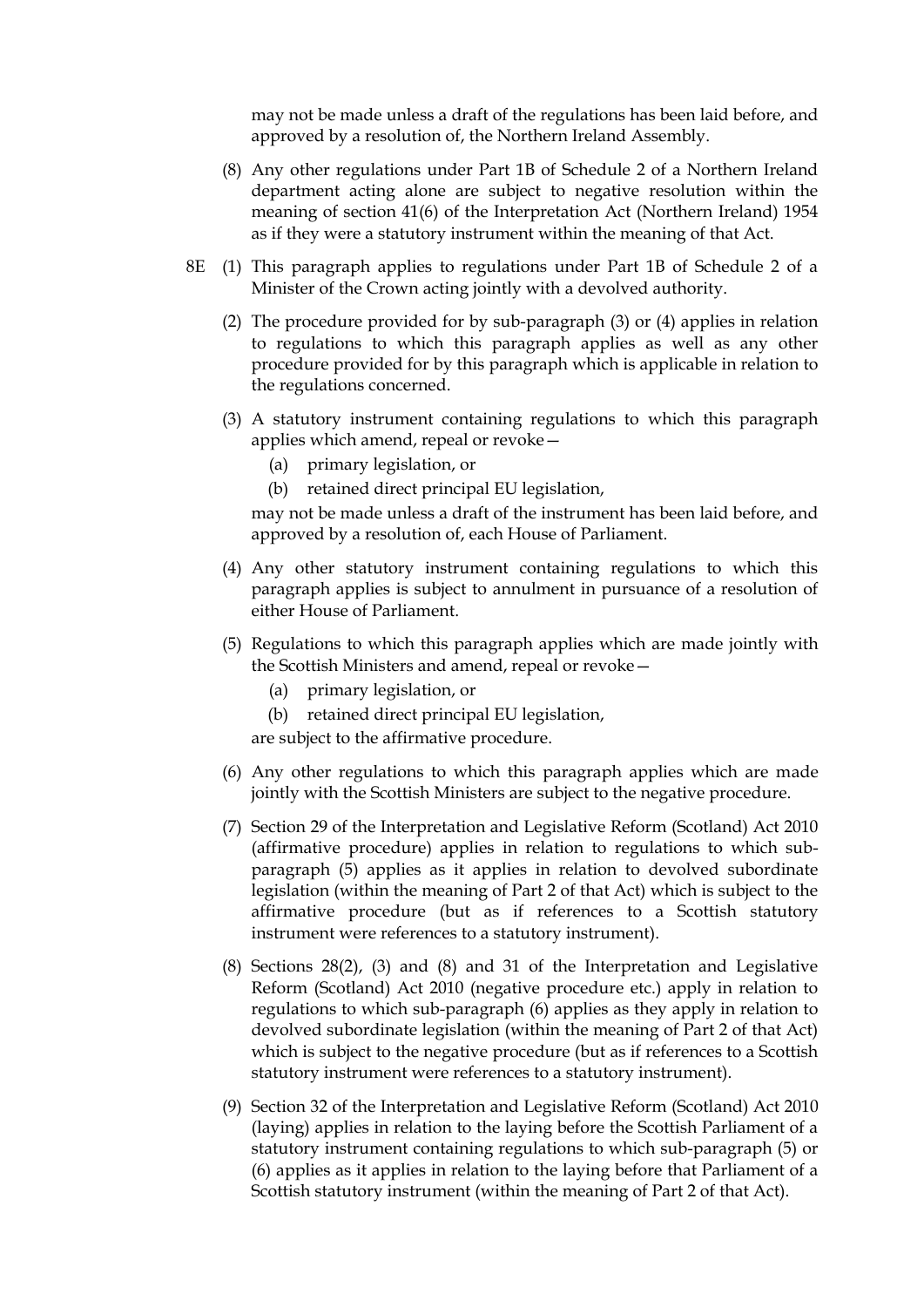- (10) A statutory instrument containing regulations to which this paragraph applies which are made jointly with the Welsh Ministers and amend, repeal or revoke—
	- (a) primary legislation, or
	- (b) retained direct principal EU legislation,

may not be made unless a draft of the instrument has been laid before, and approved by a resolution of, the National Assembly for Wales.

- (11) Any other statutory instrument containing regulations to which this paragraph applies which are made jointly with the Welsh Ministers is subject to annulment in pursuance of a resolution of the National Assembly for Wales.
- (12) Regulations to which this paragraph applies which are made jointly with a Northern Ireland department and amend, repeal or revoke—
	- (a) primary legislation, or
	- (b) retained direct principal EU legislation,

may not be made unless a draft of the regulations has been laid before, and approved by a resolution of, the Northern Ireland Assembly.

- (13) Any other regulations to which this paragraph applies which are made jointly with a Northern Ireland department are subject to negative resolution within the meaning of section 41(6) of the Interpretation Act (Northern Ireland) 1954 as if they were a statutory instrument within the meaning of that Act.
- (14) If in accordance with sub-paragraph  $(4)$ ,  $(6)$ ,  $(11)$  or  $(13)$  -
	- (a) either House of Parliament resolves that an address be presented to Her Majesty praying that an instrument be annulled, or
	- (b) a relevant devolved legislature resolves that an instrument be annulled,

nothing further is to be done under the instrument after the date of the resolution and Her Majesty may by Order in Council revoke the instrument.

- (15) In sub-paragraph (14) "relevant devolved legislature" means—
	- (a) in the case of regulations made jointly with the Scottish Ministers, the Scottish Parliament,
	- (b) in the case of regulations made jointly with the Welsh Ministers, the National Assembly for Wales, and
	- (c) in the case of regulations made jointly with a Northern Ireland department, the Northern Ireland Assembly.
- (16) Sub-paragraph (14) does not affect the validity of anything previously done under the instrument or prevent the making of a new instrument.
- (17) Sub-paragraphs (14) to (16) apply in place of provision made by any other enactment about the effect of such a resolution.

*Powers in connection with the Ireland/Northern Ireland Protocol in the withdrawal agreement*

8F (1) A statutory instrument containing regulations under section 8C(1) which contain provision falling within sub-paragraph (2) may not be made unless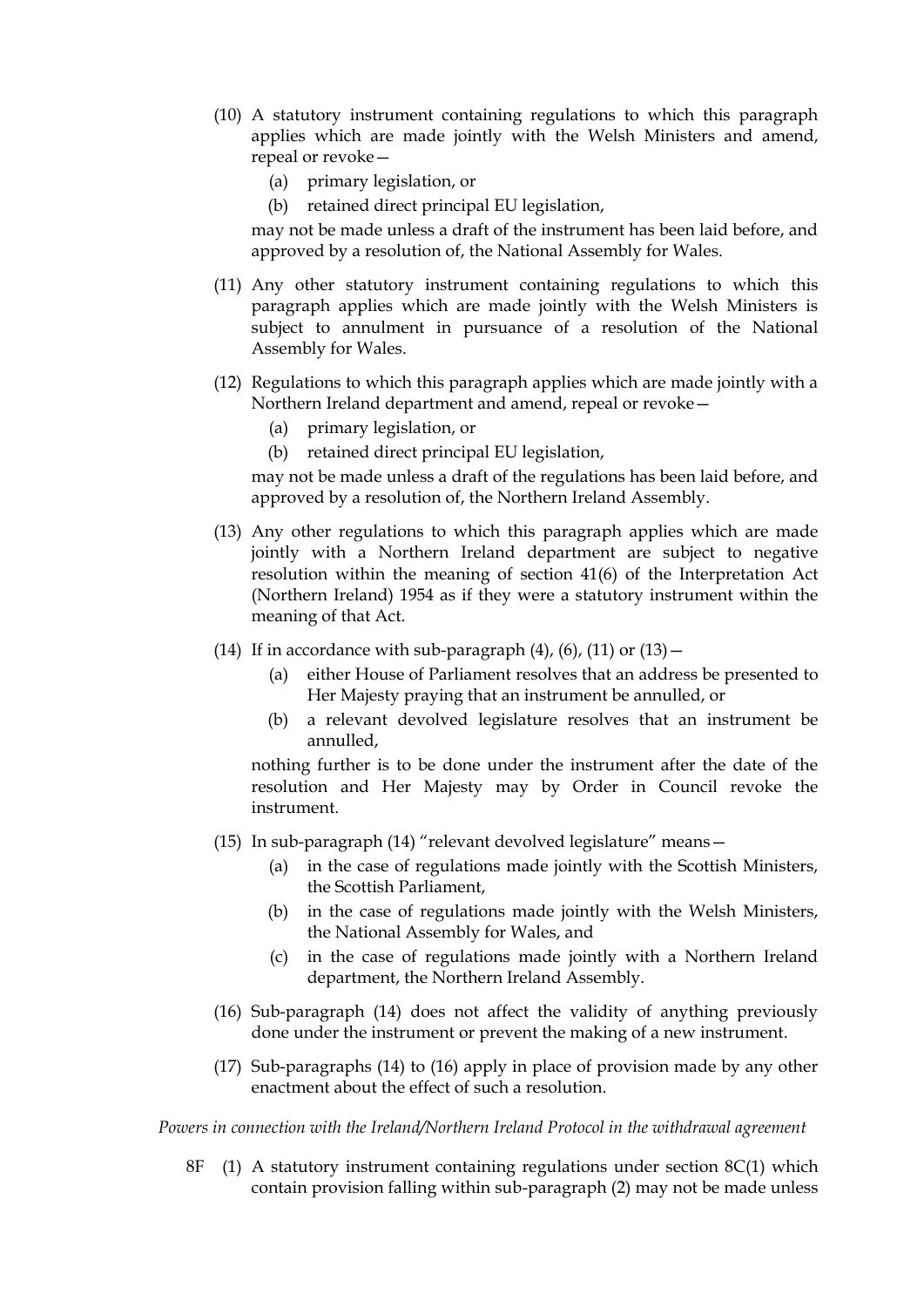a draft of the instrument has been laid before, and approved by a resolution of, each House of Parliament.

- (2) Provision falls within this sub-paragraph if it  $-$ 
	- (a) amends, repeals or revokes primary legislation or retained direct principal EU legislation,
	- (b) establishes a public authority,
	- (c) relates to a fee in respect of a function exercisable by a public authority in the United Kingdom,
	- (d) creates, or widens the scope of, a criminal offence,
	- (e) creates or amends a power to legislate, or
	- (f) facilitates the access to the market within Great Britain of qualifying Northern Ireland goods.
- (3) Any other statutory instrument containing regulations under section  $8C(1)$ is subject to annulment in pursuance of a resolution of either House of Parliament.
- (4) A statutory instrument containing regulations under section 8C(6) may not be made unless a draft of the instrument has been laid before, and approved by a resolution of, each House of Parliament.
- (5) Regulations under Part 1C of Schedule 2 of the Scottish Ministers acting alone which contain provision falling within sub-paragraph (2) are subject to the affirmative procedure (see section 29 of the Interpretation and Legislative Reform (Scotland) Act 2010).
- (6) Any other regulations under Part 1C of Schedule 2 of the Scottish Ministers acting alone are subject to the negative procedure (see section 28 of the Interpretation and Legislative Reform (Scotland) Act 2010).
- (7) A statutory instrument containing regulations under Part 1C of Schedule 2 of the Welsh Ministers acting alone which contain provision falling within sub-paragraph (2) may not be made unless a draft of the instrument has been laid before, and approved by a resolution of, the National Assembly for Wales.
- (8) Any other statutory instrument containing regulations under Part 1C of Schedule 2 of the Welsh Ministers acting alone is subject to annulment in pursuance of a resolution of the National Assembly for Wales.
- (9) Regulations under Part 1C of Schedule 2 of a Northern Ireland department acting alone which contain provision falling within sub-paragraph (2) may not be made unless a draft of the regulations has been laid before, and approved by a resolution of, the Northern Ireland Assembly.
- (10) Any other regulations under Part 1C of Schedule 2 of a Northern Ireland department acting alone are subject to negative resolution within the meaning of section 41(6) of the Interpretation Act (Northern Ireland) 1954 as if they were a statutory instrument within the meaning of that Act.
- 8G (1) This paragraph applies to regulations under Part 1C of Schedule 2 of a Minister of the Crown acting jointly with a devolved authority.
	- (2) The procedure provided for by sub-paragraph (3) or (4) applies in relation to regulations to which this paragraph applies as well as any other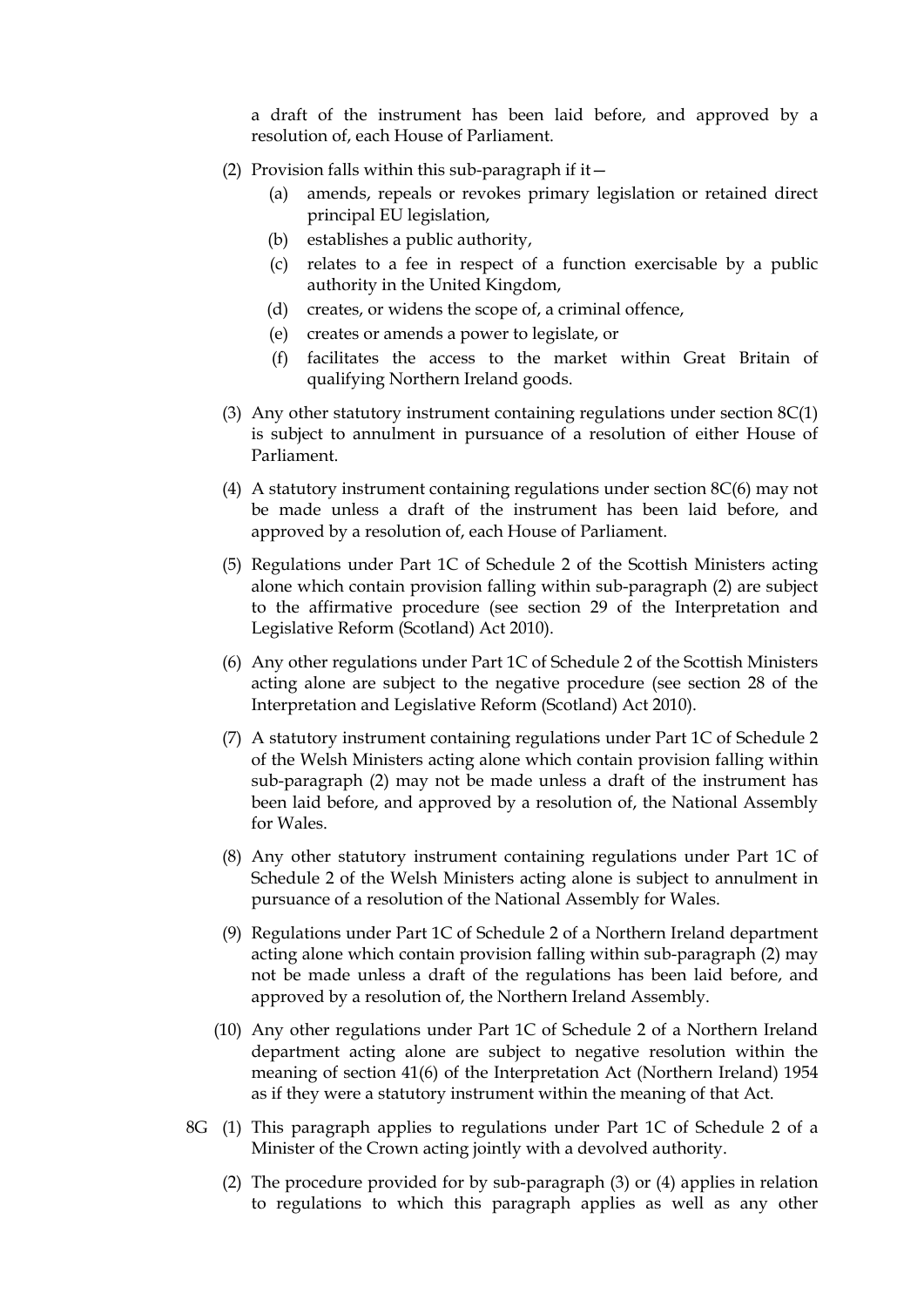procedure provided for by this paragraph which is applicable in relation to the regulations concerned.

- (3) A statutory instrument containing regulations to which this paragraph applies which contain provision falling within paragraph 8F(2) may not be made unless a draft of the instrument has been laid before, and approved by a resolution of, each House of Parliament.
- (4) Any other statutory instrument containing regulations to which this paragraph applies is subject to annulment in pursuance of a resolution of either House of Parliament.
- (5) Regulations to which this paragraph applies which are made jointly with the Scottish Ministers and contain provision falling within paragraph 8F(2) are subject to the affirmative procedure.
- (6) Any other regulations to which this paragraph applies which are made jointly with the Scottish Ministers are subject to the negative procedure.
- (7) Section 29 of the Interpretation and Legislative Reform (Scotland) Act 2010 (affirmative procedure) applies in relation to regulations to which subparagraph (5) applies as it applies in relation to devolved subordinate legislation (within the meaning of Part 2 of that Act) which is subject to the affirmative procedure (but as if references to a Scottish statutory instrument were references to a statutory instrument).
- (8) Sections 28(2), (3) and (8) and 31 of the Interpretation and Legislative Reform (Scotland) Act 2010 (negative procedure etc.) apply in relation to regulations to which sub-paragraph (6) applies as they apply in relation to devolved subordinate legislation (within the meaning of Part 2 of that Act) which is subject to the negative procedure (but as if references to a Scottish statutory instrument were references to a statutory instrument).
- (9) Section 32 of the Interpretation and Legislative Reform (Scotland) Act 2010 (laying) applies in relation to the laying before the Scottish Parliament of a statutory instrument containing regulations to which sub-paragraph (5) or (6) applies as it applies in relation to the laying before that Parliament of a Scottish statutory instrument (within the meaning of Part 2 of that Act).
- (10) A statutory instrument containing regulations to which this paragraph applies which are made jointly with the Welsh Ministers and contain provision falling within paragraph 8F(2) may not be made unless a draft of the instrument has been laid before, and approved by a resolution of, the National Assembly for Wales.
- (11) Any other statutory instrument containing regulations to which this paragraph applies which are made jointly with the Welsh Ministers is subject to annulment in pursuance of a resolution of the National Assembly for Wales.
- (12) Regulations to which this paragraph applies which are made jointly with a Northern Ireland department and contain provision falling within paragraph 8F(2) may not be made unless a draft of the regulations has been laid before, and approved by a resolution of, the Northern Ireland Assembly.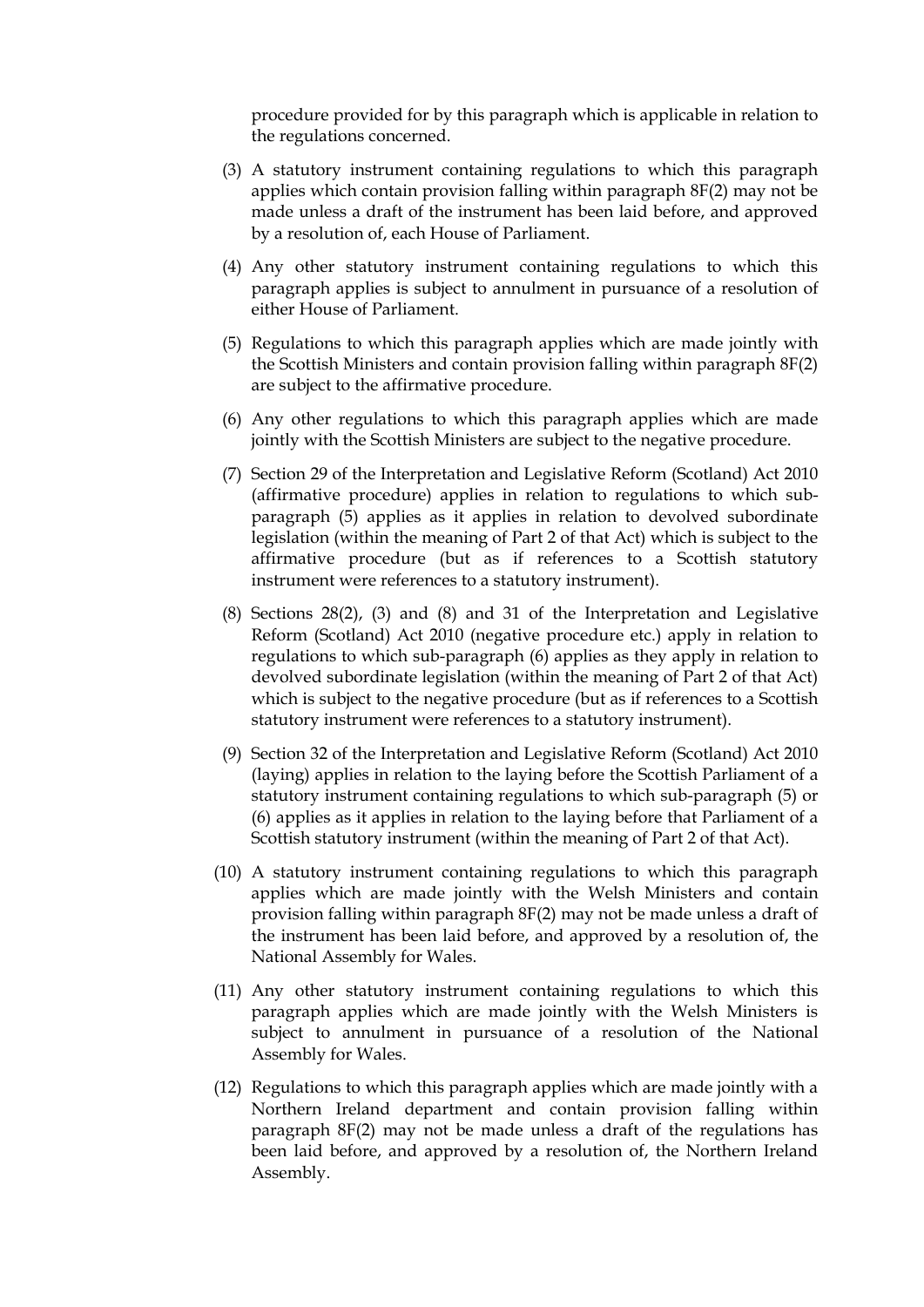- (13) Any other regulations to which this paragraph applies which are made jointly with a Northern Ireland department are subject to negative resolution within the meaning of section 41(6) of the Interpretation Act (Northern Ireland) 1954 as if they were a statutory instrument within the meaning of that Act.
- (14) If in accordance with sub-paragraph  $(4)$ ,  $(6)$ ,  $(11)$  or  $(13)$  -
	- (a) either House of Parliament resolves that an address be presented to Her Majesty praying that an instrument be annulled, or
	- (b) a relevant devolved legislature resolves that an instrument be annulled,

nothing further is to be done under the instrument after the date of the resolution and Her Majesty may by Order in Council revoke the instrument.

- (15) In sub-paragraph (14) "relevant devolved legislature" means—
	- (a) in the case of regulations made jointly with the Scottish Ministers, the Scottish Parliament,
	- (b) in the case of regulations made jointly with the Welsh Ministers, the National Assembly for Wales, and
	- (c) in the case of regulations made jointly with a Northern Ireland department, the Northern Ireland Assembly.
- (16) Sub-paragraph (14) does not affect the validity of anything previously done under the instrument or prevent the making of a new instrument.
- (17) Sub-paragraphs (14) to (16) apply in place of provision made by any other enactment about the effect of such a resolution.."

# Power under

52 (1) Part 2 of Schedule 7 (scrutiny of other powers under Act) is amended as follows.

(2) After paragraph  $4(2)$  of Schedule 5A-9 insert -

*"Power in connection with protection for workers' rightsrelation to interpretation of retained EU law*

- $8H9A$  A statutory instrument containing regulations under paragraph  $4(2)$  of Schedule 5Asection 6(5A) may not be made unless a draft of the instrument has been laid before, and approved by a resolution of, each House of Parliament."
- 53 (3) Omit paragraph 10 (and the italic cross-heading before it).
	- (4) In Part 2 of Schedule 7 (scrutiny of other powers under Act), in the italic crossheading before paragraph 17 omit "certain implementation or".
	- (5) In paragraph 17—
		- (a) in sub-paragraph  $(1)$  omit "10(3) or",
		- (b) in sub-paragraph  $(11)$ , omit paragraphs (b) and (c) and the words after paragraph (c).), and
		- $-54$  (c) in sub-paragraph (12) omit "10(3) or".

(6) Omit paragraph 18 (and the italic cross-heading before it).

(7) In paragraph 19—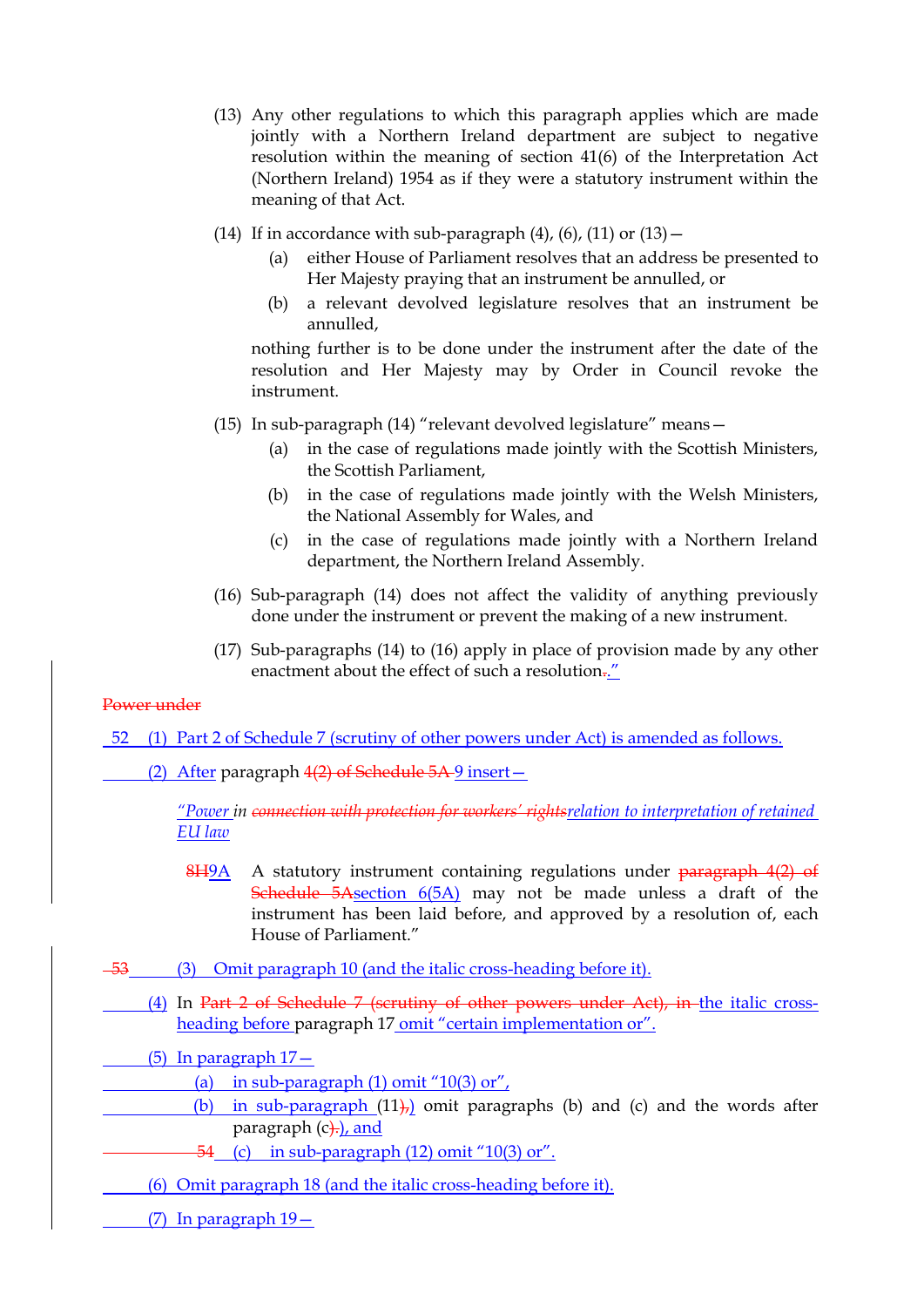(a) in sub-paragraph  $(1)$  -

- (i) in paragraph (a) omit ",  $10(1)$ ", and
- (ii) in paragraph (b) omit " $10(3)$ ,",
- (b) omit sub-paragraph (7), and
- (c) in sub-paragraph  $(8)$  omit "10(3) or".
- 53 (1) Part 3 of Schedule 7 (general provision about powers under Act) is amended as follows.
	- (2) In paragraph 21—
		- (a) in paragraph (a)(i) after "modify" insert "anything which continues to be domestic law by virtue of section 1B(2) or any", and
		- (b) in paragraph (b) for "any retained EU law" substitute "anything which continues to be domestic law by virtue of section 1B(2), or any retained EU law,".
	- (3) In paragraph 23—
		- (a) in sub-paragraph (1) for "sections 2" substitute "sections 1A",
		- (b) in sub-paragraph (2) after "Accordingly," insert "anything which continues to be domestic law by virtue of section 1B(2) or",
		- (c) in sub-paragraph (3) for "sections 2" substitute "sections 1A",
		- (d) in sub-paragraph (4)(b) for "sections 2" substitute "sections 1A", and
		- (e) in sub-paragraph (5) for "retained EU law" substitute "anything which continues to be domestic law by virtue of section 1B(2), or as retained EU law,".
	- (4) After paragraph 23 insert—

*"Anticipatory exercise of powers in relation to section 1B(2) saved law*

- 23A Any power to make regulations under this Act which modify anything which continues to be domestic law by virtue of section  $1B(2)$  is capable of being exercised before exit day so that the regulations come into force on or after exit day."
- (5) In paragraph 24 for "exit day", in both places where it appears, substitute "IP completion day".
- (6) After paragraph 24 insert—

*"Anticipatory exercise of powers in relation to the withdrawal agreement etc.*

- 24A Any power to make regulations under this Act in relation to the withdrawal agreement, the EEA EFTA separation agreement or the Swiss citizens' rights agreement, or any modification of any of them which requires ratification, is capable of being exercised before the agreement or (as the case may be) modification concerned is ratified."
- (7) In paragraph 28—

in sub-paragraph  $(1)(a)$  omit ", 9" and "or  $12(2)$ ", and

- (b) in sub-paragraph  $(6)(c)$  for "exit day" substitute "IP completion day".
- (8) In paragraph  $29$  -
	- (a) in sub-paragraph  $(1)(a)$ , omit "or 2", and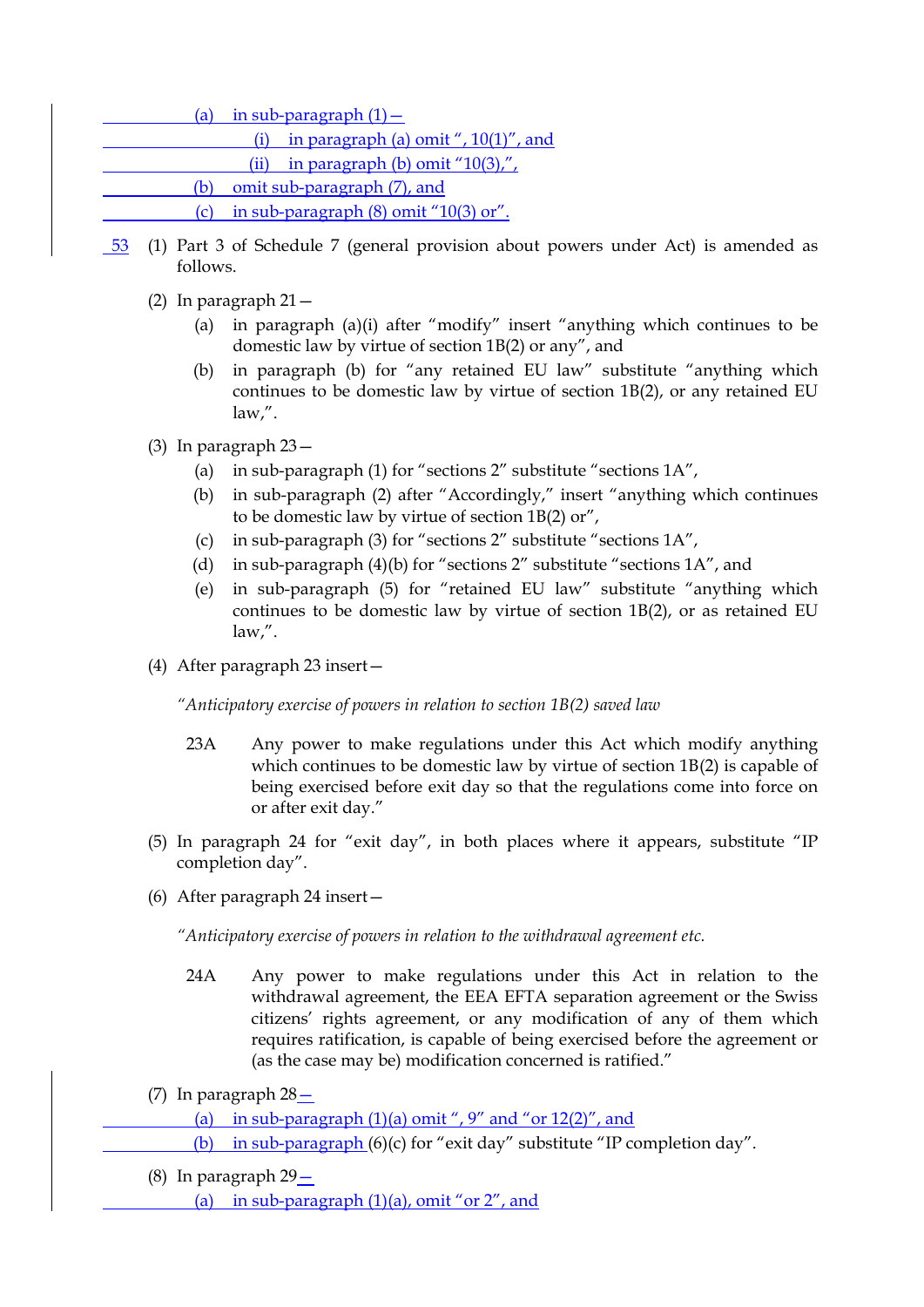- (b) in sub-paragraph  $(6)(c)$  for "exit day" substitute "IP completion day".
- $-55$  (9) In paragraph  $30(1)(a)$  omit "or 9".
	- (10) In paragraph  $31(1)(a)$  omit "or 2".
- (11) In paragraph 32(1) omit "or 9".
	- (12) In paragraph 33(1) omit "or 2".
	- (13) In paragraph 35(1) omit "(whether or not as applied by paragraph 19(7))".
- 54 (1) Part 1 of Schedule 8 (general consequential provision) is amended as follows.
	- (2) In paragraph 1(1) for "exit day", in both places where it appears, substitute "IP completion day".
	- (3) In paragraph 2
		- in sub-paragraph (1) for "exit day", wherever it appears, substitute "IP completion day",
		- (b) after sub-paragraph (2) insert—
			- "(2A) Sub-paragraph (1) does not apply so far as any reference forms part of relevant separation agreement law.", and
		- (c) in sub-paragraph (3) for "and  $(2)$ " substitute "to  $(2A)$ ".
	- (4) For paragraph 7 substitute—
		- "7 Any power to make, confirm or approve subordinate legislation which, immediately before exit day, is subject to an implied restriction that it is exercisable only compatibly with EU law is to be read—
			- (a) on or after exit day, without that restriction, and
			- (b) on or after IP completion day, without any corresponding restriction in relation to compatibility with retained EU law,
			- so far as the restriction concerned is not applicable to and in the United Kingdom by virtue of the withdrawal agreement."
	- (5) In paragraph 8—
		- (a) in sub-paragraph (1)(b) for "exit day" substitute "IP completion day", and
		- (b) in sub-paragraph (3) for "exit day", in both places where it appears, substitute "IP completion day".
	- (6) In paragraph 9—
		- (a) in sub-paragraph  $(1)$  -
			- (i) for "exit day" substitute "IP completion day", and
			- (ii) for "pre-exit" substitute "pre-IP completion day", and
		- (b) in sub-paragraph  $(2)$  -
			- (i) for "pre-exit" substitute "pre-IP completion day", and
			- (ii) for "exit day" substitute "IP completion day".
	- (7) In paragraph 12—
		- (a) in sub-paragraph  $(1)(b)$  for "exit day" substitute "IP completion day", and
		- (b) in sub-paragraph  $(3)$  -
			- (i) for ", and in the same Session as, this Act" substitute "this Act and before IP completion day", and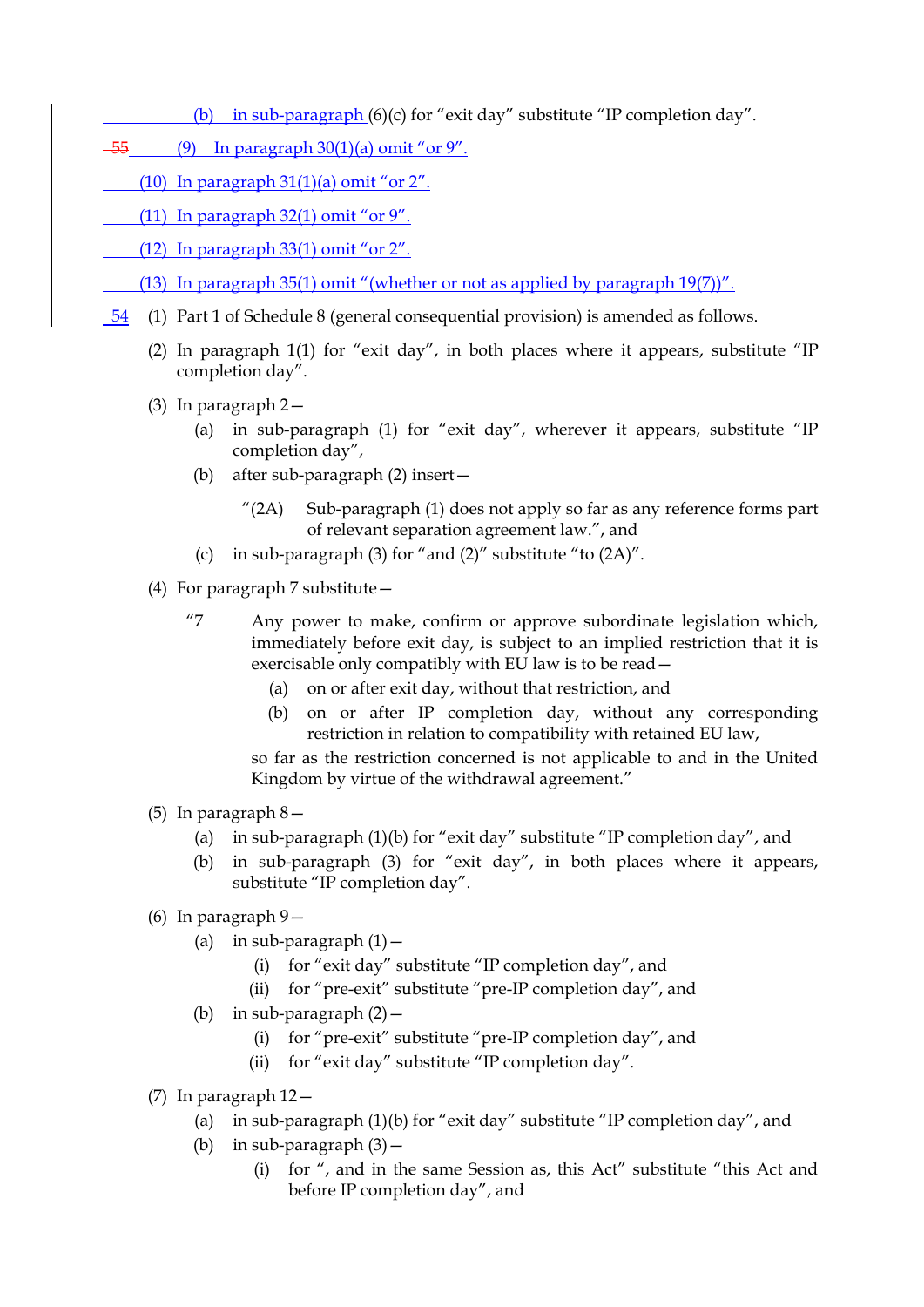- (ii) for "exit day", in both places where it appears, substitute "IP completion day".
- (8) In paragraph 13—
	- (a) in sub-paragraph  $(1)(a)$  and  $(4)(a)$  for "exit day" substitute "IP completion day", and
	- (b) after sub-paragraph (8) insert—
		- "(8A) This paragraph does not apply where the amendment or revocation of subordinate legislation is for the purposes of—
			- (a) the withdrawal agreement (other than Part 4 of that agreement),
			- (b) the EEA EFTA separation agreement, or
			- (c) the Swiss citizens' rights agreement."
- (9) In paragraph 14—
	- (a) in sub-paragraph (1) for "exit day" substitute "IP completion day", and
	- (b) after sub-paragraph (11) insert—
		- "(11A) This paragraph does not apply where the amendment or revocation of subordinate legislation is for the purposes of—
			- (a) the withdrawal agreement (other than Part 4 of that agreement),
			- (b) the EEA EFTA separation agreement, or
			- (c) the Swiss citizens' rights agreement."
- (10) In paragraph 15—
	- (a) in sub-paragraphs (1) and (7) for "exit day" substitute "IP completion day", and
	- (b) after sub-paragraph (10) insert—
		- " $(11)$  This paragraph does not apply where the amendment or revocation of subordinate legislation is for the purposes of—
			- (a) the withdrawal agreement (other than Part 4 of that agreement),
			- (b) the EEA EFTA separation agreement, or
			- (c) the Swiss citizens' rights agreement."
- (11) In paragraph 16—
	- (a) in sub-paragraphs (1) and (6) for "exit day" substitute "IP completion day", and
	- (b) after sub-paragraph (8) insert—
		- $''(9)$  This paragraph does not apply where the amendment or revocation of subordinate legislation is for the purposes of—
			- (a) the withdrawal agreement (other than Part 4 of that agreement),
			- (b) the EEA EFTA separation agreement, or
			- (c) the Swiss citizens' rights agreement."
- 5655(1) Part 3 of Schedule 8 (general transitional, transitory or saving provision) is amended as follows.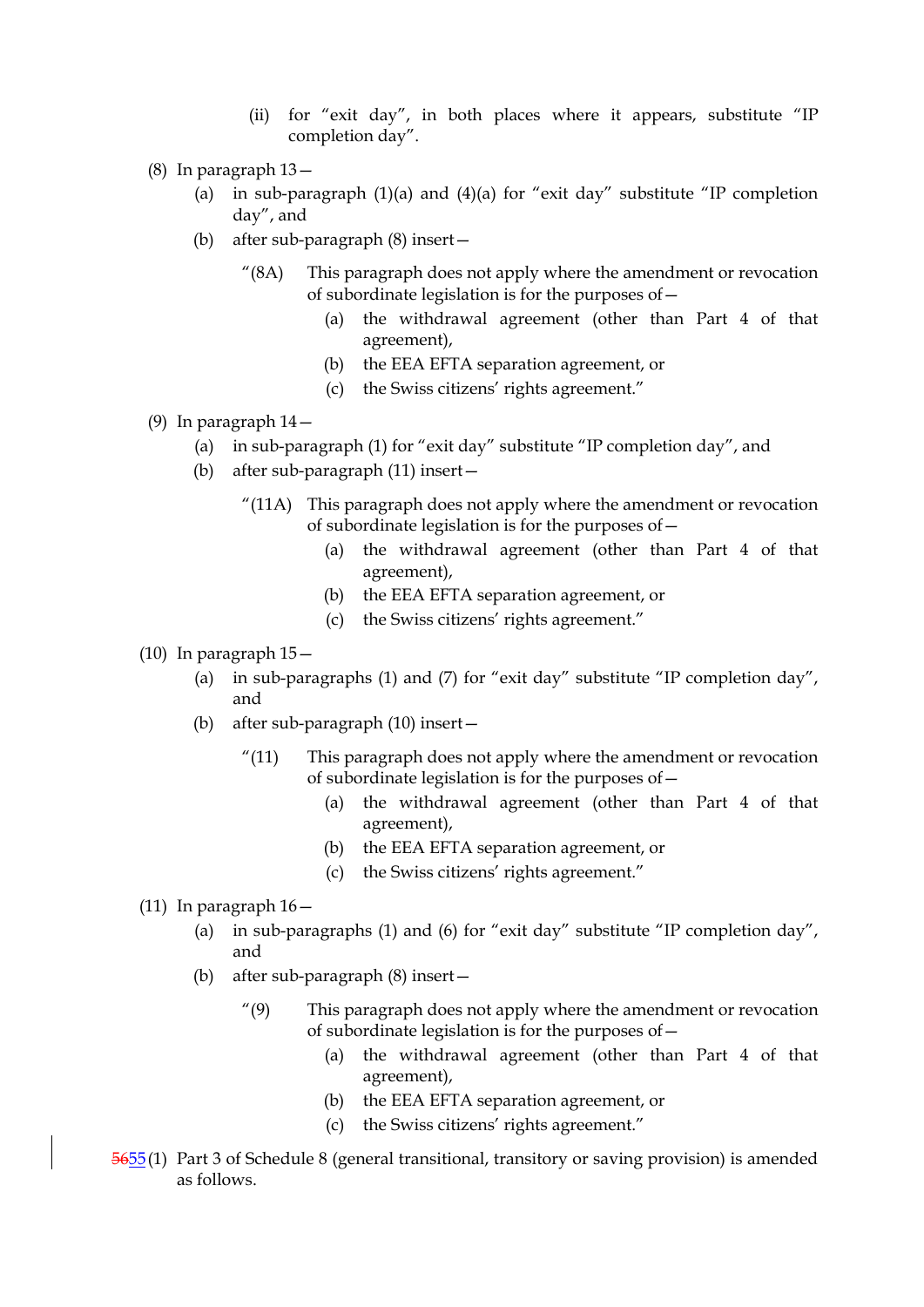(2) Before paragraph 37 (but after the italic heading before that paragraph) insert—

" $36A(1)$  Anything done —

- (a) in connection with anything which continues to be domestic law by virtue of section 1A(2) or 1B(2), or
- (b) for a purpose mentioned in section  $2(2)(a)$  or (b) of the European Communities Act 1972 or otherwise related to the EU or the EEA,

if in force or effective immediately before exit day, continues to be in force or effective on and after exit day.

- (2) Anything done—
	- (a) in connection with anything which continues to be domestic law by virtue of section  $1A(2)$  or  $1B(2)$ , or
	- (b) for a purpose mentioned in section  $2(2)(a)$  or (b) of the European Communities Act 1972 or otherwise related to the EU or the EEA,

which, immediately before exit day, is in the process of being done continues to be done on and after exit day.

- (3) Sub-paragraphs (1) and (2) are subject to  $-$ 
	- (a) sections 1 to 1B and the withdrawal of the United Kingdom from the EU,
	- (b) any provision made under section 23(6) of this Act or section 3941(5) of the European Union (Withdrawal Agreement) Act 201920, and
	- (c) any other provision made by or under this Act, the European Union (Withdrawal Agreement) Act 201920 or any other enactment.
- (4) References in this paragraph to anything done include references to anything omitted to be done."
- (3) In paragraph 37—
	- (a) in sub-paragraphs (1) and (2) for "exit day", wherever it appears, substitute "IP completion day",
	- (b) in sub-paragraph (3)(a) for "section 1" substitute "sections 1 to 1B",
	- (c) in sub-paragraph (3)(b) for "6" substitute "7C",
	- (d) in sub-paragraph  $(3)(c)$  after "23 $(6)$ " insert "of this Act or section  $\frac{3941}{5}$  of the European Union (Withdrawal Agreement) Act 201920", and
	- (e) in sub-paragraph (3)(d) after "this Act" insert ", the European Union (Withdrawal Agreement) Act 201920".
- 5756(1) Part 4 of Schedule 8 (specific transitional, transitory and saving provision) is amended as follows.
	- (2) In the italic heading before paragraph 38 for "existing EU law" substitute "saved EU law at end of implementation period".
	- (3) After that italic heading but before paragraph 38 insert—
		- "37A The repeal of section  $1A(1)$  to (4) by section  $1A(5)$  and the repeal of section 1B(1) to (5) by section 1B(6) do not prevent an enactment to which section 2 applies from continuing to be read, on and after IP completion day and by virtue of section 2, in accordance with section 1B(3) or (4)."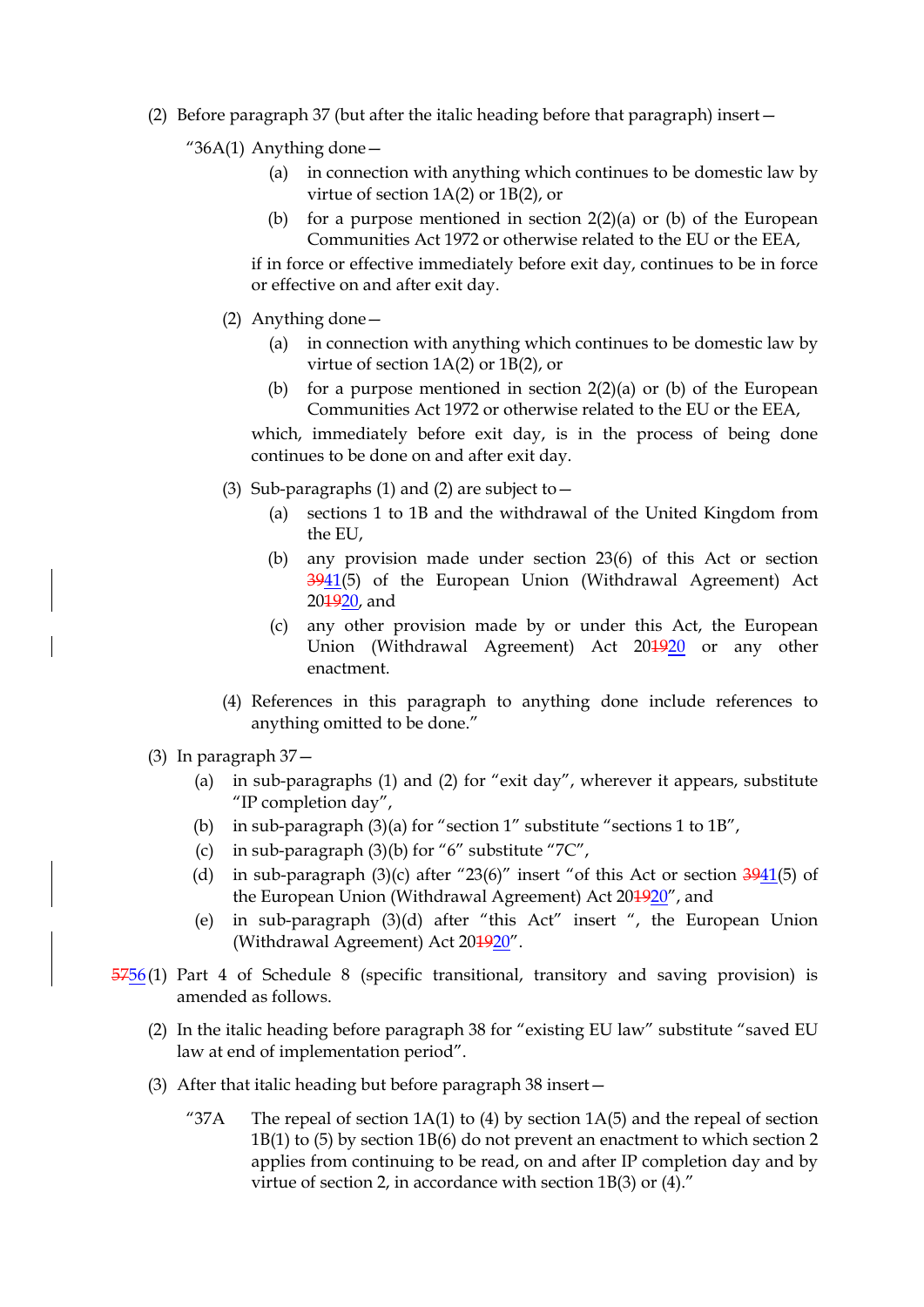- (4) In paragraph 38 for "exit day", in both places where it appears, substitute "IP completion day".
- (5) In paragraph 39—
	- (a) for "exit day", wherever it appears, substitute "IP completion day", and
	- (b) in sub-paragraph  $(1)$ 
		- (i) after "subject to" insert "relevant separation agreement law (for which see section 7C) and", and
		- (ii) after "section 23(6)" insert "of this Act or section 3941(5) of the European Union (Withdrawal Agreement) Act 201920".
- (6) In paragraph 40—
	- (a) after "section-8" insert  $\frac{a}{b}$ ,  $8A''''''6(5A)$ ,"
	- (b) after " $8$ ," insert " $8A$ ",
	- (c) omit "9", and
	- (d) after "23(1) or" insert "Part  $1<sub>7</sub>$  or  $1A \theta r^2$  of", and".

after "Schedule 2" insert "or paragraph 4(2) of Schedule 5A".

- (7) In paragraph 41—
	- (a) for "exit day", wherever it appears, substitute "IP completion day", and
	- (b) in sub-paragraph (10) for "the making of regulations under Schedule 2 or 4" substitute "—
		- (a) the making of regulations before exit day under Part 1A of Schedule 2, or
		- (b) the making of regulations under—
			- (i) Part 1B or 1C of Schedule 2, or
			- (ii) Schedule 4."
- (8) In paragraph 42 for "exit day" substitute "IP completion day".

*The European Parliamentary Elections Etc. (Repeal, Revocation, Amendment and Saving Provisions) (United Kingdom and Gibraltar) (EU Exit) Regulations 2018*

- 5857(1) The European Parliamentary Elections Etc. (Repeal, Revocation, Amendment and Saving Provisions) (United Kingdom and Gibraltar) (EU Exit) Regulations 2018 (S.I. 2018/1310) are amended as follows.
	- (2) Omit regulation 3 (cessation of certain rights etc. which form part of domestic law by virtue of section 4 of the European Union (Withdrawal) Act 2018).
	- (3) In table 2 in Part 2 of Schedule 1 (revocations of certain EU decisions etc.) omit the entries relating to Council Decisions 76/787 and 2002/772.

*Legislation (Wales) Act 2019 (anaw 4)*

- 5958 The Legislation (Wales) Act 2019 is amended as follows.
- 6059 In section 24 (references to direct EU legislation retained in domestic law after EU exit), in subsection  $(1)(a)$  –
	- (a) in the Welsh language text, for "y diwrnod ymadael" substitute "diwrnod cwblhau'r cyfnod gweithredu", and
	- (b) in the English language text, for "exit day" substitute "implementation period completion day".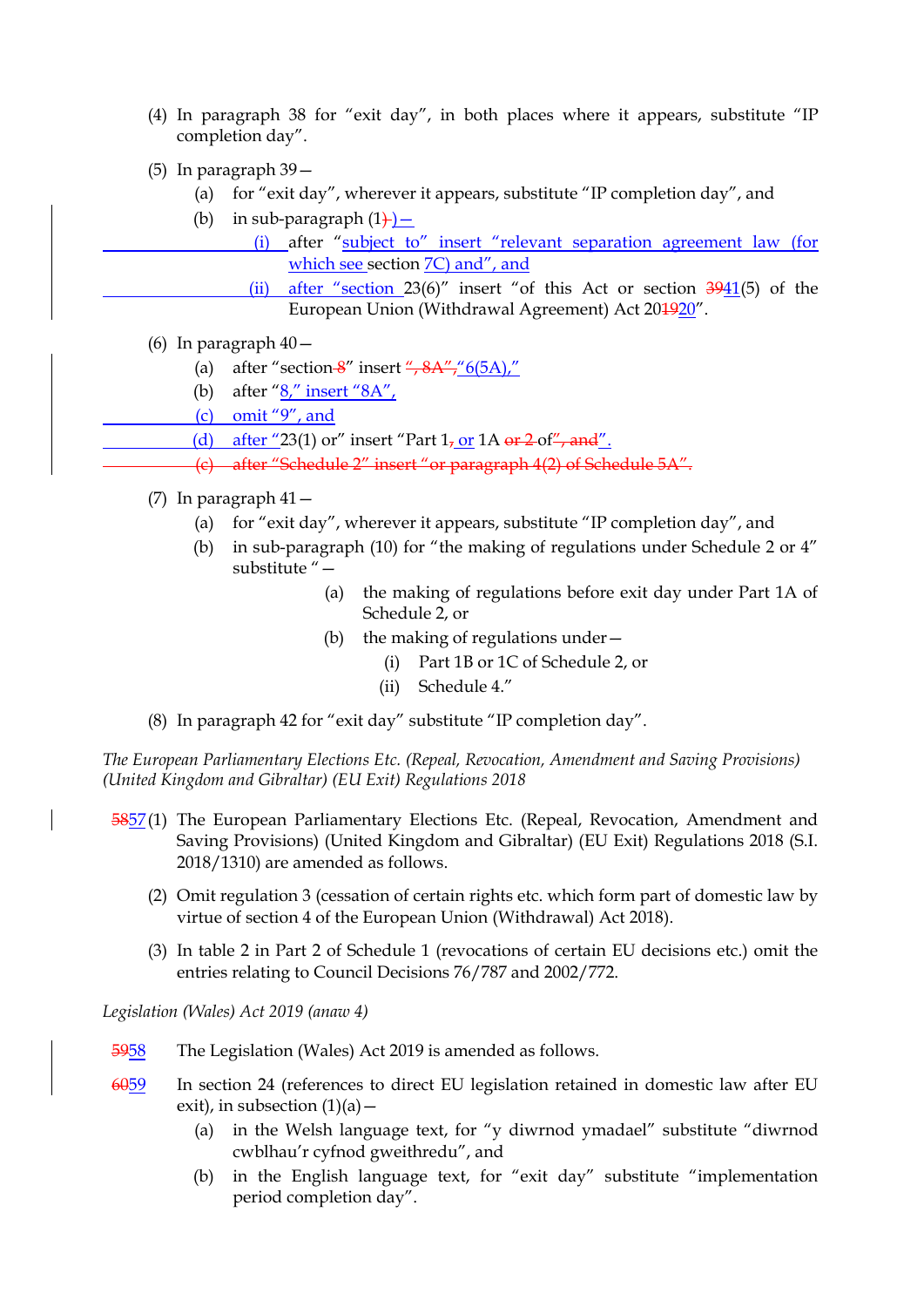6160 In section 26 (references to EU instruments), in subsection (3)—

- (a) in the Welsh language text, omit "ar gyfer darpariaeth am effaith cyfeiriadau penodol sy'n bodoli cyn y diwrnod ymadael ar y diwrnod ymadael neu ar ôl y diwrnod ymadael", and
- (b) in the English language text, omit "for provision about the effect on or after exit day of certain references which exist before exit day".
- 6261 In the Table in Schedule 1 (definitions of words and expressions), in the Welsh language text—
	- (a) after the entry for "Cynulliad Cenedlaethol Cymru (*National Assembly for Wales*)" insert—  $\overline{\phantom{a}}$

|                    | "cytundeb ymadael mae i "cytundeb ymadael â'r                       |
|--------------------|---------------------------------------------------------------------|
|                    | â'r UE (EU withdrawal   UE" yr ystyr a roddir i                     |
| <i>agreement</i> ) | "withdrawal agreement" yn                                           |
|                    | Neddf yr Undeb Ewropeaidd (Y                                        |
|                    | Cytundeb Ymadael) 2019 (p.)                                         |
|                    | $\int$ (gweler adran $\frac{3739}{1}$ ) a (6) o'r<br>Ddeddf honno)" |

- (b) in the entry for "cytundeb yr AEE (*EEA agreement*)", for "y diwrnod ymadael" substitute "diwrnod cwblhau'r cyfnod gweithredu",
- (c) in the entry for "y Cytuniadau (*the Treaties*) neu Cytuniadau'r UE (*EU Treaties*)", for paragraphs (a) and (b) substitute—
	- "(a) mewn perthynas ag amser cyn diwrnod cwblhau'r cyfnod gweithredu, yr ystyr a roddir i "the Treaties" neu "the EU Treaties" gan Ddeddf y Cymunedau Ewropeaidd 1972 (p. 68) fel y mae'n cael effaith yn rhinwedd adran 1A o Ddeddf yr Undeb Ewropeaidd (Ymadael) 2018;
	- (b) mewn perthynas ag amser ar neu ar ôl diwrnod cwblhau'r cyfnod gweithredu, yr ystyr a roddir i "the Treaties" neu "the EU Treaties" gan Ddeddf y Cymuendau Ewropeaidd 1972 fel yr oedd ganddi effaith yn union cyn diwrnod cwblhau'r cyfnod gweithredu, ac mae'n cyfeirio at y Cytuniadau neu Gytuniadau'r UE fel yr oeddent yn union cyn diwrnod cwblhau'r cyfnod gweithredu",
- (d) after the entry for "y Deyrnas Unedig (*United Kingdom*)" insert—

| "diwrnod cwblhau'r<br>cyfnod gweithredu | mae i "diwrnod cwblhau'r cyfnod<br>gweithredu" yr ystyr sydd i "IP |
|-----------------------------------------|--------------------------------------------------------------------|
| (implementation period                  | completion day" o fewn ystyr                                       |
| completion day)                         | Deddf yr Undeb Ewropeaidd (Y                                       |
|                                         | Cytundeb Ymadael) 2019 (p. ), ac                                   |
|                                         | mae ymadroddion perthynol i'w                                      |
|                                         | dehongli yn unol â hynny (gweler                                   |
|                                         | adran $3739(1)$ i (5) o'r Ddeddf                                   |
|                                         | honno)",                                                           |

- (e) in the entry for "offeryn UE (*EU instrument*)", for "y diwrnod ymadael" substitute "diwrnod cwblhau'r cyfnod gweithredu", and
- (f) in the entry for "rhwymedigaeth UE a ddargedwir (*retained EU obligation*)", for "y diwrnod ymadael" substitute "diwrnod cwblhau'r cyfnod gweithredu".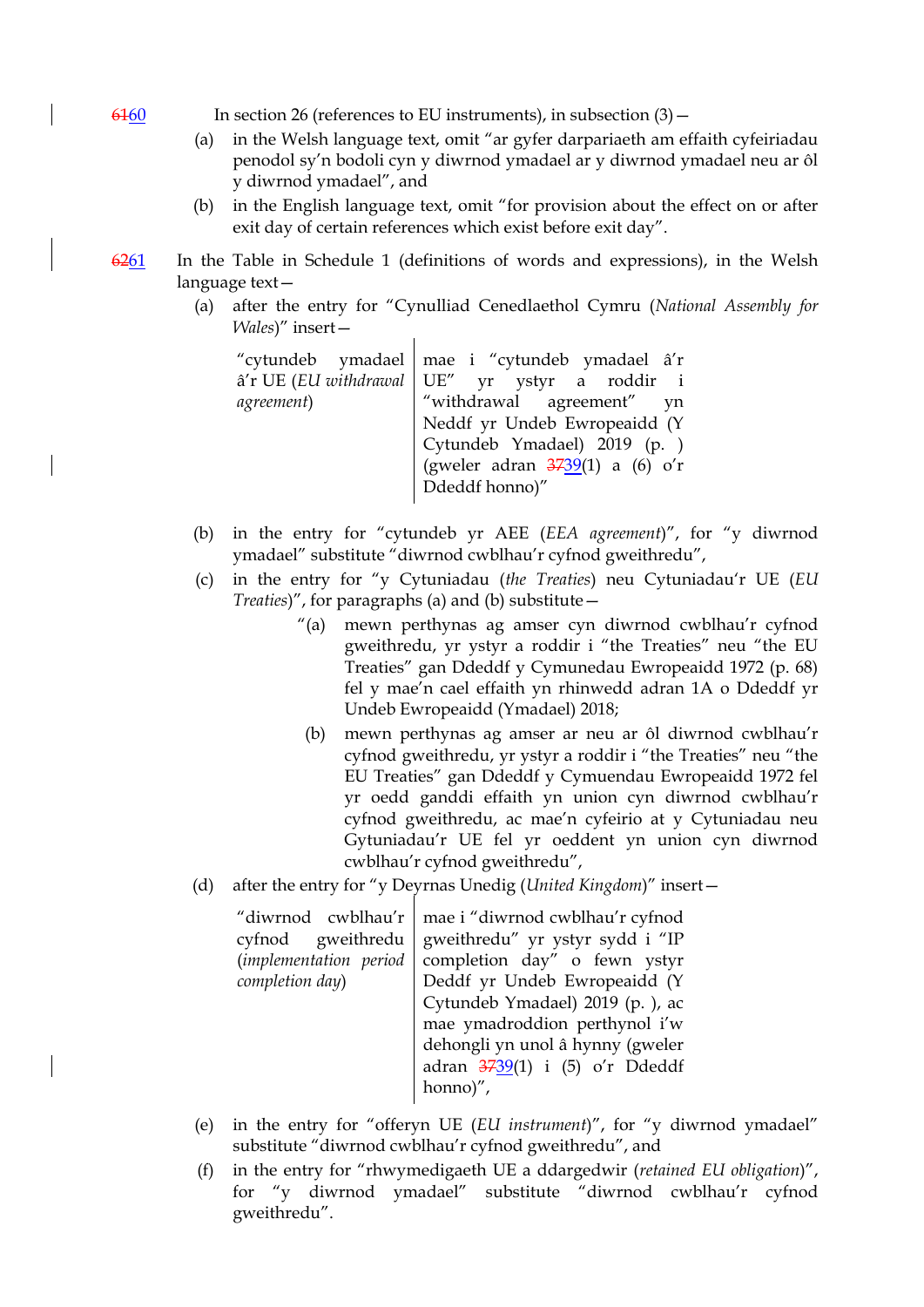- 6362 In the Table in Schedule 1 (definitions of words and expressions), in the English language text—
	- (a) in the entry for "EEA agreement (*cytundeb yr AEE*)", for "exit day" substitute "implementation period completion day",
	- (b) in the entry for "EU instrument (*offeryn UE*)", for "exit day" substitute "implementation period completion day",
	- (c) after the entry for "European Court (*Llys Ewropeaidd*)" insert—

| $^{\prime\prime}$ EU | withdrawal "EU withdrawal agreement"                 |
|----------------------|------------------------------------------------------|
|                      | agreement (cytundeb   means the withdrawal agreement |
| ymadael â'r UE)      | within the meaning of the                            |
|                      | European Union (Withdrawal                           |
|                      | Agreement) Act 20 <del>19</del> 20 (c.) (see         |
|                      | section $\frac{3739(1)}{2}$ and (6) of that          |
|                      | $Act)''$ ,                                           |

(d) after the entry for "High Court (*Uchel Lys*)" insert—

| "implementation                                 | "implementation<br>period                     |
|-------------------------------------------------|-----------------------------------------------|
| completion<br>period                            | $^{\prime\prime}$ IP<br>completion day" means |
| day<br>$\left(\text{div} \, \text{mod} \right)$ | completion day" within the                    |
| cwblhau'r<br>cufnod                             | meaning of the European Union                 |
| gweithredu)                                     | (Withdrawal Agreement) Act                    |
|                                                 | 20 <del>19</del> 20 (c. ), and related        |
|                                                 | expressions are to be interpreted             |
|                                                 | accordingly (see section 3739(1) to           |
|                                                 | $(5)$ of that Act)",                          |

- (e) in the entry for "retained EU obligation (*rhwymedigaeth UE a ddargedwir*)", for "exit day" substitute "implementation period completion day", and
- (f) in the entry for "the Treaties (*y Cytuniadau*) or the EU Treaties (*Cytuniadau'r UE*)", for paragraphs (a) and (b) substitute—
	- "(a) in relation to a time before implementation period completion day, has the meaning given by the European Communities Act 1972 (c. 68) as it has effect by virtue of section 1A of the European Union (Withdrawal) Act 2018;
		- (b) in relation to a time on or after implementation period completion day, has the meaning given by the European Communities Act 1972 as it had effect immediately before implementation period completion day, and refers to the Treaties or the EU Treaties as they were immediately before implementation period completion day."

### PART 3

#### TRANSITIONAL, TRANSITORY AND SAVING PROVISION

## *Retention of existing grounds for deportation*

6463(1) If section 10(2) (which inserts section 3(5A) of the Immigration Act 1971) comes into force before IP completion day, section 3(5A) of the Act of 1971 is to be read, until IP completion day, as if—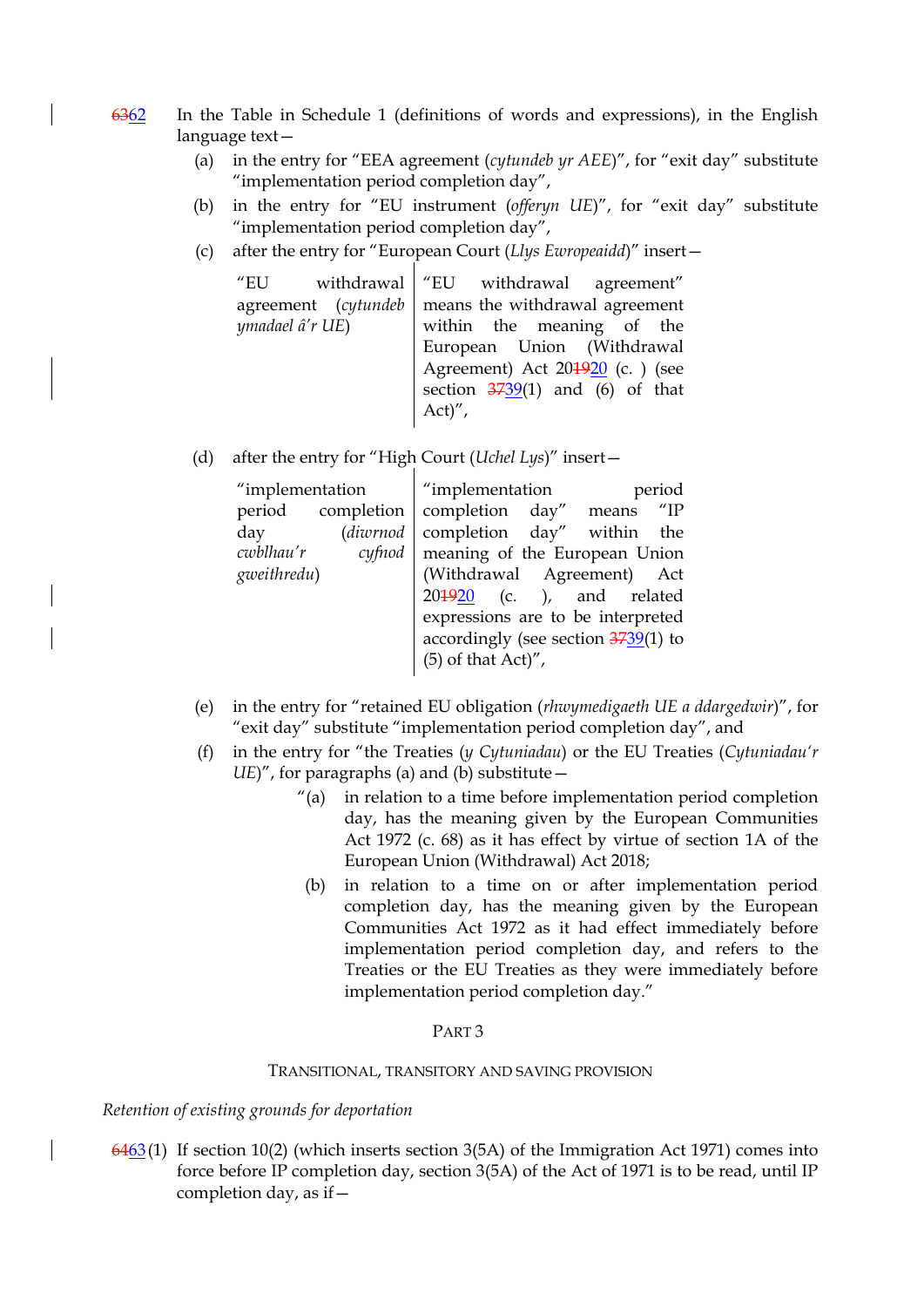- (a) for "Article 20 of the EU withdrawal agreement" there were substituted "Article 19(3) of the EU withdrawal agreement", and
- (b) for "Article 19 of the EEA EFTA separation agreement" there were substituted "Article 18(3) of the EEA EFTA separation agreement".
- (2) If section 10(4) (which inserts section 3(10) and (11) of the Immigration Act 1971) comes into force before IP completion day, section 3(10) of the Act of 1971 is to be read, until IP completion day, as if paragraphs (c) and (d) were omitted.
- (3) If section 10(5) (which inserts section 33(6B) to (6D) of the UK Borders Act 2007) comes into force before IP completion day, section 33(6C) of the Act of 2007 is to be read, until IP completion day, as if paragraphs (c) and (d) were omitted.

*Certain powers of devolved authorities in relation to EU law*

6564 Section 57(2) of the Scotland Act 1998, section 80(8) of the Government of Wales Act 2006 and section 24(1)(b) of the Northern Ireland Act 1998, so far as relating to EU law, do not apply to the making of regulations under section 12, 13 or 14.

*Savings in connection with section 36*

65 Section 36(e) and (f) do not affect the continued operation of the amendments made by section 2 of the European Union (Withdrawal) Act 2019 and section 4 of the European Union (Withdrawal) (No. 2) Act 2019.

*Regulations under EUWA 2018 etc.*

- 66 (1) The fact that a power to make regulations is conferred by this Act in the European Union (Withdrawal) Act 2018 does not affect the extent of any other power to make regulations under that Act.
	- (2) The modifications made by this Act to any power to make regulations conferred by the European Union (Withdrawal) Act 2018 do not affect the validity of any regulations made under that power before the coming into force of the modifications.
	- (3) Sub-paragraph (2) is subject to any provision made by regulations under section 3941(5) above or section 23(6) of the Act of 2018.

# *Time-limited powers*

67 The prohibition on making regulations under paragraph 1(3) or  $\overline{5}$  or 43(2) of this Schedule after the end of the period of one year beginning with IP completion day does not affect the continuation in force of regulations made at or before that time.

*Power to make transitional, transitory or saving regulations under EUWA 2018*

68 (1) The power of a Minister of the Crown under section 23(6) of the European Union (Withdrawal) Act 2018 to make such transitional, transitory or saving provision as the Minister considers appropriate in connection with the coming into force of any provision of that Act includes the power to make such transitional, transitory or saving provision as the Minister considers appropriate in connection with the coming into force (whether by virtue of this Act, this Act and that Act, or otherwise) of any provision of that Act as inserted into that Act, or modified, by or under this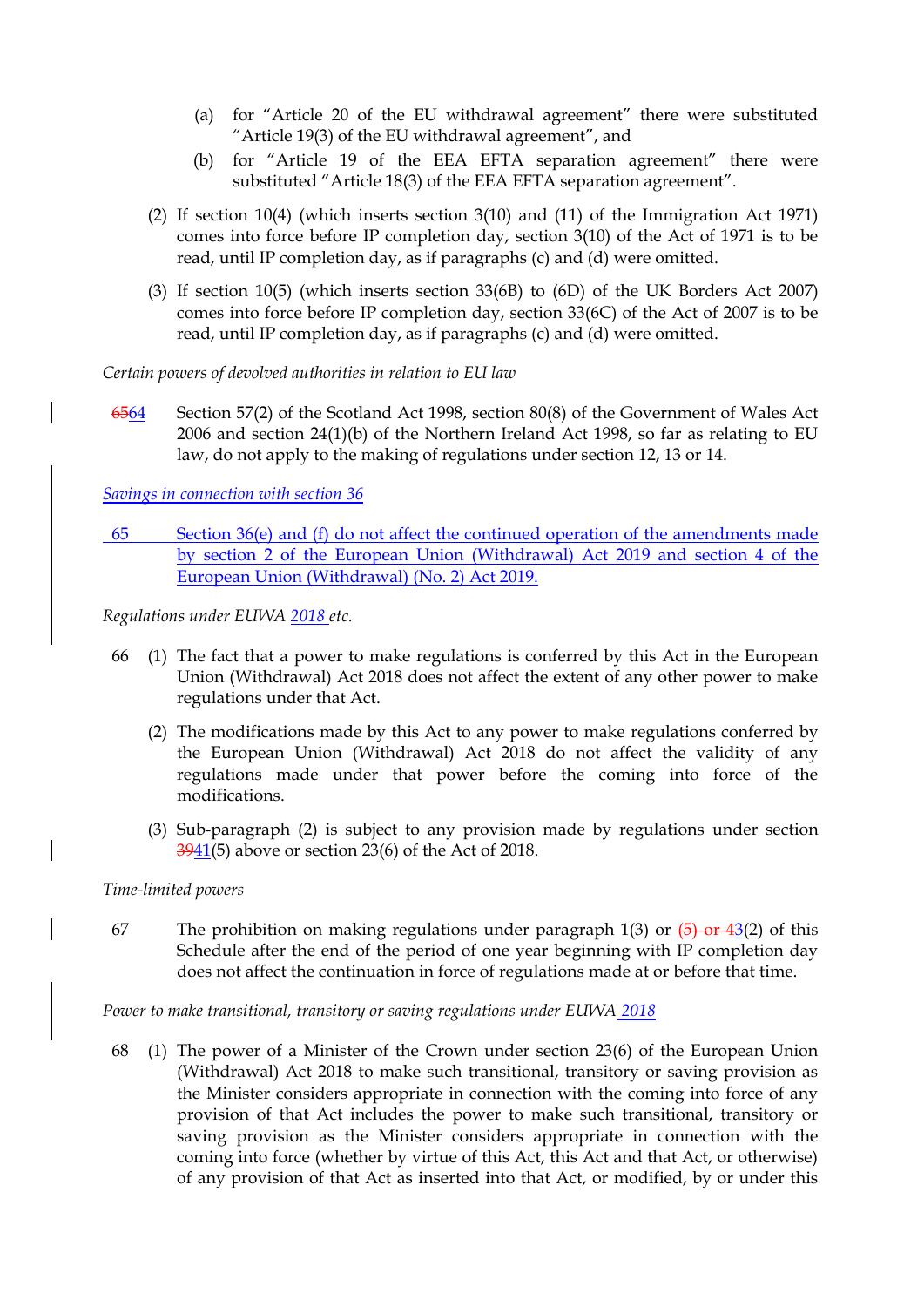Act (and references in the Act of 2018 to the power under section 23(6) of that Act are to be read accordingly).

- (2) Sub-paragraph (1) does not limit the power conferred by section  $\frac{3941}{5}$  above; and the power of a Minister of the Crown under section 25(4) of the European Union (Withdrawal) Act 2018 does not apply to any insertions into, or other modifications of, that Act made by this Act (for which see section  $4042(6)$  and (7) above).
- (3) References in this paragraph to any modification made by or under this Act of any provision of the European Union (Withdrawal) Act 2018 include references to any modification made by or under this Act of a provision of another Act which was inserted into that other Act or otherwise modified by the Act of 2018.